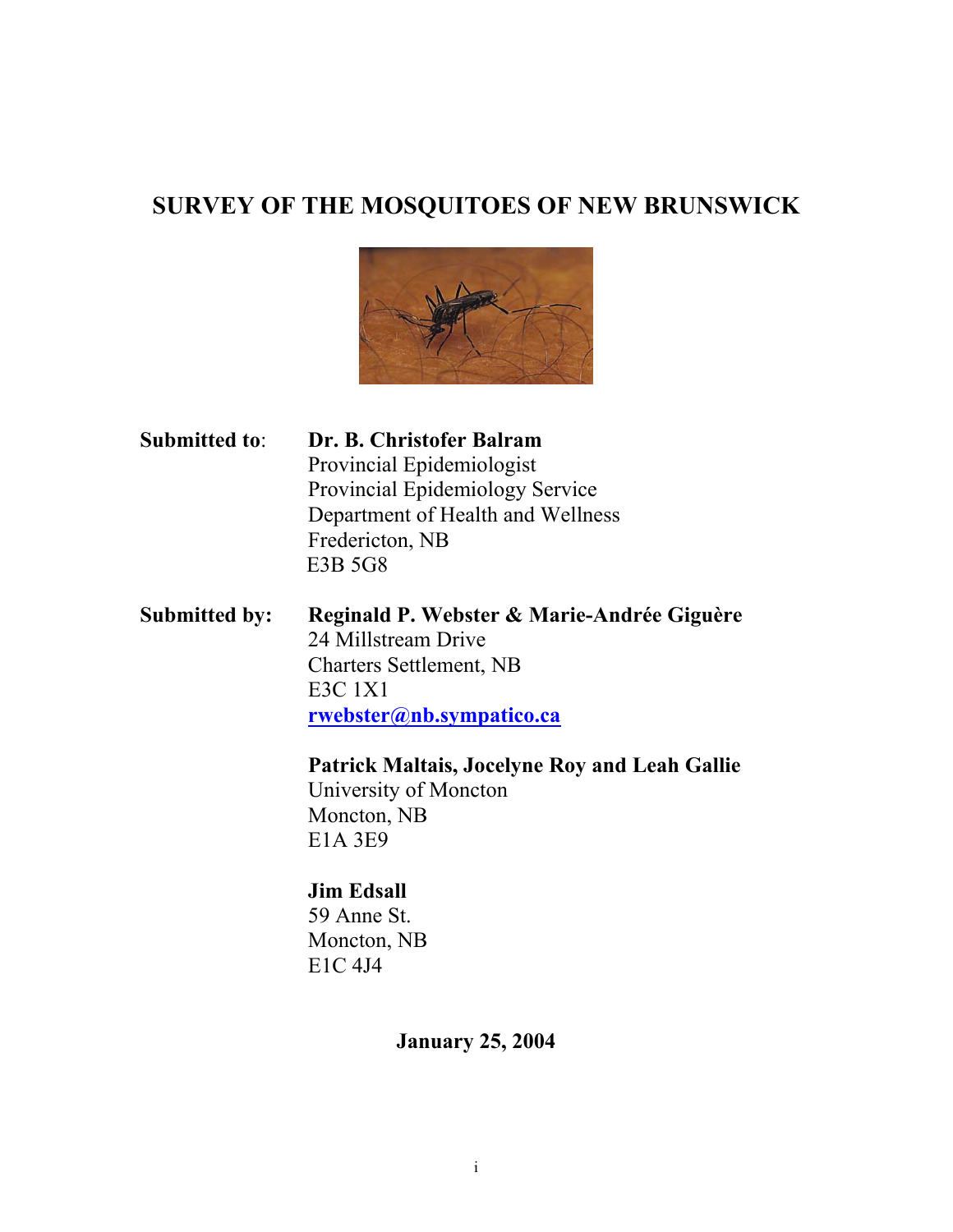# **EXECUTIVE SUMMARY**

The West Nile Virus (WNV) has so far affected 44 U.S. states and districts and 7 Canadian provinces: Alberta, Saskatchewan, Manitoba, Ontario, Quebec, New Brunswick and Nova Scotia. This arbovirus causes a form of encephalitis and is transmitted to humans by mosquitoes. The arrival of WNV in this region has led to an increased awareness of the potential role that mosquitoes play as vectors for this disease in New Brunswick. In view of this, a preliminary survey of mosquitoes was conducted at six sites in the Fredericton area during 2002.

During the 2002 study, protocols for sampling and monitoring mosquito populations were developed, and personnel were trained capable of conducting future mosquito surveys. Over 26,000 adults, represented by 29 species of mosquitoes were captured in CDC  $CO<sub>2</sub>$  baited traps in the Fredericton area. Sufficient numbers of adults of most species were captured during the 5-month sampling period to obtain detailed data on their seasonal pattern abundance. Information was also obtained on the larval breeding habitats of potential WNV vector species of mosquitoes from the Fredericton area.

In 2003, the study was expanded to include the entire province. Nineteen sampling stations were established in all seven health regions. Over 39,000 adults were captured, represented by 35 species. An additional nine species of mosquitoes new to New Brunswick were found in 2003. A total of 13 species not previously reported from New Brunswick in Wood et al. (1979) were detected in this two year study, bringing the total number of species known from New Brunswick to 38. Twenty of the 38 species are potential WNV vector species. Information on the distribution of the mosquitoes found in New Brunswick, and their seasonal pattern of abundance in different regions was obtained in 2003. Data on the breeding habitats and time periods larvae were present has been obtained for 27 species of mosquitoes in New Brunswick.

 Between 12 and 27 species of mosquitoes were captured at each site during 2002 and 2003 (mean number per site was 22.5 and 20.7 in 2002 and 2003, respectively). Although the relative individual abundance of the species varied between sites, a significant proportion (55%) of the total number of species known from the province was caught at each site with this sampling protocol. Often, species not collected at a given site were rare species like *Cs. impatiens*, *Cx. salinarius*, *Cx. territans*, and *Oc. aurifer* in which only a few individuals were collected. This suggests that sampling only 2 sites with different wetland types may be sufficient to obtain a significant proportion of the species of mosquitoes that occur in a given region.

Species richness and abundance appeared to be closely related to the proximity of wetlands to the sampling stations. In general, highest species richness occurred at sites with a variety of wetland types and lowest at sites with few wetland types. Urbanized sites with few wetlands often exhibited the lowest species richness and abundance of mosquito species found in this study.

Relatively few problems were encountered during the course of this study. In 2002, the high number (1000's per week) of adults trapped from late spring to mid summer created a backlog of specimens to be identified and it was not possible to identify an entire week's trap catch during the same week. However, in 2003, only minimal backlogs occurred. In 2003, on a few occasions data was lost due to a trap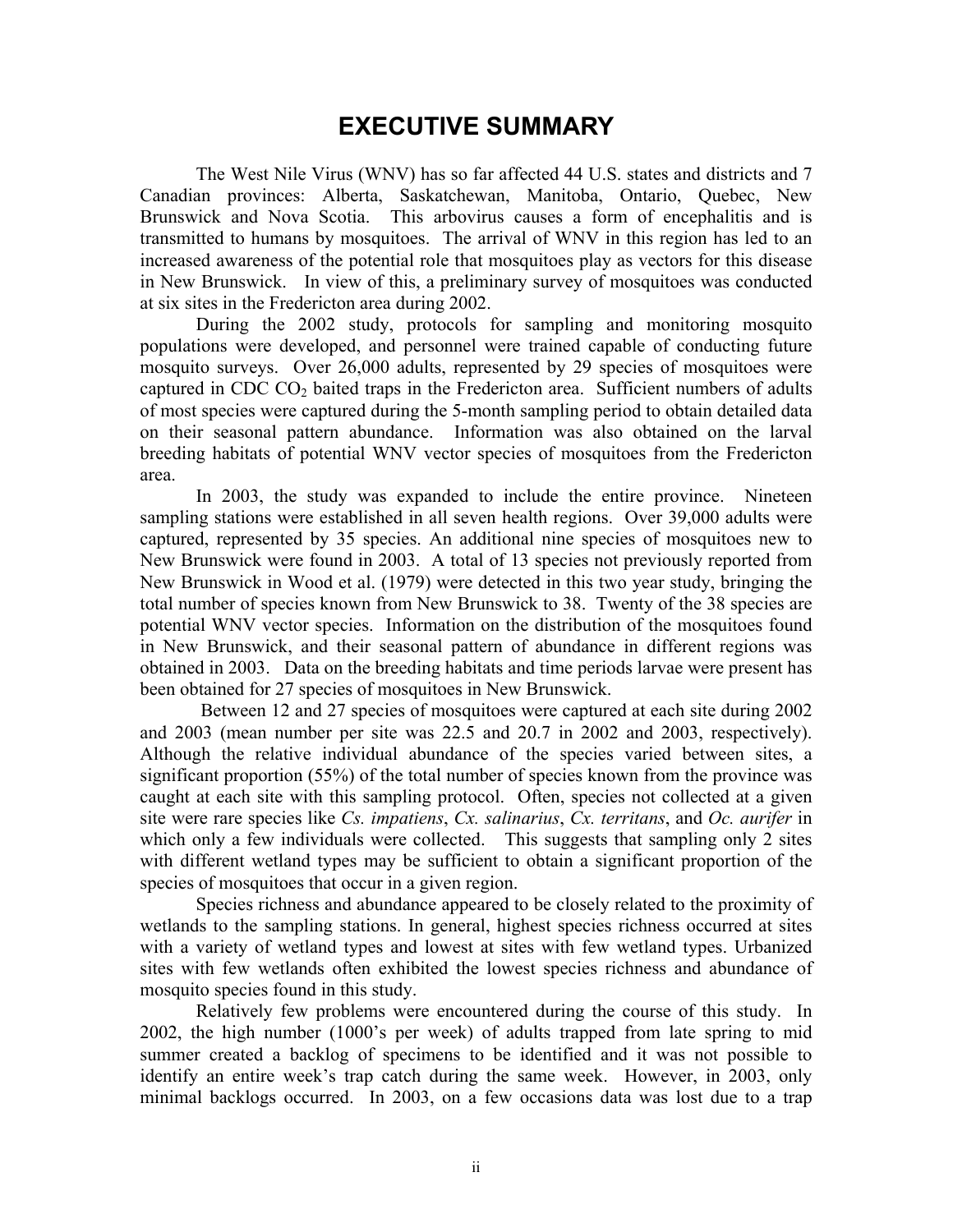malfunction or a delayed arrival of samples (resulting in moldy specimens that could not be identified). However, at the Miramichi, a significant amount of data was lost due to recurrent "trap malfunctions" and stolen traps.

Some problems were also encountered in 2003 with larval sampling. It was apparently difficult for the WNV technicians to locate breeding sites for larvae once many of the early season snowmelt pools had dried. As a result, at a number of sites relatively few larval collections were made after early July (even after the heavy rains of late July and August).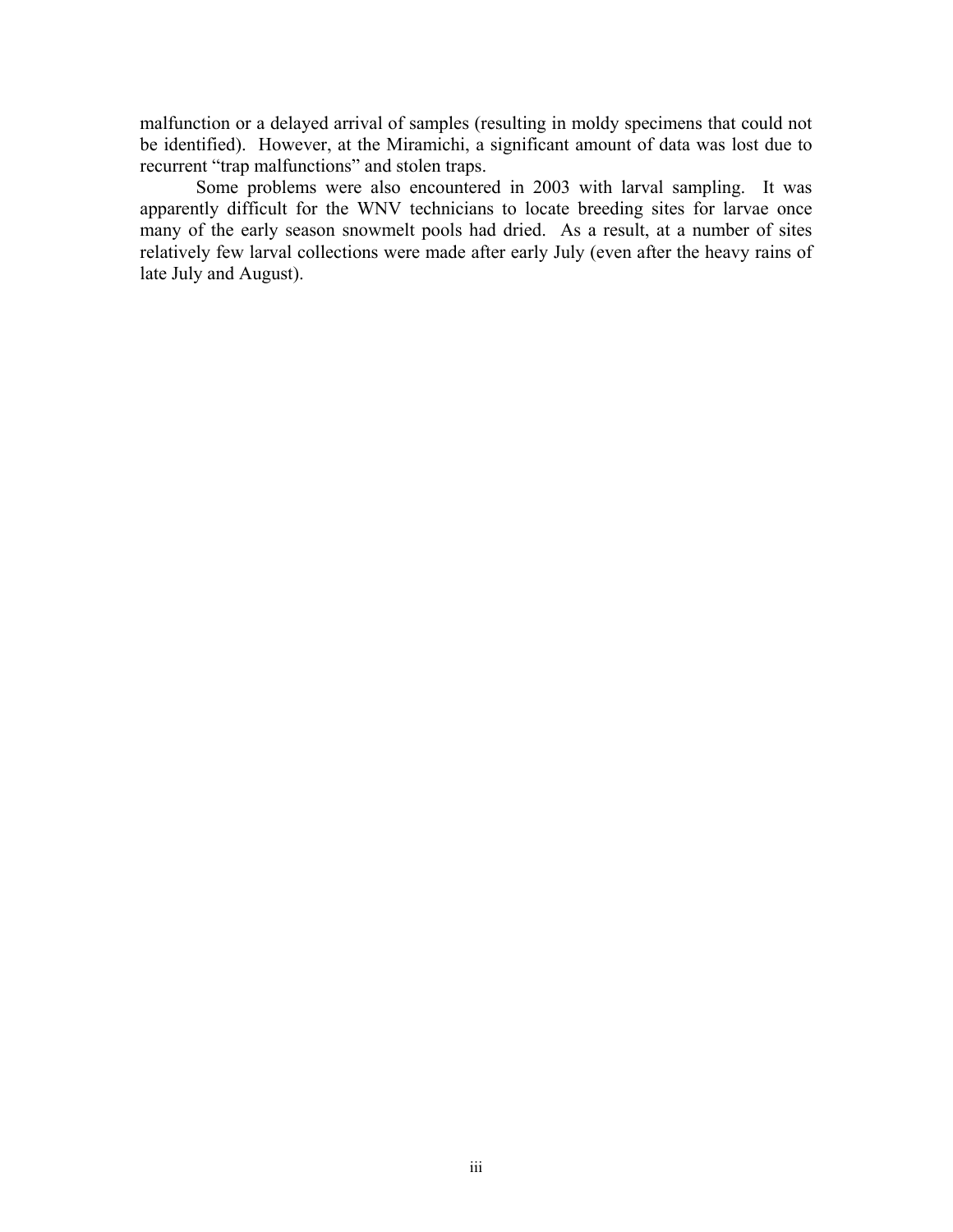| Mosquito species occurring in New Brunswick and WNV vector and pest status. |                                 |                                    |                                        |                                                    |  |  |
|-----------------------------------------------------------------------------|---------------------------------|------------------------------------|----------------------------------------|----------------------------------------------------|--|--|
| <b>Species</b>                                                              | <b>Potential WNV</b><br>Vector* | <b>Human Pest</b><br><b>Status</b> | <b>Adult Preferred</b><br><b>Hosts</b> | Larval Breeding Habitats in N.B.                   |  |  |
|                                                                             |                                 |                                    |                                        |                                                    |  |  |
| Aedes                                                                       |                                 |                                    |                                        |                                                    |  |  |
| cinereus Meigen                                                             | X                               | Major                              | Mammals                                | Sedge and Cattail marshes                          |  |  |
| vexans Meigen                                                               | X                               | Major                              | Mammals                                | Drainage ditches, flooded fields                   |  |  |
|                                                                             |                                 |                                    |                                        |                                                    |  |  |
| <b>Ochlerotatus</b>                                                         |                                 |                                    |                                        |                                                    |  |  |
| abserratus (Felt & Young)                                                   |                                 | Major                              | Mammals                                | Snowmelt pools, sedge marshes                      |  |  |
| atropalpus Coquillett                                                       | X                               | Rarely bites man                   | Mammals                                | Rock pools near rivers                             |  |  |
| aurifer (Coquillett)                                                        |                                 | Rare species                       |                                        |                                                    |  |  |
|                                                                             | X                               | Major                              | Mammals, will feed on                  |                                                    |  |  |
| canadensis (Theobald)                                                       |                                 |                                    | birds and amphibians                   | Marshes, bog pools, puddles, artificial containers |  |  |
| cantator (Coquillett)                                                       | X                               | Major                              | Mammals                                | Salt marshes                                       |  |  |
| communis (DeGeer)                                                           |                                 | Major                              | Mammals                                | Snowmelt pools                                     |  |  |
| decticus Howard, Dyar & Knab                                                |                                 | Rare species                       |                                        | Sphagnum lined pools in bogs                       |  |  |
| diantaeus Howard, Dyar & Knab                                               |                                 | Rare species                       |                                        | Sphagnum lined pools in bogs, snowmelt pools       |  |  |
| euedes Howard, Dyar & Knab                                                  |                                 | Rare species                       |                                        |                                                    |  |  |
| excrucians (Walker)                                                         |                                 | Major                              | Mammals                                | Floodplain forest pools, drainage ditches, marshes |  |  |
| fitchii Felt & Young                                                        | X                               | Major                              | Mammals                                | Drainage ditches                                   |  |  |
| hendersoni Cockerell                                                        |                                 | Rare species                       |                                        |                                                    |  |  |
| <i>implicatus</i> Vockeroth                                                 |                                 | Rare species                       |                                        | Snowmelt pools, drainage ditches                   |  |  |
| <i>intrudens</i> Dyar                                                       |                                 | Uncommon                           | Mammals                                | Floodplain forest pools                            |  |  |
| <i>pionips</i> Dyar                                                         |                                 | Rare species                       |                                        | Sphagnum lined pools in bogs, snowmelt pools       |  |  |
| <i>provocans</i> (Walker)                                                   | X                               | Major                              | Mammals                                | Snowmelt pools                                     |  |  |
| punctor (Kirby)                                                             |                                 | Major                              | Mammals                                | Snowmelt pools, puddles, marshes                   |  |  |
| sollicitans (Walker)                                                        | X                               | Major                              | Mammals                                | Salt marshes                                       |  |  |
| sticticus (Meigen)                                                          | X                               | Uncommon                           | Mammals                                |                                                    |  |  |
| stimulans (Walker)                                                          | X                               | Major                              | Mammals                                |                                                    |  |  |
| triseriatus (Say)                                                           | X                               | Minor (locally<br>common)          | Mammals?                               | Artificial containers                              |  |  |
|                                                                             |                                 |                                    |                                        |                                                    |  |  |
| <b>Anopheles</b>                                                            |                                 |                                    |                                        |                                                    |  |  |
| earlei Vargas                                                               |                                 | Minor                              | Mammals                                | Drainage ditches                                   |  |  |
| <i>punctipennis</i> (Say)                                                   | X                               | Uncommon<br>species                | Mammals                                | Artificial containers, drainage ditches, marshes   |  |  |
| walkeri Theobald                                                            | X                               | Uncommon<br>species                | Mammals                                |                                                    |  |  |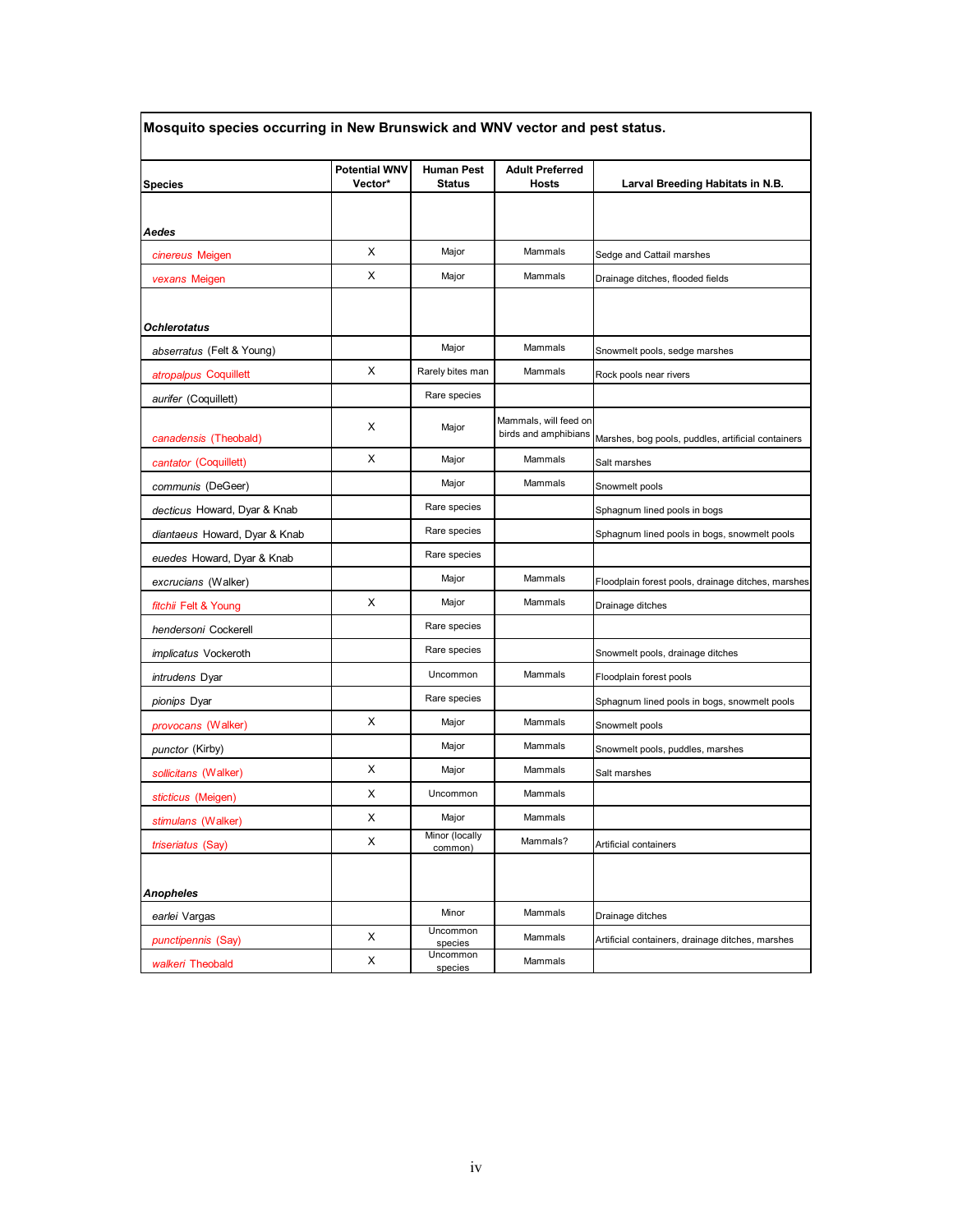|                       | <b>Potential WNV</b> | <b>Human Pest</b>                | <b>Adult Preferred</b>                            |                                                  |
|-----------------------|----------------------|----------------------------------|---------------------------------------------------|--------------------------------------------------|
| <b>Species</b>        | Vector*              | <b>Status</b>                    | <b>Hosts</b>                                      | Larval Breeding Habitats in N.B.                 |
| Coquillettidia        |                      |                                  |                                                   |                                                  |
| perturbans (Walker)   | X                    | Major                            | Mammals and birds                                 | Marshes (attached to roots)                      |
|                       |                      |                                  |                                                   |                                                  |
| Culex                 |                      |                                  | Birds, but will feed on                           |                                                  |
| pipiens Linnaeus      | X                    | Rarely bites man                 | man                                               | Artificial containers, drainage ditches          |
| restuans Theobald     | X                    | Rarely bites man                 | Birds, but will feed on<br>man                    | Artificial containers                            |
| salinarius Coquillett | X                    | Rarely bites man                 | Birds, but will feed on<br>man                    | Artificial containers                            |
| territans Walker      | X                    | Rarely bites man                 | Reptiles and<br>amphibians but may<br>feed on man | Artificial containers, drainage ditches, marshes |
| Culiseta              |                      |                                  |                                                   |                                                  |
| impatiens (Walker)    |                      | Rarely bites man                 |                                                   | Artificial containers                            |
| melanura (Coquillett) | $\times$             | Rarely bites man                 | Birds, rarely bites man                           | Sphagnum lined pools in bogs                     |
| minnesotae Barr       |                      | Probably does not<br>feed on man | Birds, small<br>mammals, turtles                  | Boggy ditch                                      |
| morsitans (Theobald)  |                      | Rarely bites man                 | Birds, small<br>mammals, snakes                   | Marshes, sphagnum lined pools in bogs            |
|                       |                      |                                  |                                                   |                                                  |
| Psorophora            |                      |                                  |                                                   |                                                  |
| ferox (Humboldt)      | X                    | Rare species                     | Mammals                                           |                                                  |
|                       |                      |                                  |                                                   |                                                  |
| Wyeomyia              |                      |                                  |                                                   |                                                  |
| smithii (Coquillett)  |                      | Does not bite man                | Does not feed                                     | Water-filled pitchers of pitcher plants          |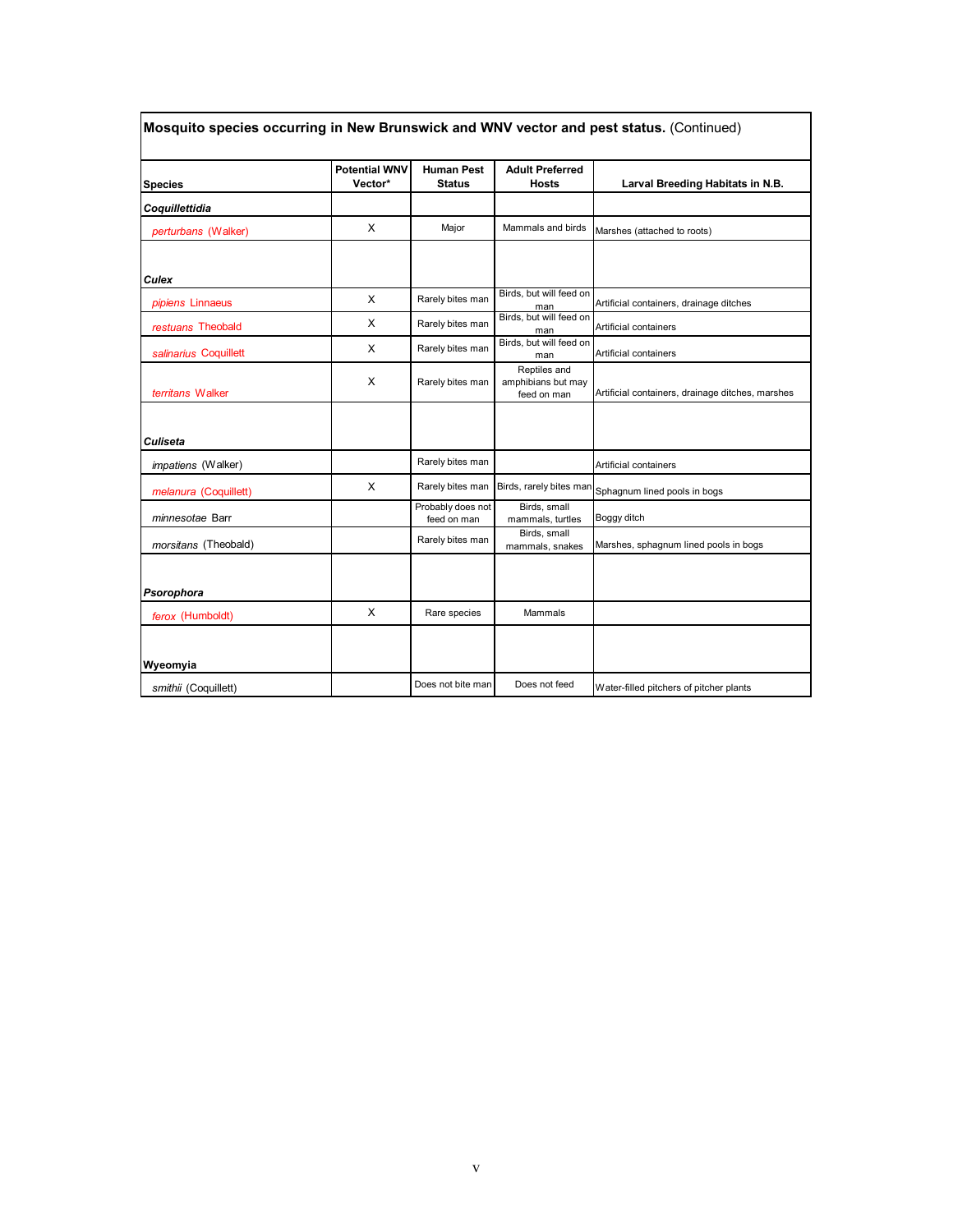# **TABLE OF CONTENTS**

| MOSQUITO SPECIES OCURRING IN NEW BRUNSWICK AND WNV VECTOR |  |  |  |
|-----------------------------------------------------------|--|--|--|
|                                                           |  |  |  |
| <b>INTRODUCTION.</b>                                      |  |  |  |
|                                                           |  |  |  |
| 1                                                         |  |  |  |
| 3                                                         |  |  |  |
| 3                                                         |  |  |  |
|                                                           |  |  |  |
| 5                                                         |  |  |  |
| 8                                                         |  |  |  |
| 9                                                         |  |  |  |
| 9                                                         |  |  |  |
|                                                           |  |  |  |
|                                                           |  |  |  |
|                                                           |  |  |  |
|                                                           |  |  |  |
| Breeding Habitats of Potential WNV Vector Species<br>26   |  |  |  |
| 27                                                        |  |  |  |
| 28                                                        |  |  |  |
|                                                           |  |  |  |
| 29                                                        |  |  |  |
|                                                           |  |  |  |
| 30                                                        |  |  |  |
|                                                           |  |  |  |
| 72-92                                                     |  |  |  |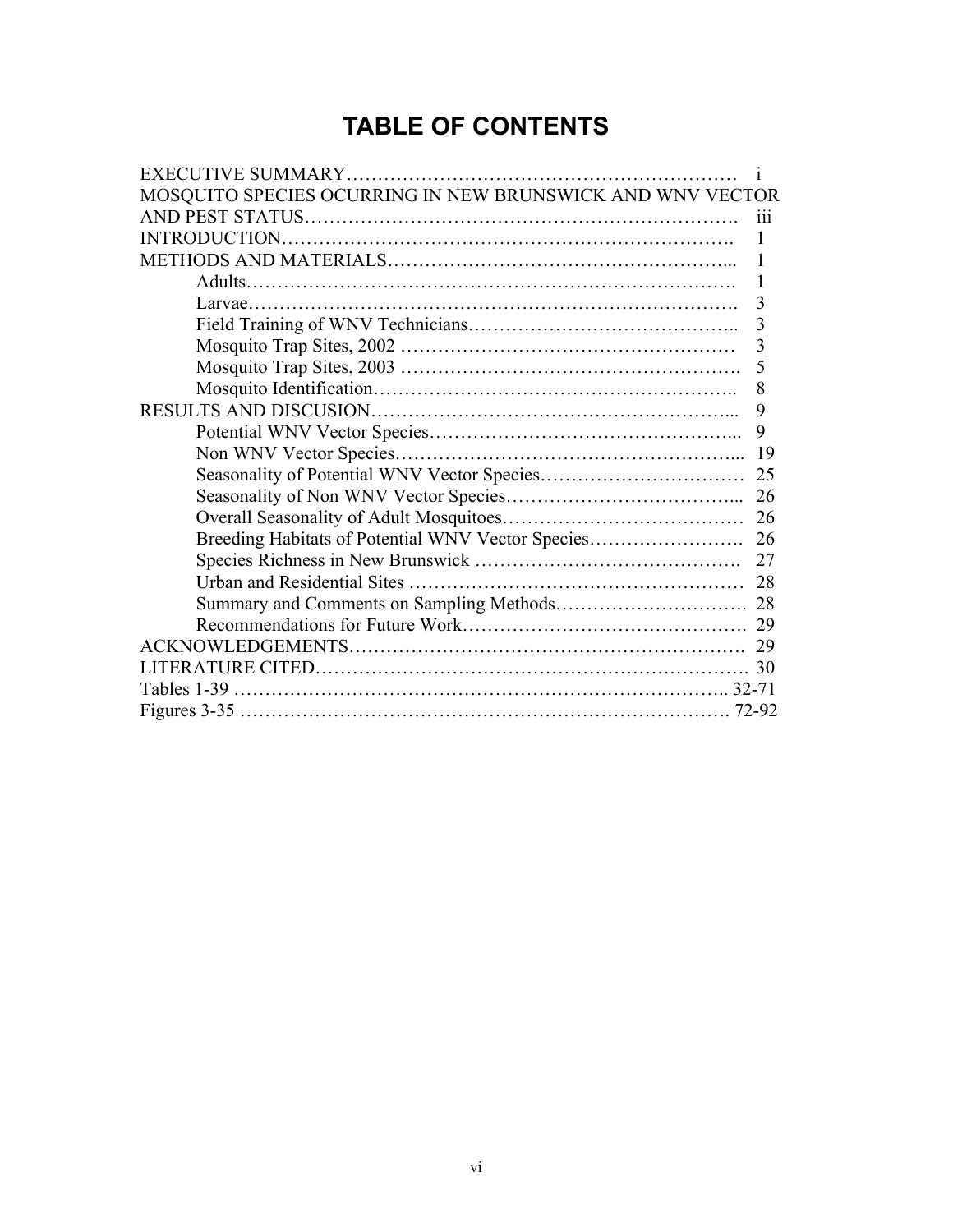# **INTRODUCTION**

The West Nile Virus (WNV) has so far affected 44 U.S. states and districts and 7 Canadian provinces: Alberta, Saskatchewan, Manitoba, Ontario, Quebec, New Brunswick and Nova Scotia. This arbovirus causes a form of encephalitis and is transmitted to humans by mosquitoes. The arrival of WNV in this region has led to an increased awareness of the potential role that mosquitoes play as vectors for this disease in New Brunswick.

Relatively little was known about the species of mosquitoes that occur in New Brunswick and the number of potential WNV mosquito vectors, their distribution, seasonal abundance and breeding sites, particularly in relation to human populations. Assessment of the distributions and densities of potential WNV-carrying mosquitoes is critical for allowing one to (1) determine the potential for the establishment of WNV in N.B., (2) determine the potential impact WNV could have on humans and (3) establish appropriate arboviral surveillance and mosquito control initiatives. In view of this, a preliminary survey of mosquitoes was conducted in the Fredericton area during 2002.

The focus of the 2002 study was to develop the expertise required to conduct a mosquito surveillance program in New Brunswick and to obtain information on the seasonal pattern of abundance of the mosquito species found in the Fredericton area. Protocols for sampling and monitoring mosquito populations were developed, personnel were trained capable of conducting future mosquito surveys, and detailed information was obtained on the seasonal abundance and breeding habitats of the species of mosquitoes found in the Fredericton area.

In 2003 this survey was expanded to include sites throughout New Brunswick. This report summarizes the results obtained during 2002 and 2003.

# **METHODS AND MATERIALS**

This study focused on the sampling of adult and larval mosquitoes, each of which will require different sampling methods. The methods used by Foss & Dearborn (2002) were followed with minor changes during this study.

### **Adults**

CDC miniature  $CO<sub>2</sub>$  light traps (J.W. Hock Co.) were used to sample adult mosquitoes during 2002 and 2003 (Figure 1). These traps utilize a combination of  $CO<sub>2</sub>$ (from dry ice) and light to attract the mosquitoes to the vicinity of the trap. Usually only females are attracted to the  $CO<sub>2</sub>$  traps, although males are sometimes captured in small numbers. A small fan sucks the mosquitoes into a collection container. During early May 2002, the mosquito traps were tested to determine the length of time that dry ice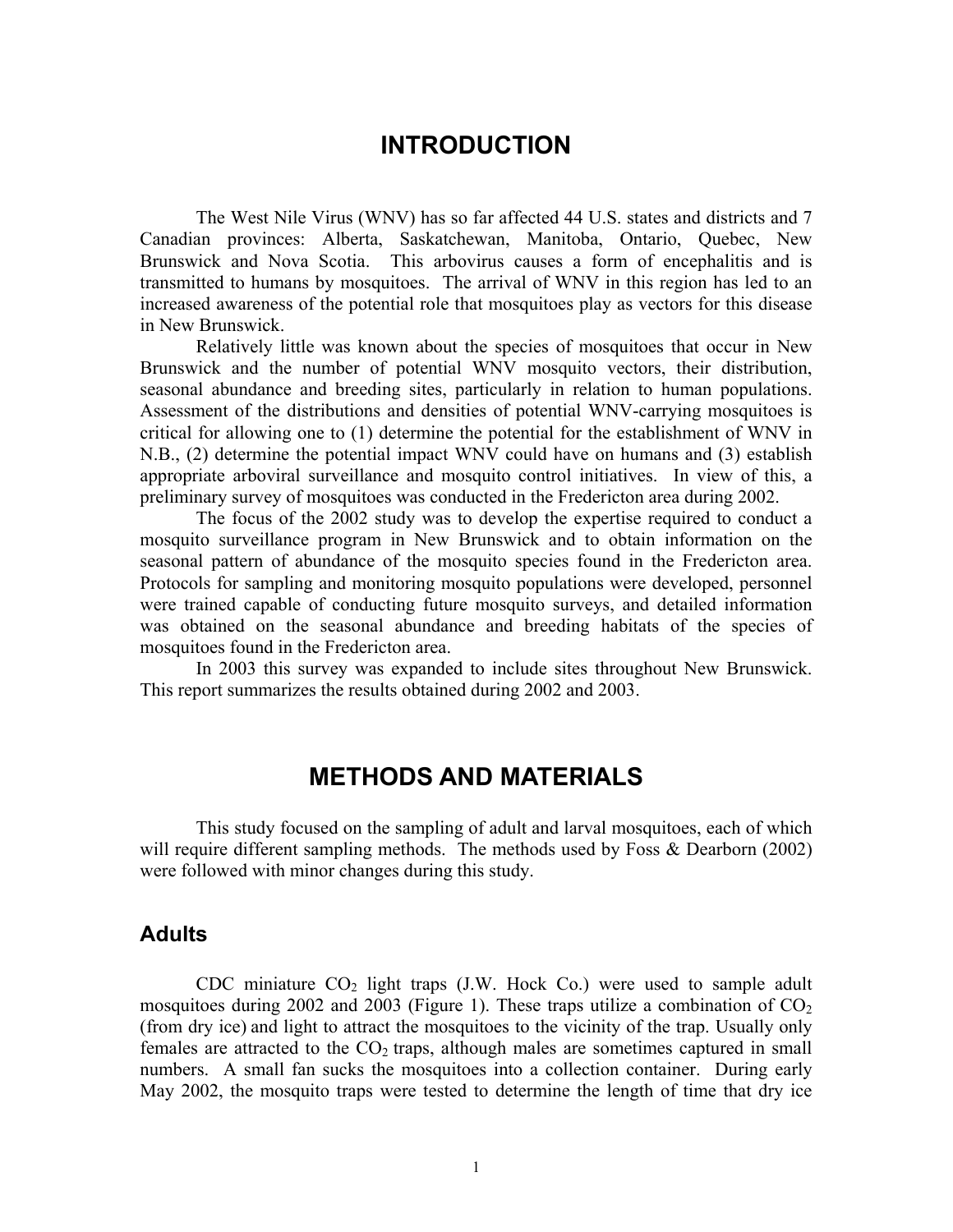(source of  $CO<sub>2</sub>$ ) would last in the traps. An 18 cm x 8cm x 5cm block of dry ice was wrapped in newspaper and placed in the dry ice receptacle. Our tests showed that the block of dry ice wrapped in newspaper lasted 22-26 hours.

Traps were hung 5-6 ft. off the ground on a tree branch in an area protected from the wind. Approximately 24 hr later the samples were frozen with dry ice in a cooler and then kept frozen until they could be processed for identification. Adults were sampled at one-week intervals from May 16 to September 22, 2002, and May 22 to October 15,



**Fig. 1.** CDC miniature  $CO<sub>2</sub>$  trap.

2003. During 2002, traps were usually set out on Wednesday and samples collected the following day. During 2003 traps were usually deployed on Tuesday and the samples were collected the following day.

During 2003, mosquito trap samples were collected by West Nile Virus Technicians (New Brunswick Department of Public Health and Wellness) in Health Regions 2, 4, 5, 6,and 7. After the samples were frozen they were transferred to plastic Petri dishes and frozen again until they were mailed (overnight) in a cooler to either Moncton or Fredericton for identification.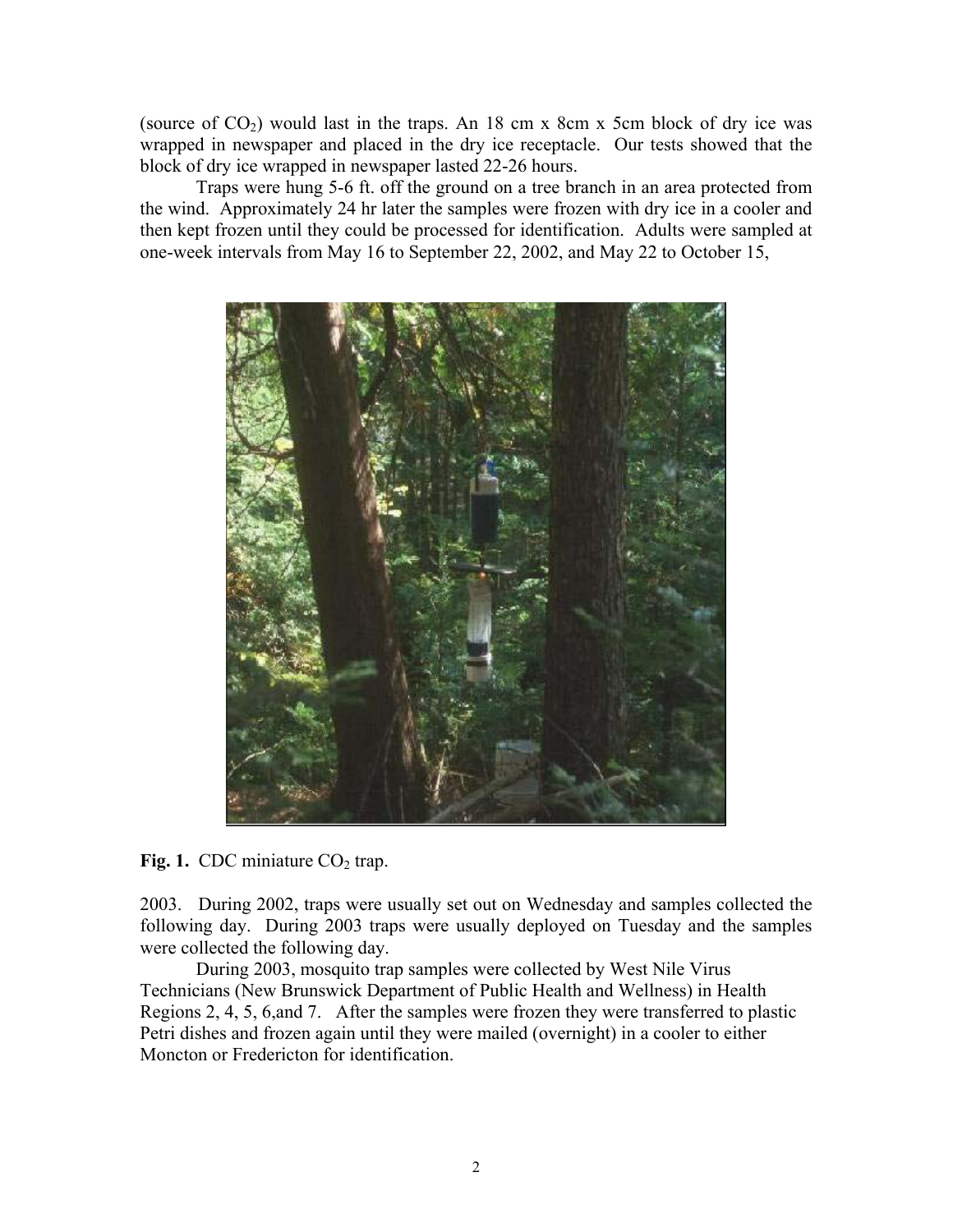### **Larvae**

Mosquito larvae were sampled on the days that sites were visited for the establishment and removal of the CDC miniature light traps. Larvae (and any pupae) were sampled using a standard mosquito larval dipper. Ponds, snow melt pools, marshes, puddles, and artificial water filled containers such as tin cans, and tires were sampled near each adult sampling station. Usually, three scoops of water were taken at each site. However, when few larvae were present, additional samples were collected to insure that sufficient numbers of larvae were collected. The larvae and pupae were removed from each scoop with an eyedropper and placed into 100 ml plastic container (urine sample bottle) with water from the sample site. Later, most last (fourth) instar larvae were removed from the containers (with an eyedropper) and preserved in glass screw cap vials containing a 50/50 mix of water and 70% isopropyl alcohol. All pupae were allowed to emerge as adults and the resultant adults were preserved. Earlier instar larvae were kept in 0.5 liter clear plastic containers until they reached the fourth instar. During 2002 a sample of last instar larvae were allowed to pupate and emerge as adults. This allowed one to have a sample of larvae with associated adults.

The date, the number of larvae and pupae, a brief description of the habitat, and a GPS reading were recorded for each larval collection site. The habitat description included an estimated size and depth of the water body, the plant community, and the type of bottom (leaves, grasses, mud etc). Sites were often revisited as long as water remained to gather information on larval abundance and species composition as the season progressed.

# **Field Training of WNV Technicians**

WNV Technicians were field trained for sampling adults and larvae on May 22 and 23 or May 23 and 24, 2003, in regions 2, 4, 5, and 7. Training had to be delayed to May 28 in region 6 because necessary equipment had not yet arrived. All information necessary to sample adults and larvae were presented to the technicians during the training sessions.

### **Mosquito Trap Sites, 2002**

Six sampling stations were established in the Fredericton area on May 8, 2002 (Figure 2). Sites were selected to maximize the potential diversity and abundance of mosquitoes (areas with a diverse range of breeding sites). The Fredericton area was chosen in part because of the high diversity of potential breeding areas (many wetland types) and proximity of these breeding sites to relatively dense human populations. A brief description of each site is given below.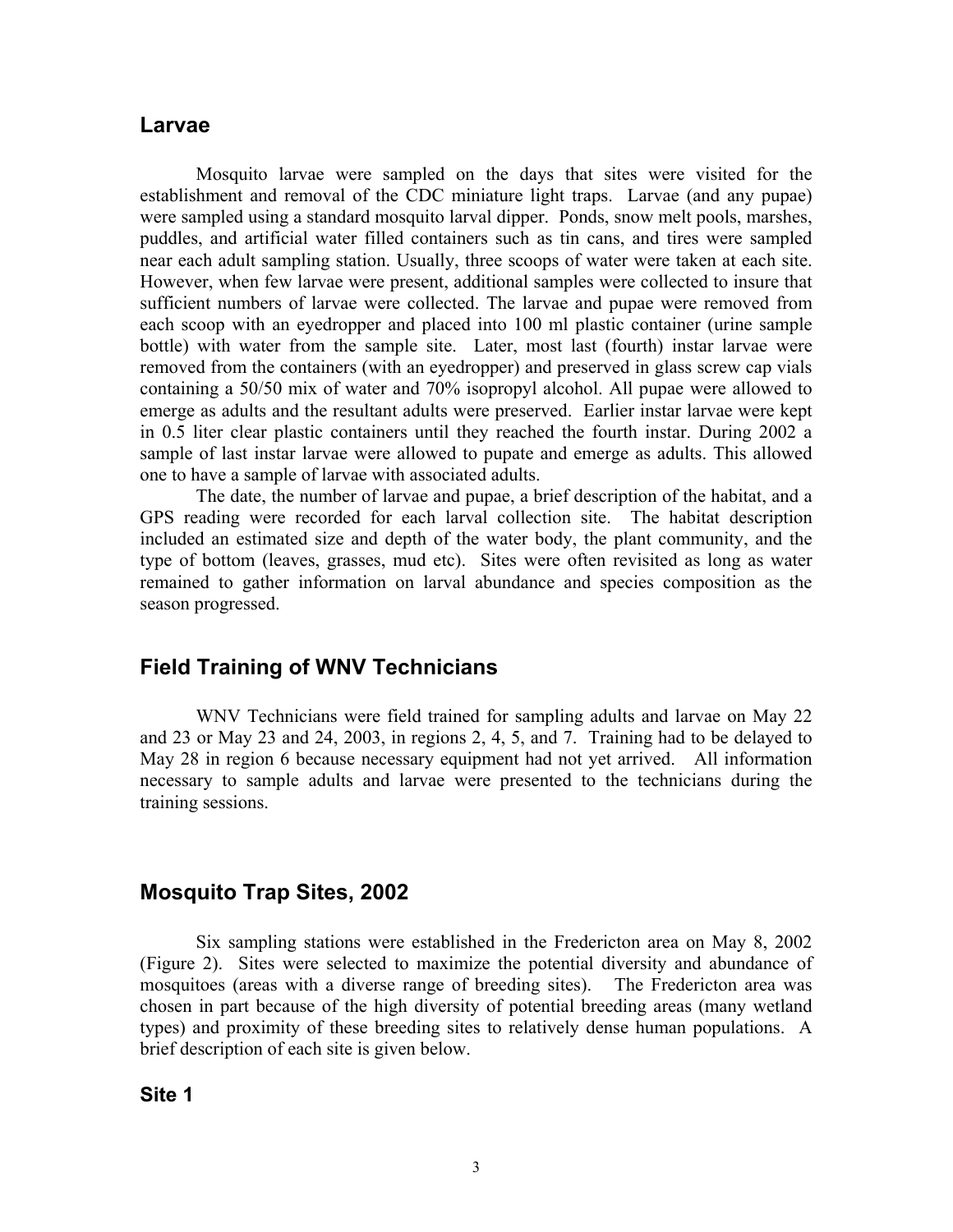This site was located in Sunbury Co. (Burton) near Sunpoke Lake and the Oromocto River (45.7575N, 66.5722W). The major type of habitat at this site was a seasonally flooded marsh or fen complex. Near the river were seasonally flooded silver maple floodplain forests with temporary pools and ponds. This habitat type extends to the outskirts of Oromocto and may be one of the major breeding sites for mosquitoes in this region. The trap was placed in a forested area about 3 meters from the marsh.



**Fig. 2.** Map of Fredericton area showing locations of the 6 sampling sites.

#### **Site 2**

This site was located in Queens Co., (Cambridge) just west of Jemseg near the Jemseg River (45.8216N, 66.1235W). The habitat at this site was a seasonally flooded silver maple floodplain forest. There were a variety of other wetland types, such as sedge/reed marshes, willow thickets, oxbows, numerous vernal ponds and pools, and permanent ponds in adjacent areas. Floodplain forests like this occur along much of the Saint John River valley including the Fredericton area.

### **Site 3**

Site 3 was located in York Co. (Douglas) near the Nashwaaksis River (45.9844N, 66.6890W). The trap was placed in small grove of balsam fir about two meters from a cattail marsh bordered by alders. Permanent stagnant ponds and floodplain forests occurred within a kilometer of this site. Snowmelt pools were common in the adjacent conifer forests. The marshes at this site differed from the above two sites in that these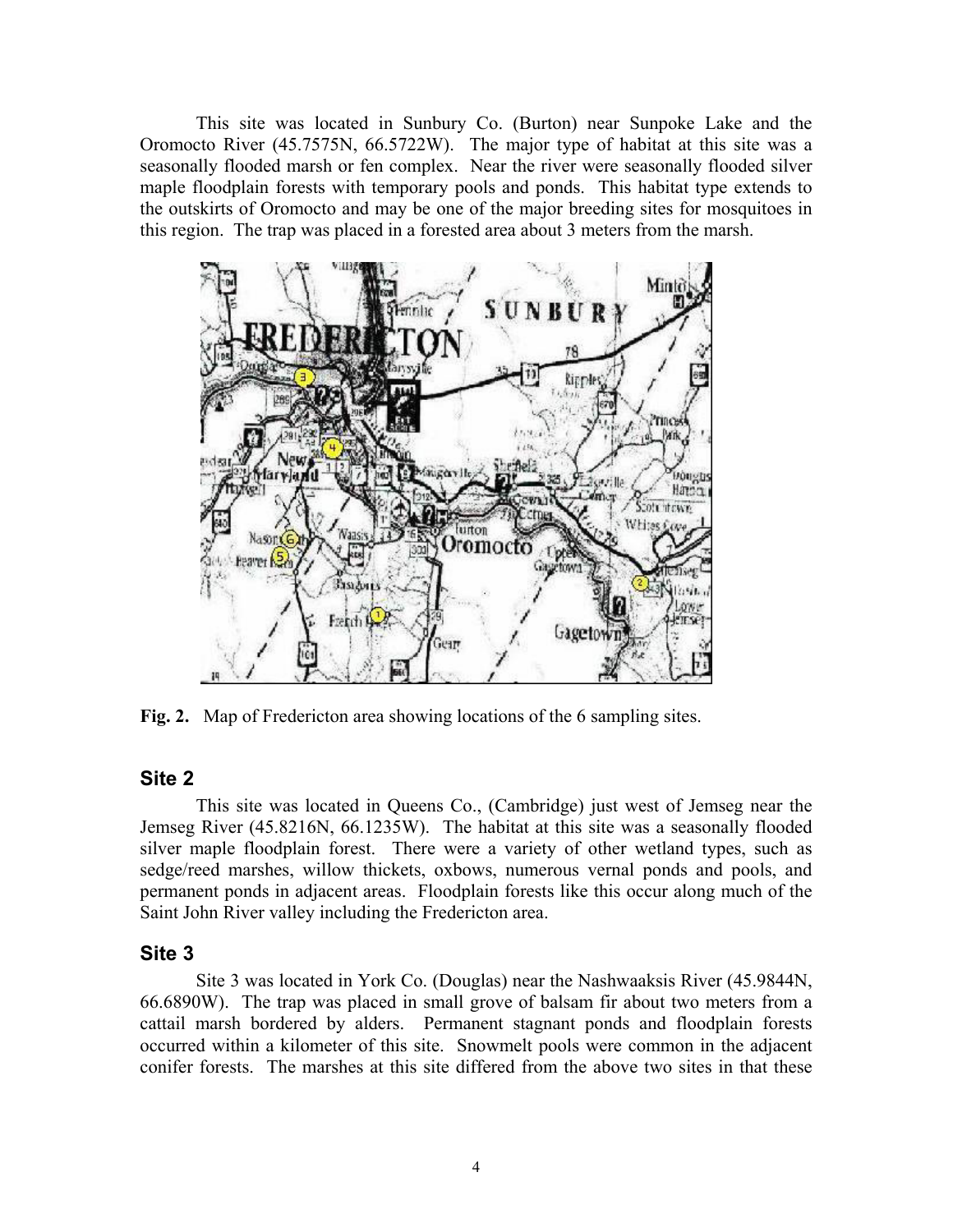were not part of a seasonally flooded wetland, and thus a different complex of species of mosquitoes were expected. Residential areas occur near this site.

### **Site 4**

This site was located in York Co. near the Fredericton/ New Maryland limits (45.9113N, 66.6690W). The habitat at this site was a dwarf shrub black spruce bog. The trap was placed in the forested bog portion of the bog adjacent to the open bog. Sphagnum lined pools and snowmelt pools (early in spring and summer) occurred throughout the forested portion of the bog and in the adjacent mixed forest areas. Cattail and sedge marshes occurred within a kilometer of this site.

# **Site 5**

The site was located near a sedge marsh (acidic fen) complex adjacent to a permanent pond in York Co. (New Maryland) west of Charters Settlement (45.8265N, 66.7352W). The trap was placed in the adjacent forest (spruce, balsam fir, hemlock, maple) about 30 meters from the open marsh. Snowmelt pools were common at this site early in the season. This wetland and forest type is common throughout much of New Brunswick.

# **Site 6**

This site was located in York Co. (New Maryland) in a subdivision (Country Squire Estates) in the Charters Settlement area (45.8392N, 66.7395W). The habitat was a mixed forest with cedar, balsam fir, spruce, red maple, and birch near an alder swamp along an intermittent stream behind a residential home. Forest snowmelt pools, roadside drainage ditches with semi-permanent water, and small permanent streams were the major wetlands types in the area. This is a common habitat type around many subdivisions and homes outside Fredericton.

# **Mosquito Trap Sites, 2003**

Nineteen sites for sampling mosquito adults and larvae were selected between May 6 and 16, 2003. Two to five sites were chosen in each of the seven Health Regions of the province. When possible, in each health region one site was chosen to maximize the potential diversity and abundance of mosquitoes. This was usually a location that was relatively undisturbed and had a wide range of wetland types. A second site was chosen that was within or near an urban or residential area. In some cases this was a site, such as park or campground, frequented by people from nearby urban centers.

# **Region 1**

**Moncton, Mapleton Park**. This public park is located in Westmoreland Co. in Moncton's north end off Mapleton Rd (46.1259N, 64.8299W). The trap was located in a mature forest with red spruce, balsam fir, birch and maple. Numerous slow moving streams lined with alders occurred nearby. Snowmelt pools, drainage ditches, and a small permanent marsh provided breeding habitats for mosquitoes.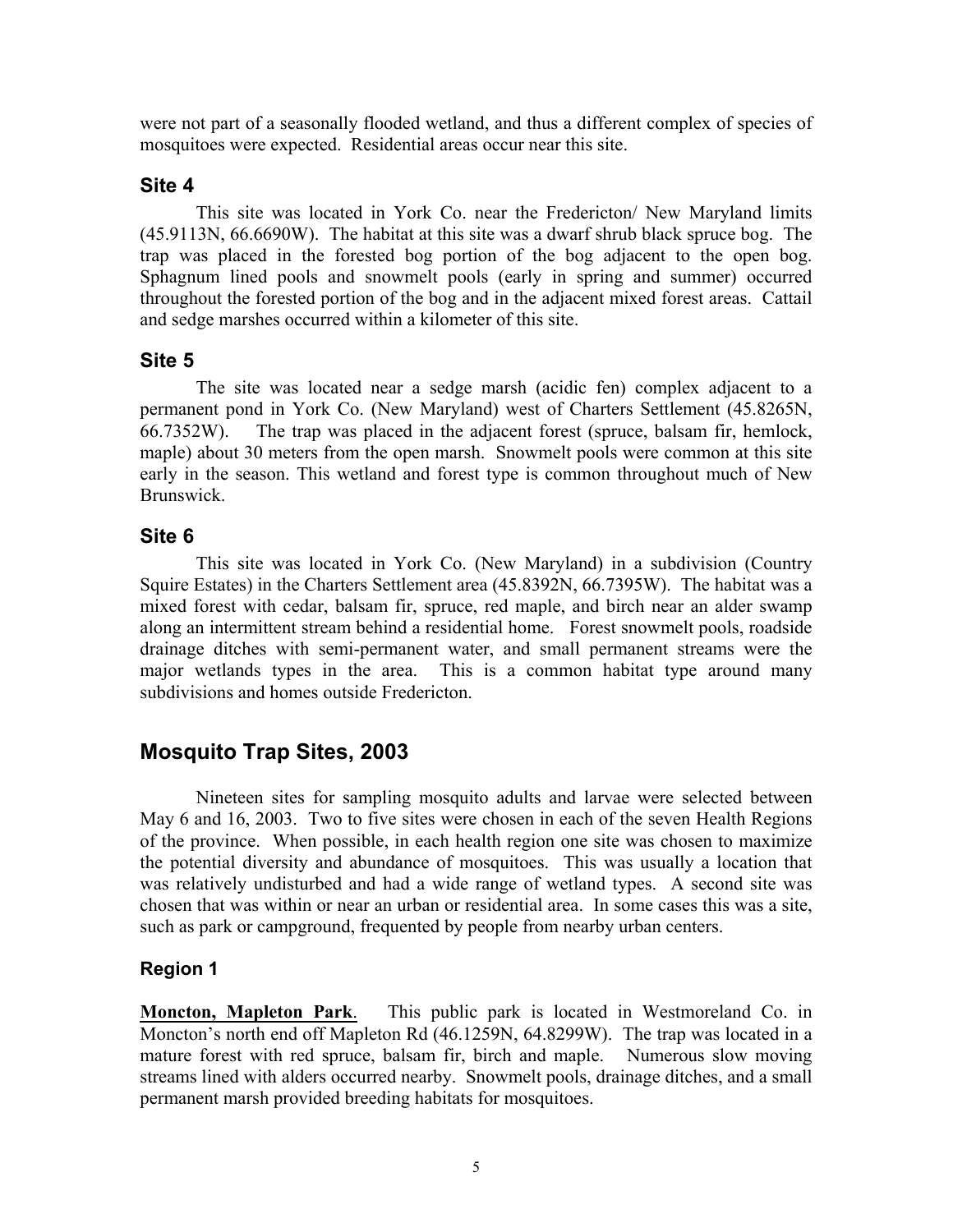**New Scotland Bog**. This bog is situated in Westmoreland Co. (New Scotland) north of Moncton near the junction of Hwy 126 and New Scotland Road (46.2135N, 64.9882W). The trap was located in a forested area five meters from a large raised peat bog bordered by alders, black spruce and tamarack. The forest was largely balsam fir, red spruce and birch. Many snowmelt pools within the forest and permanent and semi-permanent (sphagnum lined) pools within the open bog provided breeding habitats for mosquitoes.

# **Region 2**

**Saint John, Rest Area**. This site was located in Saint John Co. within the city limits of Saint John near the rest area and information booth off Hwy 1 (45.2318N, 66.1215W). The trap was deployed in a spruce forest adjacent to a large salt marsh. Only a few small fresh water wetlands occurred near the salt marsh. This salt marsh is probably the source of many of the mosquitoes in West Saint John.

**Grand Bay-Westfield**. This site was situated in Kings Co. a short distance from the city limits of Saint John in Grand Bay-Westfield adjacent to the sewerage treatment plant (45.3005N, 66.1893W). A beaver pond and cattail marshes are located adjacent to the site. Seasonally flooded forest predominates along the perimeter of the lake in this area. The trap was placed in a forest with spruce, fir and maple.

**Oak Bay.** This site was located in Charlotte Co. (St. David) at the Oak Bay Campground in Oak Bay east of St. Stephens (45.2258N, 67.1923W). A small stream and alder swamp occur near the trap site within the mixed forest. Few wetlands occurred close to this site.

**St. Stephen.** This site was located in Charlotte Co. off St. Stephen Road within the limits of St. Stephen (45.2079N, 67.2844W). Small marshy areas and a small slow moving stream and alder swamp occurred near the trap site within the mixed forest.

# **Region 3**

**Fredericton, Saunders St**. This site was located in York Co. in downtown Fredericton at a private residence (45.9590N, 66.6480W). No wetlands occur within 0.5 km of this site. This site is representative of most urban areas within the center of Fredericton.

**Fredericton, Lincoln Rd.** The site was located in York Co. in a residential area along Lincoln Rd (45.9130N, 35.5880W). Seasonally flooded silver maple forest habitats and the associated wetlands (vernal forest and open field pools and marshes) occur within 0.25 km along the St. John River.

# **Region 4**

**Grand Falls.** This site was located in Victoria Co. within the city of Grand Falls in a small seasonally flooded forest (balsam poplar, some silver maple) adjacent to the Little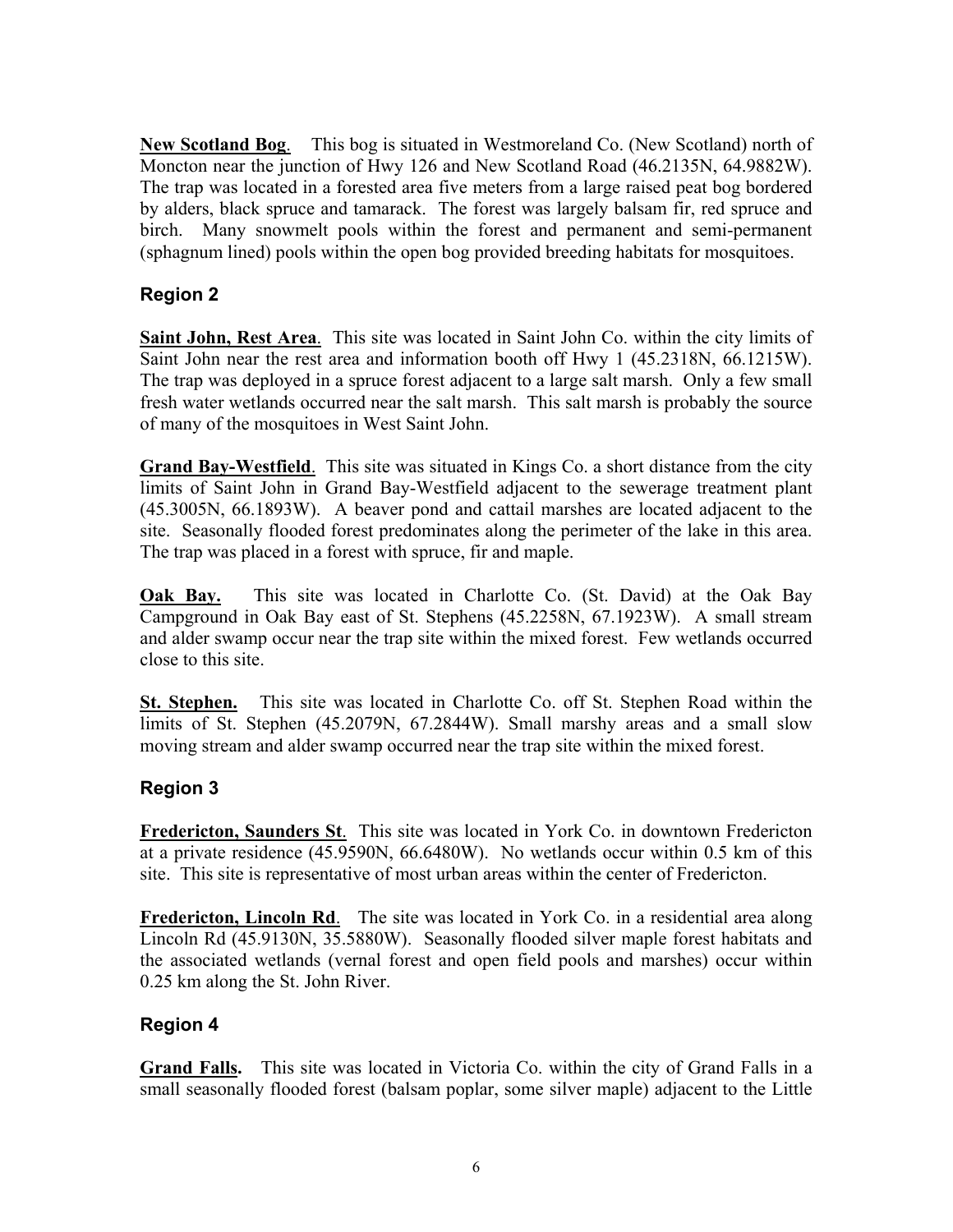River (47.0518N, 67.7410W). Rock pools occurred along the shores of the Little River. Otherwise, no other wetlands occurred close to this site.

**Grand Falls, N.B. Agriculture.** This site was situated Victoria Co in a woodlot adjacent to N.B. Agriculture off Hwy 2 (47.0694N, 67.7805W). Small sedge marshes and drainage ditches occur near this site. Many of these sites dried early in the summer and refilled after heavy summer rains late in July. Relatively few wetlands occur in this predominately agricultural region.

# **Region 5**

**Kedgwick, Stillwater Rd.** The Stillwater Road site was in Restigouche Co. (Grimmer) within a spruce fir forest about 7 kilometers north of Kedgwick (47.7238N, 67.3408W). Numerous snowmelt pools, alder swamps, small marshes and streams occurred within a short distance of this site.

**Kedgwick, Morin Bog.** Morin bog is located about 4 kilometers N of Kedgwick in Restigouche Co. (Grimmer) (47.6814N, 67.3157W). A variety of wetlands occur within and adjacent to this dwarf shrub black spruce bog. Numerous sphagnum lined pools of various sizes occurred within the open bog and the surrounding forested bog. Semipermanent sedge marshes and numerous snowmelt pools occurred close to the trap site. The trap was deployed within the black spruce forest bog a few meters from the open bog. A number of northern species of plants and insects known from no other areas in N.B. has been found is this bog.

# **Region 6**

**Bathurst, Daly Point Reserve.** The Daly Point Reserve is located within the city limits of Bathurst off Carron Drive in Gloucester Co. (47.6392N, 65.6159W). Salt marshes, snow melt pools, and cattail marshes occur within a short distance of the trap site. The trap was deployed in an aspen, red maple and balsam fir forest.

**Bathurst, Bathurst Welcome Sign.** This site was located near the city limit of Bathurst off Hwy 8 in Gloucester Co. (47.5621N, 65.1083W). Snow melt pools, small cattail margined ponds, alder swamps, and boggy areas occurred near the trap site within a mixed forest of balsam fir, aspen and red maple.

**Village Acadien.** This site was in Gloucester Co. (Bertrand) near the Village Acadien near a Ducks Unlimited marsh off Hwy 11 (47.7951N, 65.0906W). The trap site was situated adjacent to a large salt marsh on one side and a cattail marsh and boggy area on the other side. Snow melt pools and other wetland types occurred within the spruce fir forest in this area. The trap was deployed within a spruce forest adjacent to the salt marsh.

**Shippagan, Camping Shippagan.** Camping Shippagan is located about 4 km west of the village of Shippagan in Gloucester Co. (47.7549N, 64.7686W). The trap was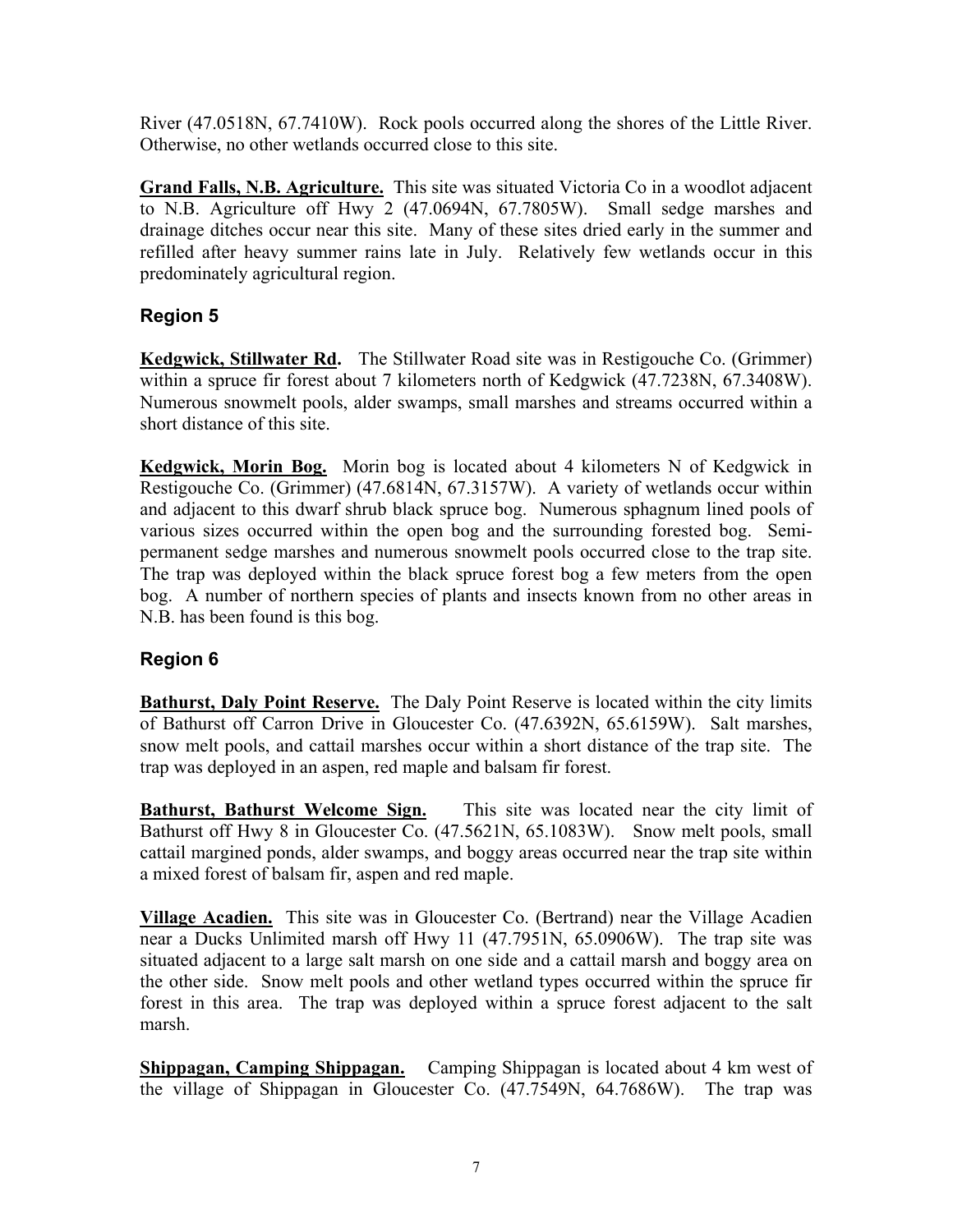installed within a spruce forest near the campground. A large salt marsh occurred about 0.5 kilometers from the site. Snowmelt pools were common at this site early in the season.

**Shippagan, 15<sup>th</sup> Street.** This trap site was located at a private residence on 15<sup>th</sup> Street in the village of Shippagan in Gloucester Co. (47.7663N, 64.2069W).

# **Region 7**

**Miramichi, Industrial Park.** This site was situated in Northumberland Co. in Miramichi near the industrial park off Princess St (46.6971N, 65.4691W). The trap was deployed in a second growth forest off a walking trail near a small permanent marsh adjacent to a wet meadow. Red maple, balsam fir and birch were the predominant forest species. During the spring there were many snowmelt pools and water-filled drainage ditches that dried during the early summer, but refilled after heavy summer rains.

**Miramichi, Nowlanville**. This site was near a private residence and farm near Miramichi at the end of Nowlanville Road off Hwy 126 in Northumberland Co. (46.9503N, 65.4972W). The trap was set in a forest at the edge of formally cultivated land with young black spruce, tamarack and alders. Numerous springs and seeps and a nearby large permanent marsh provided breeding sites for mosquito larvae.

# **Mosquito Identification**

# **Training**

Jim Edsall, Marie**-**Andrée Giguère and Reginald Webster took a 3-day course on mosquito identification given by Dr. John Burger at the University of New Hampshire in Durham during the first week of June 2002. This course included identification of larvae and adults of mosquitoes occurring in the Northeast and specimen collection and preservation techniques (proper specimen preservation is a requirement for proper identification of mosquitoes).

# **Specimen Preparation**

Adult mosquitoes were removed from the freezer and glued to cardboard points (mounted on insect pins) using clear nail polish. Labels, with collection locality information (site number, locality, date etc) were placed on each specimen. The specimen was then kept in the freezer for 2 weeks. This process allowed the specimen to become partially freeze dried making later identification much easier. For species with large numbers of individuals, only samples were mounted from each site. Those not mounted were identified and then stored in plastic vials.

Identifications to species was done using a binocular LEICA MS5 dissecting stereomicroscope and standard keys to adults and larvae by Burger (2001), and Wood et al. (1979). The vast majority of the mosquitoes collected in CDC traps were females and these were identified to species. Males of only a few species were identified to species, thus far. The specimens and pertinent information was recorded in a database. Voucher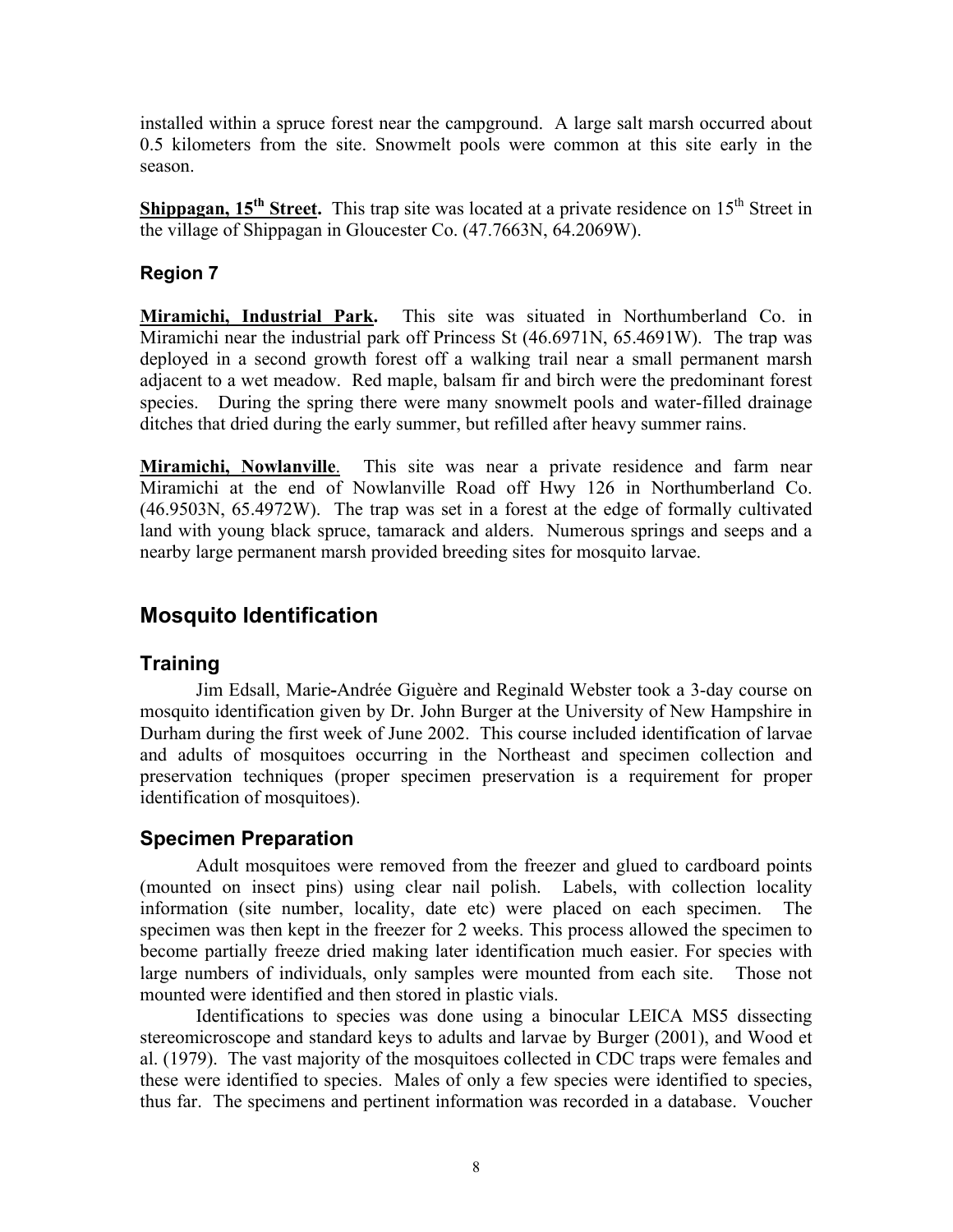specimens have been deposited with the New Brunswick Museum. A reference collection containing all species collected in New Brunswick is also available (Reginald P. Webster) in Fredericton for future use.

# **RESULTS AND DISCUSSION**

During this two year survey, 65,300 adult mosquitoes, represented by 37 species were collected at the 25 sampling stations in New Brunswick (6 in Fredericton area in 2002, and 19 throughout the province in 2003) (Tables 1 and 2). Twenty of these species are potential WNV vector species (Table 3). Larvae of 27 species of mosquitoes were collected in various habitats in the province. Thirteen of these are potential WNV vector species. The pest status of the species of mosquitoes occurring in New Brunswick is shown in Table 3. Data on the wetland habitats and time period when larvae of each species were collected are shown in Tables 4 and 5. Data for each species of mosquito collected during this survey is presented below. The tables and figures for the species accounts are given at the end of the report.

# **Potential WNV Vector Species**

The following twenty species of mosquitoes are species from which WNV has been isolated, West Nile RNA detected, or West Nile antigen detected using various diagnostic tests. The data were obtained from CDC field investigations or reported by state surveillance programs to ArboNet as of August 23, 2003 and obtained from the CDC web site < http://www.cdc.gov/ncidod/dvbid/westnile/mosquitoSpecies.htm >.

 Please note that evidence that WNV has been found in a mosquito species does not necessarily incriminate that species as a competent vector. It only means that the species has come into contact with the WNV transmission cycle. Additional information is required to incriminate the species as a true vector.

### *Aedes cinereus* **(Meigen)**

 A total of 3,895 adults of *Ae. cinereus* were collected during this study. This accounted for about 6.0 % of the total number of adult mosquitoes collected during this study. *Ae. cinereus* was found throughout New Brunswick (Table 6). Adults were most common at sites near fresh water marshes.

Wood et al. (1979) reported that *Ae. cinereus* overwinters in the egg stage. A proportion of the eggs laid by adults from the overwintered eggs hatch and one or more additional generations of adults may be produced during a season. During 2002, *Ae. cinereus* first appeared during the week of June 11, and then peaked in adult numbers during late June and early July (Table 6, Figure 3A). A second smaller peak occurred during mid to late August, and then the number of adults collected progressively declined to mid October, when only a few adults were captured. In 2003, the second peak occurred in late August and early September and was larger than the earlier peak (Table 6, Figure 3B). It is possible the larger second peak was related to the heavy rains of late July and early August 2003, which may have provided additional breeding areas for larvae.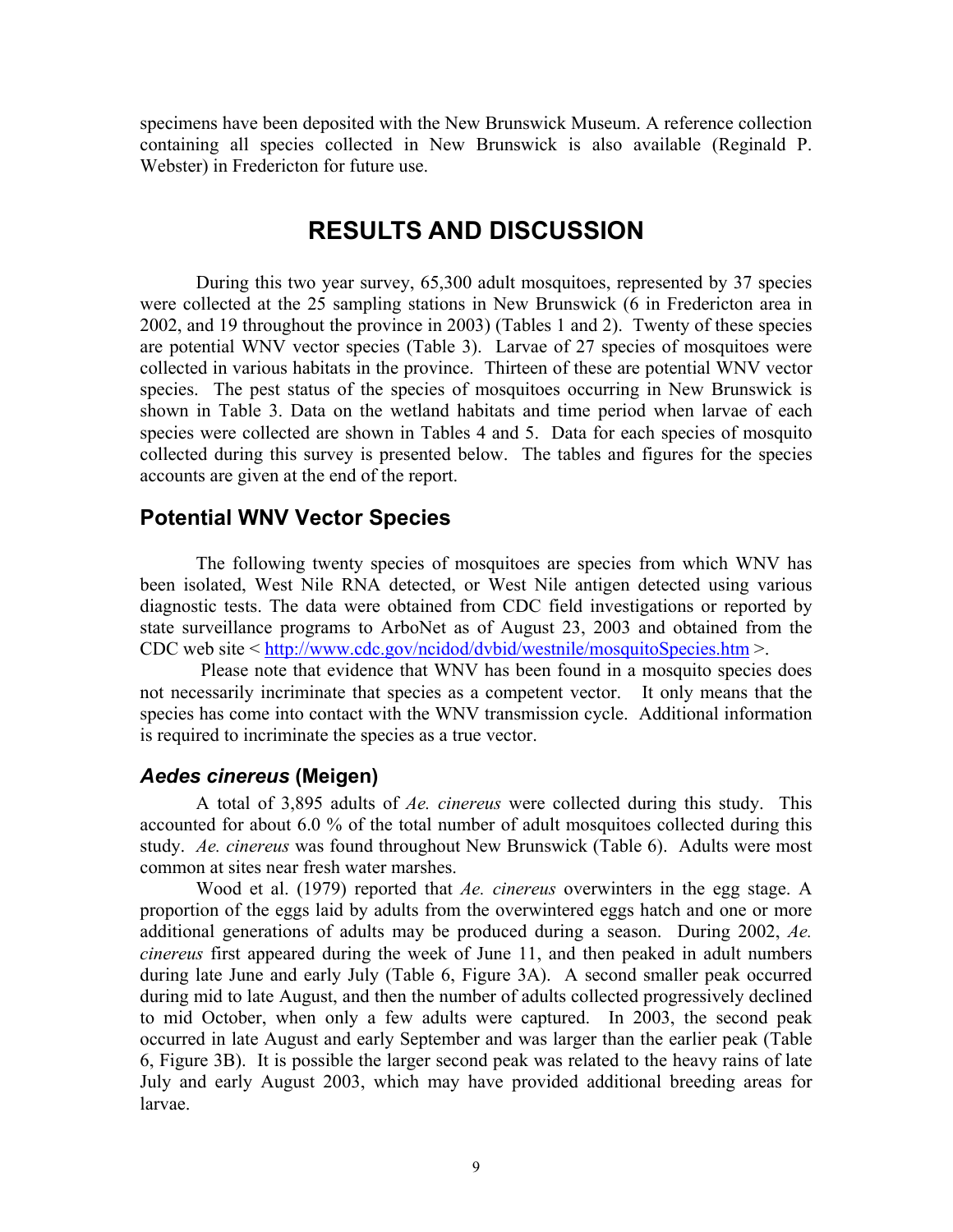Larvae of *Ae. cinereus* were most frequently collected in water filled depressions along margins of sedge and cattail marshes. However, larvae were found in a wide variety of other wetland types, including temporary pools in seasonally flooded forests and bog margins, and water filled tire depressions, and roadside drainage ditches (Table 4). Larvae were present almost continuously from early May to late September. The early season larvae were probably from overwintered eggs; larvae from July, August and September were likely from eggs laid by adults from overwintered eggs.

Female *Ae. cinereus* are active at dusk and will bite humans, often on the legs, although the adults are not very aggressive (Wood et al. 1979). This species is considered to be a major pest.

### *Aedes vexans* **(Meigan)**

 A total of 5,394 adults of *Ae. vexans* were collected in this study (about 8.2% of all mosquito adults). *Ae. vexans* was found throughout New Brunswick and was collected at all sites (Tables 1, 2, and 7). In New Brunswick, this species was most common in and near seasonally flooded forests. In much of Canada *A. vexans* is often most abundant near seasonally flooded river bottomland forests and often breeds in shallow grass filled depressions in pastures or in temporary woodland pools (Wood et al. 1979). These breeding sites were abundant throughout the seasonally flooded forest habitats along the St. John and Oromocto River valleys.

*Ae. vexans* overwinters in the egg stage. Eggs do not hatch until later in May and will produce adults during late June and July. Eggs from the first generation adults will remain dormant during dry periods, but will hatch shortly after being inundated by water after heavy summer rains. This species can potentially have several generations during wet summers and can become extremely abundant after heavy summer rains (Wood et al. 1979). During 2002, *Ae. vexans* appeared in the Fredericton area in numbers during the third week of July after heavy rains earlier in the month (Table 7, Figure 4A). Adult numbers peaked during early August and then the number captured progressively declined to late September, when only a few adults were caught. In 2003, heavy summer rains did not occur in New Brunswick until late July and early August. Adults did not become common until late August and adults persisted in relatively high numbers until late September at many sites (Table 7, Figure 4B).

Larvae from overwintered eggs were collected in water filled depressions in a cattail marsh and an alder swamp during late May and mid June (Table 4). During 2002, larvae from first generation adults were found abundantly during mid to late July in water filled depressions in pastures in the Jemseg area after heavy summer rains (Table 5). Larvae from subsequent generation adults were found in water filled tire depressions along forest roads during September. In 2003, larvae appeared later in August after the heavy rains in early August. Larvae were found in drainage ditches and woodland pools.

Females of *Ae. vexans* are most active at night and adults are aggressive biters and is considered to be a major pest (Wood et al. 1979).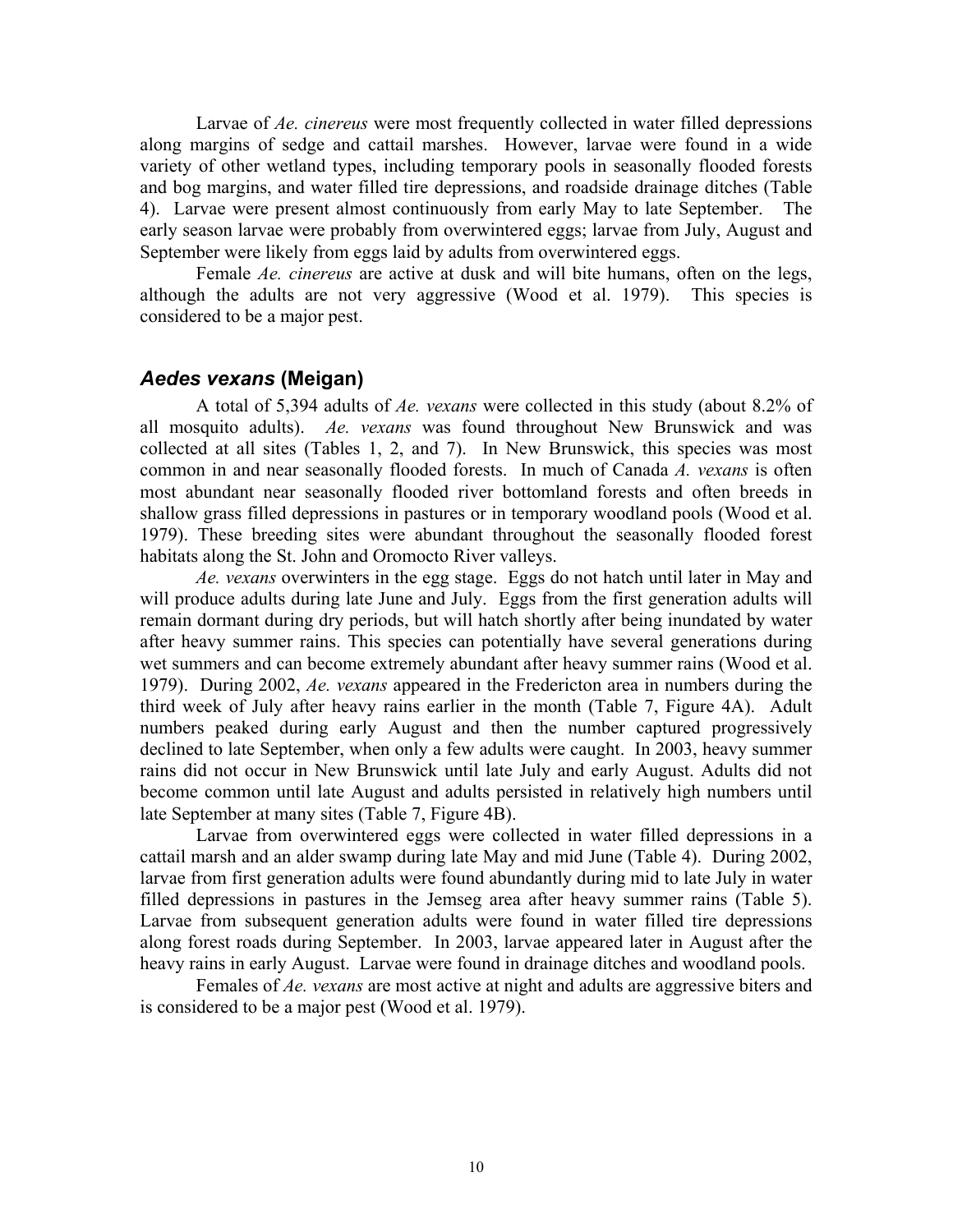#### *Ochlerotatus atropalpus* **Coquillett**

Six adults of *Oc. atropalpus* were collected in New Brunswick, all at Grand Falls (Table 8). Larvae of this species breed in rock pools along the shores of rocky rivers (Wood et al. 1979). Rock pools occur along the Little River and were probably the source of the adults at Grand Falls. This species could occur along any rocky rivers in New Brunswick.

*Oc. atropalpus* overwinters in the egg stage and eggs hatch early in the spring when red maples begin to flower (Shaw and Maisey 1961). This species can breed continuously into October, as long as water remains in the rock pools. The New Brunswick adults were caught mid July and mid August. Although this species has tested positive for WNV, it is probably of little concern to humans, as it rarely bites man (Wood et al. 1979).

#### *Ochlerotatus canadensis* **(Theobald)**

 A total of 6,741 adults of *Oc. canadensis* were captured, 10.3% of all adults caught in CDC traps. This species was found throughout New Brunswick and was captured at all sites (Tables 1, 2, and 9). In New Brunswick this species was common in a variety of habitats.

*Oc. canadensis* overwinters in the egg stage, but egg hatch is staggered compared to other species of *Ochlerotatus,* resulting in a prolonged emergence of adults (Wood et al. 1979). In New Brunswick adults were present from late May to mid-October (Table 9). There were two distinct peaks in adult abundance throughout most of the province, one during late June to mid July and another from mid- to late August, showing that *Oc. canadensis* has two generations in New Brunswick (Figure 5). However, there were fewer individuals in the second peak. Adult emergence appeared to be somewhat later in northern portions of the province (Table 9).

In New Brunswick, larval habitats were diverse including vernal woodland pools, roadside ditches, cattail and sedge marshes, sphagnum lined pools in sphagnum bogs, puddles, water-filled tire depressions, and artificial containers (tractor tires) (Table 4). In the Portland area of Maine most larvae were found in shaded vernal pools (Foss & Dearborn 2002). Larvae were present almost continuously from early May until late September. The larvae collected in late September may have been from eggs laid by 2<sup>nd</sup> generation adults.

Females of *Oc. canadensis* prefer mammals, but will also feed on birds, amphibians, and reptiles (Wood et al. 1979). This species is considered to be a major pest (Table 3).

### *Ochlerotatus cantator* **(Coquillett)**

 A total of 6,049 adults of *Oc. cantator* were collected, about 9.3% all adults caught in CDC traps. This species was generally collected only near coastal areas of New Brunswick and was most common in Mapleton Park, near the Saint John Rest Area, Daly Point Reserve in Bathurst, Village Acadien, and Camping Shippagan (Table 2). This species breeds in coastal salt and brackish marshes (Wood et al. 1979). All of the above sites were adjacent to or close to large salt marshes.

*Oc. cantator* passes the winter in the egg stage and is multivoltine (Wood et al. 1979). In New Brunswick, adults were present from late May until mid-October (Table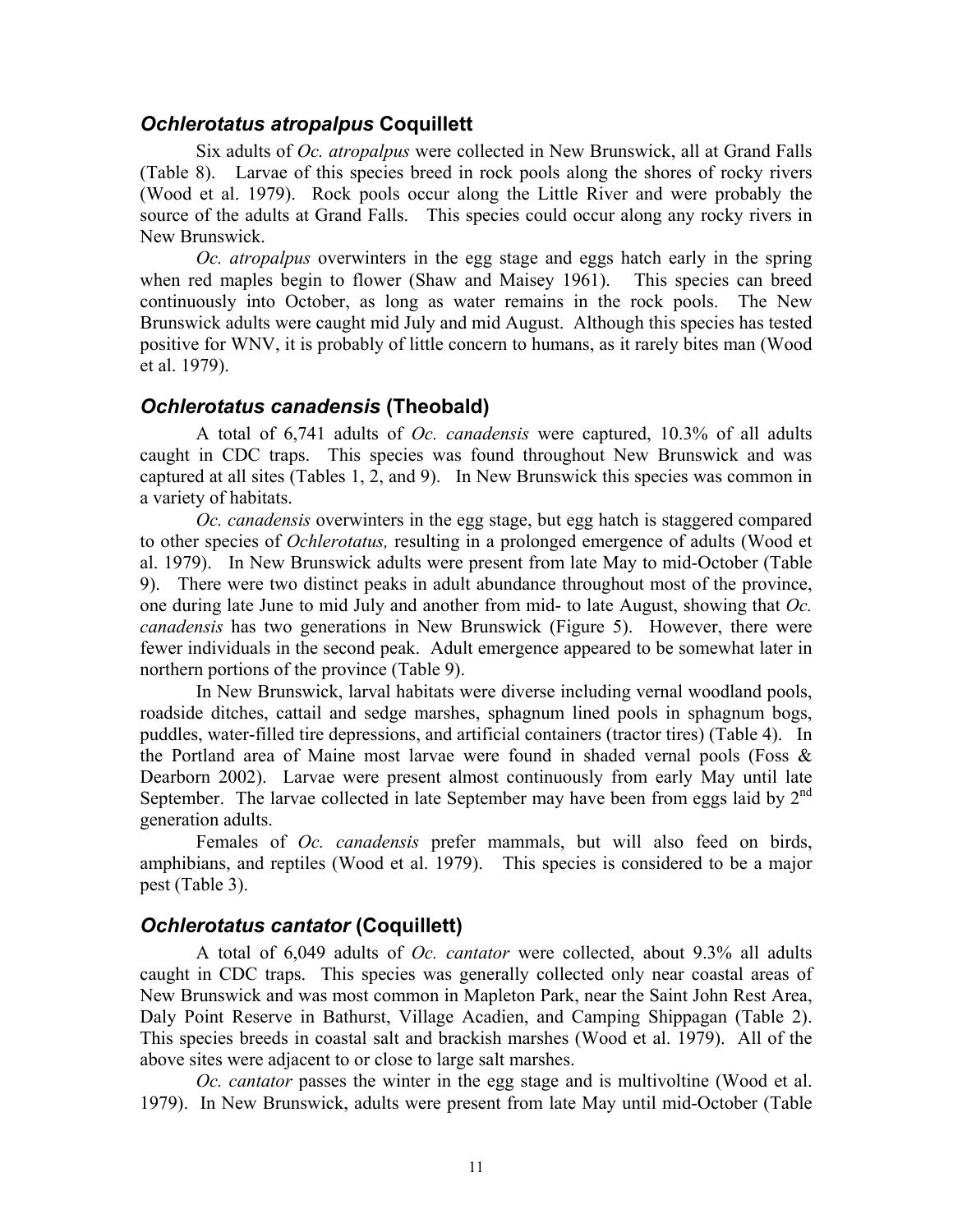10). At most sites there were two peaks in adult abundance. However, the time of the peaks varied regionally. In Moncton, the first peak occurred in mid to late June, the second in early September (Figure 6A, Table 10). At the Daly Point Reserve in Bathurst and the Village Acadien, peaks occurred during mid July, early August and early September (Figure 6B, Table 10).

 Larvae of *Oc. cantator* breed in salt marshes, most frequently in pools periodically refilled by extra high tides and heavy summer rains (Wood et al. 1979). In New Brunswick, larvae were found in similar sites, although a few larvae were found in a roadside drainage ditch in fresh water at Mapleton Park in Moncton (Table 4).

*Oc. cantator* is noted for its migrations inland from the coastal salt marsh breeding sites. In New Brunswick, this species was collected at several sites that were several kilometers from the closest salt marshes (New Scotland Bog, Grand Bay-Westfield, St. Stephen, Bathurst Welcome Sign). One individual was collected in Fredericton, nearly 100 kilometers from the closest salt marsh (Table 2).

*Oc. cantator* is an aggressive biter and is a major pest species near most coastal areas with salt marshes.

### *Ochlerotatus fitchii* **(Felt & Young)**

*Oc. fitchii* accounted for 1.3% of adults (853) captured in 2002 and 2003 and occurs throughout New Brunswick (Tables 1, 2 and 11). This insect overwinters in the egg stage and has one generation per year (Wood et al. 1979). In New Brunswick larvae were most frequently found in roadside drainage ditches and snowmelt pools (Table 4). Elsewhere in Canada larvae have been found in temporary snow melt pools, near the margins of permanent marshes, seasonally flooded marshes, and seasonally flooded forest pools, often in association with *Oc. excrucians* and other spring species (Wood et al. 1979).

 Adults of *Oc. fitchii* were caught from late May to early to mid-September (Figure 7). Peak abundance was reached in late June in southern New Brunswick and mid-July in northern regions of the province (Table 11). Larvae were collected from mid- May to mid-June (Table 5).

*Oc. fitchii* is considered to be a major pest and bites man readily. However, in New Brunswick this species was not particularly common at the sites sampled in 2002 and 2003.

### *Ochlerotatus provocans* **(Waker)**

*Oc. provocans* accounted for 1.6% of the adult mosquitoes (1,022) collected in 2002 and 2003. This species occurs throughout New Brunswick, but was common only near St. Stephen, the Daly Point Reserve in Bathurst, and near the industrial park in Miramichi (Tables 1, 2, and 12). This species is most common in forested areas.

*Oc. provocans* overwinters in the egg stage and has one adult generation per year, early in the season (Wood et al. 1979). Adults appeared during the third week of May and reached peak abundance during mid-June, and then trap catch progressively declined to late July (Figure 8, Table 12). In New Brunswick, larvae were most frequently found in woodland snowmelt pools and along the edges of freshwater marshes (Table 4). Larvae and pupae of this species were found only during the first week of May. During 2003 larvae were present in snowmelt pools that still had ice on shaded margins.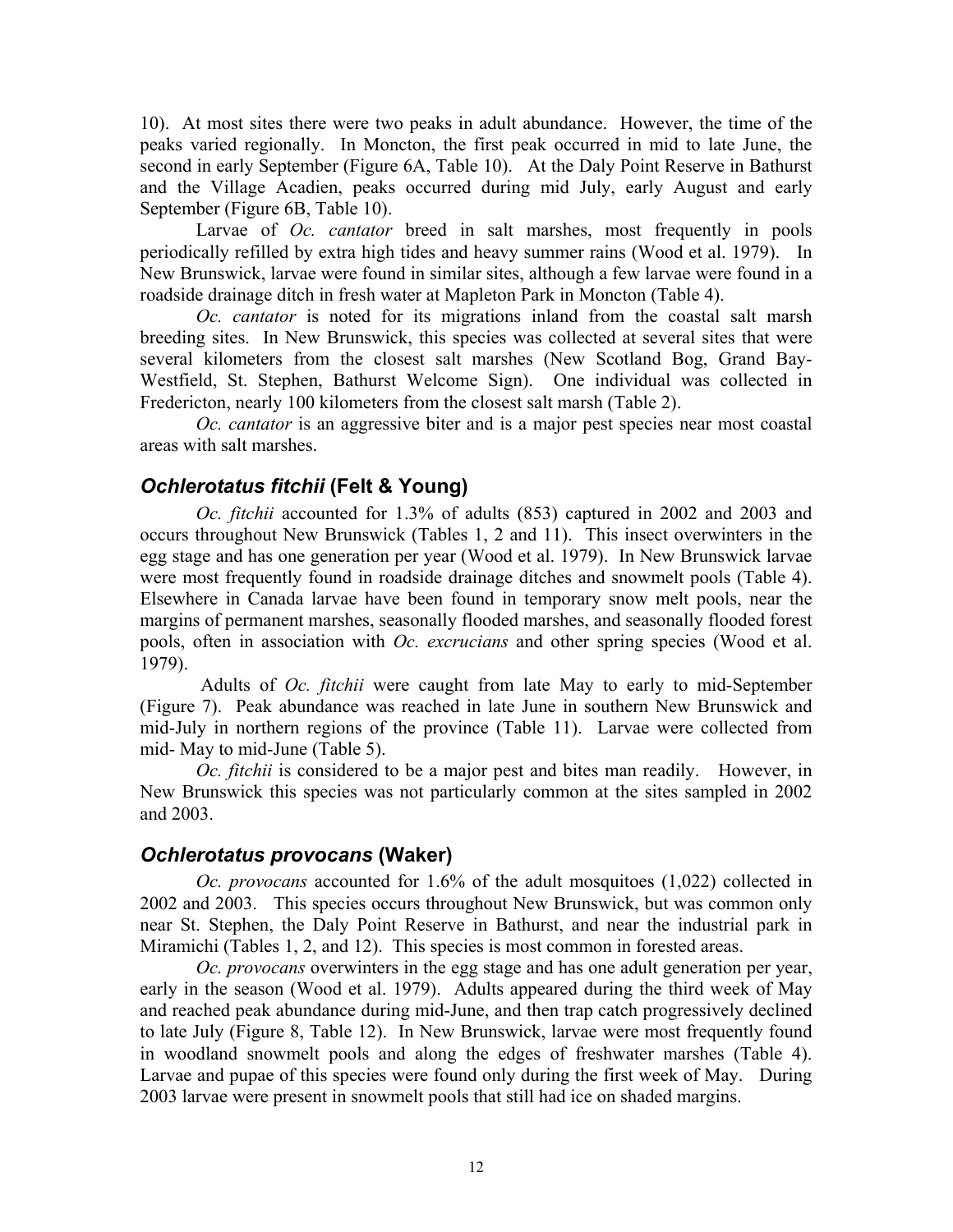This species will bite humans and can be a major pest early in the season in forested areas.

### *Ochlerotatus sollicitans* **(Walker)**

 Only 158 adults of *Oc. sollicitans* were collected in CDC traps. This is another species that breeds in salt marshes and was generally collected only near coastal areas of New Brunswick. However, it appeared to be far less widespread than *Oc. cantator*. Nearly all adults were collected at sites in northeastern New Brunswick. This species was relatively common only at the Daly Point Reserve in Bathurst (Table 2). One individual was collected near Moncton.

*Oc. sollicitans* passes the winter in the egg stage and is potentially multivoltine (Wood et al. 1979). Eggs hatch in the early summer after the marshes have been flooded by warm water. As a result this species usually appears later in the season than *Oc. cantator*. In New Brunswick, adults were present from early July to late August with a peak in abundance during the third week of August. A few adults were collected in late September (Figure 9, Table 13). During 2003, *Oc. sollicitans* appeared to have only one generation in northeastern New Brunswick. No larvae of this species were collected during the survey.

*Oc. sollicitans*, like *Oc. cantator* is noted for its migrations inland from the coastal salt marsh breeding sites (Wood et al. 1979). In New Brunswick, this species was collected at a few sites that were several kilometers from the closest salt marshes (Mapleton Park, Bathurst Welcome Sign). This species is an aggressive biter and will bite in full sun even under windy conditions (Wood et al. 1979).

### *Ochlerotatus sticticus* **(Meigen)**

 Only 73 adults of *Oc. sticticus* were captured during the 2002 and 2003 seasons. Although widespread in New Brunswick, this species was generally rare and was not found at many sites (Table 14). During 2002, adults were collected at all 6 sites in the Fredericton area, but were only collected at 7 of the 19 sites sampled in 2003 (Table 14). The greatest number of adults was collected in Fredericton off Lincoln Rd. This site was near bottomland and floodplain forests associated with the St. John River. In 2002, most adults were captured during the first week of July, and then sporadically into late August (Figure 10). During 2003, adults appeared in early June and were caught through early July (Table 14). A few adults were caught in September.

*Oc. sticticus* is most often associated with bottomlands and floodplains of large rivers (Wood et al. 1979). Eggs overwinter and will usually hatch during late spring after spring flooding. However, eggs may remain dormant (for 5 or more years) should spring flooding not occur, and the species may not appear some years. Egg also may hatch after very heavy summer rains that create large temporary pools that flood the eggs. Depending on summer rains more than one generation per year is possible (Wood et al. 1979). This species is often associated with *Ae. vexans.* No larvae of *Oc. sticticus* were found during this study.

 This species is normally a minor pest, but can become abundant after extensive flooding. Females bite during the day, but are more prone to bite during the evening.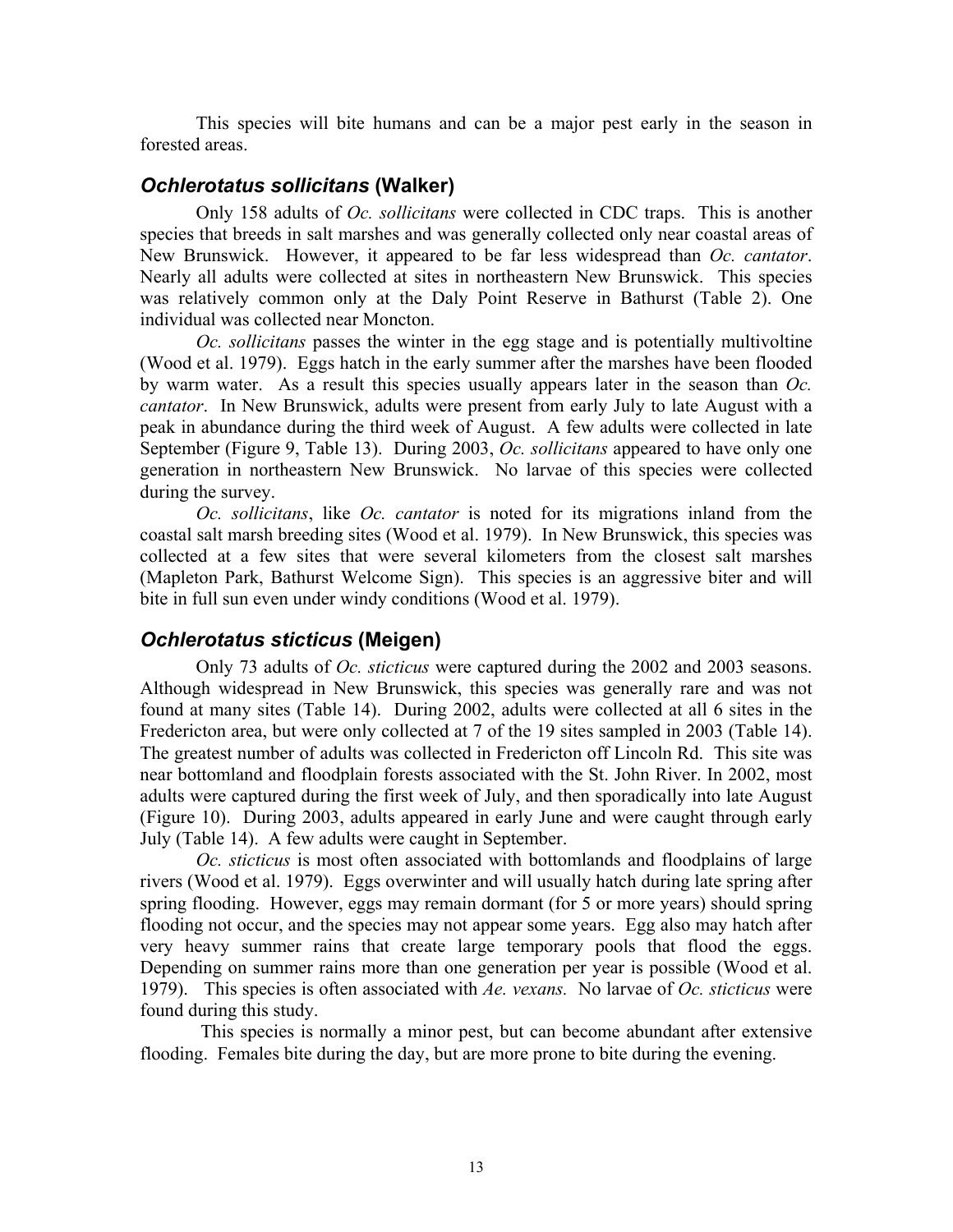### *Ochlerotatus stimulans* **(Walker)**

*Oc. stimulans* is another species associated with bottomlands and floodplains of large rivers, especially those dominated with silver maple (Wood et al. 1979). The larvae can occur in huge numbers in silver maple floodplains inundated by snowmelt and spring runoff (Wood et al. 1979). In New Brunswick *Oc. stimulans* was widespread and generally uncommon in the southern, central and eastern areas (Table 2). It appeared to be absent from the Grand Falls and Kedgwick areas in the northwestern part of the province. However, this insect was abundant in the Jemseg area in the seasonally flooded silver maple forest of the St. John River valley (Table 1). Over 77% of the 917 individuals collected during 2002 and 2003, were captured at this site in 2002.

*Oc. stimulans* overwinters in the egg stage (Wood et al. 1979). Eggs hatch as the waters from the spring floods recede. In New Brunswick the first adults appeared during late May, abundance peaked during the first week of July, and then numbers declined to only a few individuals in early September (Table 15, Figure 11). Larvae of this species were not found during this survey.

Adults are very long-lived and are very troublesome biters (Wood et al. 1979). This species can be a major pest near flood plain forests of large river systems.

### *Ochlerotatus triseriatus* **(Say)**

 499 adults of *Oc. triseriatus* were captured during 2002 and 2003 (Tables 1 and 2). This mosquito species was caught at most sites in New Brunswick. However, adults were not captured in the Kedgwick area. *Oc. triseriatus* was generally captured in CDC  $CO<sub>2</sub>$  traps in low numbers, but was collected in relatively good numbers in Charters Settlement (site 6) during 2002 (Table 16).

*Oc. triseriatus* overwinters in the egg stage and has one generation per year (Wood et al. 1979). Larvae require at least a 12 hr photoperiod for completion of development. As a result the adult flight season usually begins later in the season than most other species of *Ochlerotatus* (Wood et al. 1979). During 2002, in the Fredericton area, the first adults were captured during the first week in July, and peak abundance was reached during mid-August (Figure 12). Thereafter, adult abundance progressively declined to late September when trap catch was only a few individuals. In 2003, adults appeared a week later and were caught as late as early October. Adult numbers were too low at most sites in 2003 to establish when peak-seasonal abundance occurred (Table 16).

The natural habitat of the larvae of *Oc. triseriatus* is tree holes, especially those rich in organic material (Wood et al. 1979). However, this species will utilize various artificial containers, such as rain barrels, tires, bottles, cans, and gutters, as long as they are filled with organic debris, such as leaves, and are shaded (Wood et al. 1979). In Fredericton, larvae of this species were found in tractor tires with organic material on the bottom. These tires were found in an open field. *Oc. triseriatus* larvae were also found abundantly in auto tires filled with decaying leaves in a wooded site near New Maryland. In the Moncton area, larvae were found in plastic containers and a metal bucket. Larvae were present continuously from late May to the first week in November in the tractor and auto tires (Table 5). Pupae (that produced adults at room temperature) were present well into October. The larvae (last instar) collected in November were very sluggish. Additional sampling was not attempted on later dates as the breeding sites had frozen over. *An. punctipennis, Cx. pipiens, Cx. restuans,* and *Cx. territans* were also found in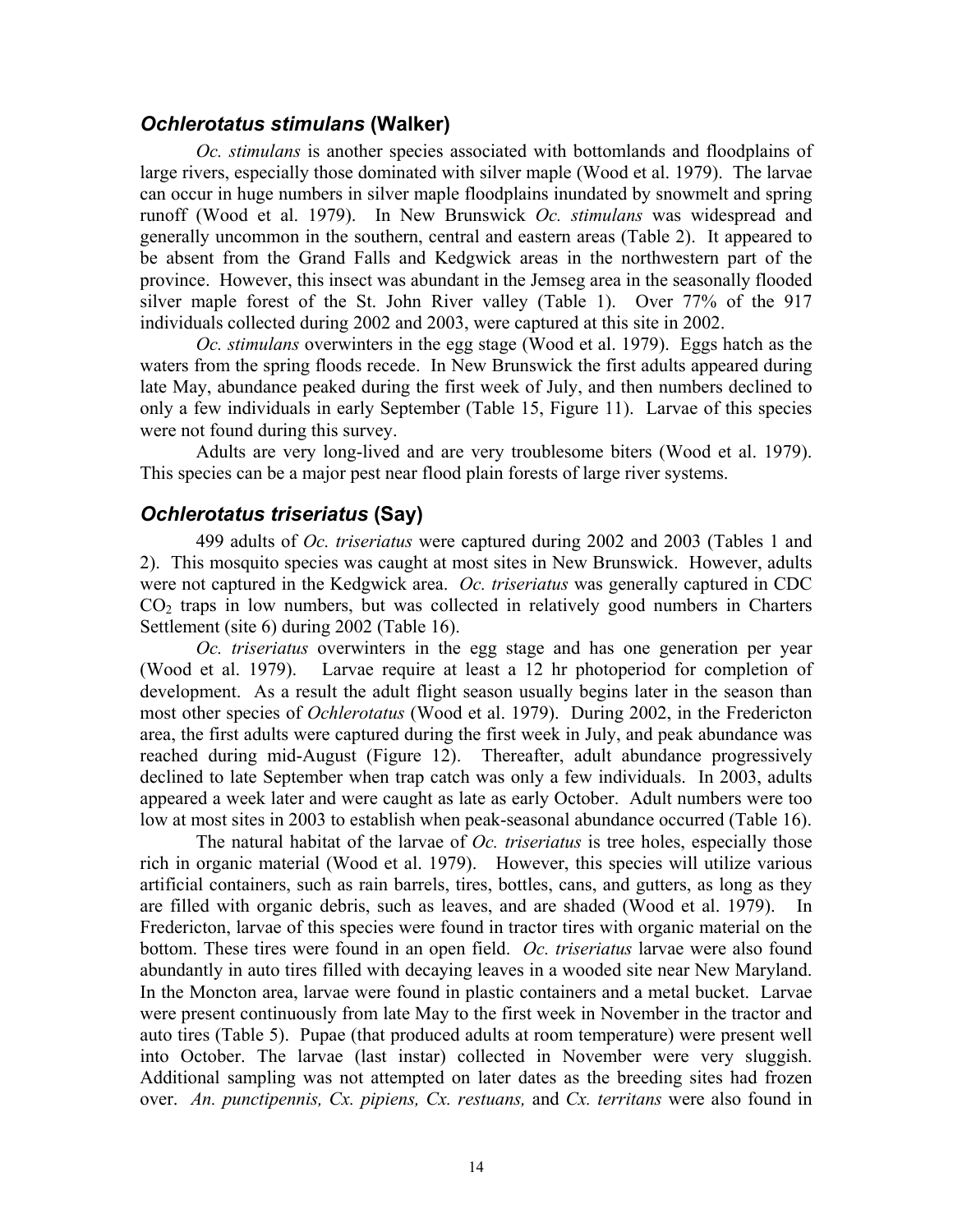the tires with *Oc. triseriatus*. Since the greatest number of adults of *Oc. triseriatus* was captured in a forested area in a small residential area, it is possible that this species was breeding in leaf filled gutters and other artificial containers in the subdivision.

 Females of *Oc. triseriatus* are suspected vectors of a number of arboviruses, including California encephalitis, and Eastern, Western, and Venezuelan equine encephalitis (Wood et al. 1979). The La Cross strain of the California encephalitis has been shown to be transmitted transovarially in this species (Watts et al. 1973). The virus in an infected female overwinters in the eggs and will be present in the resultant adults the following season. This is probably the mode of overwintering of other arboviruses in this species. Females of *Oc. triseriatus* feed on birds and mammals and are active biters both during the day and night. This species will also enter homes.

# *Anopheles punctipennis* **(Say)**

 Only 189 adults of *An. punctipennis* were collected in 2002 and 2003 (Tables 1 and 2). This mosquito species appears to be widespread in New Brunswick, but was collected in low numbers at the sites where it was found (Table 17).

*An. punctipennis* overwinter in the adult stage and are often among the first mosquitoes to appear during the spring (Wood et al. 1979). This species usually has 2 or 3 generations per season (Wood et al. 1979). In New Brunswick, adults were collected sporadically from mid-May until late September (Table 17, Figure 13). The adults collected in mid-May were likely overwintered adults. Two apparent peaks in abundance were observed in this study which may represent second and third generation adults (Figure 13).

Larvae of *An. punctipennis* were found in a variety of habitats in New Brunswick, including water filled depressions among alders, water filled tire depressions, seasonally flooded forest pools and water filled tractor tires. Larvae were found most consistently in artificial containers (Tires). Larvae have also been reported from tree holes in southern Ontario (James 1964). *An. punctipennis* larvae were collected from the second week of July to mid-October in this study.

*An. punctipennis* females seek blood early in the evening and will feed throughout the night (Wood et al. 1979). This uncommon species appears to be a minor pest in New Brunswick.

# *Anopheles walkeri* **Theobald**

 Only 72 adults of *An. walkeri* were collected during 2002 and 2003 (Tables 1 and 2). This species was found at only seven of the 25 sites sampled during the two year study (Table 18). Adults were collected in the St. Stephen area, the Fredericton area, the northeast areas around Bathurst and Village Acadien and in Miramichi. Most individuals were collected at site 5 (New Maryland, marsh forest) in 2002, and at the Village Acadien in 2003.

*An. walkeri* passes the winter in the egg stage, unlike most other species of *Anopheles,* and as result adults first appear later in the season than other *Anopheles* (Wood et al. 1979). In 2002, adults were collected sporadically from late June to mid-September. In 2003, adults were collected almost continuously from mid-July to mid-September (Figure 14).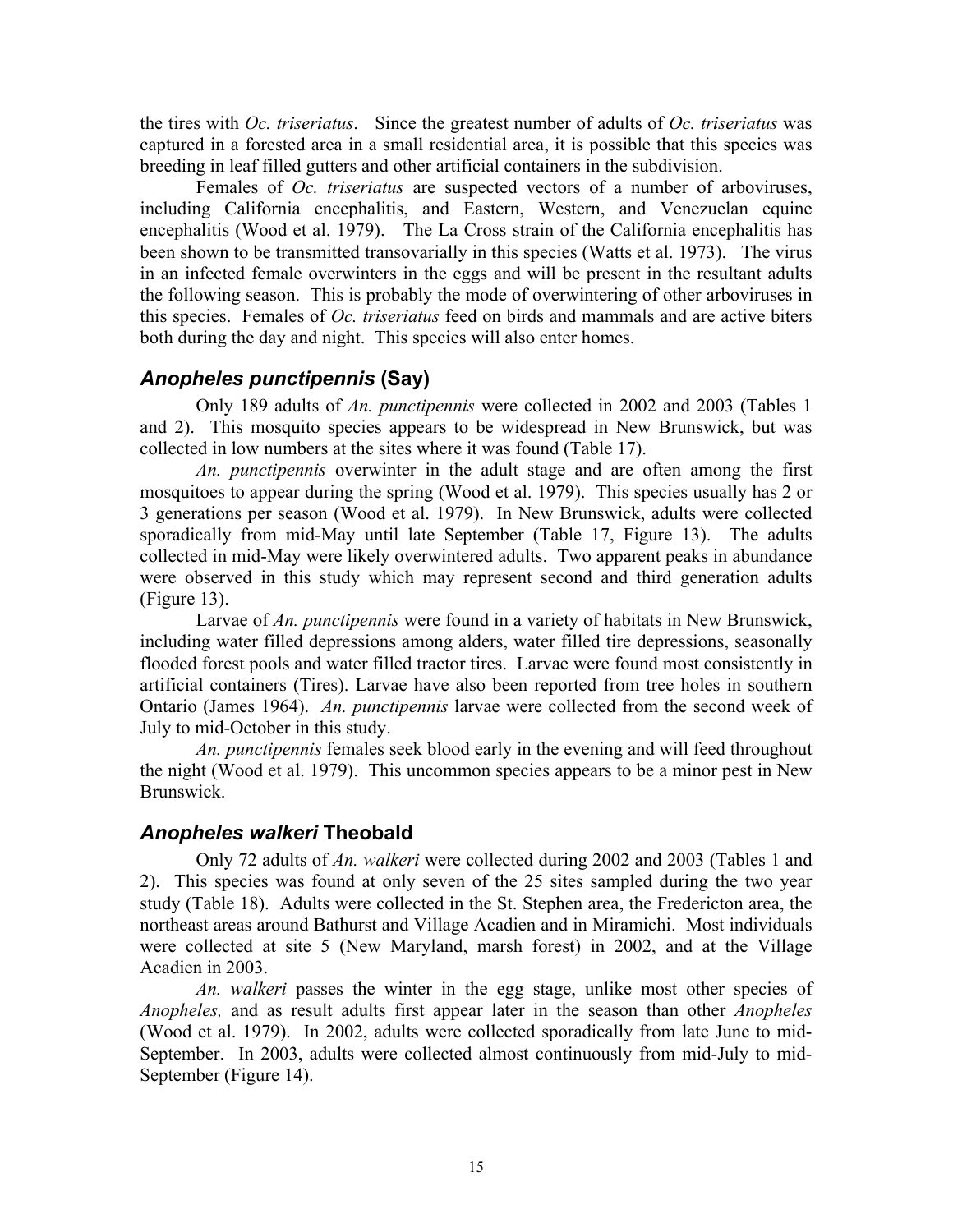The normal habitat for the larvae of this species is ponds with emergent vegetation and stable water levels (Wood et al. 1979). No larvae of this species were collected in this study. Site 5, where most adults were collected was located near a sedge marsh/fen complex adjacent to a permanent pond. The Village Acadien site was adjacent to permanent sedge and cattail marsh complexes.

Adults are mainly nocturnal, but they will bite humans during the day if disturbed (Wood et al. 1979). This is an uncommon species in New Brunswick.

### *Culex pipiens* **(Linnaeus)**

 One hundred adults of *Cx. pipiens* were collected during this two year study (Tables 1 and 2). This species is widespread in New Brunswick. It was caught at 22 of the 25 sites sampled in 2002 and 2003, but in low numbers (Table 19). *Culex* species are usually less attracted to  $CO<sub>2</sub>$  baited mosquito traps than species of other genera of mosquitoes, and thus the abundance of *Culex* species caught in CDC traps may be underestimated.

Adults of *Cx. pipiens* overwinter and several adult generations are possible. Population numbers usually peak during late summer (Wood et al. 1979). In New Brunswick adults were collected during the third week of May (probably overwintered individuals) and then from early July to late September (Table 19, Figure 15). apparent peaks in abundance could be observed from the data.

*Cx. pipiens* is often called the rain-barrel or northern house mosquito and has a close association with man. Larvae inhabit artificial containers (rain barrels), tree cavities, rain puddles, roadside ditches, and other water filled containers, especially those polluted with sewerage or barnyard wastes (Wood et al. 1979). In this study most larvae were collected in tractor tires, although a few were also collected in water filled tire depressions and roadside drainage ditches (Table 4). Larvae were collected almost continuously from late May to early November (Table 5). It is unlikely that these late season larvae would be able to produce adults, although this could be possible during an unusually late warm spell. Late season adults would overwinter and do not take a blood meal (Wood et al. 1979).

 Adults feed predominately on birds and only rarely on small mammals and humans (Wood et al. 1979). Adults feed at night and will enter houses freely. *Cx. pipiens* may be a vector for several arboviruses, including western equine encephalitis and St. Louis encephalitis (Hammon et al. 1945, Stage et al. 1952).

### *Culex restuans* **Theobald**

Only 15 adults of *Cx. restuans* were captured in CDC traps during 2002 and 2003 (Tables 1 and 2). *Cx. restuans* appears to be widespread in New Brunswick, as it was caught at 12 of the 25 sites sampled in 2002 and 2003, but in very low numbers (Table 20). At most sites only 1 or 2 individuals were captured during the entire season

*Cx. restuans* has a life cycle similar to that of *Cx. pipiens*. Adults overwinter in basements and hollow trees and multiple generations are possible (Wood et al. 1979). In New Brunswick, adults were captured sporadically, from late May (overwintered adults) to the third week of August (Table 20).

*Cx. restuans* larvae live in artificial containers, rock pools, tree cavities, and temporary puddles and ditches, as long as decaying vegetation is present. In New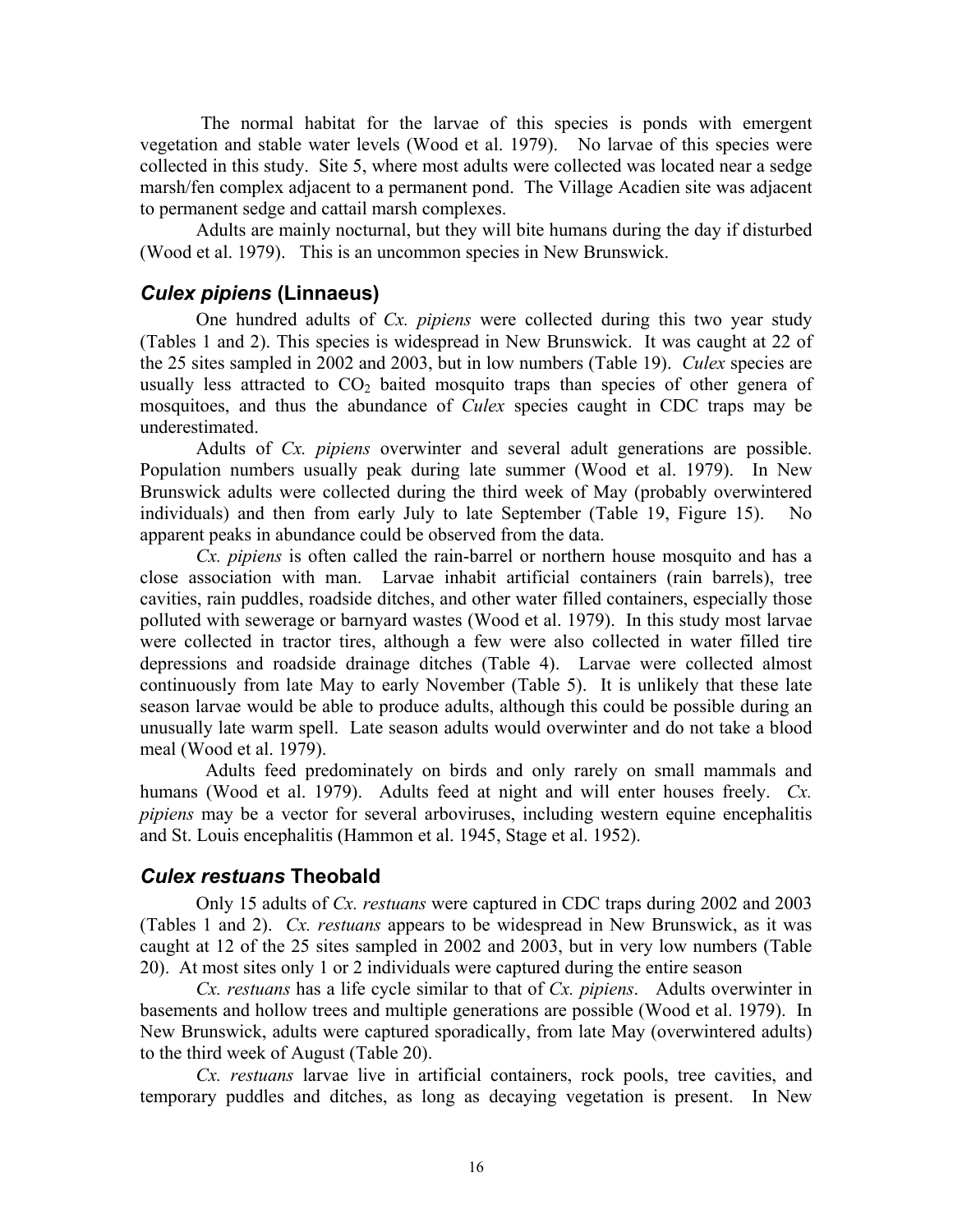Brunswick, larvae were collected from a cattail marsh, water filled tire depressions with emergent vegetation and most frequently in artificial containers (tractor tires) (Table 4). Larvae were present in tractor tires almost continuously from the first week of July to mid September (Table 5).

 Like *Cx. pipiens*, *Cx. restuans* prefers to feed on birds, but will feed on reptiles and mammals, including man (Wood et al. 1979). Feeding usually takes place at dusk or during the day in shaded places. This species has been implicated in the transmission of eastern equine encephalitis (Wood et al. 1979).

### *Culex salinarius* **(Coquillett)**

*Cx. salinarius* is a more southern species and was not mentioned as occurring in Canada in Wood et al. (1979). Four adults were collected on July 26, 2002 at sites 1 (Burton, Sunbury Co.) and 2 (Cambridge, Queens Co.) in 2002 (Table 21). In 2003, *Cx. salinarius* was captured in Moncton (Westmoreland Co.), Saint John (Saint John Co.) and near the Village Acadien (Gloucester Co.), (Table 21). Larvae were collected in Fredericton (York Co.) in 2002 and in Moncton in 2003. Although this species appears to be rare in New Brunswick, it may be more widespread in the province than these records indicate, as *Culex* species are usually less attracted to  $CO<sub>2</sub>$  baited mosquito traps than species of other genera of mosquitoes.

The life history of *Cx. salinarius* is similar to other *Culex* species. Adults overwinter and several generations are possible each year. In New Brunswick, adults were captured from late July to late September during 2002 and 2003 (Table 21).

In Maine, larvae of *Cx. salinarius* were often found in the same habitats as *Cx. territans*, *Cx. restuans*, and *Cx. pipiens* (Foss & Dearborn 2002). Near Portland, ME, larvae were found in flooded grassy depressions, a metal washtub and a shaded permanent pool with emergent decaying vegetation. In New Brunswick larvae were found in artificial containers, such as plastic containers and tractor tires. Larvae were collected in mid- and late July and the first week of August (Table 5).

Like the other Culex species *Cx. salinarius* is an indiscriminant feeder on birds and mammals and will bite humans.

# *Culex territans* **(Walker)**

 Only 22 adults of *Cx. territans* were collected in this study (Tables 1 and 2). Adults were collected at scattered locations throughout New Brunswick (9 out of the 25 sites sampled), (Table 22). Although this species appears to be rare in the province, it may be more widespread in the province than these records indicate.

*Cx. territans,* like other *Culex* species is multivoltine and overwinters as an adult (Wood et al. 1979). Adults were collected sporadically from early June to early October (Table 22).

Larvae of *Cx. territans* prefer vegetation choked permanent marshes, but can also be found in artificial containers and tree cavities (Wood et al. 1979). In New Brunswick, larvae were frequently found in permanent sedge and cattail marshes, sphagnum lined pools in black spruce bogs, drainage ditches and in tractor tires (Table 4). In tractor tires near Fredericton, larvae were present almost continuously from early June to early November. It is unlikely that the larvae still present in November would be capable of producing overwintering adults.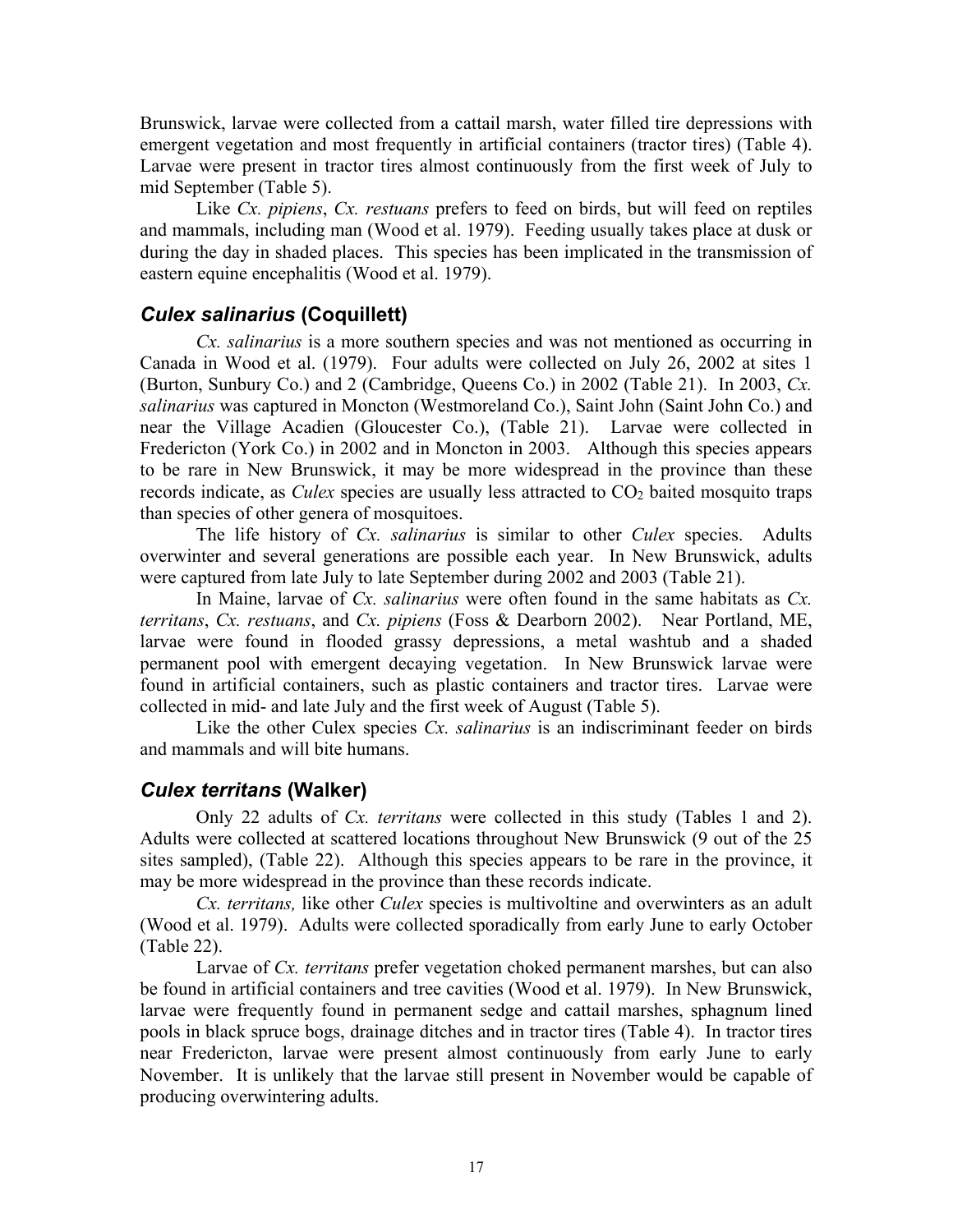Females of *Cx. territans* prefer to feed on frogs, but will feed on birds and reptiles. It is unclear whether this species feeds on mammals (Wood et al. 1979).

### *Culiseta melanura* **(Coquillett)**

 The 221 adults of *Cs. melanura* were collected from widely scattered localities in New Brunswick (Tables 2 and 23). This species was generally rare or uncommon at most sites. The greatest number of adults was caught in the New Scotland Bog north of Moncton, and in Miramichi. This species was not collected in Fredericton and Grand Falls areas, and was only found at one site in the northeast (Bathurst Welcome Sign).

 *Cs. melanura* overwinters in the larval stage (Jamnback 1961) and may have at least two generations in Canada (Wood et al. 1979). In New Brunswick, adults were present from mid-June to early October (Table 23). The seasonal pattern of abundance of *Cs. melanura* from the Moncton area suggests that two generations occurred at this site in 2003 (Figure 16). One occurred in June and July, followed by a second in August and September.

 In the United States larvae of *Cs. melanura* have been collected from small semipermanent pools, such as tree holes and artificial containers. In Canada larvae have been collected from water filled depressions in bogs (Wood et al. 1979). In New Brunswick a larva of *Cs. melanura* was collected from a small sphagnum lined pool in a black spruce tamarack bog (New Scotland Bog) during the third week of May.

 Females of *Cs. melanura* prefer birds as hosts and will feed on small mammals and snakes (Wood et al. 1979). This species rarely bites man.

### *Coquillettidia perturbans* **(Walker)**

*Cq. perturbans* was the most abundant species of mosquito collected during this study. A total of 16,963 individuals of this species were collected. This represented nearly 26% of the total number of adult mosquitoes collected during 2002 and 2003 (Tables 1 and 2). This insect occurs throughout New Brunswick and was collected at all survey sites in 2002 and 2003 (Table 24). It was one of the most abundant species of mosquito at several sites. The greatest number of adults any species, was caught in CDC traps at site 3, near Douglas (York Co.). Here 7,690 adults of *Cq. perturbans* were captured in 2002, 85.9% of all the mosquitoes collected at this site.

*Cq. perturbans* overwinters in the larval stage and has one adult generation per year. In Canada, adults usually start to emerge during the latter part of June and peak in seasonal abundance during July (Wood et al. 1979). In New Brunswick *Cq. perturbans* adults first appeared the third week of June, and then adult abundance rapidly increased reaching a peak during the first week of July in 2002 and the second week of July in 2003. Thereafter, abundance rapidly declined and only a few adults were caught after the first week of August. The seasonal pattern of abundance for 2002 is shown in Figure 17.

The preferred larval breeding habitats of this species are permanent marshes (Wood et al. 1979). The larvae of this species remain buried in mud at the bottom of permanent marshes and obtain oxygen from air tubes inserted into the roots of emergent aquatic plants, such as cattails, arrowhead, pickerelweed, reeds and sedges (Wood et al. 1979). This species requires marshes that are permanently flooded throughout the year. Adults of *Cq. perturbans* were often most abundant at sites adjacent to permanent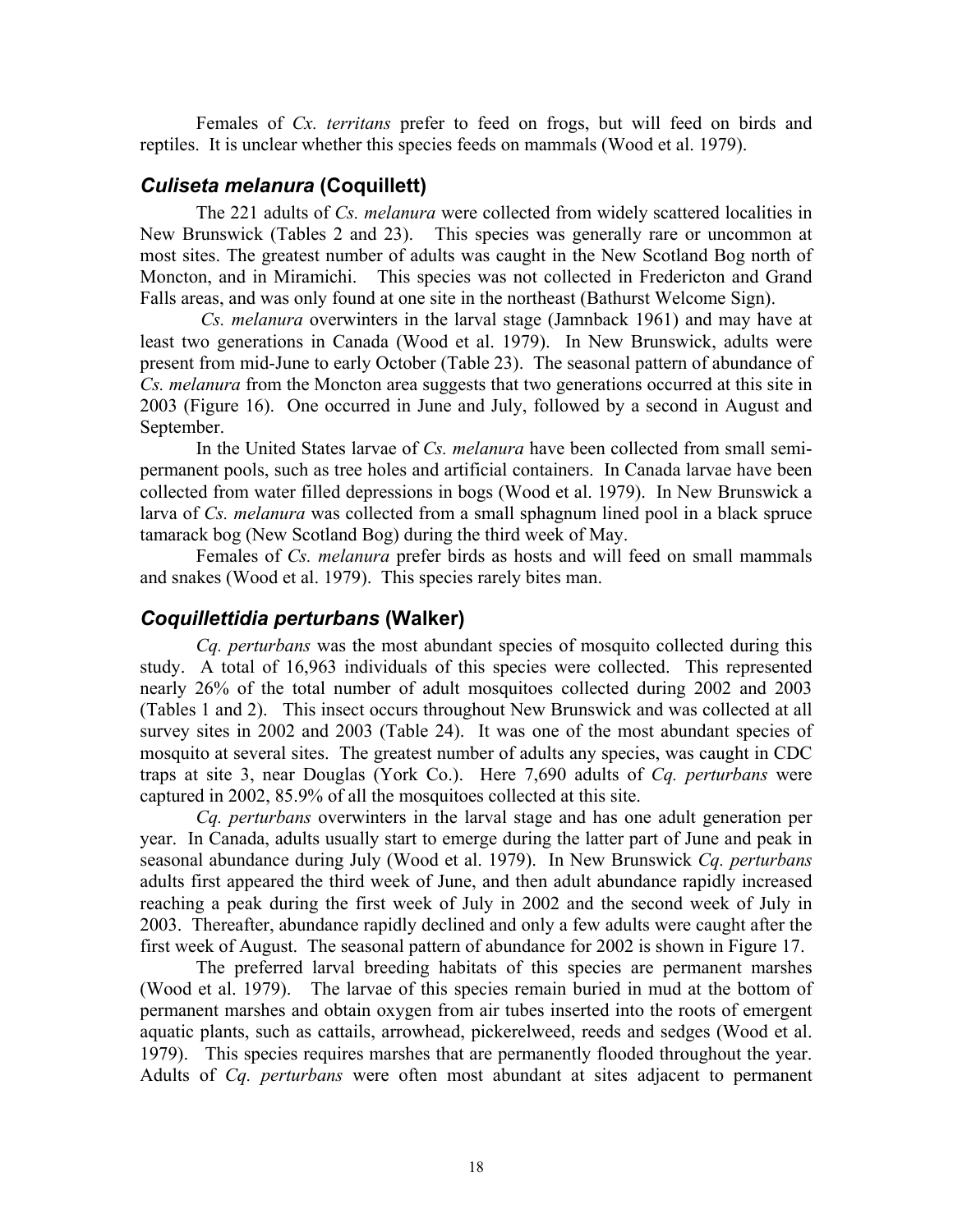marshes, such as at site 3 (Table 24). The larval feeding behavior makes sampling larvae very difficult. Larvae of this species were not encountered during this study.

 Females of this species feed on birds and mammals, including humans and it is considered a serious pest especially in areas adjacent to permanent marshes (Wood et al. 1979). Peak feeding activity occurs at dusk.

### *Psorophora ferox* **(Humboldt)**

 One adult of this species was collected on August 16, 2002 at site 2 (Jemseg, Camridge, Queens Co.) in a seasonally flooded silver maple forest near the Jemseg River. This species has only been reported a few times from Canada, and may not be a resident species (Wood et al. 1979). The individual collected in this study may be a stray from the United States.

### **Non WNV Vector Species**

 The following 17 species of mosquitoes have not yet been implicated in the transmission of WNV.

### *Ochlerotatus abserratus* **(Felt & Young)**

 A total of 2,568 individuals were caught in CDC traps and adults were found throughout New Brunswick (Tables 1, 2, and 25). This species accounted for 3.9% of all adults caught in 2002 and 2003.

*Oc. abserratus* overwinters in the egg stage and has only one adult generation per year, early in the season (Wood et al. 1979). In New Brunswick adults first appeared during the third week of May and were captured to mid August, with a sharp peak in abundance during the second and third weeks of June (Figure 18).

In New Brunswick larvae were most frequently collected from snowmelt pools, but were also found (sometimes abundantly) in pools along the margins of black spruce bogs, the edges of sedge and cattail marshes, and roadside ditches (flooded by melting snow). Larvae were found from early May to early June (Table 5).

 This species feeds on mammals and the virus of California encephalitis has been isolated from females (Wood et al. 1979). This species can be a major pest early in the season.

### *Ochlerotatus aurifer* **(Coquillett)**

 *Oc. aurifer* is considered to be an uncommon species in Canada (Wood et al. 1979). Five individuals of this species were collected in the Fredericton area, all at site 5, adjacent to a sedge marsh (Table 26). Adults were collected on June 11, 21, and 28, 2002. This species probably overwinters in the egg stage. Larvae have been found in marshes with emergent vegetation choked with rotten plant material (Wood et al. 1979). Larvae of this species were not found in New Brunswick during this survey.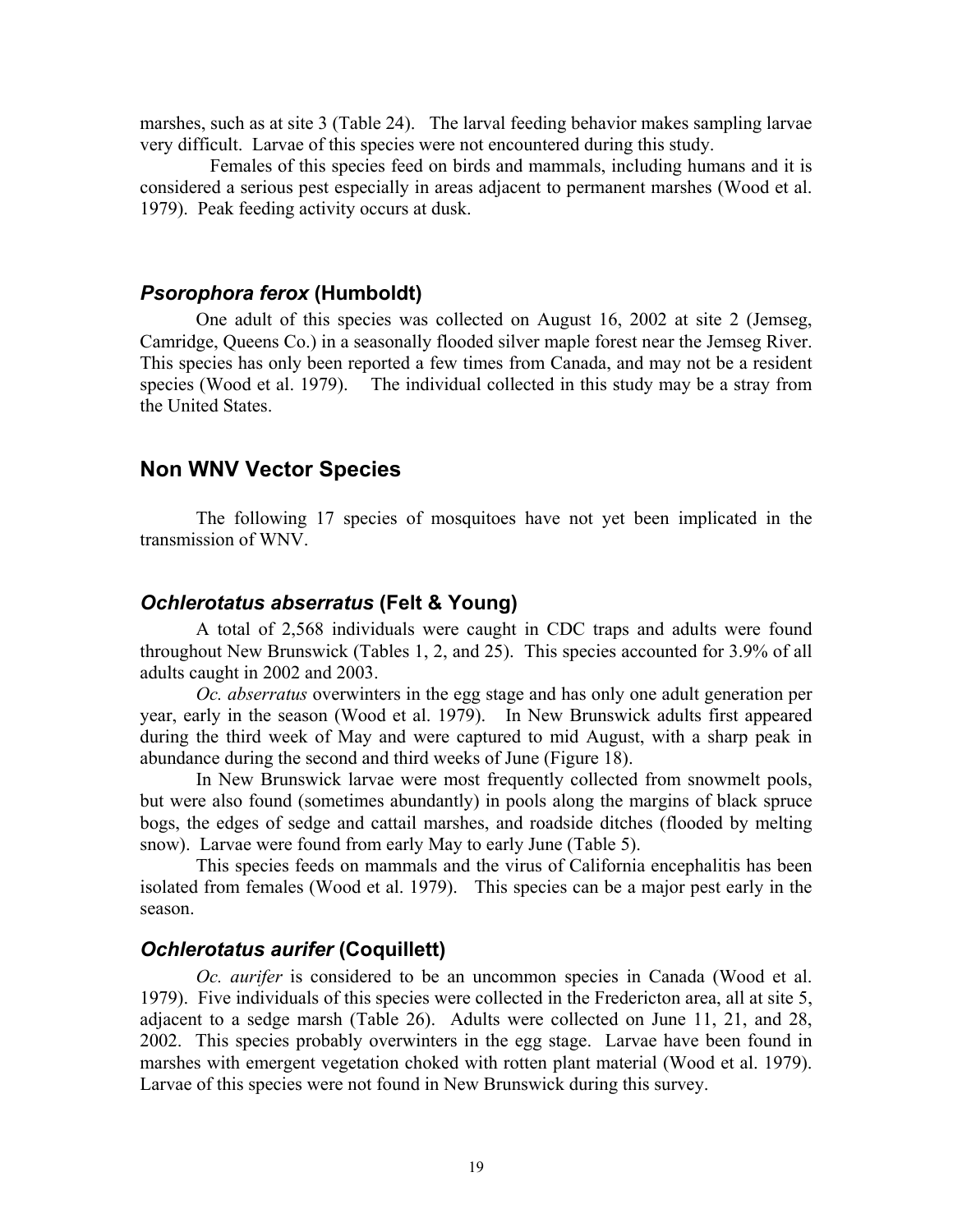### *Ochlerotatus communis* **(DeGeer)**

*Oc. communis* is one of most abundant species of *Ochlerotatus* in Canada according to Wood et al. (1979), and was the second most abundant species in this study, accounting for 14.9% of all the mosquito adults (9,760) captured during 2002 and 2003 (Tables 1 and 2). This mosquito species was found at nearly all sites that were sampled in New Brunswick during the two year study (Table 27).

Like *Oc. abserratus, Oc. communis* overwinters in the egg stage and has only one adult generation per year, early in the season. In southern New Brunswick, adults were captured from mid-May to early August, with a peak in abundance in early June (Table 27, Figure 19A). In northern New Brunswick adults first appeared in early June, peaked in abundance during early to mid July, and then numbers progressively declined to mid-August (Table 27, Figure 19B). Curiously, a second group of adults was collected from late August to mid-September at the Morin Bog (Table 27). Some of these individuals were freshly emerged and may represent rare second generation adults.

Eggs hatch early in the spring often before the snow has completely melted (Wood et al. 1979). In the New Maryland area in late April 2003, larvae were present in snowmelt pools that had ice on shaded margins. In New Brunswick, larvae were most abundant in temporary forest snow melt pools with high tannic acid content, and in roadside drainage ditches flooded by snowmelt (Table 4). Larvae were also common in sphagnum lined pools in the lag zone of black spruce bogs and water-filled depressions along the margin of sedge marshes. The larvae can be extremely abundant in some of the snowmelt pools. During 2002, near New Maryland larvae were present in the 1000's per m<sup>2</sup> in snow melt pools. Larvae and pupae were present from late April to early June (Table 5).

This species readily bites humans and can be a severe pest early in the season.

### *Ochlerotatus decticus* **(Howard, Dyar, & Knab)**

*Oc. decticus* is considered to be an uncommon to rare species in Canada (Wood et al. 1979). Only 40 adults were collected in New Brunswick during 2002 and 2003 (Tables 1 and 2). Adults of this species were collected at only 8 of the 25 sampling stations (Table 28). This species appears to be local and was most commonly collected in or near bogs (Site 4, Fredericton; Morin Bog near Kedgwick) and sedge marshes or acidic fens (Site 5, New Maryland).

This species probably overwinters in the egg stage and has one generation per year (Wood et al. 1979). In New Brunswick, adults were captured from late May to late July (Table 28).

Larvae of this insect have been collected in sphagnum bogs, along with *Oc. abserratus* and *Oc. punctor* (Wood et al. 1979). In New Brunswick larvae of this species were most frequently collected from sphagnum lined pools in the open portion of black spruce bogs (Morin bog, New Scotland Bog), (Table 4). At the Morin Bog these pools were often only 1 or 2 cm deep and 10-15 cm in diameter. Near New Maryland (Site 5) larvae of *Oc. decticus* were collected during late May in sphagnum lined water filled depressions at the margin of a sedge marsh. Larvae were collected from the third week of May to early June (Table 5).

This species is not considered to be a pest.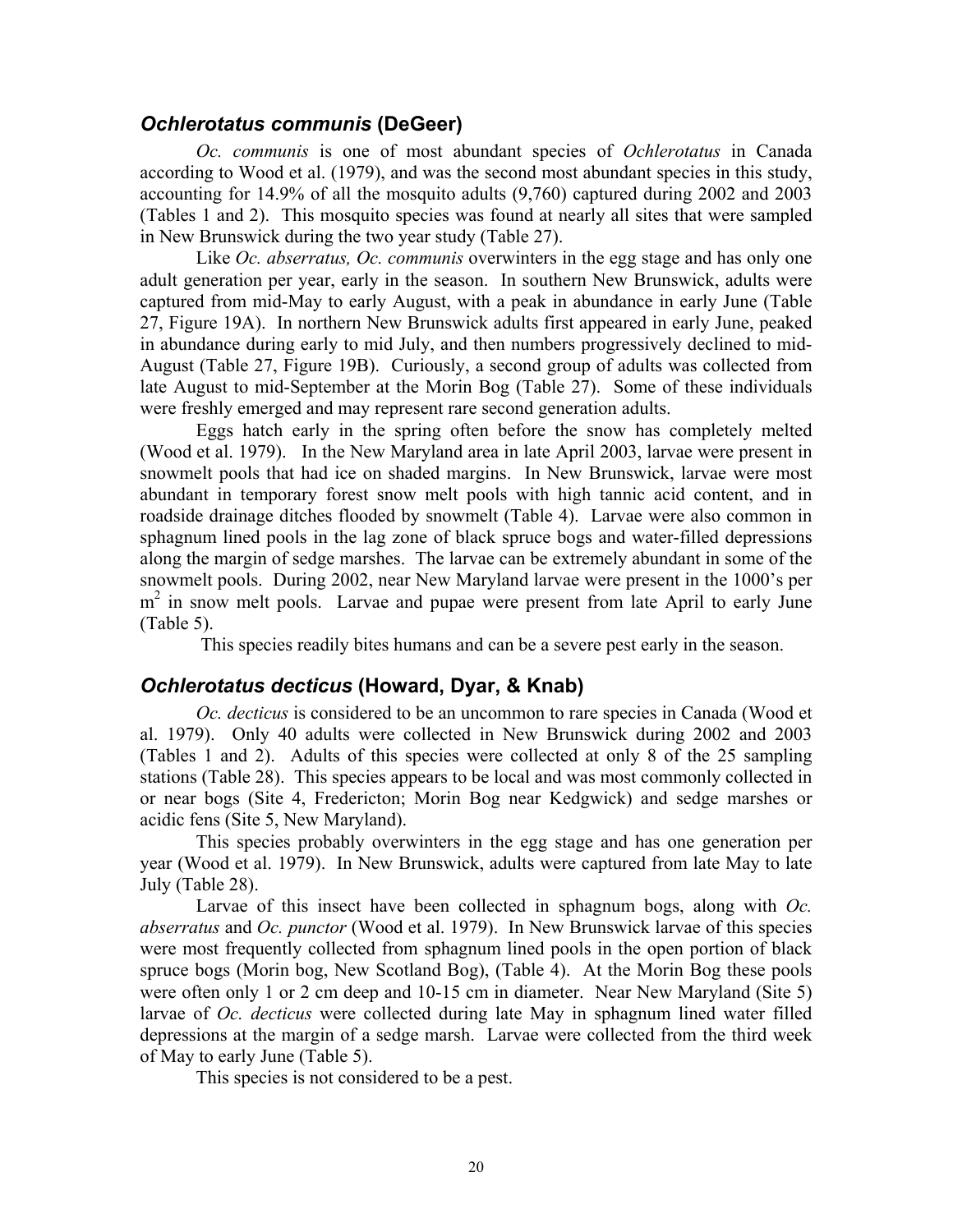### *Ochlerotatus diantaeus* **(Howard, Dyar, & Knab)**

 A total of 1,085 adults of *Oc. diantaeus* were captured at 19 of the 25 survey sites (Tables 1 and 2). Although widespread in New Brunswick, this species was relatively common at only 3 sites (Mapleton Park in Moncton, New Scotland Bog, and Stillwater Road north of Kedgwick), (Table 29).

*Oc. diantaeus* probably overwinters in the egg stage and has one generation per year. During 2002 and 2003 in southern New Brunswick, adults were present from the second week of June to early August, with a peak in abundance during mid-June (Figure 20A, Table 29). In northern areas adults did not appear until mid- to late June, peaked in abundance during early July and were present into late September at some sites (Figure 20B, Table 29).

In Canada, larvae of *Oc. diantaeus* develop in temporary snow melt pools, often with high tannic acid content (Wood et al. 1979). In much of Canada, larvae have been reported to be most common in boggy areas and were frequently associated with the much more common *Oc. communis* larvae. In New Brunswick, single larva of *Oc. diantaeus* were found in a saturated sphagnum mat on June 11, 2003, near Shippagan and on May 28, 2003, in a roadside pool flooded by snowmelt (Morin Bog near Kedgwick).

This species is not considered to be a pest.

#### *Ochlerotatus euedes* **Howard, Dyar & Knab**

*Oc. euedes* is widespread, but an uncommon species in Canada (Wood et al. 1979). One adult, tentatively determined to be this species, was collected on June 18, 2003, in Fredericton at Lincoln Rd. Larvae of *Oc. euedes* have been collected in large open marshes with dense masses of decaying sedges and cattails (Wood et al. 1979). Marshes like this occur within a kilometer of this site.

### *Ochlerotatus excrucians* **(Walker)**

*Oc. excrucians* is widespread in New Brunswick and was collected at 22 of the 25 sites sampled during 2002 and 2003 (Tables 1, 2 and 30). A total of 1,477 adults were captured, 2.3% of all mosquito adults caught. *Oc. excrucians* was most common near seasonally flooded forests (Site 2, Cambridge).

*Oc. excrucians* overwinters in the egg stage and has one generation per year, relatively early in the season (Wood et al. 1979). In southern New Brunswick, adults were present from late May to mid-September (Figure 21). Peak adult abundance occurred between mid and late June. In northern areas peak abundance was reached in early to mid July (Table 30).

In Canada, larvae of *Oc. excrucians* were most commonly found near the margins of seasonally flooded marshes and seasonally flooded forest pools, as well as temporary snowmelt pools. In New Brunswick, larvae were most often found in seasonally flooded floodplain forest pools, seasonally flooded marshes, and roadside drainage ditches flooded by snowmelt (Table 4). Larvae were also collected from permanent sedge marshes (in water filled depressions on marsh edge), sphagnum lined pools in open black spruce bogs and the adjacent forested lag zone, and in temporary puddles. Larvae were present from the third week of May to mid June.

Females of this species feed on mammals, including humans and as its name implies, is considered to be a major pest.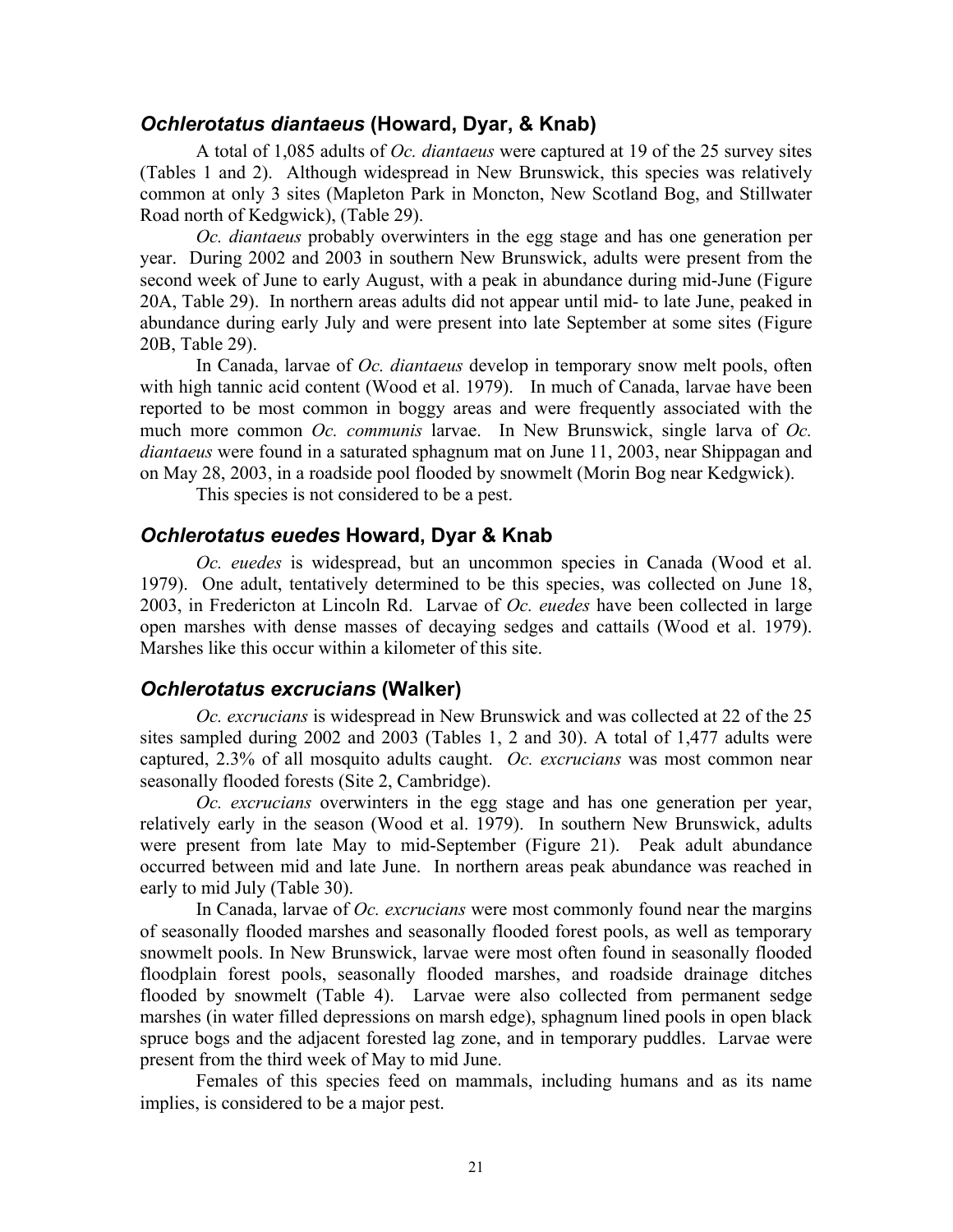#### *Ochlerotatus hendersoni* **Cockerell**

*Oc. hendersoni* is an uncommon species in Canada and is very similar to *Oc. triseriatus* (Wood et al, 1979). One specimen, tentatively determined to be this species, was collected on September 17, 2003 in St. Stephen. The biology is similar to that of *Oc. triseriatus*. Larvae have usually been collected in tree holes (Wood et al. 1979).

### *Ochlerotatus implicatus* **Vockeroth**

*Oc. implicatus* is widespread in Canada and seldom common (Wood et al. 1979). Seventy-one adults were collected at 11 of the 19 sites sampled in 2003 (Table 31). This species was most frequently collected in the northern portion of the province, but in low numbers.

*Oc. implicatus* is a forest species with one generation per year, early in the season (Wood et al. 1979). Adults were collected in New Brunswick from the third week of May to mid July (Figure 22).

 In Ontario larvae of this species were found under willow thickets in small shallow pools left from receding steam waters (Wood et al. 1979). In New Brunswick *Oc. implicatus* larvae were found in roadside drainage ditches (near a small stream), a sedge marsh, and forest snowmelt pools (Table 4). Larvae were collected during the last three weeks of May (Table 5).

This species is not considered to be a pest.

### *Ochlerotatus intrudens* **(Dyar)**

 A total of 701 individuals of *Oc. intrudens* were captured at 21 of the 25 sites sampled in New Brunswick (Tables 1, 2, and 32). This species was most common near seasonally flooded forest sites (Site 2, Cambridge; Fredericton at Lincoln Rd.) and was uncommon at most other sites.

*Oc. intrudens* overwinters in the egg stage and has one generation per year (Wood et al. 1979). In New Brunswick, adults were captured from the third week of May to mid July, with peak abundance during the third week of June (Figure 23, Table 32). However, in 2002 individuals were captured as late as the third week of August (Table 32).

Larvae live in vernal woodland snowmelt pools (Wood et al. 1979). In New Brunswick larvae of this species were most frequently found temporary forest pools in seasonally flooded forests in the Jemseg area. Larvae were also found in roadside ditches flooded by snowmelt.

 This species is considered a troublesome biter and attacks during the day (Wood et al. 1979). However, it is not considered to be a serious pest as it is generally not abundant.

### *Ochlerotatus pionips* **(Dyar)**

*Oc. pionips* is a species of the northern coniferous forest and is considered to be rare and local. Twenty-three individuals of this species were collected during 2002 and 2003 (Tables 1, 2, and 33). This insect was collected at several sites in the Fredericton area, Moncton and Miramichi.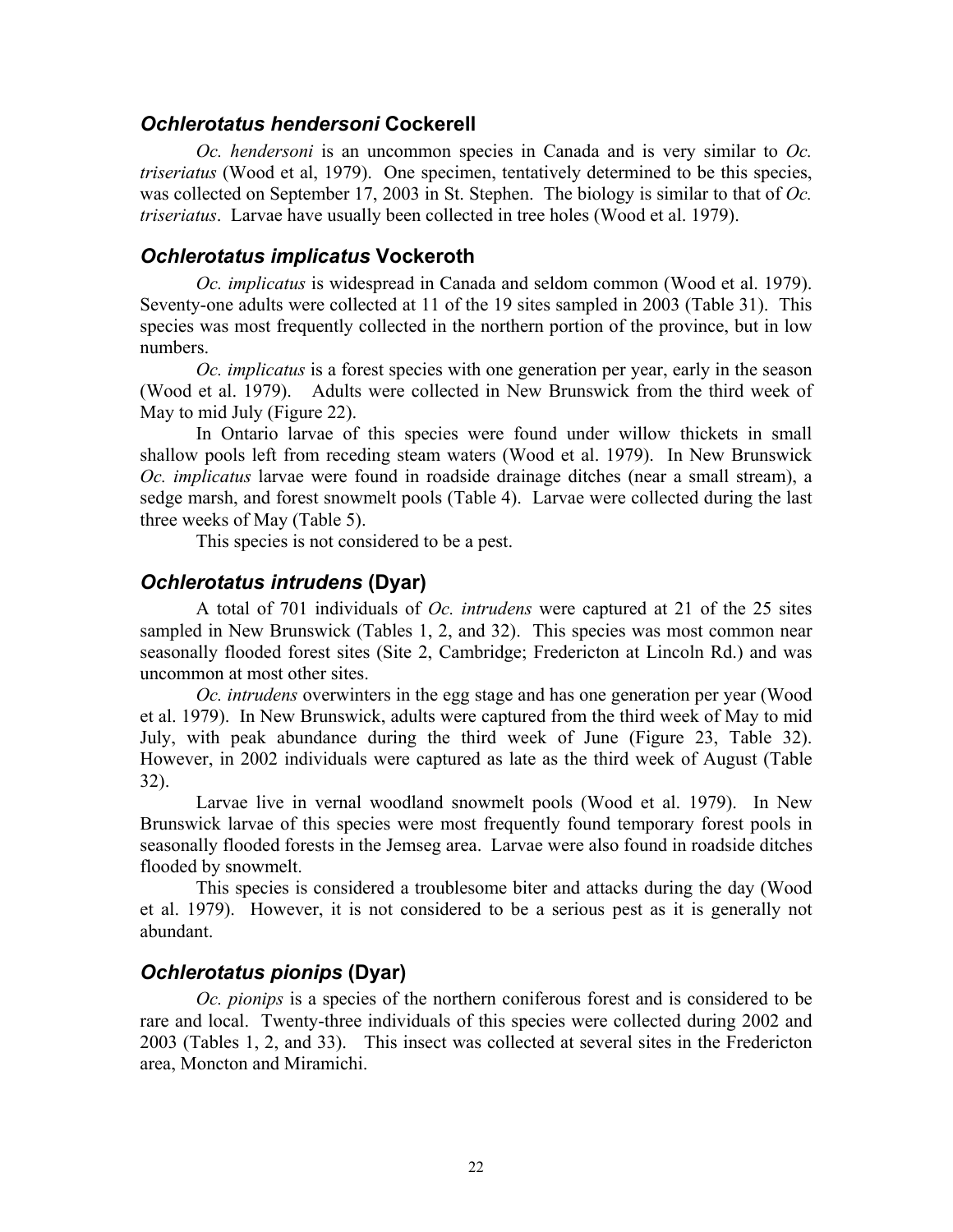This species overwinters in the egg stage and there is one adult generation per year (Wood et al. 1979). Most adults were captured during the last three weeks of June in New Brunswick (Table 33).

The larvae have been found in snowmelt pools (Wood et al. 1979). In this study larvae were found in a temporary forest pond and in a saturated sphagnum mat.

This species is uncommon to rare in the southern portion of its range and is not considered to be a pest (Wood et al. 1979).

### *Ochlerotatus punctor* **(Kirby)**

*Oc. punctor* is one of the most common mosquitoes of the boreal forest regions of Canada (Wood et al. 1979). The 3,413 adults of *Oc. punctor* represented 5.3% of all mosquitoes captured in 2002 and 2003. This species was collected at all sites and was abundant at a number of sites (Tables 1, 2 and 34).

*Oc. punctor* overwinters in the egg stage and there is one adult generation per year, early in the season (Wood et al. 1979). Adults were collected from late May to early August in 2002 with peak abundance at the end of the first week of June (Figure 24A). In 2003 the adult flight period was about one week later (Figure 24B, Table 34)

The larvae of *Oc. punctor* typically live in snowmelt pools in coniferous forests, often near sphagnum bogs or grassy marshes. In New Brunswick this species was most abundant in snowmelt pools, but also was found in sedge marshes in sphagnum lined pools among sedges, cattail marshes, sphagnum-lined pools in bogs, roadside drainage ditches flooded by snowmelt, and water-filled tire depressions and puddles (Table 4). Eggs of *Oc. punctor* hatch early before the ice has disappeared (Wood et al. 1979). Near New Maryland larvae were present in late April in snowmelt pools that still had ice present. Larvae were collected from late April to early June (Table 5).

### *Anopheles earlei* **Vargas**

 In 2002, 42 adults of *An. earlei* were captured at sites 1 (near Sunpoke Lake), 2 (near Jemseg), 3 (Douglas), and 5 (near New Maryland) (Tables 1, 2, and 35). In 2003, two individuals were caught at Grand Bay-Westfield, and one at the Morin Bog near Kedgwick. The greatest number of adults was collected at Site 2. In 2003, larvae were collected in Mapleton Park near Moncton, near Bathurst (Bathurst Sign), and near Kedgwick off the Stillwater Road. *An. earlei* is probably widespread in New Brunswick, but adults are rarely collected in traps.

*An. earlei* overwinter as adults in buildings, mammal burrows, and possibly beaver lodges (Wood et al. 1979). Overwintered adults appear early in the season and more than one subsequent generation is possible. In New Brunswick, adults were collected from mid-May (probably overwintered adults) to mid-September (Figure 25). There are probably two generations of adults in New Brunswick.

 All larvae of *An. earlei* from New Brunswick were collected from roadside drainage ditches during third week of June (Tables 4 and 5). *An. earlei* is a rare to uncommon species in New Brunswick and is probably a minor pest.

### *Culiseta impatiens* **(Walker)**

Only 4 adults of *Cs. impatiens* were collected in 2002 and 2003 (Tables 1, 2, and 36). One individual was collected at site 5 (near New Maryland) near a sedge marsh and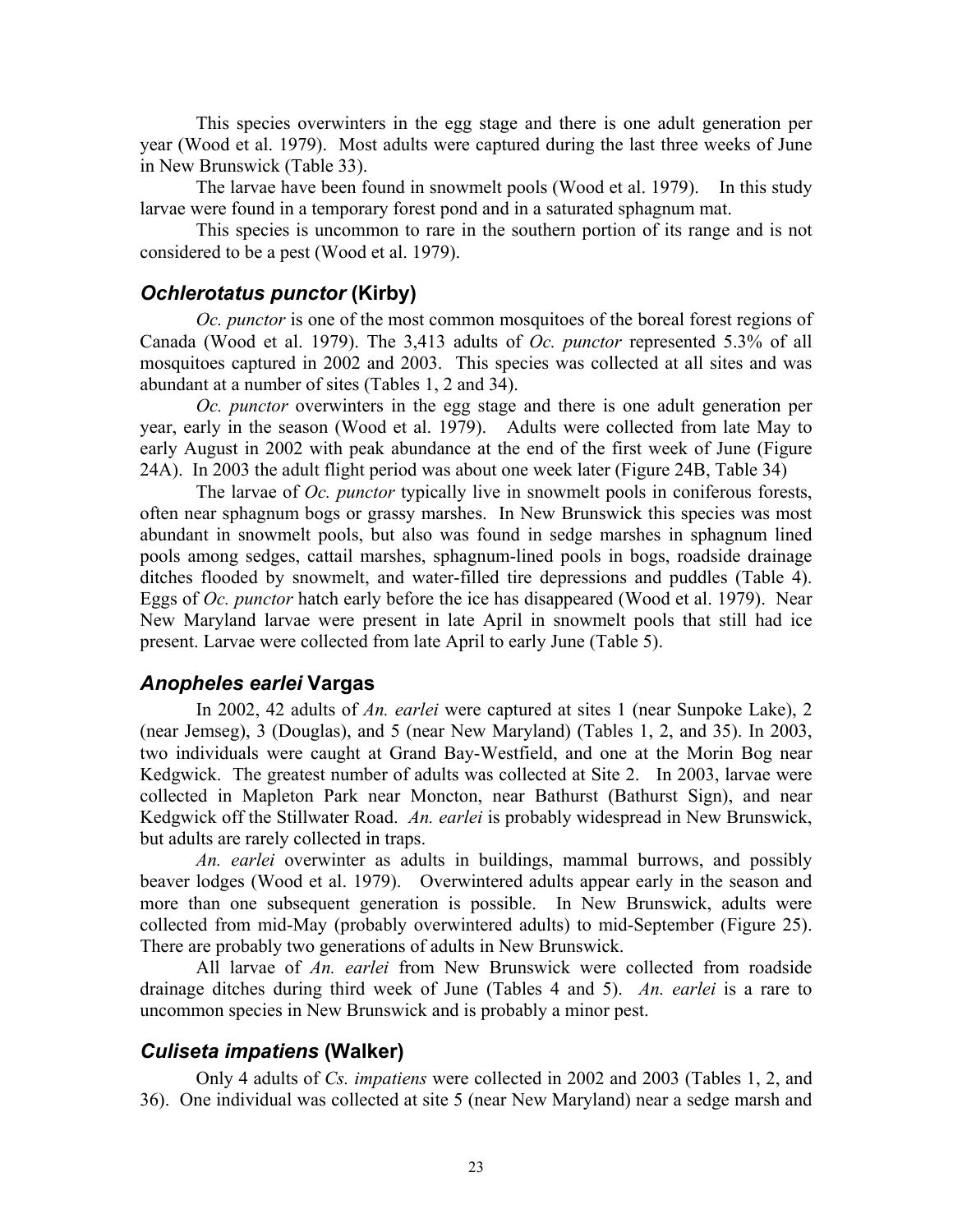pond in 2002. In 2003, two individuals were caught at the Morin Bog near Kedgwick, and one at Stillwater Road near Kedgwick. Larvae were collected in Fredericton during 2002 and 2003. *Cs. impatiens* is probably widespread in New Brunswick, but is collected uncommonly in  $CO<sub>2</sub>$  baited traps.

*Cs. impatiens* overwinters as adults and is among the first species of mosquitoes likely to bite during the spring (Wood et al. 1979). Only one generation of adults is produced each year. Adults are long-lived and may be present throughout the summer. In New Brunswick adults were collected sporadically from mid-May (probably overwintered adult) to late September (Table 36).

Larvae of *Cs. impatiens* have been found in semi-permanent ponds, bog pools, and heavily shaded permanent forest pools (Carpenter & LaCasse 1955, Wood et al. 1979). In New Brunswick, larvae were collected from tractor tires in Fredericton from Early June to late July (Table 5). Larvae of *An. punctipennis, Cx. pipiens, Cx. restuans,* and *Cx. territans* were also found in the tires with *Cs. impatiens.*

Although, females can be vicious biters they rarely bite man and are considered to be a minor pest.

### *Culiseta minnesotae* **Barr**

Adults of  $Cs$ . *minnesotae* are seldom collected as adults in  $CO<sub>2</sub>$  baited traps (Wood et al. 1979). In this study, 25 adults of *Cs. minnesotae* were collected in low numbers at scattered localities throughout New Bunswick in 2002 and 2003 (Tables 1, 2, and 37).

*Cs. minnesotae* overwinters as an adult and probably has only one adult generation per year. In New Brunswick, adults were captured sporadically from the third week of May to late August.

Larvae of *Cs. minnesotae* live in sedge and cattail marshes, often among dense clumps of vegetation (Wood et al. 1979). Larvae were collected from a "boggy" ditch on May 22, 2003 in the Mapleton Park in Moncton.

This species prefers to feed on birds, but will also feed on small mammals and turtles. *Cs. minnesotae* does not feed on humans (Wood et al. 1979).

#### *Culiseta morsitans* **(Theobald)**

*Cs. morsitans* was the most abundant species of *Culiseta* collected in this study. A total of 1,946 adults were captured in 2002 and 2003 and adults were collected at nearly all sites in New Brunswick (Tables 1, 2 and 38). This mosquito species was most abundant at Camping Shippagan (Table 38).

*Cs. morsitans* overwinters in the egg stage (Morris et al. 1976) and has only one generation of long-lived adults per season (Wood et al. 1979). Adults were captured from the third week of June (one in mid-June at Fredericton) to mid-October (Table 38, Figure 26). Peak adult abundance was reached in mid-July.

The larvae of *Cs. morsitans* live in shaded woodland pools and ponds, in springs, and in sphagnum bogs (Wood et al. 1979). In New Brunswick larvae were most frequently collected from cattail and sedge marshes, and from sphagnum lined pools in black spruce tamarack bogs (Table 4). A few larvae were also collected in a tractor tire. Larvae were present from late May to the first week of July (Table 5).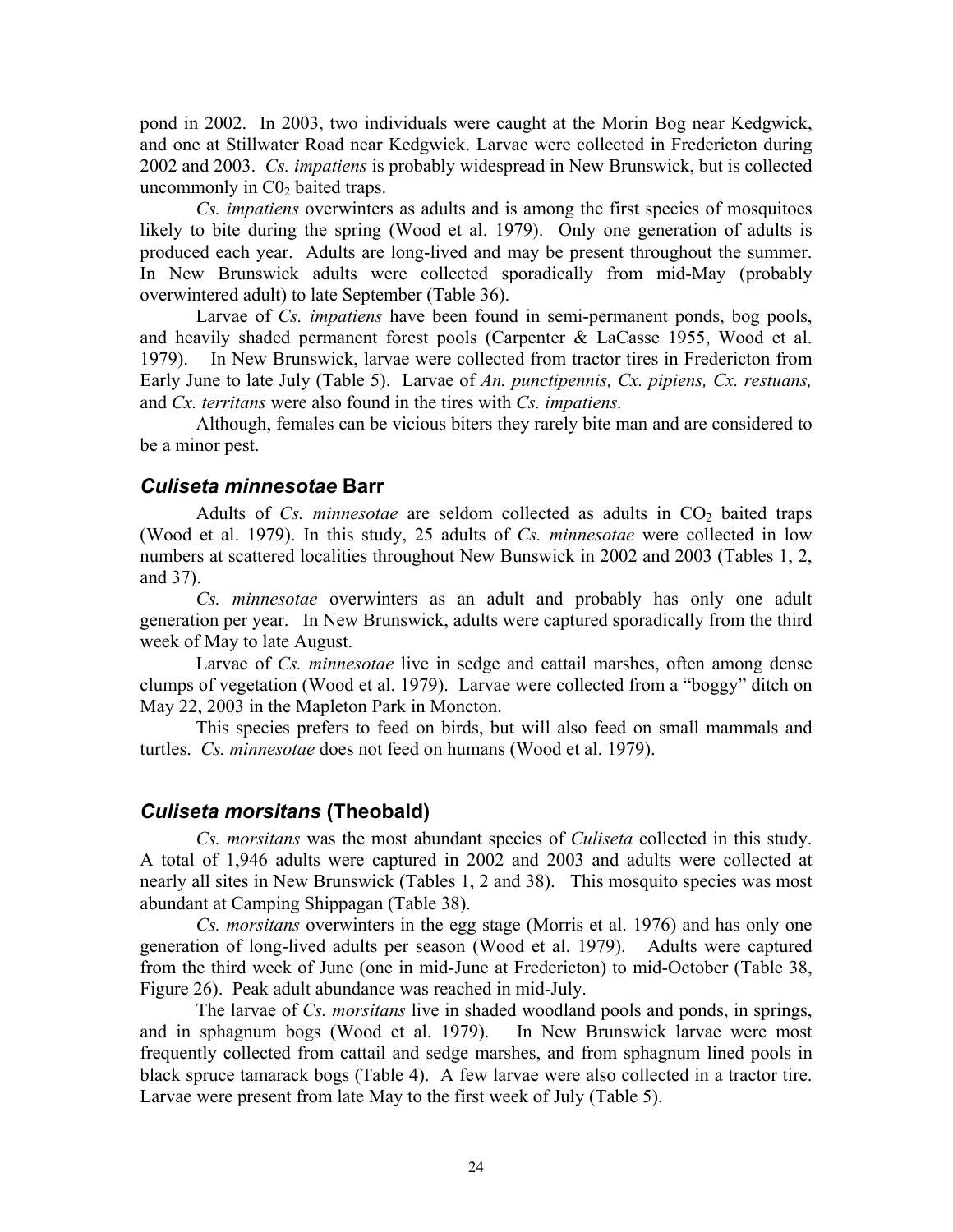This species prefers to feed on birds, but will occasionally feed on small mammals and snakes (Wood et al. 1979). It rarely bits man.

### *Wyeomyia smithii* **(Coquillet)**

 Larvae of *Wy. smithii* live in the water filled leaves of pitcher plants, *Sarracenia purpurea*. This species passes the winter as third instar (stage) larvae frozen within the leaves of pitcher plants. The larvae can be found throughout the year in pitcher plants. There is only one adult generation per year, during mid summer. Female *Wy. smithii* are fully autogenous (do not require a blood meal to develop their eggs), and thus do not feed on blood (Wood et al. 1979) and do not pose any threat to humans. Larvae of this species were collected during May, June, and August from pitcher plant leaves in a black spruce bog near site 4 in Fredericton and in the New Scotland Bog north of Moncton. Some of the larvae were reared to adults in artificial containers indoors. *Wy. Smithii* is probably widespread in New Brunswick in bogs.

### **Seasonality of Potential WNV Vector Species**

 The seasonal pattern of adult abundance of the 20 potential WNV vector species of mosquitoes caught in CDC traps in 2002 in the Fredericton area is shown in Figure 27. Data on adult abundance in 2003 in southern and northern New Brunswick is shown in Figures 28 and 29, respectively. During 2002, most potential WNV vector species were caught between late June and the third week of August in the Fredericton area (Figure 27). If one excludes *Cq. perturbans*, peak abundance of the other potential WNV vector species was between late July and the third week of August. Potential WNV vector mosquitoes were present from late May to late September in the Fredericton area (Figure 27).

During 2003, there were two distinct peaks in adult abundance of potential WNV vector species in southern New Brunswick, one large peak in early July, and another smaller peak in late August (Figure 28). A similar pattern of seasonal abundance was observed in northern New Brunswick (Figure 29). The second peak in abundance consisted mainly of *Ae. vexans, Oc. triseriatus*, and second generation *Ae. cinereus, Oc. canadensis*, and *Oc. cantator* (coastal areas only). *Ae. vexans* flew later in 2003 than in 2002, and *Oc. cinereus* had a larger second generation flight at several sites (Table 6). Heavy rains in late July and early August followed by unseasonably warm weather in late August and September created conditions ideal for the production of large late season flights of these two species, and for *Oc. canadensis*. This shows that the seasonal pattern of abundance of potential WNV vector species will vary depending on the occurrences of heavy rains. In 2003, potential WNV vector mosquitoes were present from late May to mid October. They were must abundant during late June and July and in late August and September (Figures 28 and 29). Some of the earliest records were species such as *An. punctipennis, Cx. pipiens*, and *Cx. restuans* that overwinter as adults.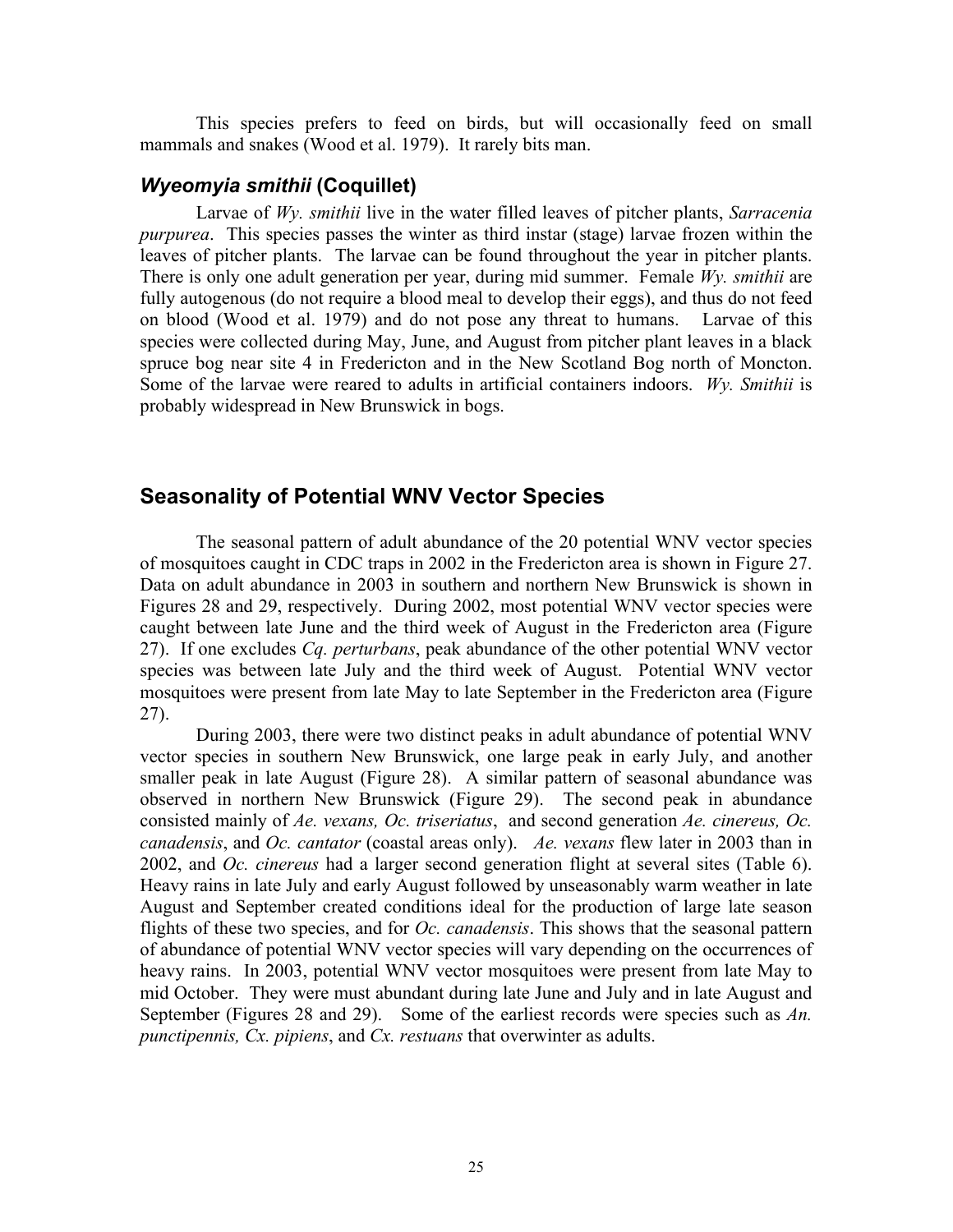# **Seasonality of Non WNV Vector Species**

 The seasonal pattern of adult abundance of the non-vector species of mosquitoes caught in CDC traps in the Fredericton area during 2002 is shown in Figure 30. Data on the non-vector species from southern and northern New Brunswick in 2003 is shown in Figures 31 and 32, respectively.

In southern New Brunswick during 2002 and 2003, non-vector species were present from mid May to late September. Greatest abundance occurred during the last 3 weeks of June (Figures 30 and 31). In northern areas greatest abundance generally occurred from the third week of June to mid-July (Figure 32). The major components of this abundance were early season species that develop in snowmelt pools. These species are often the troublesome biters of late spring and early summer. In general, peak abundance of non-vector species of mosquitoes preceded peak abundance of the potential WNV potential vector species throughout New Brunswick.

# **Overall Seasonality of Adult Mosquitoes**

The seasonal pattern of abundance of all mosquitoes caught in the Fredericton area in 2002 is shown in Figure 33. Data from mosquitoes collected in 2003 in southern and northern New Brunswick is shown in Figures 34 and 35, respectively. Mosquitoes first appeared in mid- to late May (some overwintered adults have been observed as early as mid-April in New Maryland) and are present until mid October. In southern New Brunswick mosquitoes were most abundant from mid-June to early July. In northern areas of the province adults were most abundant from the third week of June to mid-July. Throughout the province a second smaller peak in adult abundance occurred in 2003 during late August into September. This second peak in abundance was not apparent from the data from 2002 (Figure 33). As mentioned previously, wet weather in late July and August (and mild late summer and early fall weather) provided ideal conditions for the development of second generation adults of several species of mosquitoes.

# **Breeding Habitats of Potential WNV Vector Species**

Habitats where mosquito larvae were found during 2002 and 2003 are summarized in Table 4. Larvae of potential WNV vector species were found in a variety of wetland habitats. These included salt marshes, sedge marshes, seasonally flooded marshes, cattail marshes, sphagnum lined pools in black spruce bogs, snowmelt pools and other temporary pools in swamps and seasonally flooded forests, drainage ditches, waterfilled tire depressions, rain-filled pools in fields, water-filled tire depressions and puddles, and artificial containers, such as tires and buckets. The greatest number of potential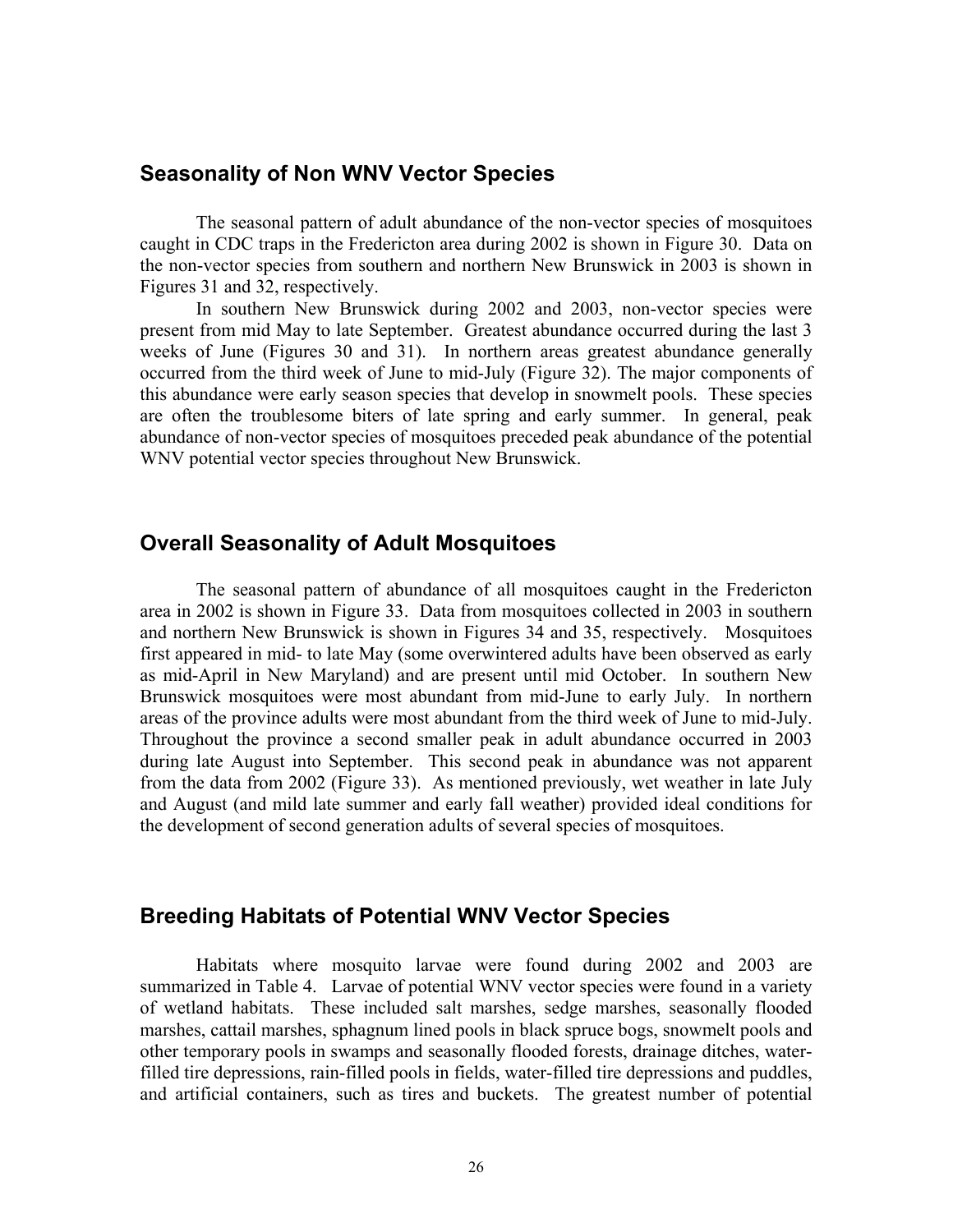WNV vector species was collected from artificial containers, roadside drainage ditches, cattail marshes and water-filled tire depressions. The larvae of known arbovirus vectors, like *An. punctipennis, Cx. pipiens*, *Cx. restuans*, and *Oc. triseriatus,* often breed in artificial containers (normal breeding sites are tree holes). Larvae of these 4 mosquito species were common in tractor tires in Fredericton. *Oc. triseriatus* was also collected from auto tires in a forest site in New Maryland and other artificial containers in Moncton. These species of mosquitoes may pose a significant threat for the transmission of WNV in urban areas of New Brunswick Removal of artificial containers may reduce breeding sites for these species and reduce the potential threat of WNV.

# **Species Richness in New Brunswick**

Thirty-seven species of mosquitoes were collected during this two-year study. The only species previously recorded from New Brunswick not found during this twoyear study was *Ochlerotatus dorsalis* (Meigen). At least 21 to 22 species of mosquitoes (55% of all species known from New Brunswick) were captured at 18 of 25 sites sampled in 2002 and 2003 (Table 39). The greatest number of species (27 and 26) was captured at site 5 in New Maryland and at the Mapleton Park in Moncton. The least number (12 and 13) was collected at the rest area in Saint John, Grand Falls, and in Shippagan  $(15<sup>th</sup>$  St.). In general, highest species richness occurred at sites with the greatest variety of wetland types and lowest at sites with few wetland types. Mapleton Park and Site 5 had a large variety of wetland types (snowmelt pools, drainage ditches, marshes). In contrast, other than the adjacent salt marsh, freshwater breeding sites were nearly absent from the Saint John rest area site. Larval breeding sites were also nearly absent at Grand Falls and Shippagan  $(15<sup>th</sup>$  St.). This was also reflected in the low number of individuals collected at these two sites (Table 39). Only 120 adults were collected at Grand Falls during the entire 2003 season. Low numbers of adults were also collected in downtown Fredericton at Saunders St. and at N.B. Agriculture near Grand Falls. No larval breeding sites were detected near Saunders St., and only a small cattail marsh and drainage ditch occurred near the N.B. Agriculture trap site. The N.B. Agriculture site is typical of many areas in this highly agricultural part of the province. In general, wetlands are uncommon in this region, compared to the forested areas of the province.

Twenty potential WNV vector species of mosquitoes were found in New Brunswick during this study. In 2002 and 2003, the mean number of potential WNV vector species collected per site was 12.3 and 11.8, respectively (overall mean was 11.9 per site) (Table 39). The greatest number caught at one site was 15 (Jemseg, both Moncton sites, and St. Stephen), and least was 8 (Saint John rest area, Stillwater Rd near Kedgwick and Shippagan,  $15^{th}$  St.). As noted above, the highest species richness occurred at sites with a variety of wetland types and lowest at sites with few wetland types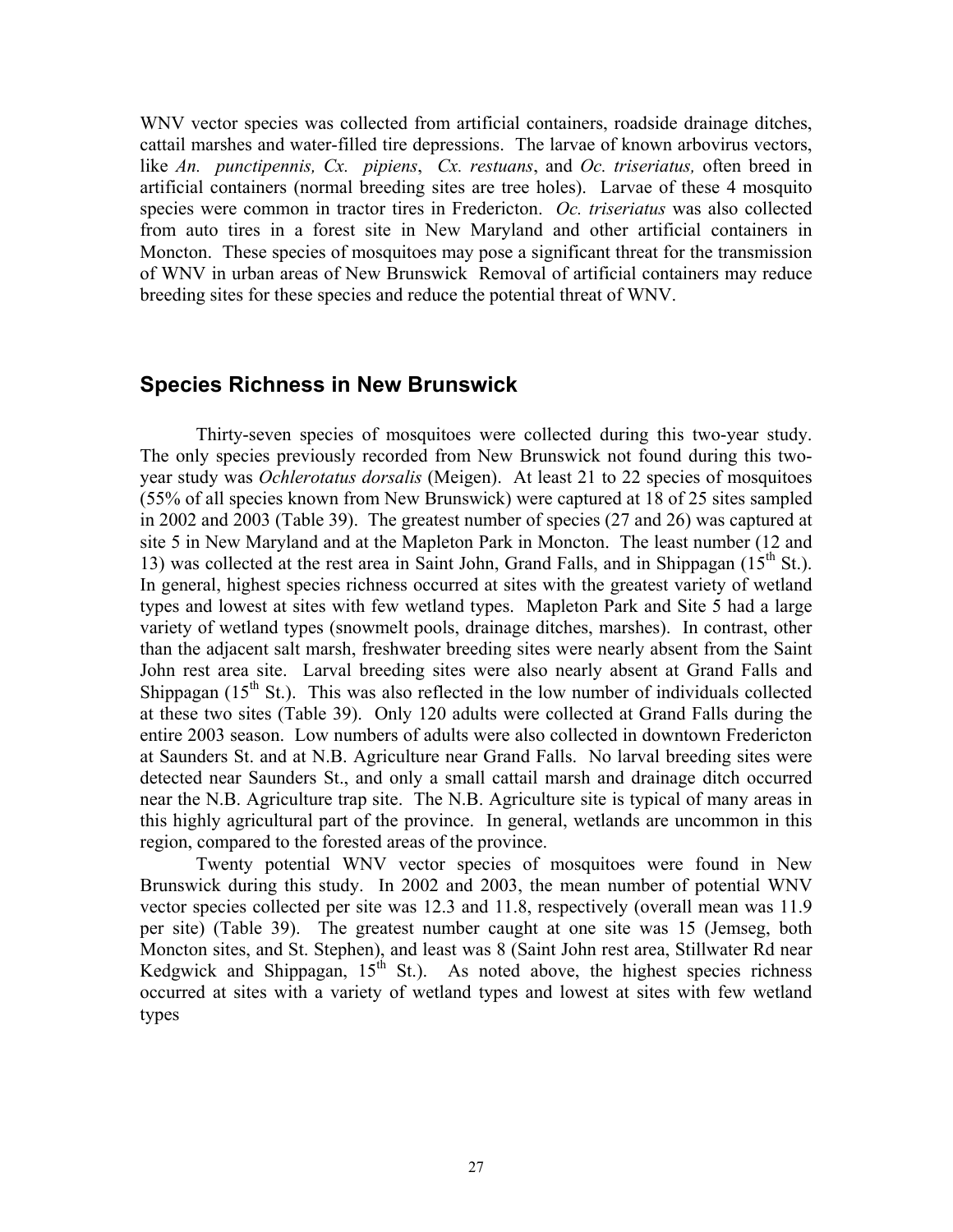### **Urban and Residential Sites**

 Mosquito abundance and species richness in urban sites appears to be closely linked to the proximity of larval breeding habitats. Species richness and abundance of mosquito species was generally lowest in the most urbanized sites. Near downtown Fredericton at Saunders St., only 16 species of mosquitoes and 228 individuals were collected during 2003 (Table 39). Similar results were obtained at  $15<sup>th</sup>$  St. in Shippagan. These sites were highly developed and no wetlands were detected within 0.5 km of these sites. Low numbers of species and individuals were also found in Grand Falls. This site was within a forested area near a rocky river within Grand Falls. However, no standing water (snow melt pools, drainage ditches) or marshy areas were located within 0.5 km of this site.

 Several residential areas (subdivisions) were also sampled during this study. These included a subdivision in Charters Settlement west of New Maryland (Site 5), and a residential area off Lincoln Rd. in Fredericton. Species richness and abundance was much higher at these two sites than in the more urbanized sites (Table 39). Twenty-one species and over 1600 adults were found at each of these two locations. Species richness and abundance was also relatively high at Mapleton Park within the city limits of Moncton. In contrast to the more urbanized sites, many wetland types were present close to all of the above residential sites.

 There was no evidence that a significantly greater number or proportion of species that breed in artificial containers were present in urbanized sites than in less urbanized areas.

# **Summary and Comments on Sampling Methods**

Protocols for sampling and monitoring mosquito populations were developed and information was obtained on the seasonal abundance and breeding habitats of species of mosquitoes found in the Fredericton area during 2002. During 2002, over 26,000 adults, represented by 29 species were captured in CDC  $CO<sub>2</sub>$  baited traps at the 6 sampling stations in the Fredericton area. Sufficient numbers of adults of most species were captured in CDC traps during the 5 month sampling period to obtain detailed data on their seasonal pattern abundance. Information was also obtained on the larval breeding habitats of potential WNV vector species of mosquitoes from the Fredericton area.

During 2003, the study was expanded to include the entire province. Nineteen sampling stations were established in all seven health regions. Over 39,000 adults were captured. Thirty-five species, including an additional nine species of mosquitoes new to New Brunswick were identified from New Brunswick. A total of 13 species not previously reported from New Brunswick in Wood et al. (1979) were detected in this two year study, bringing the total number of species known from New Brunswick to 38. *Ochlerotatus dorsalis* (Meigen) was the only species previously recorded from New Brunswick not found during this two-year study. Twenty of the 38 species are potential WNV vector species. Important information of the distribution and seasonal pattern of abundance of these mosquito species was obtained in 2003. Data on the breeding habitats and time periods larva were present was obtained for 27 species of mosquitoes.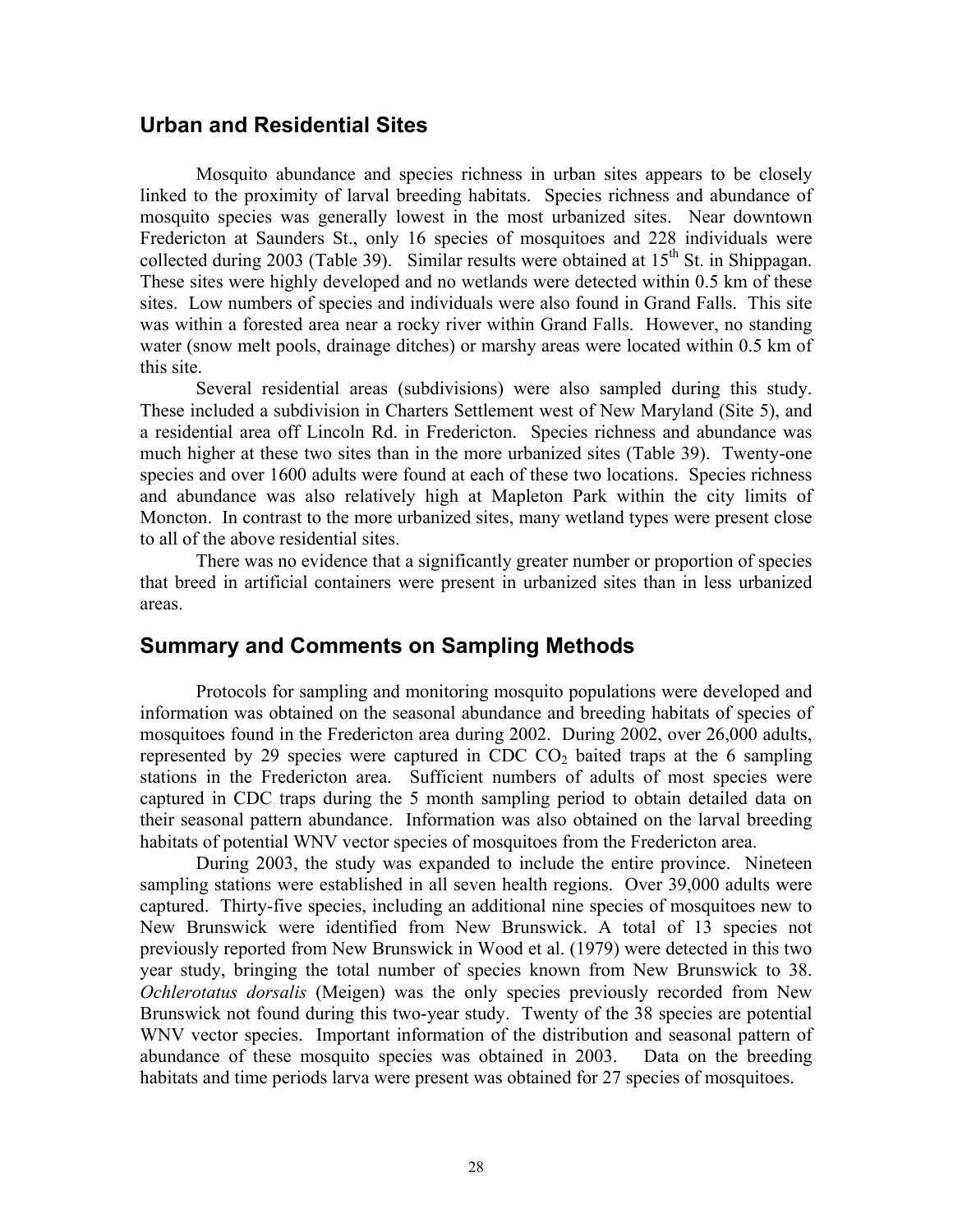Between 12 and 27 species of mosquitoes were captured at each site during 2002 and 2003 (mean number per site was 22.5 and 20.7 in 2002 and 2003, respectively). At most sites 55% of all species known from New Brunswick were captured. Although the relative individual abundance of the species varied between sites, a significant proportion of the total number of species known from the province were caught at each site with the sampling protocol used in this study. Often, species not collected at a given site were rare species like *Cs. impatiens*, *Cx. salinarius*, *Cx. territans*, and *Oc. aurifer* in which only a few individuals were collected. This suggests that sampling only 2 sites with different wetland types may be sufficient to obtain a significant proportion of the species of mosquitoes that occur in a given region.

Few problems were encountered during the course of this study. In 2002, the high number (1000's per week) of adults trapped from late spring to mid summer created a backlog of specimens to be identified and it was not possible to identify an entire week's trap catch during the same week. However, in 2003, only minimal backlogs occurred.

 Relatively few problems were encountered with adult sampling in 2003 at most of the 19 sampling stations. On a few occasions data was lost due to a trap malfunction or a delayed arrival of samples (resulting in moldy specimens that could not be identified). At the Miramichi, a significant amount of data was lost due to recurrent "trap malfunctions" and stolen traps.

Some problems were also encountered in 2003 with larval sampling. It was apparently difficult for the WNV technicians to locate breeding sites for larvae once many of the early season snowmelt pools had dried (although, at several sites breeding habitats were present in nearby marshes and roadside ditches). As a result, at a number of sites relatively few larval collections were made after early July (even after the heavy rains of late July and August).

### **Recommendations for Future Work**

 We now have some excellent information on the species of mosquitoes that occur in New Brunswick, their distribution, seasonal abundance and breeding sites, and the species that are potential WNV mosquito vectors. However, there are a few gaps in the data that should be addressed. There is a large area in central New Brunswick that has not been sampled adequately. Due to trap malfunctions, etc in the Miramichi area in 2003, a significant amount of data was lost on the mosquito species of that region. Miramichi should therefore, probably be sampled again, and additional sampling should be done at sites in central and west-central New Brunswick, such as the Blackville and Woodstock areas.

 Additional larval sampling should be done in 2004 to gain a better picture of breeding habitats and periods when larvae are present. Sampling should concentrate on the potential WNV vector species, especially *Oc. sollicitans, Oc. sticticus,* and *Oc. stimulans*, as we have little data on the larval habitats of these species in New Brunswick.

# **ACKNOWLEDGEMENTS**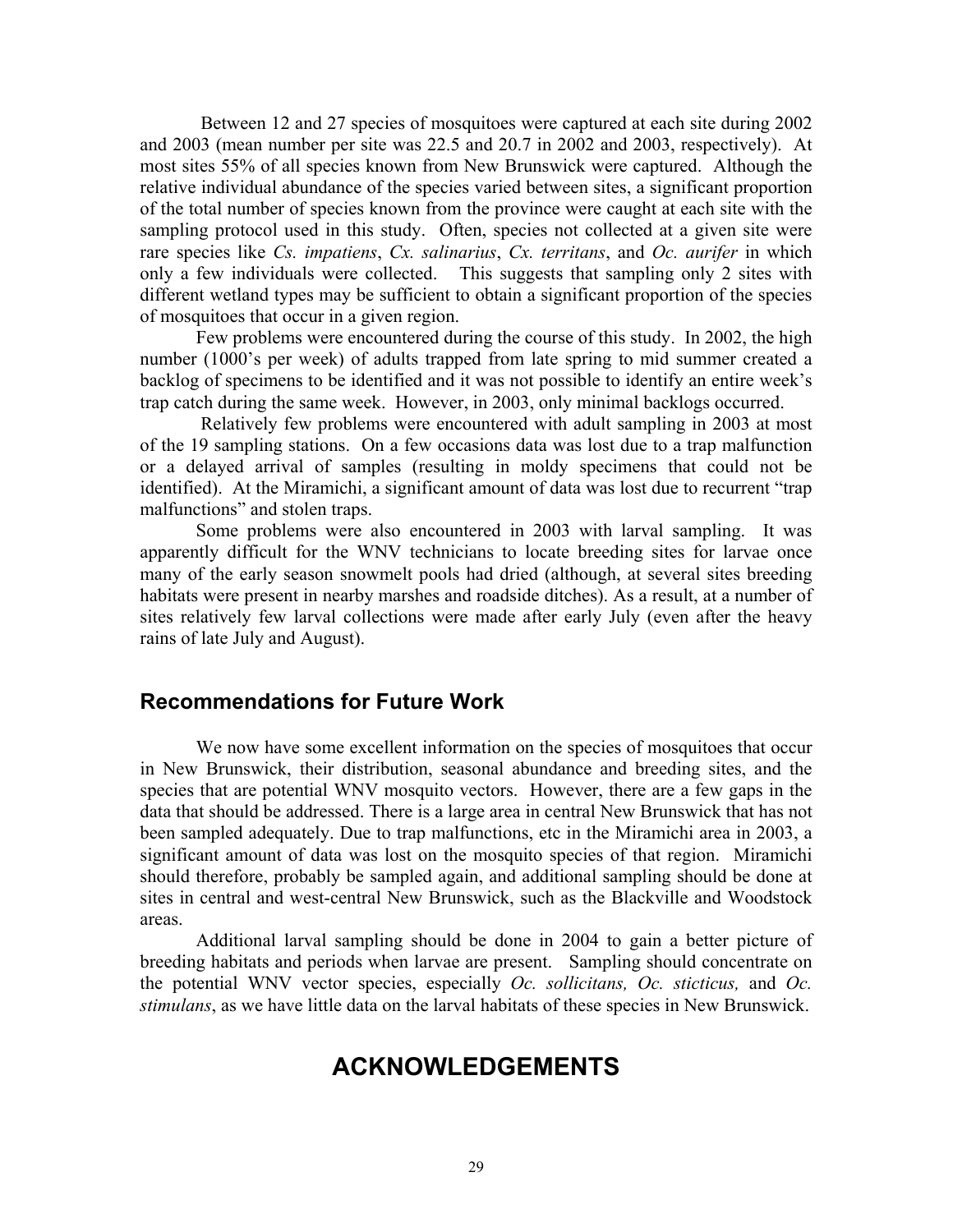We wish to thank Richard Dearborn, Maine Forest Service and Kimberly Foss, Maine Forest Service for there invaluable assistance in the development of the sampling protocols used in this study and for sharing data on the mosquitoes in Maine. We thank Dr. John Burger, professor of Biology, University of New Hampshire for the excellent mosquito taxonomy and identification course he instructed. This project would not have been possible without the assistance in sampling adults and larvae (in 2003) of the following WNV technicians: Jason Garnett, Christy Mitchell, Tonya Simonds, Lise Collin, Bob Adams, Antonio Thibodeau, and Chantal Richardson. Vincent Webster and Eric Webster assisted in trap placement and larval collections in 2002. We thank Gilles Boiteau and Dave Boyle for allowing us to sample mosquitoes on their property. This project was funded by the Provincial Epidemiology Service, New Brunswick Department of Health & Wellness.

# **LITERATUTRE CITED**

- Burger, John F. 2001. Mosquitoes of New Hampshire. Unpublished list and key. Personal communication.
- Carpenter, S.J. and W.J. LaCasse. 1955. Mosquitoes of North America (north of Mexico). Univ. of California Press, Berkeley and Los Angeles. VI, 360 pp., 127 pls.
- Foss, Kimberly A. and Richard A. Dearborn. 2002. Preliminary faunistic survey of mosquito species (Diptera: Culicidae) with a focus on population densities and potential breeding sites in greater Portland, Maine. Forest Health and Monitoring Division, Tech. Report No. 42., November 2001, Revised May 2002, Maine Forest service, Augusta, Maine 38 pp.
- Hammon, W. McD., W.C. Reeves, S.R. Benner, and B. Brookman. 1945. Human encephalitis in the Yakima Valley, Washington, 1942, with forty-nine virus isolations (western equine and St. Louis types) from mosquitoes. J. Am. Med. Assoc. 128:1133-1139.
- James, H.G. 1964. Insect and other fauna associated with the rock pool mosquito *Aedes atropalpus* (Coq.). Mosquito News 24:325-329.
- Jamnback, H. 1961. *Culiseta melanura* (Coq.) breeding on Long Island, N.Y. Mosquito News 21:140-141.
- Morris, C.D., R.H. Zimmerman, and L.A. Magnarelli. 1976. The bionomics of *Culiseta melanura* and *Culiseta morsitans dyari* in Central New York State (Dipera: Culicidae). Ann. Entomol. Soc. Amer. 69:101-105.
- Shaw, F.R., and S.A. Maisey. 1961. The biology and distribution of the rockpool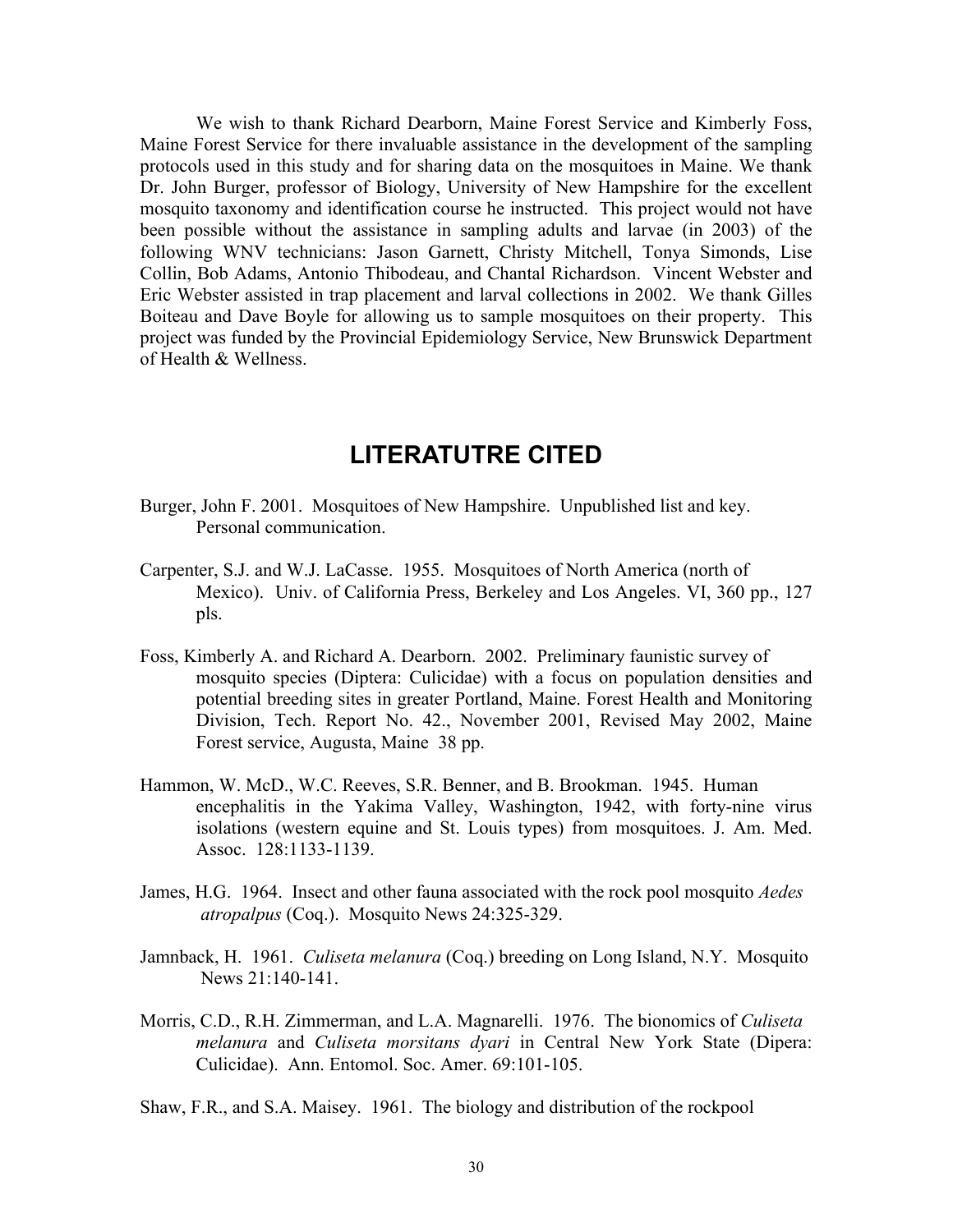mosquito, *Aedes atropalpus* (Coq.). Mosquito News 21:12-16.

- Stage, H.H., C.M. Gjullin, and W.W. Yates. 1952. Mosquitoes of the northwestern States. U.S. Dept. of Agric., Agric. Handbook. 46 95pp.
- Watts, D.M., S. Pantuwatana, G.R. DeFoliart, T.M. Yuill, and W.H. Thompson. 1973. Transovarial transmission of LcCrosse virus (California encephalitis group) in the mosquito, *Aedes triseriatus*. Science 182:1140-1141.
- Wood, D.M., P.T. Dang and R.A. Ellis. 1979. The Insects and Arachnids of Canada. Part 6. (The Mosquitoes of Canada, Diptera: Culicidae). Agr. Canada Publ. 1686. 390 pp.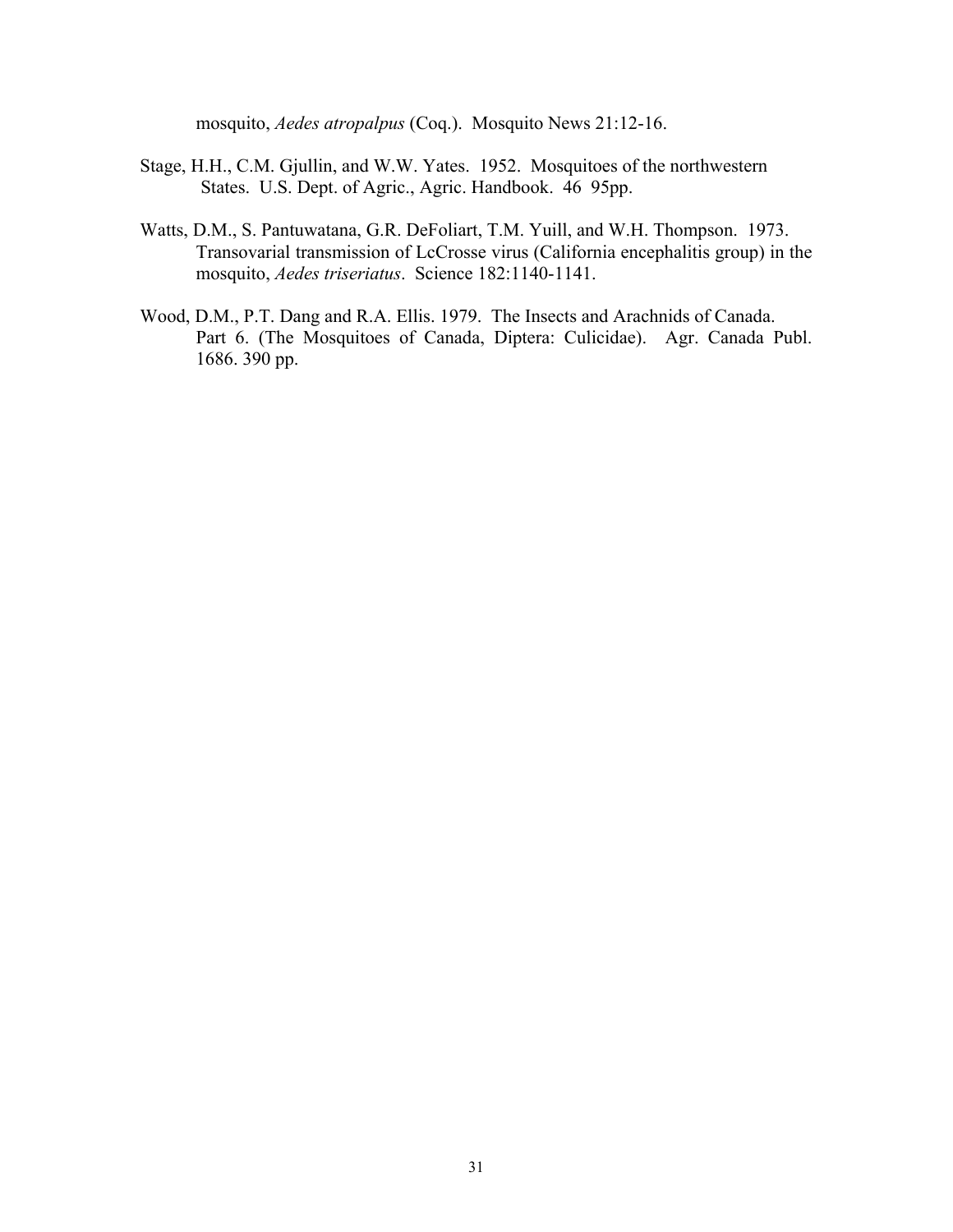| <b>Species</b>                     |                         |                |                | <b>Trap Sites</b> |                |                |                |
|------------------------------------|-------------------------|----------------|----------------|-------------------|----------------|----------------|----------------|
|                                    | Site 1                  | Site 2         | Site 3         | Site 4            | Site 5         | Site 6         | Total          |
| Aedes cinereus*                    | 277                     | 708            | 428            | 58                | 78             | 60             | 1609           |
| Aedes vexans*                      | 923                     | 2304           | 17             | 14                | $\overline{2}$ | 8              | 3268           |
| Ochlerotatus abserratus            | 35                      | 3              | 16             | 193               | 396            | 196            | 839            |
| Ochlerotatus aurifer               |                         |                |                |                   | 5              |                | 5              |
| Ochlerotatus canadensis*           | 14                      | 60             | 50             | 408               | 206            | 207            | 945            |
| Ochlerotatus communis              | 11                      | 6              | 418            | 750               | 745            | 345            | 2275           |
| Ochlerotatus decticus              |                         |                |                | 12                | 4              | $\mathbf{1}$   | 17             |
| Ochlerotatus diantaeus             |                         | $\overline{4}$ | $\overline{4}$ | 11                | 59             | 9              | 87             |
| Ochlerotatus excrucians            | 15                      | 400            | 44             | 180               | 47             | 46             | 732            |
| Ochlerotatus fitchii*              | $\mathbf{1}$            | 36             | 96             | 80                | 15             | $\overline{7}$ | 235            |
| Ochlerotatus intrudens             | 48                      | 175            | 8              | 21                | 46             | 11             | 309            |
| Ochlerotatus pionips               | $\overline{\mathbf{c}}$ |                |                | $\mathbf{1}$      | 10             | 5              | 18             |
| Ochlerotatus provocans*            | 3                       | 2              | 56             | 38                | 93             | 33             | 225            |
| Ochlerotatus punctor               | 68                      | 9              | 53             | 218               | 458            | 268            | 1074           |
| Ochlerotatus punctor/abserratus    | 41                      | 5              | 25             | 172               | 269            | 140            | 652            |
| Ochlerotatus sticticus*            | 6                       | 6              | $\mathbf{1}$   | 8                 | 8              | 3              | 32             |
| Ochlerotatus stimulans*            | 3                       | 707            | 25             |                   | $\mathbf{1}$   |                | 736            |
| Ochlerotatus triseriatus*          | $\overline{4}$          | 20             |                |                   | $\mathbf{1}$   | 96             | 121            |
| Anopheles earlei                   | $\mathbf{1}$            | 25             | $\mathbf{1}$   |                   | 15             |                | 42             |
| Anopheles punctipennis*            | 3                       | 15             | 20             | 29                | 22             | 24             | 113            |
| Anopheles walkeri*                 |                         | $\overline{2}$ | 6              |                   | 28             |                | 36             |
| Culex pipiens*                     | $\overline{2}$          | 6              | $\overline{2}$ | 13                |                |                | 23             |
| Culex restuans*                    |                         | 1              | $\mathbf{1}$   | 2                 | $\mathbf{1}$   | $\mathbf{1}$   | 6              |
| Culex salinarius*                  | $\mathbf{1}$            | 3              |                |                   |                |                | $\overline{4}$ |
| Culex territans*                   | $\overline{2}$          |                |                |                   | $\mathbf{1}$   | 5              | 8              |
| Culiseta impatiens                 |                         |                |                |                   | $\mathbf{1}$   |                | $\mathbf{1}$   |
| Culiseta minnesotae                | $\mathbf{1}$            |                | $\overline{2}$ | $\overline{2}$    | $\mathbf{1}$   |                | 6              |
| Culiseta morsitans                 | 10                      | 84             | 18             | 66                | 11             | 9              | 198            |
| Coquillettidia perturbans*         | 749                     | 519            | 7690           | 1077              | 2317           | 224            | 12576          |
| Psorophora ferox*                  |                         | $\mathbf{1}$   |                |                   |                |                | $\mathbf{1}$   |
| <b>Total number of individuals</b> | 2220                    | 5101           | 8981           | 3353              | 4840           | 1698           | 26193          |
| <b>Total number of species</b>     | 22                      | 23             | 21             | 21                | 27             | 21             | 29             |
| <b>Potential WNV species</b>       | 13                      | 15             | 12             | 10                | 13             | 11             | 16             |

**Table 1.** Total female mosquito trap catch in miniature CDC CO<sub>2</sub> traps in the Fredericton area during 2002. Species in red\* are potential WNV vector species.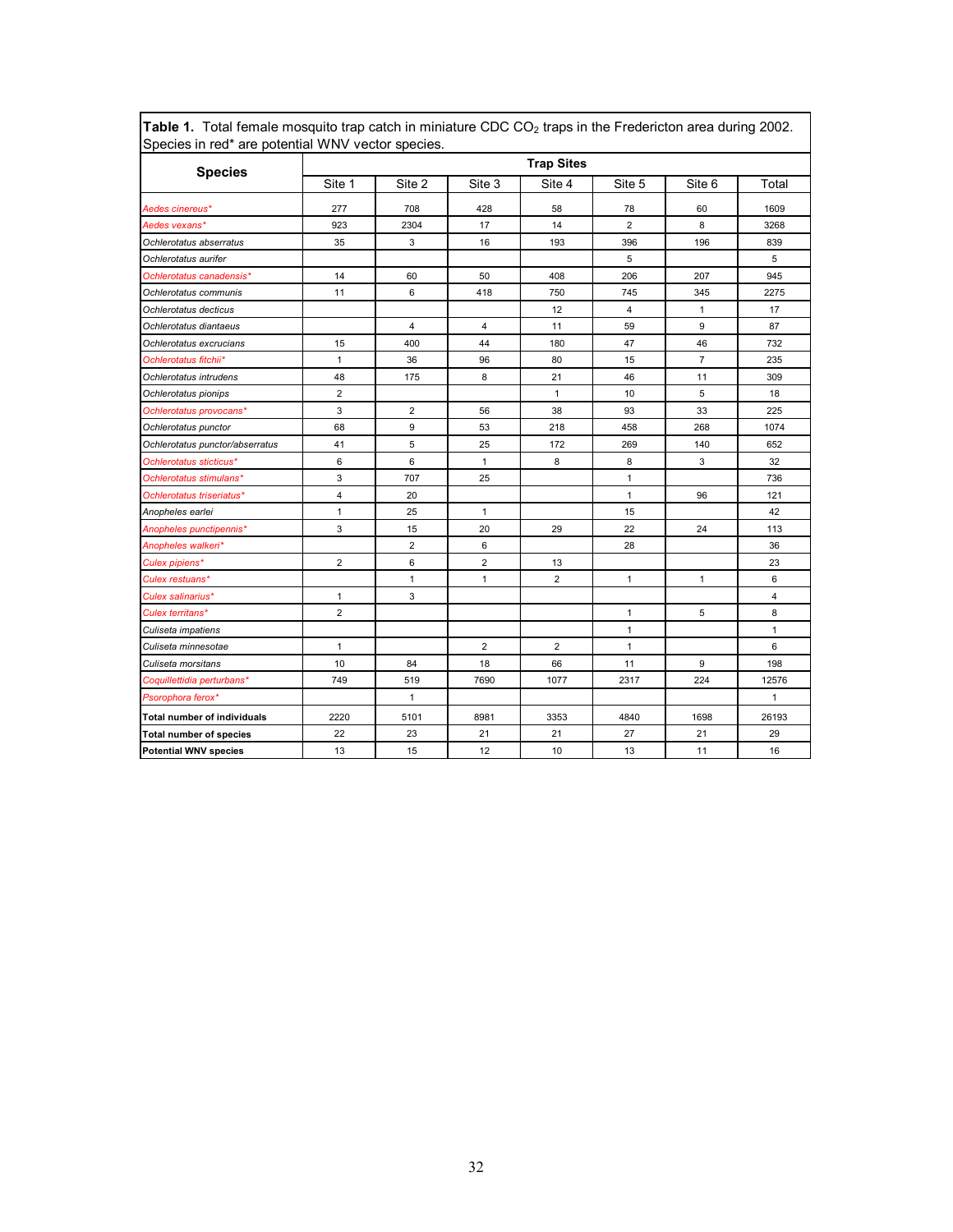| <b>Table 2.</b> Total female mosquito trap catch in miniature CDC CO <sub>2</sub> traps during 2003. |                                                                                                                                                                                                                                                                        |                  |                       |                     |                |              |                         |                         |              |                        |                     |                         |                              |                       |                         |                              |                      |                            |                        |                |
|------------------------------------------------------------------------------------------------------|------------------------------------------------------------------------------------------------------------------------------------------------------------------------------------------------------------------------------------------------------------------------|------------------|-----------------------|---------------------|----------------|--------------|-------------------------|-------------------------|--------------|------------------------|---------------------|-------------------------|------------------------------|-----------------------|-------------------------|------------------------------|----------------------|----------------------------|------------------------|----------------|
|                                                                                                      | Species in red* are potential WNV vector species.<br><b>Trap sites and Health Regions</b><br>6<br>$\overline{7}$<br>$\overline{7}$<br>1<br>$\overline{2}$<br>$\overline{2}$<br>$\overline{2}$<br>$\overline{2}$<br>3<br>3<br>4<br>5<br>6<br>6<br>6<br>6<br>1<br>4<br>5 |                  |                       |                     |                |              |                         |                         |              |                        |                     |                         |                              |                       |                         |                              |                      |                            |                        |                |
|                                                                                                      | あ                                                                                                                                                                                                                                                                      |                  |                       |                     |                |              |                         |                         |              |                        |                     |                         |                              |                       |                         |                              |                      |                            |                        |                |
| <b>Species</b>                                                                                       | <b>Ioncton, Mapleton Park</b>                                                                                                                                                                                                                                          | lew Scotland Bog | Saint John, Rest Area | Grand Bay-Westfield | <b>Dak Bay</b> | Stephen<br>ಹ | Fredericton, Lincoln Rd | redericton, Saunders    | Grand Falls  | Grand Falls, NB Agric. | ledgwick, Morin Bog | ledgwick, Stillwater Rd | Bathurst, Daly Point Reserve | Bathurst Welcome Sign | /illage Acadien         | Shippagan, Camping Shippagan | ö<br>Shippagan, 15th | Viramichi, Industrial Park | Airamichi, Nowlanville | otal capture   |
| Aedes cinereus'                                                                                      | 29<br>166<br>36<br>148<br>19<br>10<br>18<br>22<br>105<br>522<br>583<br>276<br>116<br>71<br>38<br>53<br>18<br>56                                                                                                                                                        |                  |                       |                     |                |              |                         |                         |              |                        |                     |                         |                              |                       |                         | 2286                         |                      |                            |                        |                |
| Aedes vexans'                                                                                        | 112<br>51<br>11<br>25<br>71<br>60<br>39<br>750<br>109<br>21<br>18<br>52<br>546<br>61<br>30<br>28<br>8<br>88<br>46<br>2126<br>301<br>639<br>3<br>38<br>50<br>149<br>$\overline{7}$<br>$\mathbf{1}$<br>4<br>97<br>5<br>186<br>90<br>30<br>31<br>13<br>24<br>61<br>1729   |                  |                       |                     |                |              |                         |                         |              |                        |                     |                         |                              |                       |                         |                              |                      |                            |                        |                |
| Ochlerotatus abserratus                                                                              |                                                                                                                                                                                                                                                                        |                  |                       |                     |                |              |                         |                         |              |                        |                     |                         |                              |                       |                         |                              |                      |                            |                        |                |
| Ochlerotatus abserratus/punctor                                                                      |                                                                                                                                                                                                                                                                        |                  |                       |                     |                |              | 30                      |                         | $\mathbf{1}$ | 2                      | 152                 | 40                      | 138                          | 71                    | 16                      | 37                           | 3                    |                            |                        | 490            |
| Ochlerotatus atropalpus'                                                                             |                                                                                                                                                                                                                                                                        |                  |                       |                     |                |              |                         |                         | 6            |                        |                     |                         |                              |                       |                         |                              |                      |                            |                        | 6              |
| Ochlerotatus canadensis'                                                                             | 1195                                                                                                                                                                                                                                                                   | 649              | 14                    | 69                  | 140            | 481          | 67                      | 20                      | 54           | 113                    | 541                 | 677                     | 481                          | 369                   | 199                     | 294                          | 9                    | 116                        | 308                    | 5796           |
| Ochlerotatus cantator'                                                                               | 1087                                                                                                                                                                                                                                                                   | 29               | 588                   | 53                  | 15             | 12           | $\mathbf{1}$            |                         |              |                        |                     |                         | 913                          | 22                    | 1233                    | 1653                         | 429                  | 12                         | $\overline{2}$         | 6049           |
| Ochlerotatus communis                                                                                | 2818                                                                                                                                                                                                                                                                   | 1422             | 2                     | $\overline{2}$      | 88             | 176          | 45                      | $\mathbf{1}$            |              | 16                     | 381                 | 1430                    | 232                          | 444                   | 42                      | 126                          |                      | 173                        | 87                     | 7485           |
| Ochlerotatus decticus                                                                                | 3                                                                                                                                                                                                                                                                      | 4                |                       |                     |                |              |                         |                         |              |                        | 16                  |                         |                              |                       |                         |                              |                      |                            |                        | 23             |
| Ochlerotatus diantaeus                                                                               | 373                                                                                                                                                                                                                                                                    | 214              | 1                     |                     | 11             | 21           | 21                      |                         |              | 1                      | 10                  | 278                     | 12                           |                       | 2                       | 46                           |                      | 1                          | 7                      | 998            |
| Ochlerotatus euedes                                                                                  |                                                                                                                                                                                                                                                                        |                  |                       |                     |                |              | $\mathbf{1}$            |                         |              |                        |                     |                         |                              |                       |                         |                              |                      |                            |                        | $\mathbf{1}$   |
| Ochlerotatus excrucians                                                                              | 228                                                                                                                                                                                                                                                                    | 127              |                       |                     | 37             | 65           | 33                      | 7                       |              | 10                     | 20                  | 34                      | 24                           | 40                    | 8                       | 76                           | $\mathbf{1}$         | 25                         | 10                     | 745            |
| Ochlerotatus fitchii*                                                                                | 81                                                                                                                                                                                                                                                                     | 10               |                       | $\mathbf{1}$        | 23             | 64           | 5                       | $\overline{\mathbf{4}}$ | 1            | 16                     | 26                  | 44                      | 5                            | 35                    | $\overline{\mathbf{c}}$ | 256                          | 5                    | 30                         | 10                     | 618            |
| Ochlerotatus hendersoni                                                                              |                                                                                                                                                                                                                                                                        |                  |                       |                     |                | 1            |                         |                         |              |                        |                     |                         |                              |                       |                         |                              |                      |                            |                        | $\mathbf{1}$   |
| Ochlerotatus implicatus                                                                              | 9                                                                                                                                                                                                                                                                      |                  |                       |                     | 3              |              |                         |                         |              | 2                      | 13                  | 2                       | 2                            | 6                     | 20                      | 7                            |                      | 4                          | 3                      | 71             |
| Ochlerotatus intrudens                                                                               | 15                                                                                                                                                                                                                                                                     | 5                |                       |                     | $\overline{2}$ |              | 183                     | 2                       | 1            | 1                      | 15                  | 61                      | 5                            | 13                    | 14                      | 18                           |                      | 27                         | 30                     | 392            |
| Ochlerotatus pionips                                                                                 | $\overline{2}$                                                                                                                                                                                                                                                         |                  |                       |                     |                | $\mathbf{1}$ |                         |                         |              |                        |                     |                         |                              |                       |                         |                              |                      |                            | $\overline{2}$         | 5              |
| Ochlerotatus provocans*                                                                              | 58                                                                                                                                                                                                                                                                     | 5                |                       |                     | 18             | 176          | 43                      | 6                       | 3            | $\overline{4}$         | 6                   | $\overline{7}$          | 145                          | 39                    | 3                       | 40                           | $\mathbf{1}$         | 236                        | 7                      | 797            |
| Ochlerotatus punctor                                                                                 | 256                                                                                                                                                                                                                                                                    | 531              | $\mathbf{1}$          | $\overline{4}$      | 53             | 121          | 157                     | 9                       | 3            | $\overline{4}$         | 419                 | 85                      | 76                           | 251                   | 35                      | 95                           | 3                    | 26                         | 210                    | 2339           |
| Ochlerotatus sollicitans*                                                                            | 1                                                                                                                                                                                                                                                                      |                  |                       |                     |                |              |                         |                         |              |                        |                     |                         | 140                          | $\mathbf{1}$          | 11                      | 2                            | 3                    |                            |                        | 158            |
| Ochlerotatus sticticus'                                                                              |                                                                                                                                                                                                                                                                        | $\overline{2}$   |                       |                     |                | 1            | 35                      | 1                       |              |                        |                     | $\mathbf{1}$            |                              |                       |                         |                              |                      |                            | 1                      | 41             |
| Ochlerotatus stimulans'                                                                              | 24                                                                                                                                                                                                                                                                     | $\mathbf{1}$     |                       | $\mathbf{1}$        | 47             | 31           | 12                      |                         |              |                        |                     |                         | 18                           |                       |                         | $\mathbf{1}$                 |                      | 46                         |                        | 181            |
| Ochlerotatus triseriatus*                                                                            | 10                                                                                                                                                                                                                                                                     | 31               | $\mathbf{1}$          | 10                  | 24             | $\mathbf{1}$ | $\overline{4}$          | $\mathbf{1}$            | 27           | 10                     |                     |                         | 38                           | 9                     | 1                       | $\overline{2}$               |                      | 13                         | $\overline{7}$         | 189            |
| Anopheles earlei                                                                                     |                                                                                                                                                                                                                                                                        |                  |                       | $\overline{2}$      |                |              |                         |                         |              |                        | 1                   |                         |                              |                       |                         |                              |                      |                            |                        | 3              |
| Anopheles punctipennis*                                                                              | 6                                                                                                                                                                                                                                                                      | $\overline{2}$   |                       | $\mathbf{1}$        | 3              | 16           | 12                      | 1                       |              | 1                      | 3                   | 8                       | 5                            | 6                     |                         |                              |                      | 7                          | 5                      | 76             |
| Anopheles walkeri*                                                                                   |                                                                                                                                                                                                                                                                        |                  |                       |                     |                | 1            |                         |                         |              |                        |                     |                         |                              | 4                     | 22                      |                              |                      |                            | 9                      | 36             |
| Culex pipiens*                                                                                       | 4                                                                                                                                                                                                                                                                      | 3                | 18                    | $\mathbf{1}$        | 6              | 6            | 16                      | 2                       | 1            | 2                      | $\mathbf{1}$        |                         | 1                            | $\overline{2}$        | 2                       | 3                            | 3                    | 5                          | $\mathbf{1}$           | 77             |
| Culex restuans*                                                                                      |                                                                                                                                                                                                                                                                        | $\overline{2}$   |                       |                     | $\mathbf{1}$   | 1            |                         |                         |              |                        | $\mathbf{1}$        |                         |                              | $\mathbf{1}$          |                         |                              |                      |                            | 3                      | 9              |
| Culex salinarius'                                                                                    | $\mathbf{1}$                                                                                                                                                                                                                                                           |                  | 5                     |                     |                |              |                         |                         |              |                        |                     |                         |                              |                       | 1                       |                              |                      |                            |                        | $\overline{7}$ |
| Culex territans'                                                                                     | $\overline{\mathbf{c}}$                                                                                                                                                                                                                                                | 5                |                       |                     |                |              |                         |                         |              |                        |                     | 1                       | 2                            |                       | 1                       | 2                            |                      |                            | 1                      | 14             |
| Culiseta impatiens                                                                                   |                                                                                                                                                                                                                                                                        |                  |                       |                     |                |              |                         |                         |              |                        | $\overline{2}$      | $\mathbf{1}$            |                              |                       |                         |                              |                      |                            |                        | 3              |
| Culiseta melanura <sup>.</sup>                                                                       | 7                                                                                                                                                                                                                                                                      | 37               |                       | $\mathbf{1}$        | 3              | 10           |                         |                         |              |                        | $\mathbf{1}$        |                         |                              | $\mathbf{1}$          |                         |                              |                      | 114                        | 47                     | 221            |
| Culiseta minnesotae                                                                                  | 1                                                                                                                                                                                                                                                                      |                  |                       |                     | $\mathbf{1}$   |              |                         |                         |              |                        | 4                   |                         |                              |                       |                         |                              |                      | 10                         | 3                      | 19             |
| Culiseta morsitans                                                                                   | 21                                                                                                                                                                                                                                                                     | 80               | 8                     | 11                  | 31             | 73           | 4                       | 5                       |              |                        | 33                  | 4                       | 161                          | 39                    | 35                      | 1172                         | 19                   | 46                         | 6                      | 1748           |
| Coquillettidia perturbans*                                                                           | 120                                                                                                                                                                                                                                                                    | 105              | 28                    | 212                 | 77             | 742          | 214                     | 34                      | $\mathbf{1}$ | 3                      | 39                  | 35                      | 601                          | 404                   | 1097                    | 8                            | 3                    | 42                         | 622                    | 4387           |
| <b>Total number of individuals</b>                                                                   | 6765                                                                                                                                                                                                                                                                   | 4117             | 729                   | 495                 | 699            | 2125         | 1930                    | 228                     | 120          | 228                    | 1820                | 2869                    | 4253                         | 2491                  | 3080                    | 3953                         | 500                  | 1161                       | 1559                   | 39122          |
| <b>Total number of species</b>                                                                       | 27                                                                                                                                                                                                                                                                     | 23               | 12                    | 16                  | 22             | 23           | 21                      | 16                      | 13           | 17                     | 23                  | 18                      | 22                           | 22                    | 22                      | 21                           | 13                   | 21                         | 25                     | 34             |
| <b>Potential WNV species</b>                                                                         | 15                                                                                                                                                                                                                                                                     | 15               | 8                     | 11                  | 13             | 15           | 12                      | 10                      | 9            | 9                      | 10                  | 8                       | 13                           | 14                    | 13                      | 12                           | 8                    | 12                         | 12                     | 19             |

**Table 2.** Total female mosquito trap catch in miniature CDC CO<sub>2</sub> traps during 2003.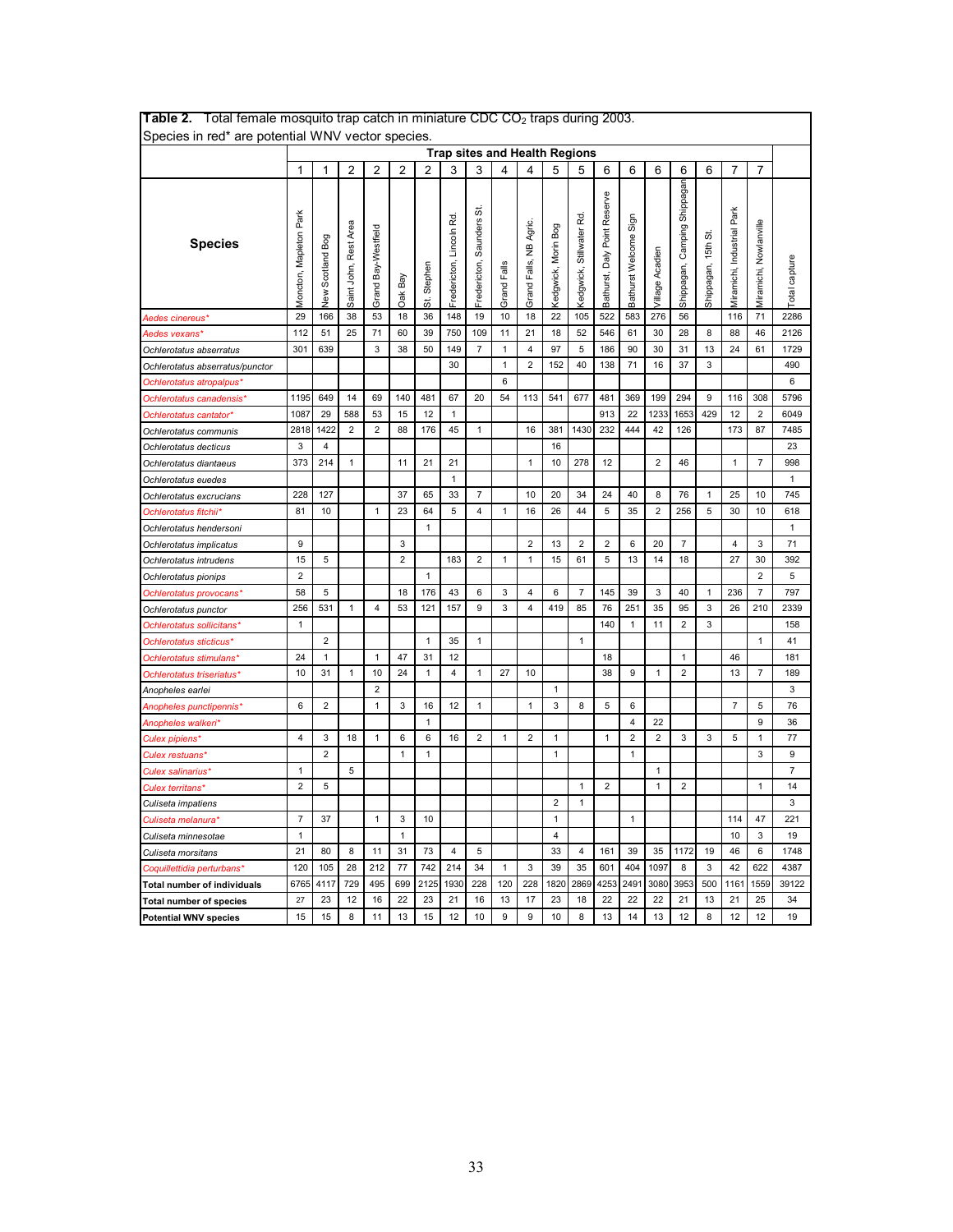| <b>Species</b>                | <b>Potential WNV</b><br>Vector* | <b>Human Pest</b><br><b>Status</b> | <b>Adult Preferred</b><br><b>Hosts</b>        | Larval Breeding Habitats in N.B.                   |
|-------------------------------|---------------------------------|------------------------------------|-----------------------------------------------|----------------------------------------------------|
|                               |                                 |                                    |                                               |                                                    |
| Aedes                         |                                 |                                    |                                               |                                                    |
| cinereus Meigen               | X                               | Major                              | Mammals                                       | Sedge and Cattail marshes                          |
| vexans Meigen                 | X                               | Major                              | Mammals                                       | Drainage ditches, flooded fields                   |
|                               |                                 |                                    |                                               |                                                    |
| <b>Ochlerotatus</b>           |                                 |                                    |                                               |                                                    |
| abserratus (Felt & Young)     |                                 | Major                              | Mammals                                       | Snowmelt pools, sedge marshes                      |
| atropalpus Coquillett         | X                               | Rarely bites man                   | Mammals                                       | Rock pools near rivers                             |
| aurifer (Coquillett)          |                                 | Rare species                       |                                               |                                                    |
| canadensis (Theobald)         | X                               | Major                              | Mammals, will feed on<br>birds and amphibians | Marshes, bog pools, puddles, artificial containers |
| cantator (Coquillett)         | X                               | Major                              | Mammals                                       | Salt marshes                                       |
| communis (DeGeer)             |                                 | Major                              | Mammals                                       | Snowmelt pools                                     |
| decticus Howard, Dyar & Knab  |                                 | Rare species                       |                                               | Sphagnum lined pools in bogs                       |
| diantaeus Howard, Dyar & Knab |                                 | Rare species                       |                                               | Sphagnum lined pools in bogs, snowmelt pools       |
| euedes Howard, Dyar & Knab    |                                 | Rare species                       |                                               |                                                    |
| excrucians (Walker)           |                                 | Major                              | Mammals                                       | Floodplain forest pools, drainage ditches, marshes |
| <i>fitchii</i> Felt & Young   | х                               | Major                              | Mammals                                       | Drainage ditches                                   |
| hendersoni Cockerell          |                                 | Rare species                       |                                               |                                                    |
| <i>implicatus</i> Vockeroth   |                                 | Rare species                       |                                               | Snowmelt pools, drainage ditches                   |
| intrudens Dyar                |                                 | Uncommon                           | Mammals                                       | Floodplain forest pools                            |
| pionips Dyar                  |                                 | Rare species                       |                                               | Sphagnum lined pools in bogs, snowmelt pools       |
| <i>provocans</i> (Walker)     | X                               | Major                              | Mammals                                       | Snowmelt pools                                     |
| punctor (Kirby)               |                                 | Major                              | Mammals                                       | Snowmelt pools, puddles, marshes                   |
| sollicitans (Walker)          | X                               | Major                              | Mammals                                       | Salt marshes                                       |
| sticticus (Meigen)            | X                               | Uncommon                           | Mammals                                       |                                                    |
| stimulans (Walker)            | х                               | Major                              | Mammals                                       |                                                    |
| triseriatus (Say)             | X                               | Minor (locally<br>common)          | Mammals?                                      | Artificial containers                              |
| <b>Anopheles</b>              |                                 |                                    |                                               |                                                    |
| earlei Vargas                 |                                 | Minor                              | Mammals                                       | Drainage ditches                                   |
| punctipennis (Say)            | X                               | Uncommon<br>species                | Mammals                                       | Artificial containers, drainage ditches, marshes   |
| walkeri Theobald              | X                               | Uncommon<br>species                | Mammals                                       |                                                    |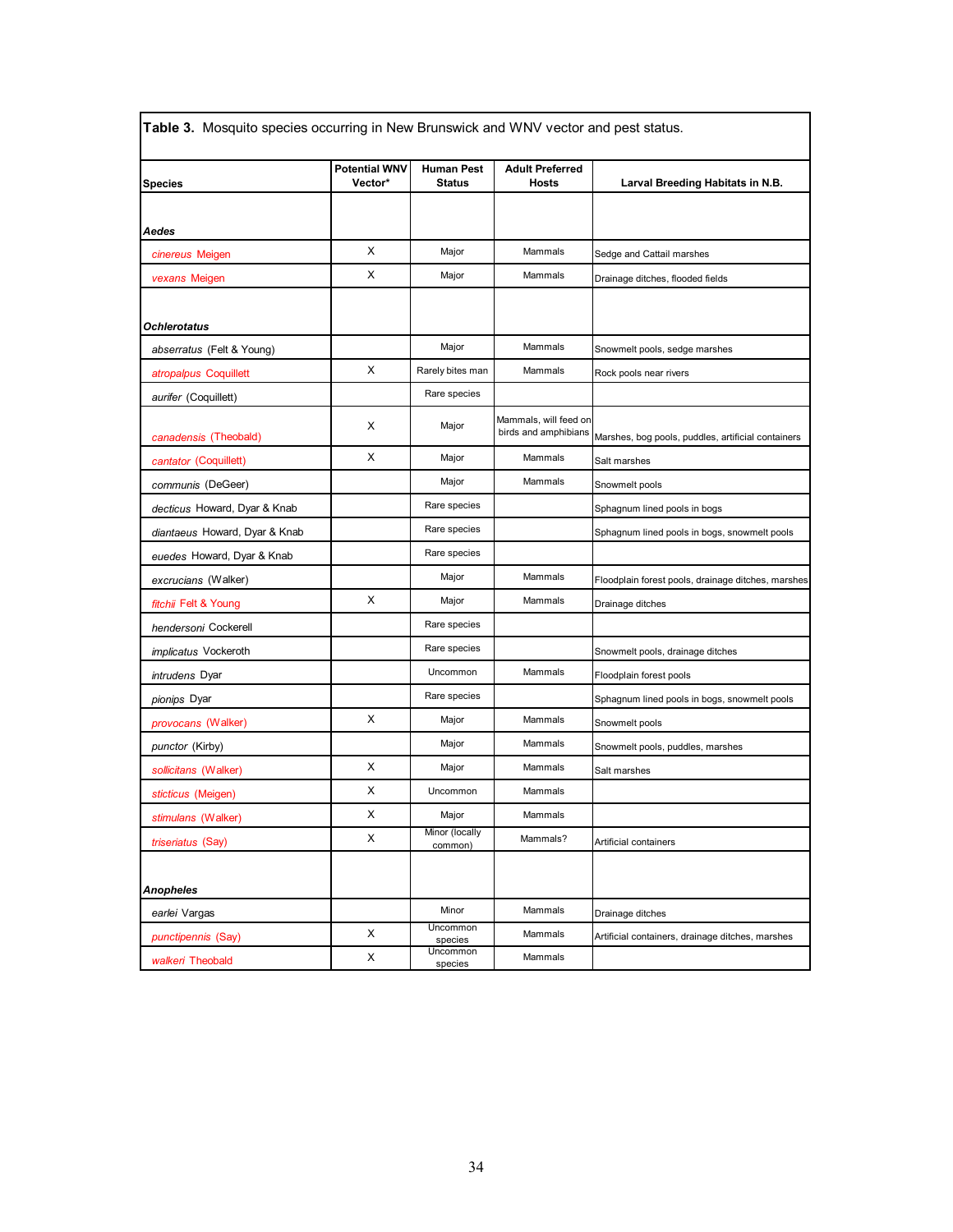| <b>Species</b>        | <b>Potential WNV</b><br>Vector* | <b>Human Pest</b><br><b>Status</b> | <b>Adult Preferred</b><br><b>Hosts</b>            | Larval Breeding Habitats in N.B.                 |
|-----------------------|---------------------------------|------------------------------------|---------------------------------------------------|--------------------------------------------------|
| Coquillettidia        |                                 |                                    |                                                   |                                                  |
| perturbans (Walker)   | $\mathsf{x}$                    | Major                              | Mammals and birds                                 | Marshes (attached to roots)                      |
| <b>Culex</b>          |                                 |                                    |                                                   |                                                  |
| pipiens Linnaeus      | $\mathsf{X}$                    | Rarely bites man                   | Birds, but will feed on<br>man                    | Artificial containers, drainage ditches          |
| restuans Theobald     | X                               | Rarely bites man                   | Birds, but will feed on<br>man                    | Artificial containers                            |
| salinarius Coquillett | X                               | Rarely bites man                   | Birds, but will feed on<br>man                    | Artificial containers                            |
| territans Walker      | X                               | Rarely bites man                   | Reptiles and<br>amphibians but may<br>feed on man | Artificial containers, drainage ditches, marshes |
| Culiseta              |                                 |                                    |                                                   |                                                  |
| impatiens (Walker)    |                                 | Rarely bites man                   |                                                   | Artificial containers                            |
| melanura (Coquillett) | X                               | Rarely bites man                   | Birds, rarely bites man                           | Sphagnum lined pools in bogs                     |
| minnesotae Barr       |                                 | Probably does not<br>feed on man   | Birds, small<br>mammals, turtles                  | Boggy ditch                                      |
| morsitans (Theobald)  |                                 | Rarely bites man                   | Birds, small<br>mammals, snakes                   | Marshes, sphagnum lined pools in bogs            |
|                       |                                 |                                    |                                                   |                                                  |
| Psorophora            |                                 |                                    |                                                   |                                                  |
| ferox (Humboldt)      | $\mathsf{X}$                    | Rare species                       | Mammals                                           |                                                  |
|                       |                                 |                                    |                                                   |                                                  |
| Wyeomyia              |                                 |                                    |                                                   |                                                  |
| smithii (Coquillett)  |                                 | Does not bite man                  | Does not feed                                     | Water-filled pitchers of pitcher plants          |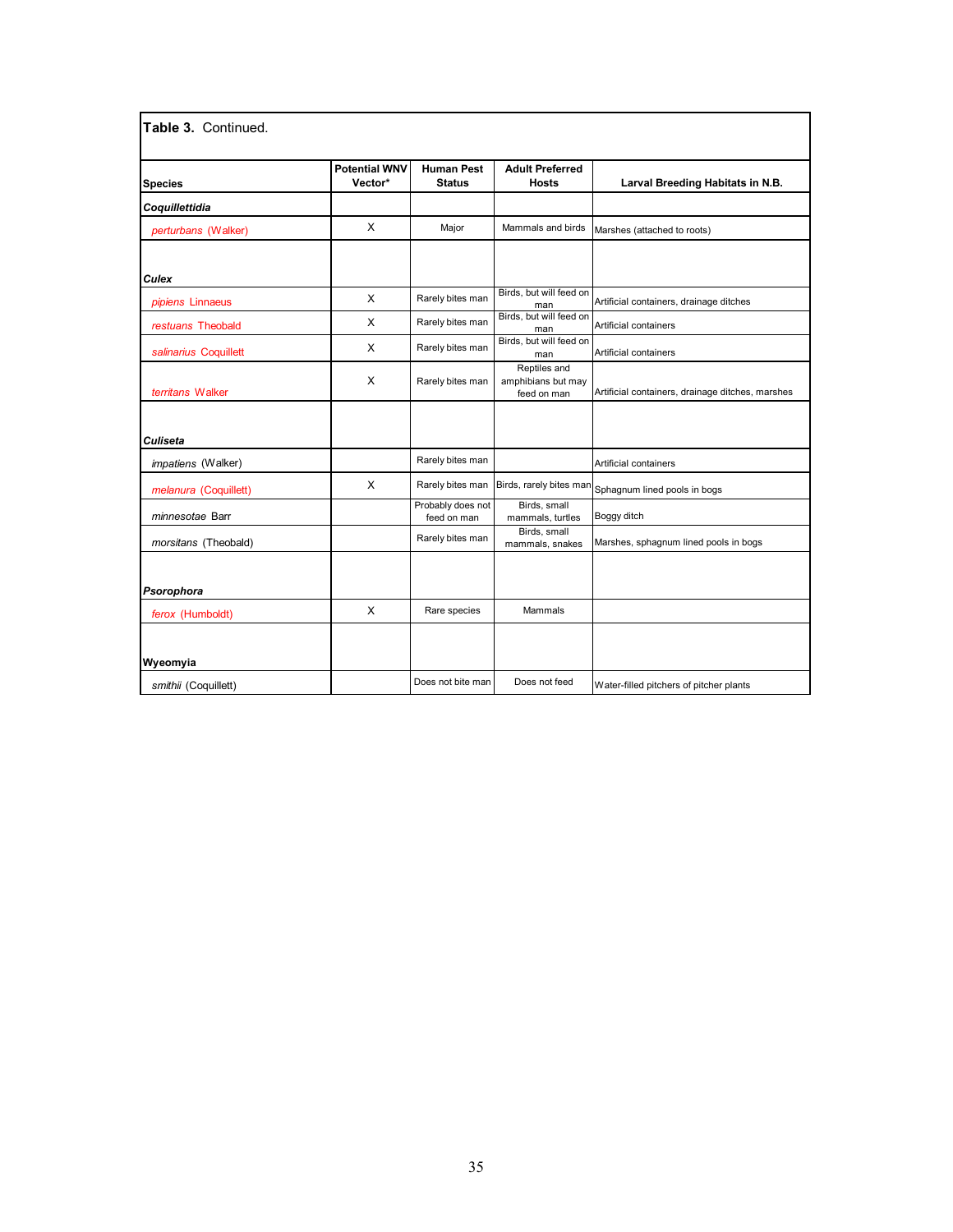**Table 4.** Larval breeding habitats of mosquito species found in New Brunswick during 2002 and 2003. Species in red\* are potential WNV vector species. A large **X** denotes the most frequent habitat(s) where larvae were found.

| <b>Species</b>                      | Salt marsh | Sedge marsh             | Seasonally flooded sedge<br>marsh | Cattail marsh           | Ξ.<br><b>Nater filled depresions</b><br>swamps | Seasonally flooded<br>floodplain forest pools | Snowmelt pools          | Temporary pond          | Sphagnum lined pools in<br>open black spruce bog | Pools in forested margin of<br>black spruce bog | Pitcher plant in black spruce<br>bog | Roadside drainage ditches | Rain filled pools in fields | Water filled (tires and<br>puddles) depressions | Rock pools (streams and<br>rivers) | Artificial Containers (Tires,<br>bucket, plastic containers) |
|-------------------------------------|------------|-------------------------|-----------------------------------|-------------------------|------------------------------------------------|-----------------------------------------------|-------------------------|-------------------------|--------------------------------------------------|-------------------------------------------------|--------------------------------------|---------------------------|-----------------------------|-------------------------------------------------|------------------------------------|--------------------------------------------------------------|
| Aedes cinereus*                     | X          | $\overline{\textsf{x}}$ | $\mathsf X$                       | $\overline{\mathbf{x}}$ | $\mathsf X$                                    | X                                             |                         | $\mathsf X$             |                                                  | Х                                               |                                      | $\mathsf X$               |                             | X                                               |                                    |                                                              |
| Aedes vexans*                       |            |                         |                                   | X                       | X                                              |                                               |                         |                         |                                                  |                                                 |                                      | $\overline{\mathbf{x}}$   | X                           | X                                               |                                    |                                                              |
| Ochlerotatus abserratus             |            | X                       |                                   |                         |                                                |                                               | x                       | $\pmb{\times}$          |                                                  | X                                               |                                      | X                         |                             |                                                 |                                    |                                                              |
| Ochlerotatus atropalpus*            |            |                         |                                   |                         |                                                |                                               |                         |                         |                                                  |                                                 |                                      |                           |                             |                                                 |                                    |                                                              |
| Ochlerotatus aurifer                |            |                         |                                   |                         |                                                |                                               |                         |                         |                                                  |                                                 |                                      |                           |                             |                                                 |                                    |                                                              |
| Ochlerotatus canadensis*            |            | X                       |                                   | X                       | X                                              |                                               | X                       | X                       | х                                                | X                                               |                                      | $\overline{\mathbf{x}}$   |                             | х                                               | X                                  | X                                                            |
| Ochlerotatus cantator*              | X          |                         |                                   |                         |                                                |                                               |                         |                         |                                                  |                                                 |                                      | X                         |                             |                                                 |                                    |                                                              |
| Ochlerotatus communis               |            | X                       |                                   |                         |                                                |                                               | x                       |                         | X                                                |                                                 |                                      | X                         |                             |                                                 |                                    |                                                              |
| Ochlerotatus decticus               |            | X                       |                                   |                         |                                                |                                               |                         |                         | $\overline{\mathbf{x}}$                          |                                                 |                                      |                           |                             |                                                 |                                    |                                                              |
| Ochlerotatus diantaeus              |            |                         |                                   |                         |                                                |                                               | X                       |                         | $\mathsf X$                                      |                                                 |                                      |                           |                             |                                                 |                                    |                                                              |
| Ochlerotatus euedes                 |            |                         |                                   |                         |                                                |                                               |                         |                         |                                                  |                                                 |                                      |                           |                             |                                                 |                                    |                                                              |
| Ochlerotatus excrucians             |            | X                       | X                                 |                         | X                                              | X                                             |                         |                         | X                                                | X                                               |                                      | X                         |                             | X                                               |                                    |                                                              |
| Ochlerotatus fitchii*               |            |                         |                                   | X                       |                                                |                                               | X                       |                         |                                                  |                                                 |                                      | $\overline{\mathbf{x}}$   |                             |                                                 |                                    |                                                              |
| Ochlerotatus hendersoni             |            |                         |                                   |                         |                                                |                                               |                         |                         |                                                  |                                                 |                                      |                           |                             |                                                 |                                    |                                                              |
| Ochlerotatus implicatus             |            | X                       |                                   |                         |                                                |                                               | X                       |                         |                                                  |                                                 |                                      | X                         |                             |                                                 |                                    |                                                              |
| Ochlerotatus intrudens              |            |                         |                                   |                         |                                                | χ                                             |                         | X                       |                                                  |                                                 |                                      | X                         |                             |                                                 |                                    |                                                              |
| Ochlerotatus pionips                |            |                         |                                   |                         |                                                |                                               |                         | $\pmb{\times}$          | X                                                |                                                 |                                      |                           |                             |                                                 |                                    |                                                              |
| Ochlerotatus provocans*             |            | X                       |                                   |                         |                                                |                                               | $\overline{\mathbf{x}}$ |                         |                                                  |                                                 |                                      |                           |                             |                                                 |                                    |                                                              |
| Ochlerotatus punctor                |            | X                       |                                   | X                       | X                                              |                                               | $\overline{\mathbf{X}}$ | X                       | X                                                | $\boldsymbol{\mathsf{X}}$                       |                                      | X                         |                             | $\mathsf X$                                     | $\boldsymbol{\mathsf{X}}$          |                                                              |
| Ochlerotatus sollicitans*           |            |                         |                                   |                         |                                                |                                               |                         |                         |                                                  |                                                 |                                      |                           |                             |                                                 |                                    |                                                              |
| Ochlerotatus sticticus*             |            |                         |                                   |                         |                                                |                                               |                         |                         |                                                  |                                                 |                                      |                           |                             |                                                 |                                    |                                                              |
| Ochlerotatus stimulans*             |            |                         |                                   |                         |                                                |                                               |                         |                         |                                                  |                                                 |                                      |                           |                             |                                                 |                                    |                                                              |
| Ochlerotatus triseriatus*           |            |                         |                                   |                         |                                                |                                               |                         |                         |                                                  |                                                 |                                      |                           |                             |                                                 |                                    | X                                                            |
| Anopheles earlei                    |            |                         |                                   |                         |                                                |                                               |                         |                         |                                                  |                                                 |                                      | x                         |                             |                                                 |                                    |                                                              |
| Anopheles punctipennis*             |            |                         |                                   | X                       | X                                              | X                                             |                         |                         |                                                  |                                                 |                                      | X                         |                             | X                                               |                                    | χ                                                            |
| Anopheles walkeri*                  |            |                         |                                   |                         |                                                |                                               |                         |                         |                                                  |                                                 |                                      |                           |                             |                                                 |                                    |                                                              |
| Culex pipiens*                      |            |                         |                                   |                         |                                                |                                               | х                       |                         |                                                  |                                                 |                                      | X                         |                             | X                                               |                                    | $\pmb{\mathsf{X}}$                                           |
| Culex restuans*                     |            |                         |                                   | X                       |                                                |                                               |                         |                         |                                                  |                                                 |                                      |                           |                             | $\mathsf X$                                     |                                    | $\overline{\mathbf{x}}$                                      |
| Culex salinarius*                   |            |                         |                                   |                         |                                                |                                               |                         |                         |                                                  |                                                 |                                      |                           |                             |                                                 |                                    | $\overline{\mathbf{X}}$                                      |
| Culex territans*                    |            | X                       |                                   | X                       | X                                              |                                               |                         |                         | X                                                |                                                 |                                      | X                         |                             |                                                 |                                    | $\overline{\mathbf{x}}$                                      |
| Culiseta impatiens                  |            |                         |                                   |                         |                                                |                                               |                         |                         |                                                  |                                                 |                                      |                           |                             |                                                 |                                    | $\overline{\mathsf{x}}$                                      |
| Culiseta melanura*                  |            |                         |                                   |                         |                                                |                                               |                         |                         | X                                                |                                                 |                                      |                           |                             |                                                 |                                    |                                                              |
| Culiseta minnesotae                 |            |                         |                                   |                         |                                                |                                               |                         |                         | $x^{\star\star}$                                 |                                                 |                                      |                           |                             |                                                 |                                    |                                                              |
| Culiseta morsitans                  |            | Χ                       | $\mathsf X$                       | χ                       |                                                |                                               |                         |                         | $\overline{\mathbf{x}}$                          |                                                 |                                      |                           |                             |                                                 |                                    | X                                                            |
| Coquillettidia perturbans*          |            |                         |                                   |                         |                                                |                                               |                         |                         |                                                  |                                                 |                                      |                           |                             |                                                 |                                    |                                                              |
| Psorophora ferox*                   |            |                         |                                   |                         |                                                |                                               |                         |                         |                                                  |                                                 |                                      |                           |                             |                                                 |                                    |                                                              |
| Wyomyia smithii                     |            |                         |                                   |                         |                                                |                                               |                         |                         |                                                  |                                                 | X                                    |                           |                             |                                                 |                                    |                                                              |
| No. WNV species per<br>habitat type | 2          | 4                       | 1                                 | 7                       | 5                                              | $\overline{2}$                                | 4                       | $\overline{\mathbf{c}}$ | 3                                                | $\overline{2}$                                  | 0                                    | 8                         | 1                           | 6                                               | 1                                  | 7                                                            |

\*\* Boggy ditch (sphagnum lined)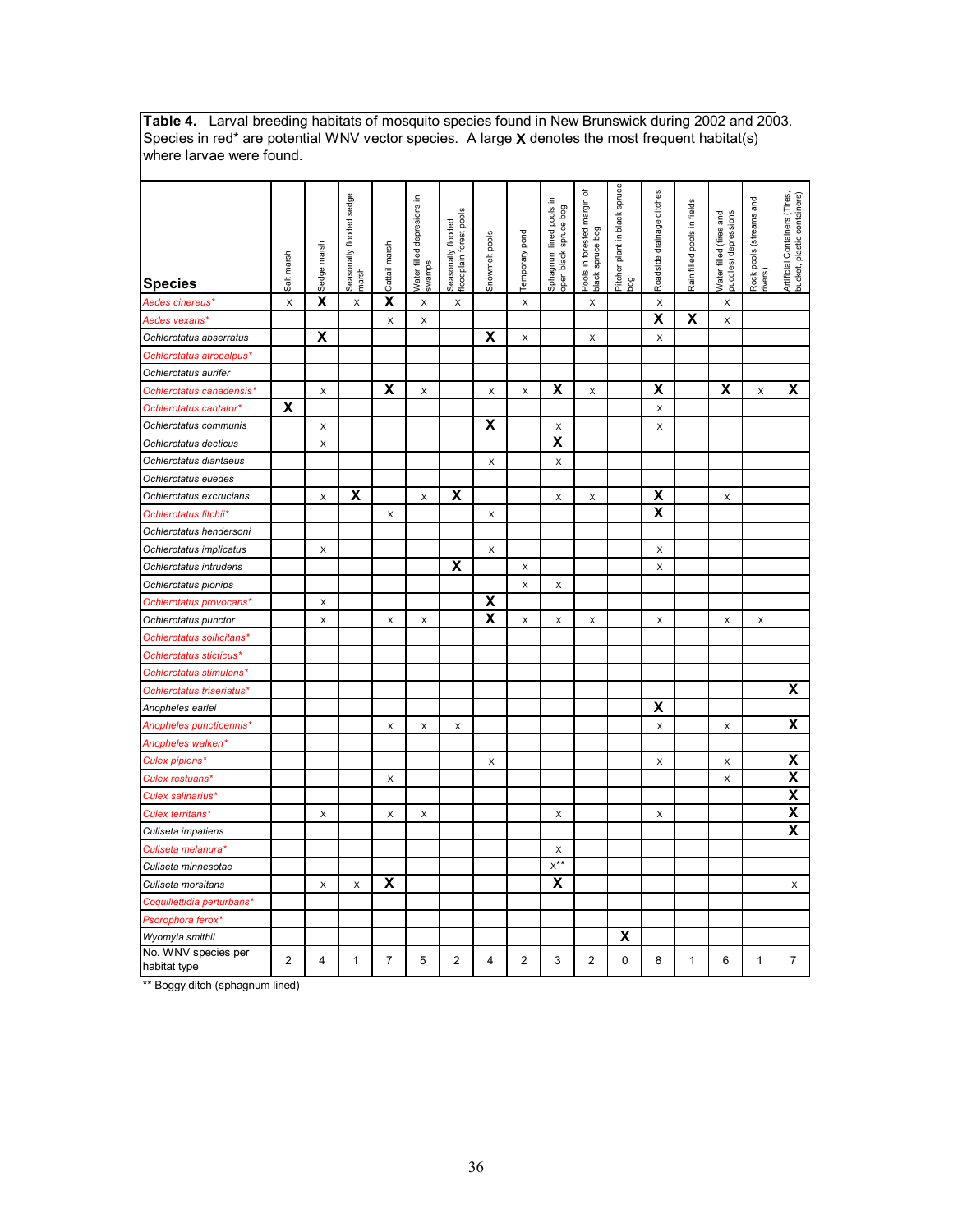| Species in red* denotes potential WNV vector species.                                                                                                                                                                                                                          |                                                                                                                                                                                                                                                                            |                  |        |                  |                  |                  |                  |                  |                  |                  |                  |            |          |                  |                  |                  |                  |                  |                  |           |                  |                  |                  |       |                  |          |                  |                  |
|--------------------------------------------------------------------------------------------------------------------------------------------------------------------------------------------------------------------------------------------------------------------------------|----------------------------------------------------------------------------------------------------------------------------------------------------------------------------------------------------------------------------------------------------------------------------|------------------|--------|------------------|------------------|------------------|------------------|------------------|------------------|------------------|------------------|------------|----------|------------------|------------------|------------------|------------------|------------------|------------------|-----------|------------------|------------------|------------------|-------|------------------|----------|------------------|------------------|
|                                                                                                                                                                                                                                                                                |                                                                                                                                                                                                                                                                            |                  |        |                  |                  |                  |                  |                  |                  |                  |                  |            |          | Week             |                  |                  |                  |                  |                  |           |                  |                  |                  |       |                  |          |                  |                  |
| <b>Species</b>                                                                                                                                                                                                                                                                 | 30-Apr                                                                                                                                                                                                                                                                     | ye <sub>N-</sub> | 14-May | 21-May           | 28-May           | $4 - J$ un       | $11 - Jun$       | $18 - Jun$       | 25-Jun           | $2 -$ Jul        | $9 - Jul$        | $16 -$ Jul | $23-Jul$ | $30 - Jul$       | 6-Aug            | 13-Aug           | 20-Aug           | $27 - Aug$       | 3-Sep            | $10-$ Sep | $17-$ Sep        | 24-Sep           | $1-0ct$          | 8-Oct | 15-Oct           | $22-Oct$ | 29-Oct           | 5-Nov            |
| $\blacktriangle$<br>$\blacktriangle$<br>▲<br>$\blacktriangle$<br>▲<br>Aedes cinereus*<br>▲<br>▲<br>▲<br>▲<br>▲<br>▲<br>▲<br>▲<br>▲<br>▲<br>▲<br>▲<br>▲<br>$\blacktriangle$<br>$\blacktriangle$<br>$\blacktriangle$<br>A<br>Δ<br>▲<br>▲<br>▲<br>▲<br>▲<br>▲<br>▲<br>▲<br>▲<br>▲ |                                                                                                                                                                                                                                                                            |                  |        |                  |                  |                  |                  |                  |                  |                  |                  |            |          |                  |                  |                  |                  |                  |                  |           |                  |                  |                  |       |                  |          |                  |                  |
| Aedes vexans*                                                                                                                                                                                                                                                                  | $\blacktriangle$<br>$\blacktriangle$<br>$\blacktriangle$<br>$\blacktriangle$<br>$\blacktriangle$<br>$\blacktriangle$<br>A<br>$\blacktriangle$<br>$\blacktriangle$<br>$\blacktriangle$<br>$\blacktriangle$<br>▲<br>Δ<br>Δ<br>$\blacktriangle$<br>$\blacktriangle$<br>▲<br>▲ |                  |        |                  |                  |                  |                  |                  |                  |                  |                  |            |          |                  |                  |                  |                  |                  |                  |           |                  |                  |                  |       |                  |          |                  |                  |
| Ochlerotatus abserratus                                                                                                                                                                                                                                                        |                                                                                                                                                                                                                                                                            |                  |        |                  |                  |                  |                  |                  |                  |                  |                  |            |          |                  |                  |                  |                  |                  |                  |           |                  |                  |                  |       |                  |          |                  |                  |
| Ochlerotatus canadensis*                                                                                                                                                                                                                                                       |                                                                                                                                                                                                                                                                            |                  |        |                  |                  |                  |                  |                  |                  |                  |                  |            |          |                  |                  |                  |                  |                  |                  |           |                  |                  |                  |       |                  |          |                  |                  |
| Ochlerotatus cantator*                                                                                                                                                                                                                                                         |                                                                                                                                                                                                                                                                            |                  |        | ▲                | ▲                | ▲                | ▲                | ▲                | ▲                | ▲                |                  |            |          |                  | ▲                | ▲                |                  |                  |                  |           |                  |                  |                  |       |                  |          |                  |                  |
| Ochlerotatus communis                                                                                                                                                                                                                                                          | ▲                                                                                                                                                                                                                                                                          | ▲                | ▲      | ▲                | ▲                | ▲                |                  |                  |                  |                  |                  |            |          |                  |                  |                  |                  |                  |                  |           |                  |                  |                  |       |                  |          |                  |                  |
| Ochlerotatus decticus                                                                                                                                                                                                                                                          |                                                                                                                                                                                                                                                                            |                  |        |                  |                  |                  |                  |                  |                  |                  |                  |            |          |                  |                  |                  |                  |                  |                  |           |                  |                  |                  |       |                  |          |                  |                  |
| Ochlerotatus diantaeus                                                                                                                                                                                                                                                         |                                                                                                                                                                                                                                                                            |                  |        |                  | ▲                |                  | ▲                |                  |                  |                  |                  |            |          |                  |                  |                  |                  |                  |                  |           |                  |                  |                  |       |                  |          |                  |                  |
| Ochlerotatus excrucians                                                                                                                                                                                                                                                        |                                                                                                                                                                                                                                                                            |                  |        | $\blacktriangle$ | $\blacktriangle$ | $\blacktriangle$ | ▲                | $\blacktriangle$ |                  |                  |                  |            |          |                  |                  |                  |                  |                  |                  |           |                  |                  |                  |       |                  |          |                  |                  |
| Ochlerotatus fitchii*                                                                                                                                                                                                                                                          |                                                                                                                                                                                                                                                                            |                  |        | ▲                | ▲                | ▲                | ▲                |                  |                  |                  |                  |            |          |                  |                  |                  |                  |                  |                  |           |                  |                  |                  |       |                  |          |                  |                  |
| Ochlerotatus implicatus                                                                                                                                                                                                                                                        |                                                                                                                                                                                                                                                                            |                  | Δ      |                  | Δ                |                  |                  |                  |                  |                  |                  |            |          |                  |                  |                  |                  |                  |                  |           |                  |                  |                  |       |                  |          |                  |                  |
| Ochlerotatus intrudens                                                                                                                                                                                                                                                         |                                                                                                                                                                                                                                                                            |                  |        | ▲                | Δ                | ▲                | ▲                | $\blacktriangle$ |                  |                  |                  |            |          |                  |                  |                  |                  |                  |                  |           |                  |                  |                  |       |                  |          |                  |                  |
| Ochlerotatus pionips                                                                                                                                                                                                                                                           |                                                                                                                                                                                                                                                                            |                  |        |                  |                  | ▲                | ▲                |                  |                  |                  |                  |            |          |                  |                  |                  |                  |                  |                  |           |                  |                  |                  |       |                  |          |                  |                  |
| Ochlerotatus provocans*                                                                                                                                                                                                                                                        | ▲                                                                                                                                                                                                                                                                          | ▲                |        |                  |                  |                  |                  |                  |                  |                  |                  |            |          |                  |                  |                  |                  |                  |                  |           |                  |                  |                  |       |                  |          |                  |                  |
| Ochlerotatus punctor                                                                                                                                                                                                                                                           | ▲                                                                                                                                                                                                                                                                          | ▲                | ▲      | ▲                | ▲                | ▲                |                  |                  |                  |                  |                  |            |          |                  |                  |                  |                  |                  |                  |           |                  |                  |                  |       |                  |          |                  |                  |
| Ochlerotatus triseriatus*                                                                                                                                                                                                                                                      |                                                                                                                                                                                                                                                                            |                  |        |                  |                  | ▲                | $\blacktriangle$ | $\blacktriangle$ | ▲                | $\blacktriangle$ | $\blacktriangle$ | ▲          | ▲        | $\blacktriangle$ | $\blacktriangle$ | $\blacktriangle$ | $\blacktriangle$ | $\blacktriangle$ | $\blacktriangle$ | ▲         | $\blacktriangle$ | $\blacktriangle$ | $\blacktriangle$ | ▲     | $\blacktriangle$ | ▲        | $\blacktriangle$ | $\blacktriangle$ |
| Anopheles earlei                                                                                                                                                                                                                                                               |                                                                                                                                                                                                                                                                            |                  |        |                  |                  |                  |                  |                  |                  |                  |                  |            |          |                  | ▲                |                  |                  | $\blacktriangle$ |                  |           |                  |                  |                  |       |                  |          |                  |                  |
| Anopheles punctipennis*                                                                                                                                                                                                                                                        |                                                                                                                                                                                                                                                                            |                  |        |                  |                  |                  |                  |                  |                  |                  | $\blacktriangle$ | ▲          | ▲        | $\blacktriangle$ | ▲                | ▲                | ▲                | ▲                | ▲                | ▲         | $\blacktriangle$ | ▲                | ▲                | ▲     | $\blacktriangle$ |          |                  |                  |
| Culex pipiens*                                                                                                                                                                                                                                                                 |                                                                                                                                                                                                                                                                            |                  |        |                  | Δ                |                  | ▲                | $\blacktriangle$ | ▲                | ▲                | $\blacktriangle$ | ▲          | A        | ▲                | $\blacktriangle$ | $\blacktriangle$ | $\blacktriangle$ |                  | ▲                | ▲         | ▲                | ▲                | ▲                | ▲     | ▲                | ▲        | ▲                | $\blacktriangle$ |
| Culex restuans*                                                                                                                                                                                                                                                                |                                                                                                                                                                                                                                                                            |                  |        |                  |                  |                  |                  |                  |                  |                  | ▲                | ▲          | ▲        | ▲                | ▲                | ▲                | ▲                | ▲                | ▲                | ▲         | ▲                |                  |                  |       |                  |          |                  |                  |
| Culex salinarius*                                                                                                                                                                                                                                                              |                                                                                                                                                                                                                                                                            |                  |        |                  |                  |                  |                  |                  |                  |                  |                  | ▲          |          | ▲                |                  |                  |                  |                  |                  |           |                  |                  |                  |       |                  |          |                  |                  |
| Culex territans*                                                                                                                                                                                                                                                               |                                                                                                                                                                                                                                                                            |                  |        |                  |                  | ▲                | ▲                | ▲                | ▲                | ▲                | $\blacktriangle$ | ▲          | ▲        | ▲                | ▲                | ▲                | ▲                | ▲                | ▲                | ▲         | ▲                | ▲                | ▲                | ▲     | ▲                | ▲        | ▲                | ▲                |
| Culiseta impatiens                                                                                                                                                                                                                                                             |                                                                                                                                                                                                                                                                            |                  |        |                  |                  | ▲                | $\blacktriangle$ | ▲                | $\blacktriangle$ | ▲                | $\blacktriangle$ |            |          | ▲                |                  |                  |                  |                  |                  |           |                  |                  |                  |       |                  |          |                  |                  |
| Culiseta melanura*                                                                                                                                                                                                                                                             |                                                                                                                                                                                                                                                                            |                  |        | ▲                |                  |                  |                  |                  |                  |                  |                  |            |          |                  |                  |                  |                  |                  |                  |           |                  |                  |                  |       |                  |          |                  |                  |
| Culiseta minnesotae                                                                                                                                                                                                                                                            |                                                                                                                                                                                                                                                                            |                  |        | ▲                |                  |                  |                  |                  |                  |                  |                  |            |          |                  |                  |                  |                  |                  |                  |           |                  |                  |                  |       |                  |          |                  |                  |
| <b>Culisetas morsitans</b>                                                                                                                                                                                                                                                     |                                                                                                                                                                                                                                                                            |                  |        |                  | Δ                | ▲                | ▲                | $\blacktriangle$ | ▲                |                  | $\blacktriangle$ |            |          |                  |                  |                  |                  |                  |                  |           |                  |                  |                  |       |                  |          |                  |                  |
| Wyeomyia smithii                                                                                                                                                                                                                                                               |                                                                                                                                                                                                                                                                            |                  |        |                  |                  |                  | ▲                |                  | ▲                |                  |                  |            |          |                  |                  |                  |                  |                  |                  |           |                  |                  |                  |       |                  |          |                  |                  |

**Table 5.** Weeks during which mosquito larvae were collected in New Brunswick in 2002 and 2003.

I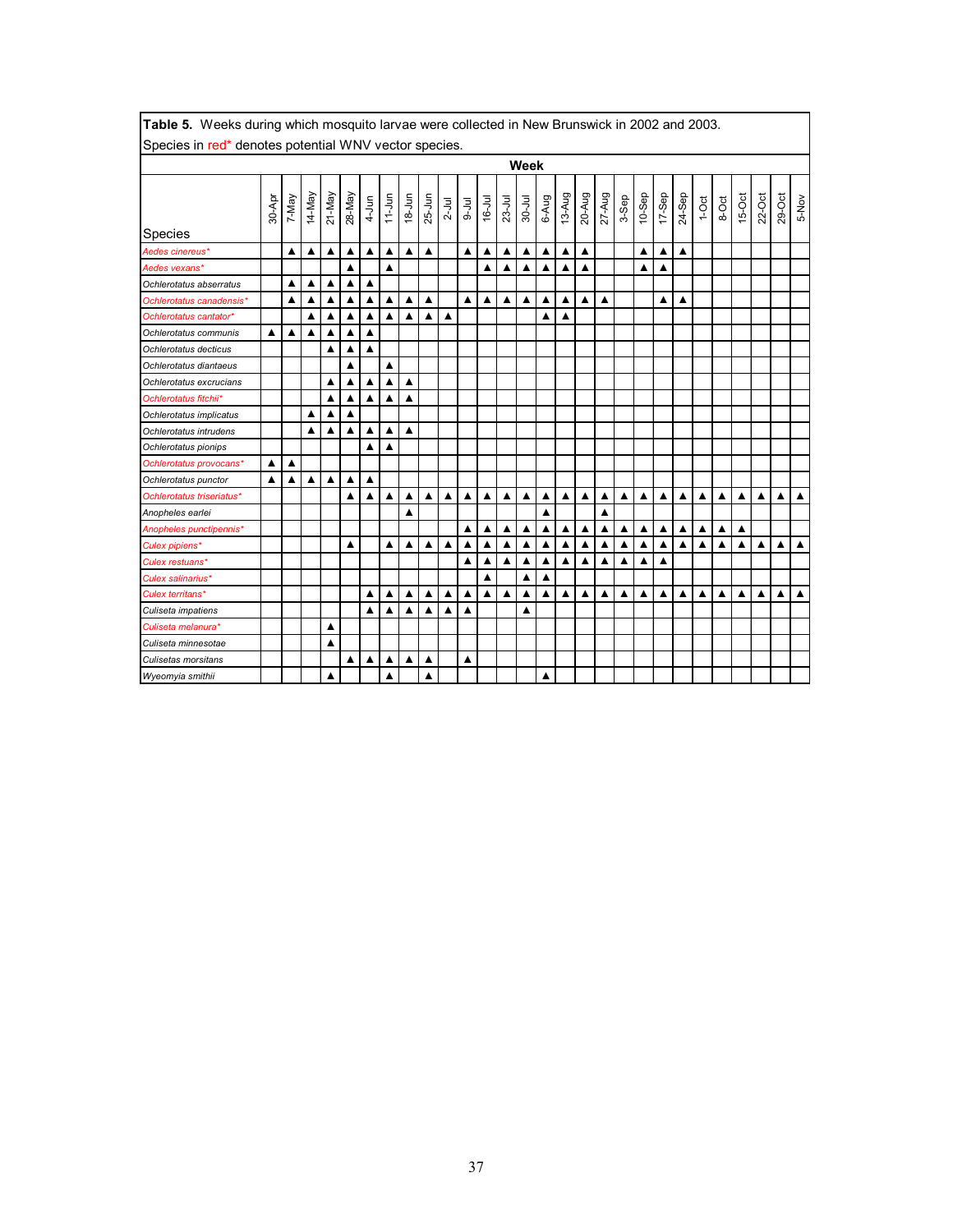| ivi denotes no trap deployed. Trambérs in bold denote incomplete data que to trap mandifetion or poor condition<br>of sample. |                  |           |           |        |              |                           |                         |                         |                         |                |                |                         |                         |                         |                         |                         |                          |                         |                         |                  |                          |                |              |              |
|-------------------------------------------------------------------------------------------------------------------------------|------------------|-----------|-----------|--------|--------------|---------------------------|-------------------------|-------------------------|-------------------------|----------------|----------------|-------------------------|-------------------------|-------------------------|-------------------------|-------------------------|--------------------------|-------------------------|-------------------------|------------------|--------------------------|----------------|--------------|--------------|
|                                                                                                                               |                  |           |           |        |              |                           |                         |                         |                         |                | Week           |                         |                         |                         |                         |                         |                          |                         |                         |                  |                          |                |              |              |
| <b>Sites 2002</b>                                                                                                             | Health<br>Region | 16-May    | 23-May    | 30-May | $4 - Jun$    | $11 - Jun$                | $20 - Jun$              | $27 - Jun$              | $4 -$ Jul               | $11 -$ Jul     | $18 -$ Jul     | $25 -$ Jul              | 1-Aug                   | 8-Aug                   | 15-Aug                  | 22-Aug                  | 29-Aug                   | 5-Sep                   | 12-Sep                  | 19-Sep           | $26-$ Sep                | 3-Oct          | $10-Oct$     | $17-Oct$     |
| Site 1, Burton                                                                                                                | 3                |           |           |        | <b>NT</b>    | 6                         | $\overline{2}$          | 6                       | $\mathbf{1}$            | $\overline{7}$ | $\mathbf{1}$   | 47                      | 128                     | 22                      | 15                      | 14                      | 5                        | 13                      | 5                       | $\overline{4}$   | $\mathbf{1}$             | <b>NT</b>      | <b>NT</b>    | NT           |
| Site 2, Cambridge                                                                                                             | 3                |           |           |        | <b>NT</b>    | 39                        | 138                     | 187                     | 123                     | 35             | 26             | 15                      | 27                      | 13                      | 19                      | 34                      | 27                       | 9                       | 20                      | 5                | $\mathbf{1}$             | <b>NT</b>      | <b>NT</b>    | <b>NT</b>    |
| Site 3, Douglas                                                                                                               | 3                |           |           |        | <b>NT</b>    | 20                        | $\overline{7}$          | 159                     | 128                     |                | 28             | $\overline{7}$          | 8                       |                         | 23                      | 10                      | 16                       |                         | 12                      | 6                | $\overline{\mathbf{4}}$  | <b>NT</b>      | NT           | NT           |
| Site 4, Fredericton<br>(forested bog)                                                                                         | 3                |           |           |        | NT           | $\mathbf{1}$              | 1                       | $\overline{7}$          | 8                       |                |                | $\overline{2}$          | 5                       | $\overline{2}$          | 8                       | 12                      | 3                        | $\overline{2}$          | $\overline{\mathbf{4}}$ | $\overline{2}$   | $\mathbf{1}$             | <b>NT</b>      | NT           | NT           |
| Site 5, New Maryland<br>(marsh/forest)                                                                                        | 3                |           |           |        | NT           |                           | 1                       | 5                       | 6                       |                |                |                         | $\overline{2}$          | 4                       | 14                      | 17                      | 6                        | 6                       | 15                      | $\mathbf{1}$     | 1                        | <b>NT</b>      | NT           | NT           |
| Site 6, New Maryland<br>(Charters Settlement)                                                                                 | 3                |           |           |        | NT           | $\mathbf{1}$              |                         | 5                       | $\mathbf 2$             |                |                |                         | $\mathbf{1}$            | $\overline{\mathbf{c}}$ | 25                      | 9                       | $\overline{\phantom{a}}$ | $\mathbf{1}$            | 3                       | $\mathbf{1}$     | 3                        | <b>NT</b>      | NT           | NT           |
| <b>Sites 2003</b>                                                                                                             | Health<br>Region | 14-May    | 21-May    | 28-May | $4 - Jun$    | $11 - Jun$                | $18 - Jun$              | 25-Jun                  | $2 -$ Jul               | $3-101$        | $16 - Jul$     | $23 -$ Jul              | $30 -$ Jul              | 6-Aug                   | 13-Aug                  | 20-Aug                  | $27 - Aug$               | 3-Sep                   | $10-$ Sep               | $17 -$ Sep       | 24-Sep                   | $1-0$ ct       | 8-Oct        | 15-Oct       |
| Moncton, Mapleton<br>Park                                                                                                     | 1                | NT        |           |        |              | $\mathbf{1}$              | 1                       | $\overline{\mathbf{c}}$ | 8                       | 3              | $\overline{c}$ |                         |                         | 1                       | 1                       |                         | 3                        | $\overline{4}$          |                         | $\mathsf 3$      |                          |                |              |              |
| New Scotland Bog                                                                                                              | $\mathbf{1}$     | <b>NT</b> |           |        |              | $\mathbf{1}$              | 6                       | 6                       | 16                      | 1              | $\mathbf{1}$   | $\mathbf{1}$            | 3                       |                         | $\overline{2}$          | 34                      | 48                       | 29                      | 8                       | $\overline{7}$   | $\overline{\phantom{a}}$ | $\overline{4}$ | $\mathbf{1}$ |              |
| Saint John, Rest Area                                                                                                         | $\overline{2}$   | NT        |           |        |              |                           |                         |                         |                         |                | NT             | $\mathbf{1}$            |                         | 8                       |                         | 16                      | 1                        | 3                       | $\overline{4}$          | 3                | $\overline{2}$           |                |              |              |
| Grand Bay-Westfield                                                                                                           | $\overline{2}$   | <b>NT</b> |           |        |              |                           |                         |                         |                         |                | $\mathbf{1}$   |                         | $\mathbf{1}$            |                         |                         | 3                       | 39                       | $\overline{\mathbf{4}}$ | $\overline{\mathbf{4}}$ |                  | 1                        | <b>NT</b>      | NT           | NT           |
| Oak Bay                                                                                                                       | $\overline{2}$   | NT        |           |        |              | $\ensuremath{\mathsf{3}}$ | 1                       | 1                       | $\mathbf{1}$            | NT             |                |                         | 3                       | 1                       | $\overline{\mathbf{4}}$ | $\mathbf{1}$            | 1                        | $\mathbf 2$             |                         |                  |                          |                |              |              |
| St. Stephen                                                                                                                   | $\mathbf 2$      | NT        |           |        |              | $\ensuremath{\mathsf{3}}$ | $\pmb{4}$               | 8                       | 6                       | $\mathbf{1}$   |                |                         |                         |                         |                         | 9                       | $\mathbf{1}$             |                         |                         | $\mathbf{1}$     |                          | $\mathbf{3}$   |              | $\mathbf{1}$ |
| Fredericton, Saunders<br>St.                                                                                                  | 3                |           |           |        |              | 3                         | 3                       | $\overline{2}$          | $\mathbf{1}$            |                | $\mathbf{1}$   |                         |                         |                         |                         |                         | 8                        | $\mathbf{1}$            |                         |                  |                          |                |              |              |
| Fredericton, Lincoln Rd.                                                                                                      | 3                |           |           |        | $\mathbf{1}$ | 11                        | 46                      | 5                       | 5                       | $\mathbf{1}$   | $\mathbf{1}$   | $\mathbf{1}$            |                         | $\mathbf{1}$            |                         | 3                       | 65                       | 27                      | $\overline{7}$          | $\mathbf{1}$     | $\mathbf{1}$             |                |              | $\mathbf{1}$ |
| <b>Grand Falls</b>                                                                                                            | $\overline{4}$   | NT        |           |        |              |                           | 1                       |                         |                         |                |                |                         |                         |                         | $\overline{2}$          | 3                       | 3                        | $\mathbf{1}$            |                         | $\mathbf{1}$     |                          |                |              |              |
| Grand Falls, NB Agric.                                                                                                        | 4                | <b>NT</b> |           |        |              |                           | 3                       | 1                       |                         |                |                |                         |                         |                         | $\mathbf{1}$            | 1                       | 10                       | $\mathbf{1}$            | 3                       |                  |                          |                |              |              |
| Kedgwick, Stillwater<br>Rd.                                                                                                   | 5                | <b>NT</b> |           |        |              |                           | 6                       | NT                      | $\overline{7}$          | $\mathbf{1}$   | 10             | $\overline{4}$          | 3                       | $\overline{7}$          | 24                      | 19                      | $\mathbf{1}$             | 6                       |                         |                  | 3                        |                | 3            |              |
| Kedgwick, Morin Bog                                                                                                           | 5                | <b>NT</b> |           |        |              |                           | 3                       | 3                       | 3                       |                | $\overline{c}$ |                         | $\overline{2}$          |                         | $\mathbf{1}$            | 1                       | 1                        | 14                      | 6                       | $\boldsymbol{2}$ | NT                       |                | $\mathbf{1}$ |              |
| Bathurst, Daly Point<br>Reserve                                                                                               | 6                | NT        | NT        |        |              |                           | $\overline{\mathbf{4}}$ |                         | 59                      | 14             | 46             | 10                      | 19                      | 16                      | 21                      | 1                       | 6                        | 134                     | 65                      | 50               | 76                       |                |              | $\mathbf{1}$ |
| Bathurst, Bathurst<br>Welcome Sign                                                                                            | 6                | NT        | NT        |        |              | 3                         | 31                      | 17                      | 21                      | 7              | 14             | 2                       | $\mathbf{1}$            | 3                       | 15                      | 13                      | 11                       | 109                     | 143                     | 145              | 53                       | $\overline{7}$ |              |              |
| Village Acadien                                                                                                               | 6                | NT        | <b>NT</b> |        |              |                           | 5                       | 3                       | $\overline{\mathbf{4}}$ | 21             | 15             | $\mathbf{1}$            | $\overline{\mathbf{4}}$ | $\overline{\mathbf{c}}$ | 14                      | $\overline{\mathbf{4}}$ | 1                        | 62                      | 89                      | 24               | 14                       | 6              | $\mathbf{1}$ | 8            |
| Shippagan, Camping<br>Shippagan                                                                                               | 6                | NT        | <b>NT</b> |        |              |                           |                         | 1                       |                         | 26             | 13             | $\overline{\mathbf{4}}$ | $\mathbf{1}$            | $\overline{2}$          |                         |                         |                          | 6                       |                         | $\overline{2}$   |                          | $\mathbf{1}$   |              |              |
| Shippagan, 15th St.                                                                                                           | 6                | NT        | <b>NT</b> |        |              |                           |                         |                         |                         |                |                |                         |                         |                         |                         |                         |                          |                         |                         |                  |                          |                |              |              |
| Miramichi, Industrial<br>Park                                                                                                 | $\overline{7}$   | <b>NT</b> |           |        |              | 5                         | 10                      | NT                      | $\mathbf{1}$            |                | $\overline{2}$ | $\overline{7}$          | <b>NT</b>               | $\mathbf{1}$            | 24                      | $\mathbf{1}$            | NT                       | 63                      | <b>NT</b>               | NT               | NT                       | <b>NT</b>      | <b>NT</b>    | NT           |
| Miramichi, Nowlanville                                                                                                        | $\overline{7}$   | NT        |           |        |              |                           |                         | <b>NT</b>               |                         |                | 10             | $\overline{4}$          | $\overline{\mathbf{4}}$ |                         | 13                      |                         | <b>NT</b>                | 40                      | <b>NT</b>               | <b>NT</b>        | <b>NT</b>                | <b>NT</b>      | <b>NT</b>    | <b>NT</b>    |

Table 6. Female *Aedes cinereus* trap catch in miniature CDC CO<sub>2</sub> traps during 2002 and 2003. NT denotes no trap deployed. Numbers in bold denote incomplete data due to trap malfunction or poor condition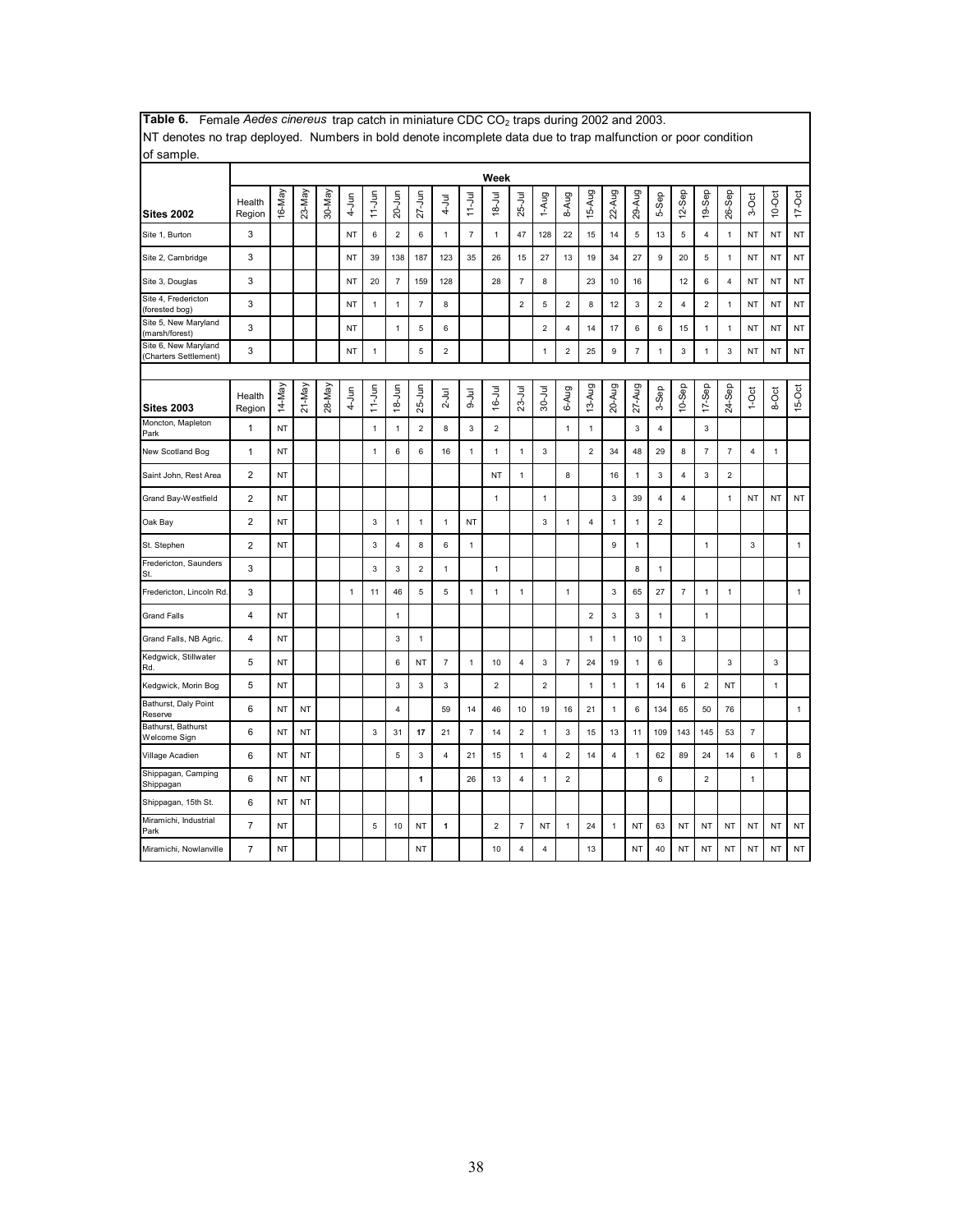| ivi acholes no trap acproyed. Trambers in bold achole incomplete data due to trap manufactori or poor condition<br>of sample. |                         |           |           |        |            |              |            |                         |                |                         |                |                         |                         |              |                  |                         |                |                         |                         |                         |                         |              |                         |                |
|-------------------------------------------------------------------------------------------------------------------------------|-------------------------|-----------|-----------|--------|------------|--------------|------------|-------------------------|----------------|-------------------------|----------------|-------------------------|-------------------------|--------------|------------------|-------------------------|----------------|-------------------------|-------------------------|-------------------------|-------------------------|--------------|-------------------------|----------------|
|                                                                                                                               |                         |           |           |        |            |              |            |                         |                |                         | Week           |                         |                         |              |                  |                         |                |                         |                         |                         |                         |              |                         |                |
| Sites 2002                                                                                                                    | Health<br>Region        | 16-May    | 23-May    | 30-May | 4-Jun      | $11-Jun$     | 20-Jun     | $27 - J$ un             | $4 -$ Jul      | $11 - Ju$               | $18 - Jul$     | 25-Jul                  | 1-Aug                   | 8-Aug        | 15-Aug           | 22-Aug                  | 29-Aug         | 5-Sep                   | 12-Sep                  | 19-Sep                  | $26-$ Sep               | 3-Oct        | 10-Oct                  | $17-Oct$       |
| Site 1, Burton                                                                                                                | 3                       |           |           |        | NT         |              |            |                         |                |                         | 13             | 317                     | 368                     | 42           | 75               | 23                      | 14             | 23                      | 30                      | 13                      | 5                       | <b>NT</b>    | <b>NT</b>               | NT             |
| Site 2, Cambridge                                                                                                             | 3                       |           |           |        | <b>NT</b>  | $\mathbf{1}$ |            |                         | $\mathbf{1}$   |                         | 106            | 333                     | 565                     | 172          | 321              | 395                     | 243            | 91                      | 47                      | 15                      | 14                      | <b>NT</b>    | <b>NT</b>               | <b>NT</b>      |
| Site 3, Douglas                                                                                                               | 3                       |           |           |        | <b>NT</b>  |              |            |                         |                |                         | $\overline{2}$ | $\overline{\mathbf{4}}$ | 3                       | 3            |                  | 3                       | $\mathbf{1}$   | $\mathbf{1}$            |                         |                         |                         | <b>NT</b>    | NT                      | NT             |
| Site 4, Fredericton<br>(forested bog)                                                                                         | 3                       |           |           |        | <b>NT</b>  |              |            |                         |                |                         |                |                         | 3                       | $\mathbf 2$  | 6                | $\overline{2}$          | $\mathbf{1}$   |                         |                         |                         |                         | <b>NT</b>    | NT                      | NT             |
| Site 5, New Maryland<br>(marsh/forest)                                                                                        | 3                       |           |           |        | <b>NT</b>  |              |            |                         |                |                         |                |                         |                         |              |                  | $\mathbf{1}$            | 1              |                         |                         |                         |                         | NT           | NT                      | NT             |
| Site 6, New Maryland<br>(Charters Settlement)                                                                                 | 3                       |           |           |        | NT         |              |            |                         |                |                         |                |                         | $\overline{\mathbf{c}}$ | $\mathbf{1}$ | 3                |                         |                |                         | $\overline{\mathbf{c}}$ |                         |                         | NT           | <b>NT</b>               | NT             |
|                                                                                                                               |                         |           |           |        |            |              |            |                         |                |                         |                |                         |                         |              |                  |                         |                |                         |                         |                         |                         |              |                         |                |
| <b>Sites 2003</b>                                                                                                             | Health<br>Region        | 14-May    | 21-May    | 28-May | $4 - J$ un | $11-Jun$     | $18 - Jun$ | 25-Jun                  | $2 -$ Jul      | $-1$ ul                 | 16-Jul         | $23 - Jul$              | $30 -$ Jul              | 6-Aug        | 13-Aug           | 20-Aug                  | $27 - Aug$     | 3-Sep                   | $10-$ Sep               | 17-Sep                  | 24-Sep                  | $1-0ct$      | 8-Oct                   | 15-Oct         |
| Moncton, Mapleton<br>Park                                                                                                     | 1                       | NT        |           |        |            |              |            |                         | $\mathbf{1}$   |                         |                | $\overline{2}$          |                         |              |                  | 39                      | 13             | 5                       | 3                       | 37                      | $\overline{\mathbf{7}}$ | $\sqrt{5}$   |                         |                |
| New Scotland Bog                                                                                                              | 1                       | NT        |           |        |            |              |            |                         |                |                         |                |                         |                         |              |                  | 24                      | 12             | $\overline{7}$          | 5                       | $\overline{\mathbf{4}}$ |                         |              |                         |                |
| Saint John, Rest Area                                                                                                         | $\overline{2}$          | NT        |           |        |            |              |            |                         |                |                         | NT             |                         |                         |              |                  | 4                       | $\mathbf 3$    | 3                       | 11                      | 1                       | 3                       |              |                         |                |
| Grand Bay-Westfield                                                                                                           | $\overline{c}$          | NT        |           |        |            |              |            |                         |                |                         |                |                         |                         |              |                  | 14                      | 12             | 8                       | 23                      | 8                       | 6                       | NT           | NT                      | $\sf{NT}$      |
| Oak Bay                                                                                                                       | $\overline{2}$          | NT        |           |        |            |              |            | $\overline{2}$          |                | NT                      |                |                         |                         |              |                  | 5                       | $\overline{5}$ | 3                       | 32                      | 4                       | 3                       | $\mathbf{1}$ | $\mathbf{1}$            | $\overline{4}$ |
| St. Stephen                                                                                                                   | $\overline{\mathbf{c}}$ | ΝT        |           |        |            |              |            |                         | 1              |                         |                |                         |                         |              |                  | 5                       | 10             |                         | 3                       | 11                      | 5                       | 3            |                         |                |
| Fredericton, Saunders<br>St.                                                                                                  | 3                       |           |           |        |            |              |            | $\overline{2}$          | $\mathbf{1}$   |                         |                |                         |                         |              |                  | 8                       | 36             | 18                      | 29                      | 9                       | 3                       | $\mathsf 3$  |                         |                |
| Fredericton, Lincoln Rd                                                                                                       | 3                       |           |           |        |            |              | 5          |                         | 1              | 1                       | $\mathbf{1}$   |                         |                         | $\mathbf{1}$ | 1                | 108                     | 181            | 140                     | 156                     | 93                      | 43                      | 17           | $\overline{\mathbf{c}}$ |                |
| <b>Grand Falls</b>                                                                                                            | $\pmb{4}$               | <b>NT</b> |           |        |            |              |            |                         |                |                         |                |                         |                         |              |                  | $\overline{2}$          | $\mathbf{3}$   | $\overline{2}$          |                         | $\mathbf{1}$            | $\overline{2}$          | $\mathbf{1}$ |                         |                |
| Grand Falls, NB Agric.                                                                                                        | 4                       | NT        |           |        |            |              |            |                         |                |                         |                |                         |                         | $\mathbf{1}$ | 3                | $\mathbf{1}$            | 8              |                         | $\overline{4}$          | $\overline{2}$          | $\mathbf{1}$            |              |                         | $\mathbf{1}$   |
| Kedgwick, Stillwater<br>Rd.                                                                                                   | 5                       | NT        |           |        |            |              |            | NT                      |                |                         |                |                         |                         |              | $\overline{7}$   | $\overline{\mathbf{4}}$ | $\mathbf{3}$   | 6                       | $\mathbf{1}$            | $\mathbf{1}$            | 6                       |              |                         |                |
| Kedgwick, Morin Bog                                                                                                           | 5                       | NT        |           |        |            |              |            |                         | $\overline{2}$ |                         |                | $\mathbf{1}$            |                         |              | $\overline{2}$   | $\overline{c}$          | 9              | 11                      | 4                       | 11                      | NT                      |              |                         |                |
| Bathurst, Daly Point<br>Reserve                                                                                               | 6                       | NT        | NT        |        |            |              |            | $\mathbf{1}$            | 8              | 3                       | $\overline{7}$ | 4                       | 1                       | 5            | $\overline{2}$   |                         | 5              | 102                     | 64                      | 218                     | 131                     | 6            |                         | $\overline{2}$ |
| Bathurst, Bathurst<br>Welcome Sign                                                                                            | 6                       | NT        | <b>NT</b> |        |            |              |            | $\overline{\mathbf{2}}$ |                |                         |                |                         |                         |              | 4                | 3                       | $\mathbf{1}$   | 24                      | 12                      | 8                       | 8                       | $\mathbf{1}$ |                         |                |
| Village Acadien                                                                                                               | 6                       | NT        | <b>NT</b> |        |            |              |            | $\mathbf{1}$            | $\mathbf{1}$   | $\mathbf{1}$            |                |                         |                         |              | 3                |                         | 12             | $\overline{7}$          | 9                       |                         | $\mathbf{1}$            |              |                         | $\mathbf{1}$   |
| Shippagan, Camping<br>Shippagan                                                                                               | 6                       | NT        | NT        |        |            |              |            |                         | $\mathbf{1}$   | $\overline{\mathbf{4}}$ | $\mathbf{1}$   | $\mathbf{1}$            |                         |              | 3                |                         |                | $\overline{\mathbf{7}}$ | $\mathsf 3$             | $\mathbf 2$             | 8                       |              |                         |                |
| Shippagan, 15th St.                                                                                                           | 6                       | NT        | <b>NT</b> |        |            |              |            |                         |                |                         |                |                         |                         |              |                  |                         | 3              | $\mathbf{1}$            | 3                       | $\mathbf{1}$            |                         |              |                         |                |
| Miramichi, Industrial<br>Park                                                                                                 | $\overline{7}$          | NT        |           |        |            |              |            | NT                      |                |                         |                | $\boldsymbol{2}$        | NT                      | $\mathbf{1}$ | $\boldsymbol{2}$ |                         | ΝT             | 81                      | NT                      | NT                      | NT                      | NT           | <b>NT</b>               | NT             |
| Miramichi, Nowlanville                                                                                                        | $\overline{7}$          | NT        |           |        |            |              |            | <b>NT</b>               |                |                         |                |                         |                         |              |                  |                         | <b>NT</b>      | 46                      | <b>NT</b>               | <b>NT</b>               | <b>NT</b>               | <b>NT</b>    | <b>NT</b>               | <b>NT</b>      |

**Table 7. Female** *Aedes vexans* trap catch in miniature CDC CO<sub>2</sub> traps during 2002 and 2003. NT denotes no trap deployed. Numbers in bold denote incomplete data due to trap malfunction or poor condition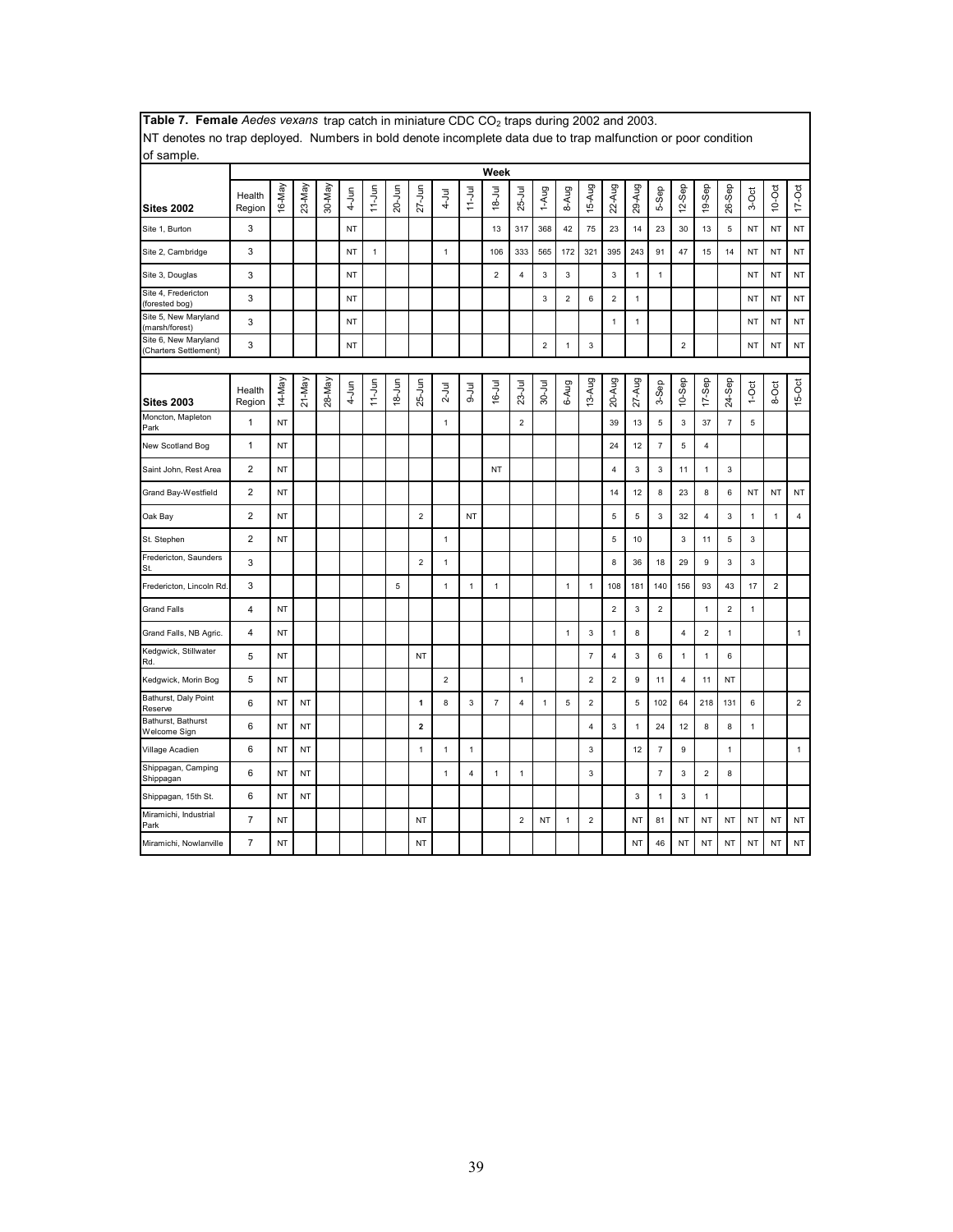| INT deficies no trap deployed. Numbers in bold deficie incomplete data due to trap manufiction or poor condition<br>of sample. |                         |           |           |        |           |           |            |            |            |            |                |            |            |                         |        |        |        |       |           |           |           |           |           |            |
|--------------------------------------------------------------------------------------------------------------------------------|-------------------------|-----------|-----------|--------|-----------|-----------|------------|------------|------------|------------|----------------|------------|------------|-------------------------|--------|--------|--------|-------|-----------|-----------|-----------|-----------|-----------|------------|
|                                                                                                                                |                         |           |           |        |           |           |            |            |            |            | Week           |            |            |                         |        |        |        |       |           |           |           |           |           |            |
| <b>Sites 2002</b>                                                                                                              | Health<br>Region        | 16-May    | 23-May    | 30-May | $4 - Jun$ | $11$ -Jun | $20 - Jun$ | $27 - Jun$ | $4 - J$ ul | $11 - Jul$ | $18 - Jul$     | 25-Jul     | 1-Aug      | 8-Aug                   | 15-Aug | 22-Aug | 29-Aug | 5-Sep | $12-$ Sep | 19-Sep    | 26-Sep    | 3-Oct     | $10-Oct$  | $17 - Oct$ |
| Site 1, Burton                                                                                                                 | 3                       |           |           |        | <b>NT</b> |           |            |            |            |            |                |            |            |                         |        |        |        |       |           |           |           | <b>NT</b> | <b>NT</b> | $\sf{NT}$  |
| Site 2, Cambridge                                                                                                              | 3                       |           |           |        | NT        |           |            |            |            |            |                |            |            |                         |        |        |        |       |           |           |           | NT        | <b>NT</b> | NT         |
| Site 3, Douglas                                                                                                                | 3                       |           |           |        | <b>NT</b> |           |            |            |            |            |                |            |            |                         |        |        |        |       |           |           |           | <b>NT</b> | <b>NT</b> | $\sf{NT}$  |
| Site 4, Fredericton<br>(forested bog)                                                                                          | 3                       |           |           |        | <b>NT</b> |           |            |            |            |            |                |            |            |                         |        |        |        |       |           |           |           | <b>NT</b> | <b>NT</b> | NT         |
| Site 5, New Maryland<br>(marsh/forest)                                                                                         | 3                       |           |           |        | <b>NT</b> |           |            |            |            |            |                |            |            |                         |        |        |        |       |           |           |           | <b>NT</b> | <b>NT</b> | NT         |
| Site 6, New Maryland<br>(Charters Settlement)                                                                                  | 3                       |           |           |        | <b>NT</b> |           |            |            |            |            |                |            |            |                         |        |        |        |       |           |           |           | <b>NT</b> | <b>NT</b> | $\sf{NT}$  |
|                                                                                                                                |                         |           |           |        |           |           |            |            |            |            |                |            |            |                         |        |        |        |       |           |           |           |           |           |            |
| <b>Sites 2003</b>                                                                                                              | Health<br>Region        | 14-May    | 21-May    | 28-May | $4-Jun$   | $11-Jun$  | $18 - Jun$ | 25-Jun     | $2 -$ Jul  | $-4$       | $16 - Jul$     | $23 - Jul$ | $30 - Jul$ | 6-Aug                   | 13-Aug | 20-Aug | 27-Aug | 3-Sep | $10-$ Sep | 17-Sep    | 24-Sep    | $1-0ct$   | 8-Oct     | $15-Ort$   |
| Moncton, Mapleton<br>Park                                                                                                      | 1                       | NT        |           |        |           |           |            |            |            |            |                |            |            |                         |        |        |        |       |           |           |           |           |           |            |
| New Scotland Bog                                                                                                               | 1                       | <b>NT</b> |           |        |           |           |            |            |            |            |                |            |            |                         |        |        |        |       |           |           |           |           |           |            |
| Saint John, Rest Area                                                                                                          | $\overline{\mathbf{c}}$ | NT        |           |        |           |           |            |            |            |            | NT             |            |            |                         |        |        |        |       |           |           |           |           |           |            |
| Grand Bay-Westfield                                                                                                            | 2                       | NT        |           |        |           |           |            |            |            |            |                |            |            |                         |        |        |        |       |           |           |           | <b>NT</b> | <b>NT</b> | $\sf{NT}$  |
| Oak Bay                                                                                                                        | $\mathbf 2$             | NT        |           |        |           |           |            |            |            | NT         |                |            |            |                         |        |        |        |       |           |           |           |           |           |            |
| St. Stephen                                                                                                                    | 2                       | NT        |           |        |           |           |            |            |            |            |                |            |            |                         |        |        |        |       |           |           |           |           |           |            |
| Fredericton, Saunders<br>St.                                                                                                   | 3                       |           |           |        |           |           |            |            |            |            |                |            |            |                         |        |        |        |       |           |           |           |           |           |            |
| Fredericton, Lincoln Rd                                                                                                        | 3                       |           |           |        |           |           |            |            |            |            |                |            |            |                         |        |        |        |       |           |           |           |           |           |            |
| <b>Grand Falls</b>                                                                                                             | 4                       | NT        |           |        |           |           |            |            |            |            | $\overline{2}$ |            |            | $\overline{\mathbf{4}}$ |        |        |        |       |           |           |           |           |           |            |
| Grand Falls, NB Agric.                                                                                                         | $\overline{4}$          | NT        |           |        |           |           |            |            |            |            |                |            |            |                         |        |        |        |       |           |           |           |           |           |            |
| Kedgwick, Stillwater<br>Rd.                                                                                                    | 5                       | NT        |           |        |           |           |            | <b>NT</b>  |            |            |                |            |            |                         |        |        |        |       |           |           |           |           |           |            |
| Kedgwick, Morin Bog                                                                                                            | 5                       | NT        |           |        |           |           |            |            |            |            |                |            |            |                         |        |        |        |       |           |           | <b>NT</b> |           |           |            |
| Bathurst, Daly Point<br>Reserve                                                                                                | 6                       | NT        | $\sf{NT}$ |        |           |           |            | <b>NT</b>  |            |            |                |            |            |                         |        |        |        |       |           |           |           |           |           |            |
| Bathurst, Bathurst<br>Welcome Sign                                                                                             | 6                       | NT        | <b>NT</b> |        |           |           |            | NT         |            |            |                |            |            |                         |        |        |        |       |           |           |           |           |           |            |
| Village Acadien                                                                                                                | 6                       | NT        | <b>NT</b> |        |           |           |            |            |            |            |                |            |            |                         |        |        |        |       |           |           |           |           |           |            |
| Shippagan, Camping<br>Shippagan                                                                                                | 6                       | NT        | NT        |        |           |           |            | NT         |            |            |                |            |            |                         |        |        |        |       |           |           |           |           |           |            |
| Shippagan, 15th St.                                                                                                            | 6                       | NT        | NT        |        |           |           |            |            |            |            |                |            |            |                         |        |        |        |       |           |           |           |           |           |            |
| Miramichi, Industrial<br>Park                                                                                                  | $\overline{7}$          | NT        |           |        |           |           |            | NT         |            |            |                |            | NT         |                         |        |        | NT     |       | NT        | <b>NT</b> | NT        | <b>NT</b> | <b>NT</b> | NT         |
| Miramichi, Nowlanville                                                                                                         | 7                       | NT        |           |        |           |           |            | NT         |            |            |                |            |            |                         |        |        | NT     |       | NT        | <b>NT</b> | NT        | <b>NT</b> | NT        | <b>NT</b>  |

Table 8. Female *Ochlerotatus atropalpus* trap catch in miniature CDC CO<sub>2</sub> traps during 2002 and 2003. NT denotes no trap deployed. Numbers in bold denote incomplete data due to trap malfunction or poor condition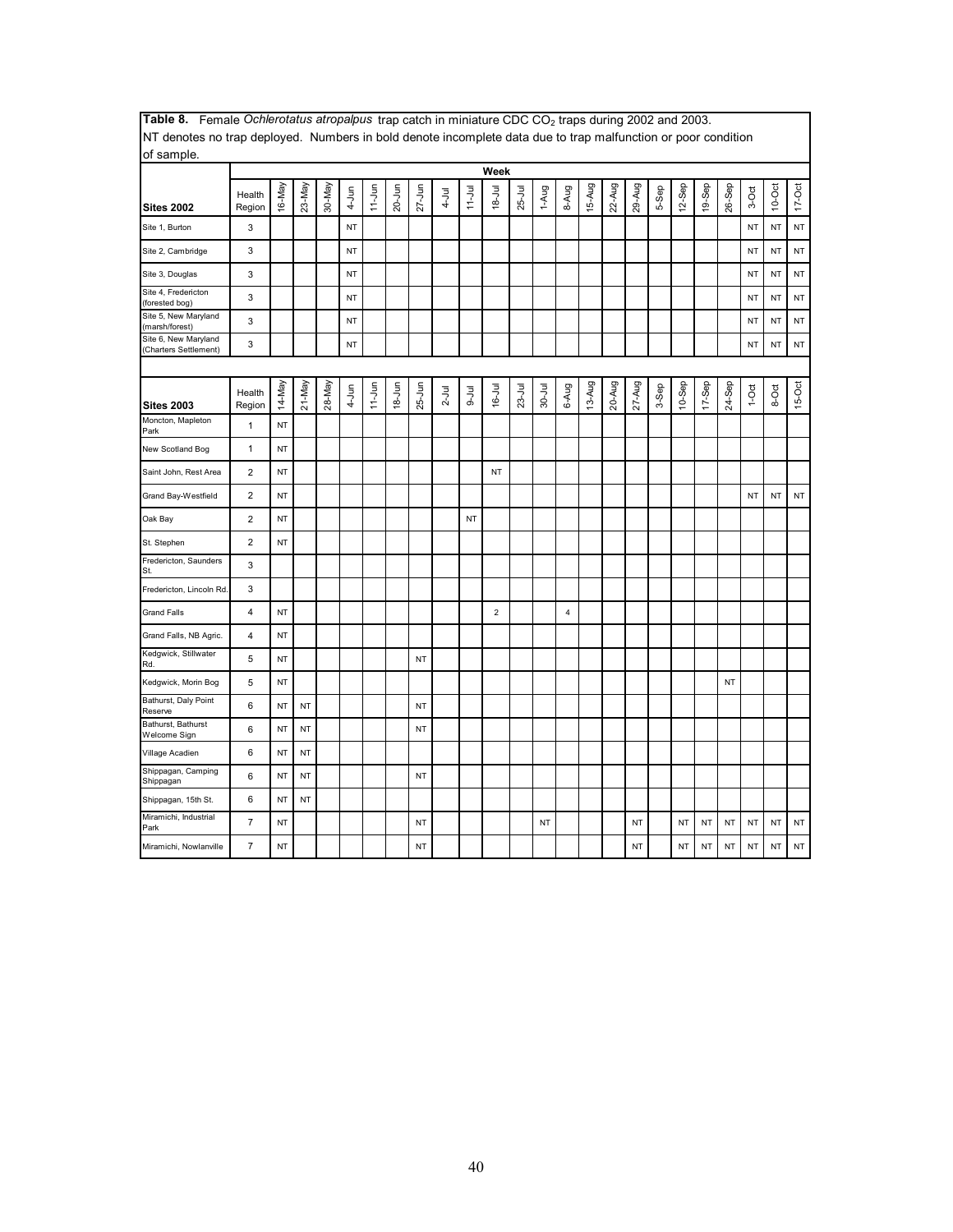| of sample.                                    |                  |        |           |              |                |                |                |                |                         |                         |                         |                |                |                         |                |                          |                         |                         |                         |                         |                |                         |              |                |
|-----------------------------------------------|------------------|--------|-----------|--------------|----------------|----------------|----------------|----------------|-------------------------|-------------------------|-------------------------|----------------|----------------|-------------------------|----------------|--------------------------|-------------------------|-------------------------|-------------------------|-------------------------|----------------|-------------------------|--------------|----------------|
|                                               |                  |        |           |              |                |                |                |                |                         |                         | Week                    |                |                |                         |                |                          |                         |                         |                         |                         |                |                         |              |                |
| <b>Sites 2002</b>                             | Health<br>Region | 16-May | 23-May    | 30-May       | $4 - Jun$      | $11 - Jun$     | 20-Jun         | $27 - Jun$     | $\frac{1}{2}$           | $11 - Jul$              | $18 - Jul$              | $25 -$ Jul     | 1-Aug          | 8-Aug                   | 15-Aug         | 22-Aug                   | 29-Aug                  | 5-Sep                   | 12-Sep                  | 19-Sep                  | 26-Sep         | 3-Oct                   | $10$ -Oct    | $17-Oct$       |
| Site 1, Burton                                | 3                |        |           |              | NT             |                |                | $\mathbf{1}$   | $\mathbf{1}$            | $\mathbf{1}$            |                         | $\mathbf{3}$   | $\overline{2}$ | $\mathbf{1}$            | $\mathbf{1}$   | $\overline{c}$           |                         | $\mathbf{1}$            |                         | $\mathbf{1}$            |                | <b>NT</b>               | NT           | <b>NT</b>      |
| Site 2, Cambridge                             | 3                |        |           |              | NT             | 6              |                |                | $\overline{2}$          |                         |                         |                | 30             | 16                      |                | 1                        | 4                       |                         |                         |                         | 1              | NT                      | NT           | NT             |
| Site 3, Douglas                               | 3                |        |           |              | ΝT             | 6              | 4              | 20             | 3                       |                         |                         | $\mathbf{3}$   | 6              | $\mathbf{1}$            | $\sqrt{2}$     | $\overline{\mathbf{c}}$  | $\overline{\mathbf{c}}$ |                         |                         |                         | 1              | <b>NT</b>               | NT           | <b>NT</b>      |
| Site 4, Fredericton<br>(forested bog)         | 3                |        |           |              | NT             | 12             | 54             | 60             | 44                      | 3                       | $\overline{7}$          | 9              | 34             | 36                      | 73             | 35                       | 19                      | 11                      | 3                       | $\overline{7}$          | 1              | <b>NT</b>               | NT           | NT             |
| Site 5, New Maryland<br>(marsh/forest)        | 3                |        |           |              | NT             | 26             | 41             | 15             | 15                      | $\overline{\mathbf{c}}$ | 9                       | $\mathbf 2$    | 8              | 30                      | 26             | 10                       | 8                       | 5                       | 6                       | $\overline{\mathbf{c}}$ | $\mathbf{1}$   | NT                      | NT           | <b>NT</b>      |
| Site 6, New Maryland<br>(Charters Settlement) | 3                |        |           |              | NT             | 21             | 38             | 22             | 10                      | 5                       | 12                      | 13             | 13             | 21                      | 17             | 15                       | $\overline{7}$          | $\overline{\mathbf{4}}$ | $\mathbf 2$             | 1                       | $\mathbf{1}$   | <b>NT</b>               | NT           | <b>NT</b>      |
|                                               |                  |        |           |              |                |                |                |                |                         |                         |                         |                |                |                         |                |                          |                         |                         |                         |                         |                |                         |              |                |
| <b>Sites 2003</b>                             | Health<br>Region | 14-May | 21-May    | 28-May       | $4 - Jun$      | $11 - Jun$     | $18 - Jun$     | 25-Jun         | $2 -$ Jul               | <b>Drr</b>              | $16 - J ul$             | $23 -$ Jul     | $30 - Jul$     | 6-Aug                   | 13-Aug         | 20-Aug                   | $27-Aug$                | 3-Sep                   | $10-$ Sep               | $17-$ Sep               | 24-Sep         | $1-0ct$                 | 8-Oct        | 15-Oct         |
| Moncton, Mapleton<br>Park                     | 1                | NT     |           |              | $\overline{7}$ | 101            | 113            | 448            | 149                     | 108                     | 102                     | 24             | 40             | 7                       | 8              | 20                       | 17                      | 18                      | 14                      | 11                      | 5              | 3                       |              |                |
| New Scotland Bog                              | $\mathbf{1}$     | NT     |           |              |                | 14             | 51             | 197            | 122                     | 53                      | 106                     | $\overline{2}$ | 33             |                         | 24             | 5                        | 11                      | 18                      | 6                       | $\mathbf{1}$            | $\mathbf{1}$   | 5                       |              |                |
| Saint John, Rest Area                         | $\overline{2}$   | NT     |           |              |                |                |                |                | 3                       | $\mathbf{1}$            | ΝT                      |                |                |                         |                | 4                        |                         |                         | 4                       | $\overline{\mathbf{c}}$ |                |                         |              |                |
| Grand Bay-Westfield                           | $\overline{2}$   | NT     |           |              |                | $\mathbf{1}$   |                |                | 25                      | 4                       | 6                       |                | 5              |                         |                | 6                        | 15                      |                         | $\overline{5}$          | $\mathbf{1}$            | $\mathbf{1}$   | <b>NT</b>               | <b>NT</b>    | <b>NT</b>      |
| Oak Bay                                       | $\overline{2}$   | NT     |           |              |                | 4              | $\overline{7}$ | 6              | 18                      | ΝT                      | 8                       | 27             | 38             | 5                       | $\overline{2}$ | 4                        | 11                      | $\mathbf{1}$            | 8                       | 1                       |                |                         |              |                |
| St. Stephen                                   | $\mathbf 2$      | NT     |           |              |                | 15             | 27             | 65             | 118                     | 71                      | 93                      | 18             | 19             | 1                       | 14             | 12                       | 17                      |                         | 3                       | $\overline{\mathbf{c}}$ | $\overline{2}$ | $\overline{4}$          |              |                |
| Fredericton, Saunders<br>St.                  | 3                |        |           |              |                | 3              | 1              | 5              | 3                       | $\mathbf{1}$            | 1                       | $\mathbf{1}$   |                | 1                       |                | 1                        |                         | $\overline{2}$          |                         |                         |                |                         | $\mathbf{1}$ |                |
| Fredericton, Lincoln Rd.                      | 3                |        |           | $\mathbf{1}$ | 3              | 10             | 21             | $\overline{7}$ | 11                      |                         | $\overline{\mathbf{c}}$ |                |                | $\overline{\mathbf{c}}$ | $\mathbf{1}$   | 3                        | $\overline{\mathbf{c}}$ | $\mathbf{1}$            | $\overline{\mathbf{c}}$ | 1                       |                |                         |              |                |
| <b>Grand Falls</b>                            | 4                | NT     |           |              |                |                |                |                | $\overline{2}$          | 5                       | $\overline{\mathbf{c}}$ | 3              | 11             |                         | $\overline{4}$ | 20                       | 5                       | $\overline{2}$          |                         |                         |                |                         |              |                |
| Grand Falls, NB Agric.                        | 4                | NT     |           |              |                |                | 5              | $\mathbf{1}$   | 16                      | $\overline{2}$          | 5                       | $\mathbf 2$    |                | 1                       | 37             | 5                        | 28                      | $\mathbf{1}$            | 1                       | 9                       |                |                         |              |                |
| Kedgwick, Stillwater<br>Rd.                   | 5                | NT     |           |              |                | $\overline{2}$ | 25             | NT             | 85                      | 79                      | 68                      | 15             | 44             | 5                       | 77             | 93                       | 27                      | 56                      | 12                      | 10                      | 15             | $\overline{\mathbf{c}}$ | $\mathbf{1}$ |                |
| Kedgwick, Morin Bog                           | 5                | NT     |           |              |                |                | 23             | 38             | 79                      | 24                      | 118                     | 37             | 40             | 21                      | 26             | 27                       | 40                      | 69                      | 35                      | 23                      | NT             | 3                       | $\mathbf{1}$ |                |
| Bathurst, Daly Point<br>Reserve               | 6                | NT     | <b>NT</b> |              |                |                | 12             | 27             | 205                     | 31                      | 64                      | 50             | 26             | 39                      | 13             | $\overline{2}$           |                         | 8                       | $\overline{\mathbf{c}}$ |                         | 1              |                         |              | $\overline{c}$ |
| Bathurst, Bathurst<br>Welcome Sign            | 6                | NT     | <b>NT</b> |              |                | $\mathbf{1}$   | 22             | 39             | 74                      | 37                      | 38                      | 14             | 13             | 8                       | 10             | $\overline{\phantom{a}}$ | 6                       | 36                      | 16                      | 25                      | 21             | 3                       |              |                |
| Village Acadien                               | 6                | NT     | <b>NT</b> |              |                |                | 3              | $\overline{7}$ | 25                      | 42                      | 36                      | 22             | 13             | 5                       | 12             | $\overline{\mathbf{c}}$  | 3                       | 10                      | 13                      | $\overline{\mathbf{c}}$ | 3              |                         | $\mathbf{1}$ |                |
| Shippagan, Camping<br>Shippagan               | 6                | NT     | NT        |              |                |                | 8              | $\overline{7}$ | 6                       | 50                      | 110                     | 48             | 15             | 5                       | 16             | 4                        |                         | 18                      | 3                       | $\overline{\mathbf{c}}$ | 5              | $\overline{\mathbf{c}}$ |              |                |
| Shippagan, 15th St.                           | 6                | NT     | <b>NT</b> |              |                |                |                |                |                         |                         | 5                       | $\overline{2}$ |                |                         |                |                          |                         |                         | $\overline{2}$          |                         |                |                         |              |                |
| Miramichi, Industrial<br>Park                 | $\overline{7}$   | NT     |           |              |                | 1              | 4              | NT             | $\overline{\mathbf{2}}$ | 4                       | 8                       | 30             | NT             | 4                       | 58             | 1                        | ΝT                      | $\overline{4}$          | NT                      | ΝT                      | NT             | NT                      | NT           | NT             |
| Miramichi, Nowlanville                        | $\overline{7}$   | NT     |           |              |                |                | 5              | NT             | 8                       | 0                       | 120                     | 21             | 95             | 4                       | 51             |                          | NT                      | $\overline{4}$          | NT                      | NT                      | NT             | <b>NT</b>               | NT           | <b>NT</b>      |

Table 9. Female *Ochlerotatus canadensis* trap catch in miniature CDC CO<sub>2</sub> traps during 2002 and 2003. NT denotes no trap deployed. Numbers in bold denote incomplete data due to trap malfunction or poor condition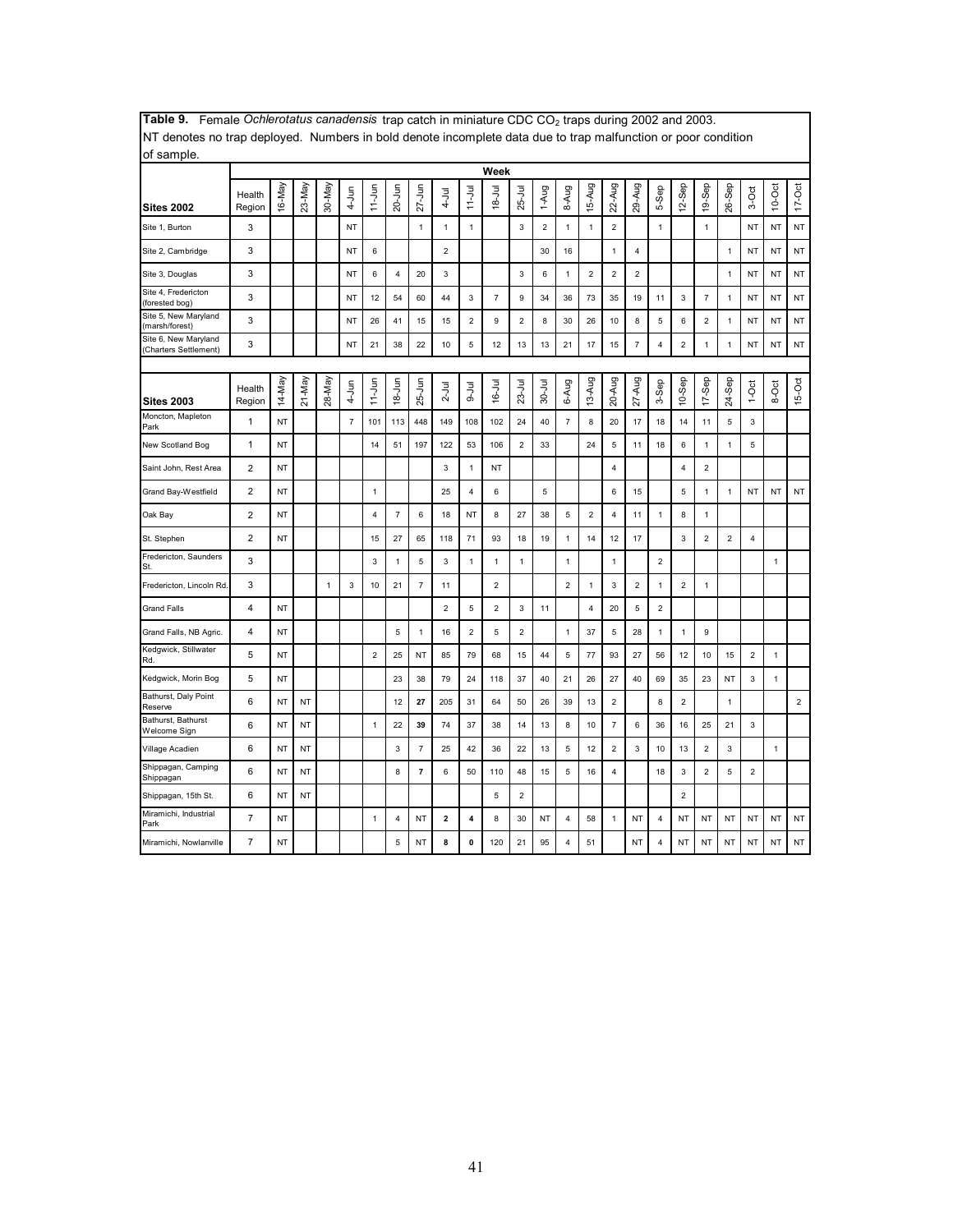| of sample.                                    | no trap approved. Transport in bord denote incomplete data due to trap manufacture poor condition |           |            |              |           |                |                |            |                         |                |                         |                         |                         |              |        |                         |              |                           |                |                         |                |                         |                |              |
|-----------------------------------------------|---------------------------------------------------------------------------------------------------|-----------|------------|--------------|-----------|----------------|----------------|------------|-------------------------|----------------|-------------------------|-------------------------|-------------------------|--------------|--------|-------------------------|--------------|---------------------------|----------------|-------------------------|----------------|-------------------------|----------------|--------------|
|                                               |                                                                                                   |           |            |              |           |                |                |            |                         |                | Week                    |                         |                         |              |        |                         |              |                           |                |                         |                |                         |                |              |
| <b>Sites 2002</b>                             | Health<br>Region                                                                                  | 16-May    | 23-May     | 30-May       | $4 - Jun$ | $11 - Jun$     | 20-Jun         | $27 - Jun$ | $4 - J$ ul              | $11 - Jul$     | $18 - 31$               | 25-Jul                  | 1-Aug                   | 8-Aug        | 15-Aug | 22-Aug                  | 29-Aug       | 5-Sep                     | 12-Sep         | 19-Sep                  | 26-Sep         | 3-Oct                   | 10-Oct         | $17 - Oct$   |
| Site 1, Burton                                | 3                                                                                                 |           |            |              | NT        |                |                |            |                         |                |                         |                         |                         |              |        |                         |              |                           |                |                         |                | <b>NT</b>               | <b>NT</b>      | $\sf{NT}$    |
| Site 2, Cambridge                             | 3                                                                                                 |           |            |              | NT        |                |                |            |                         |                |                         |                         |                         |              |        |                         |              |                           |                |                         |                | NT                      | NT             | NT           |
| Site 3, Douglas                               | 3                                                                                                 |           |            |              | NT        |                |                |            |                         |                |                         |                         |                         |              |        |                         |              |                           |                |                         |                | ΝT                      | <b>NT</b>      | <b>NT</b>    |
| Site 4, Fredericton<br>(forested bog)         | 3                                                                                                 |           |            |              | NT        |                |                |            |                         |                |                         |                         |                         |              |        |                         |              |                           |                |                         |                | NT                      | <b>NT</b>      | <b>NT</b>    |
| Site 5, New Maryland<br>(marsh/forest)        | 3                                                                                                 |           |            |              | NT        |                |                |            |                         |                |                         |                         |                         |              |        |                         |              |                           |                |                         |                | NT                      | NT             | <b>NT</b>    |
| Site 6, New Maryland<br>(Charters Settlement) | 3                                                                                                 |           |            |              | <b>NT</b> |                |                |            |                         |                |                         |                         |                         |              |        |                         |              |                           |                |                         |                | <b>NT</b>               | <b>NT</b>      | NT           |
|                                               |                                                                                                   |           |            |              |           |                |                |            |                         |                |                         |                         |                         |              |        |                         |              |                           |                |                         |                |                         |                |              |
| <b>Sites 2003</b>                             | Health<br>Region                                                                                  | YeM-41    | $21 - May$ | 28-May       | 4-Jun     | $11 - Jun$     | $18 - Jun$     | $25 - Jun$ | $2 -$ Jul               | $9-1$ ul       | $16 -$ Jul              | $23-Jul$                | $30 - J$ ul             | 6-Aug        | 13-Aug | 20-Aug                  | 27-Aug       | 3-Sep                     | $10-$ Sep      | $17-$ Sep               | 24-Sep         | $1-0ct$                 | 8-Oct          | $15-Oct$     |
| Moncton, Mapleton<br>Park                     | $\mathbf{1}$                                                                                      | NT        |            | $\mathbf{1}$ | 93        | 122            | 209            | 197        | 104                     | $\overline{7}$ | $\overline{\mathbf{4}}$ | $\overline{\mathbf{c}}$ |                         |              |        | $\overline{\mathbf{4}}$ | 135          | 163                       | 9              | 20                      | 6              |                         | 11             |              |
| New Scotland Bog                              | $\mathbf{1}$                                                                                      | NT        |            |              |           | 5              | 6              | 10         | $\overline{2}$          |                | 4                       |                         |                         |              |        |                         |              |                           | $\overline{2}$ |                         |                |                         |                |              |
| Saint John, Rest Area                         | $\overline{\mathbf{c}}$                                                                           | NT        |            |              |           | 1              |                |            | 17                      | 189            | NT                      | 6                       | 13                      | 75           | 72     | 115                     | 12           |                           | 68             | 9                       | 4              | 4                       | 3              |              |
| Grand Bay-Westfield                           | $\overline{2}$                                                                                    | <b>NT</b> |            |              |           |                |                |            | 6                       | $\overline{4}$ | 5                       |                         |                         | $\mathbf{1}$ | $10$   | $\overline{7}$          | 20           |                           |                |                         |                | <b>NT</b>               | <b>NT</b>      | NT           |
| Oak Bay                                       | $\overline{2}$                                                                                    | <b>NT</b> |            |              |           | $\mathbf{1}$   | $\overline{4}$ |            | $\overline{c}$          | NT             |                         |                         | 3                       |              |        |                         | 3            |                           |                | $\overline{2}$          |                |                         |                |              |
| St. Stephen                                   | $\overline{2}$                                                                                    | NT        |            |              |           |                |                |            |                         |                | $\mathbf{1}$            |                         |                         |              |        | 5                       | $\mathbf{1}$ |                           | $\mathbf{1}$   |                         |                | $\overline{\mathbf{4}}$ |                |              |
| Fredericton, Saunders<br>St.                  | 3                                                                                                 |           |            |              |           |                |                |            |                         |                |                         |                         |                         |              |        |                         |              |                           |                |                         |                |                         |                |              |
| Fredericton, Lincoln Rd.                      | 3                                                                                                 |           |            |              |           |                |                |            |                         |                |                         |                         |                         |              |        |                         | $\mathbf{1}$ |                           |                |                         |                |                         |                |              |
| <b>Grand Falls</b>                            | 4                                                                                                 | NT        |            |              |           |                |                |            |                         |                |                         |                         |                         |              |        |                         |              |                           |                |                         |                |                         |                |              |
| Grand Falls, NB Agric.                        | $\overline{\mathbf{4}}$                                                                           | <b>NT</b> |            |              |           |                |                |            |                         |                |                         |                         |                         |              |        |                         |              |                           |                |                         |                |                         |                |              |
| Kedgwick, Stillwater<br>Rd.                   | 5                                                                                                 | NT        |            |              |           |                |                | <b>NT</b>  |                         |                |                         |                         |                         |              |        |                         |              |                           |                |                         |                |                         |                |              |
| Kedgwick, Morin Bog                           | 5                                                                                                 | NT        |            |              |           |                |                |            |                         |                |                         |                         |                         |              |        |                         |              |                           |                |                         | <b>NT</b>      |                         |                |              |
| Bathurst, Daly Point<br>Reserve               | 6                                                                                                 | NT        | NT         |              |           |                | 13             | 19         | 119                     | 25             | 11                      | 77                      | 26                      | 259          | 221    | 5                       | 3            | 62                        | 12             | 15                      | 24             | $\overline{7}$          |                | $\mathbf{1}$ |
| Bathurst, Bathurst<br>Welcome Sign            | 6                                                                                                 | NT        | NT         |              |           |                | 3              | 3          | $\overline{2}$          | $\mathbf{1}$   | $\mathbf{1}$            |                         |                         |              | 1      | 1                       |              | $\overline{\mathfrak{c}}$ |                | $\overline{2}$          |                |                         |                |              |
| Village Acadien                               | 6                                                                                                 | ΝT        | NT         |              | 1         | 3              | 42             | 59         | 86                      | 98             | 44                      | 25                      | 51                      | 126          | 156    | 82                      | 58           | 224                       | 62             | 68                      | 9              | 31                      | $\overline{2}$ | $\mathbf 2$  |
| Shippagan, Camping<br>Shippagan               | 6                                                                                                 | <b>NT</b> | NT         |              |           | $\overline{c}$ | 288            | 14         | 44                      | 283            | 197                     | 162                     | 43                      | 115          | 171    | 58                      |              | 124                       | 77             | 56                      |                | 12                      |                |              |
| Shippagan, 15th St.                           | 6                                                                                                 | NT        | NT         |              |           | 3              | 15             | 31         | $\overline{\mathbf{c}}$ | 40             | 39                      | 14                      | 17                      | 42           | 61     | 31                      | 9            | 81                        | 33             | $\overline{\mathbf{4}}$ | $\overline{7}$ |                         |                |              |
| Miramichi, Industrial<br>Park                 | $\overline{7}$                                                                                    | <b>NT</b> |            |              |           |                | 3              | <b>NT</b>  |                         |                |                         | 4                       | NT                      | $\mathbf{3}$ | 1      |                         | NT           | $\mathbf{1}$              | <b>NT</b>      | NT                      | <b>NT</b>      | <b>NT</b>               | <b>NT</b>      | NT           |
| Miramichi, Nowlanville                        | $\overline{7}$                                                                                    | <b>NT</b> |            |              |           |                |                | <b>NT</b>  |                         |                |                         |                         | $\overline{\mathbf{c}}$ |              |        |                         | <b>NT</b>    |                           | <b>NT</b>      | NT                      | <b>NT</b>      | <b>NT</b>               | <b>NT</b>      | <b>NT</b>    |

Table 10. Female Ochlerotatus cantator trap catch in miniature CDC CO<sub>2</sub> traps during 2002 and 2003. NT denotes no trap deployed. Numbers in bold denote incomplete data due to trap malfunction or poor condition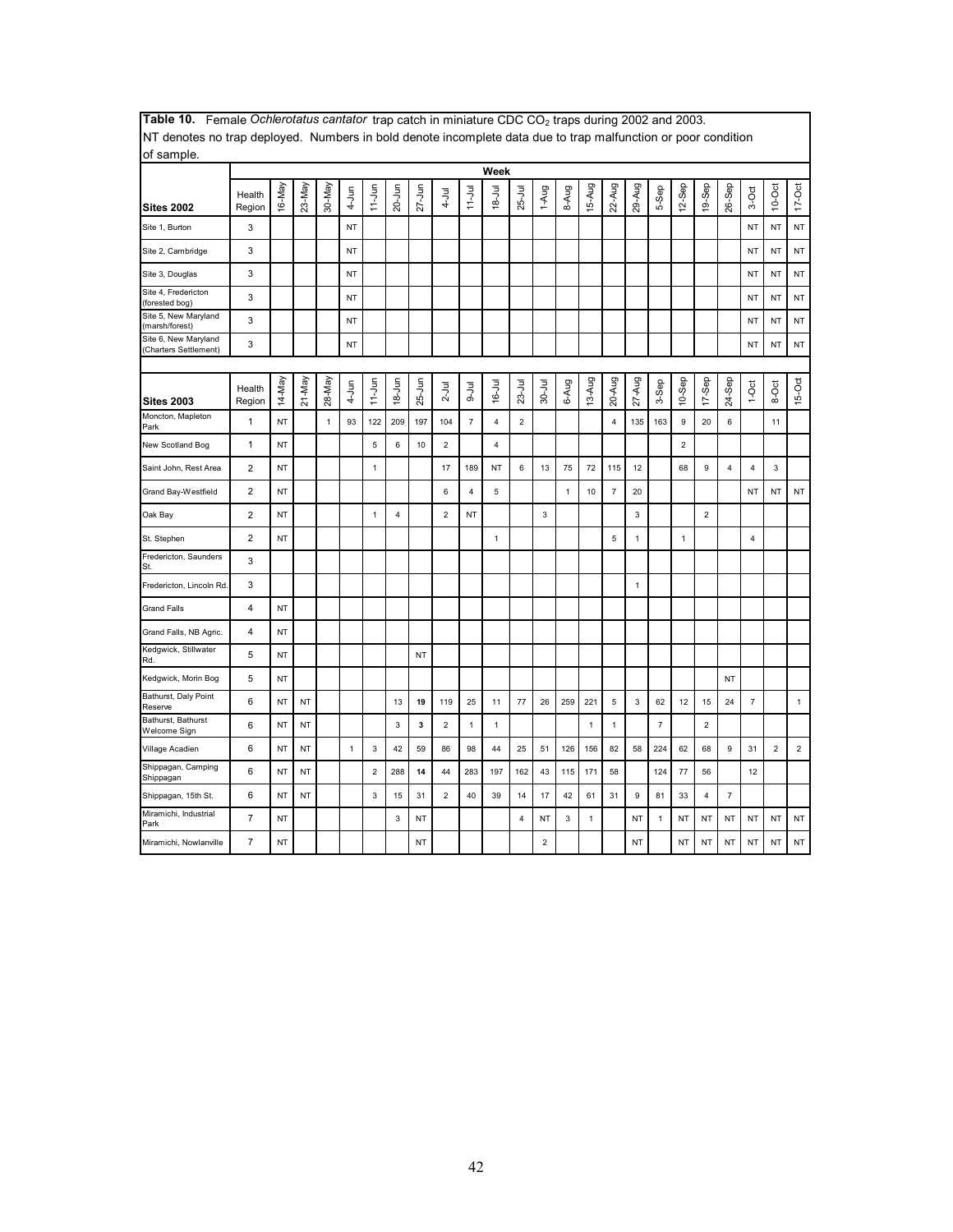| of sample.                                    |                         |           |           |              |           |                         |                         |                         |                |                         |                         |                |                |                         |                |              |              |              |              |        |           |           |           |           |
|-----------------------------------------------|-------------------------|-----------|-----------|--------------|-----------|-------------------------|-------------------------|-------------------------|----------------|-------------------------|-------------------------|----------------|----------------|-------------------------|----------------|--------------|--------------|--------------|--------------|--------|-----------|-----------|-----------|-----------|
|                                               |                         |           |           |              |           |                         |                         |                         |                |                         | Week                    |                |                |                         |                |              |              |              |              |        |           |           |           |           |
| <b>Sites 2002</b>                             | Health<br>Region        | 16-May    | 23-May    | 30-May       | 4-Jun     | $11 - Jun$              | $20 - Jun$              | $27 - Jun$              | $4 -$ Jul      | $11 -$ Jul              | $18 - 11$               | $25-Jul$       | 1-Aug          | 8-Aug                   | 15-Aug         | 22-Aug       | 29-Aug       | 5-Sep        | 12-Sep       | 19-Sep | 26-Sep    | 3-Oct     | $10$ -Oct | $17-Oct$  |
| Site 1, Burton                                | 3                       |           |           | $\mathbf{1}$ | <b>NT</b> |                         |                         |                         |                |                         |                         |                |                |                         |                |              |              |              |              |        |           | <b>NT</b> | <b>NT</b> | NT        |
| Site 2, Cambridge                             | 3                       |           |           |              | NT        | 14                      | 16                      | $\mathbf{3}$            | $\mathsf 3$    |                         |                         |                |                |                         |                |              |              |              |              |        |           | <b>NT</b> | NT        | NT        |
| Site 3, Douglas                               | 3                       |           |           |              | NT        | 14                      | 5                       | 53                      | 16             | 1                       | 6                       | $\mathbf{1}$   |                |                         |                |              |              |              |              |        |           | NT        | NT        | <b>NT</b> |
| Site 4, Fredericton<br>(forested bog)         | 3                       |           |           |              | <b>NT</b> | 8                       | 11                      | 31                      | 8              | 9                       | $\overline{c}$          | 5              | 5              |                         |                | $\mathbf{1}$ |              |              |              |        |           | <b>NT</b> | <b>NT</b> | <b>NT</b> |
| Site 5, New Maryland<br>(marsh/forest)        | 3                       |           |           |              | <b>NT</b> |                         | 3                       | 12                      |                |                         |                         |                |                |                         |                |              |              |              |              |        |           | <b>NT</b> | <b>NT</b> | <b>NT</b> |
| Site 6, New Maryland<br>(Charters Settlement) | 3                       |           |           |              | NT        | $\overline{\mathbf{c}}$ | $\mathbf{1}$            |                         |                | $\mathbf{1}$            | $\overline{c}$          |                | $\mathbf{1}$   |                         |                |              |              |              |              |        |           | <b>NT</b> | <b>NT</b> | <b>NT</b> |
|                                               |                         |           |           |              |           |                         |                         |                         |                |                         |                         |                |                |                         |                |              |              |              |              |        |           |           |           |           |
| <b>Sites 2003</b>                             | Health<br>Region        | 14-May    | 21-May    | 28-May       | 4-Jun     | $11 - Jun$              | $18 - Jun$              | $25 - Jun$              | $2 -$ Jul      | $9-1$ ul                | $16 - Jul$              | $23-Jul$       | $30 - Jul$     | 6-Aug                   | 13-Aug         | 20-Aug       | 27-Aug       | $3-$ Sep     | 10-Sep       | 17-Sep | 24-Sep    | $1-0ct$   | 8-Oct     | $15-Oct$  |
| Moncton, Mapleton<br>Park                     | $\mathbf{1}$            | <b>NT</b> |           | $\mathbf{1}$ |           | 12                      | 22                      | 17                      | 5              | 6                       | $\overline{\mathbf{4}}$ | 8              | $\overline{c}$ | $\mathbf{1}$            | $\overline{2}$ | $\mathbf{1}$ |              |              |              |        |           |           |           |           |
| New Scotland Bog                              | $\mathbf{1}$            | NT        |           |              |           | $\overline{c}$          | 3                       | $\mathbf{3}$            |                | $\overline{c}$          |                         |                |                |                         |                |              |              |              |              |        |           |           |           |           |
| Saint John, Rest Area                         | $\overline{2}$          | <b>NT</b> |           |              |           |                         |                         |                         |                |                         | <b>NT</b>               |                |                |                         |                |              |              |              |              |        |           |           |           |           |
| Grand Bay-Westfield                           | $\overline{c}$          | NT        |           |              |           |                         |                         |                         |                |                         |                         |                | $\mathbf{1}$   |                         |                |              |              |              |              |        |           | <b>NT</b> | <b>NT</b> | NT        |
| Oak Bay                                       | $\overline{2}$          | <b>NT</b> |           |              |           | 10                      | 8                       | $\mathbf{1}$            |                | <b>NT</b>               | $\mathbf{1}$            | $\mathbf 3$    |                |                         |                |              |              |              |              |        |           |           |           |           |
| St. Stephen                                   | $\mathbf 2$             | NT        |           |              |           | $\overline{\mathbf{4}}$ | 18                      | 3                       | 11             | 10                      | 9                       | 6              | $\mathbf{1}$   |                         |                | $\mathbf{1}$ | $\mathbf{1}$ |              |              |        |           |           |           |           |
| Fredericton, Saunders<br>St.                  | 3                       |           |           |              |           |                         |                         |                         | 4              |                         |                         |                |                |                         |                |              |              |              |              |        |           |           |           |           |
| Fredericton, Lincoln Rd.                      | 3                       |           |           |              |           |                         | $\overline{2}$          |                         |                | $\mathbf{1}$            |                         |                | $\overline{2}$ |                         |                |              |              |              |              |        |           |           |           |           |
| <b>Grand Falls</b>                            | 4                       | NT        |           |              |           |                         |                         |                         | $\mathbf{1}$   |                         |                         |                |                |                         |                |              |              |              |              |        |           |           |           |           |
| Grand Falls, NB Agric.                        | $\overline{\mathbf{4}}$ | <b>NT</b> |           |              |           |                         | $\mathbf{1}$            | 14                      |                | $\mathbf{1}$            |                         |                |                |                         |                |              |              |              |              |        |           |           |           |           |
| Kedgwick, Stillwater<br>Rd.                   | 5                       | NT        |           |              |           |                         | 3                       | NT                      | 5              | 11                      | 3                       |                | 10             | 4                       | 1              | 5            |              |              |              |        |           |           |           |           |
| Kedgwick, Morin Bog                           | 5                       | <b>NT</b> |           |              |           |                         | $\overline{2}$          | 1                       | $\overline{7}$ | $\overline{2}$          | 3                       | $\mathbf{1}$   | 6              | 4                       |                |              |              | $\mathbf{1}$ | 1            |        | <b>NT</b> |           |           |           |
| Bathurst, Daly Point<br>Reserve               | 6                       | NT        | NT        |              |           |                         |                         | 1                       | $\overline{c}$ |                         | $\mathbf{1}$            |                | 1              |                         |                |              |              |              |              |        |           |           |           |           |
| Bathurst, Bathurst<br>Welcome Sign            | $\,6\,$                 | <b>NT</b> | <b>NT</b> |              |           |                         | 13                      | $\overline{\mathbf{4}}$ | 12             | $\mathbf{1}$            | $\mathbf 2$             | $\mathbf{1}$   | $\mathbf{1}$   |                         |                |              |              |              | $\mathbf{1}$ |        |           |           |           |           |
| Village Acadien                               | 6                       | NT        | NT        |              |           |                         | $\mathbf{1}$            |                         |                | $\mathbf{1}$            |                         |                |                |                         |                |              |              |              |              |        |           |           |           |           |
| Shippagan, Camping<br>Shippagan               | 6                       | <b>NT</b> | NT        |              |           |                         | $\overline{\mathbf{4}}$ | 10                      | $\mathbf{1}$   | 78                      | 66                      | 15             | 29             | 18                      | 29             | 5            |              | 1            |              |        |           |           |           |           |
| Shippagan, 15th St.                           | 6                       | NT        | NT        |              |           |                         |                         | $\overline{2}$          |                |                         | $\overline{2}$          |                |                |                         | $\mathbf{1}$   |              |              |              |              |        |           |           |           |           |
| Miramichi, Industrial<br>Park                 | $\overline{7}$          | NT        |           |              |           | 6                       | 1                       | NT                      |                |                         | 14                      | $\overline{7}$ | NT             | $\overline{\mathbf{c}}$ |                |              | NT           |              | NT           | NT     | ΝT        | NT        | <b>NT</b> | NT        |
| Miramichi, Nowlanville                        | $\overline{7}$          | <b>NT</b> |           |              |           |                         |                         | <b>NT</b>               |                | $\overline{\mathbf{2}}$ | $\overline{\mathbf{4}}$ | $\mathsf 3$    | $\mathbf{1}$   |                         |                |              | <b>NT</b>    |              | <b>NT</b>    | NT     | <b>NT</b> | <b>NT</b> | NT        | <b>NT</b> |

Table 11. Female *Ochlerotatus fitchii* trap catch in miniature CDC CO<sub>2</sub> baited traps during 2002 and 2003. NT denotes no trap deployed. Numbers in bold denote incomplete data due to trap malfunction or poor condition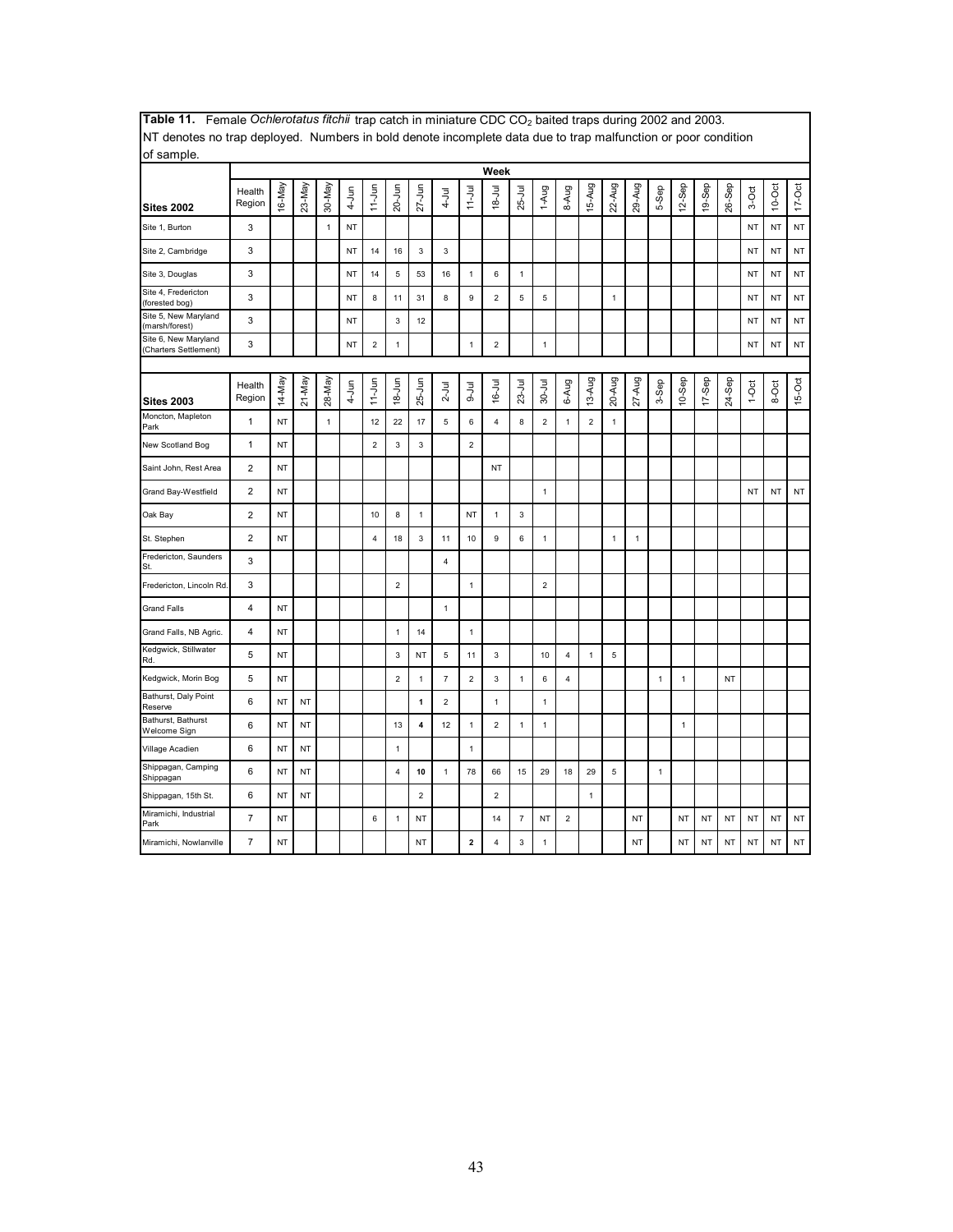| of sample.                                    |                         |           |              |              |                |                |                           |              |                         |                         |                         |            |              |       |        |        |           |       |           |           |           |           |           |            |
|-----------------------------------------------|-------------------------|-----------|--------------|--------------|----------------|----------------|---------------------------|--------------|-------------------------|-------------------------|-------------------------|------------|--------------|-------|--------|--------|-----------|-------|-----------|-----------|-----------|-----------|-----------|------------|
|                                               |                         |           |              |              |                |                |                           |              |                         |                         | Week                    |            |              |       |        |        |           |       |           |           |           |           |           |            |
| <b>Sites 2002</b>                             | Health<br>Region        | 16-May    | 23-May       | 30-May       | $4 - Jun$      | $11$ -Jun      | 20-Jun                    | $27 - Jun$   | $4 - J$ ul              | $11 -$ Jul              | $18 - Jul$              | 25-Jul     | 1-Aug        | 8-Aug | 15-Aug | 22-Aug | 29-Aug    | 5-Sep | 12-Sep    | 19-Sep    | 26-Sep    | 3-Oct     | $10-Oct$  | $17 - Oct$ |
| Site 1, Burton                                | 3                       |           |              |              | <b>NT</b>      | $\mathbf{1}$   | $\mathbf{1}$              | $\mathbf{1}$ |                         |                         |                         |            |              |       |        |        |           |       |           |           |           | <b>NT</b> | <b>NT</b> | NT         |
| Site 2, Cambridge                             | 3                       |           |              |              | <b>NT</b>      |                | $\mathbf{1}$              |              |                         |                         | 1                       |            |              |       |        |        |           |       |           |           |           | <b>NT</b> | NT        | NT         |
| Site 3, Douglas                               | 3                       |           | 6            | 6            | <b>NT</b>      | 12             | 8                         | 16           | $\mathbf{1}$            | $\overline{\mathbf{4}}$ | 3                       |            |              |       |        |        |           |       |           |           |           | <b>NT</b> | NT        | NT         |
| Site 4, Fredericton<br>(forested bog)         | 3                       |           |              | $\mathbf{1}$ | <b>NT</b>      | 9              | $\overline{7}$            | 16           | $\overline{4}$          | $\mathbf{1}$            |                         |            |              |       |        |        |           |       |           |           |           | <b>NT</b> | NT        | NT         |
| Site 5, New Maryland<br>(marsh/forest)        | 3                       |           |              | 5            | NT             | 41             | 33                        | 6            | 6                       | $\mathbf 2$             |                         |            |              |       |        |        |           |       |           |           |           | NT        | NT        | NT         |
| Site 6, New Maryland<br>(Charters Settlement) | 3                       |           |              | $\mathbf 2$  | <b>NT</b>      | 15             | $\overline{\mathfrak{c}}$ | $\mathbf 2$  | $\sqrt{5}$              | $\mathbf{1}$            |                         |            |              |       |        |        |           |       |           |           |           | <b>NT</b> | NT        | NT         |
|                                               |                         |           |              |              |                |                |                           |              |                         |                         |                         |            |              |       |        |        |           |       |           |           |           |           |           |            |
| <b>Sites 2003</b>                             | Health<br>Region        | 14-May    | 21-May       | 28-May       | 4-Jun          | $11 - Jun$     | $18 - Jun$                | $25 - Jun$   | $2 -$ Jul               | <b>Drr</b>              | 16-Jul                  | $23 - Jul$ | $30 - J$ ul  | 6-Aug | 13-Aug | 20-Aug | 27-Aug    | 3-Sep | $10-$ Sep | 17-Sep    | 24-Sep    | $1-0ct$   | 8-Oct     | 15-Oct     |
| Moncton, Mapleton<br>Park                     | 1                       | NT        |              | $\mathsf 3$  | 21             | 13             | 6                         | 12           | $\mathbf{1}$            |                         | $\overline{\mathbf{c}}$ |            |              |       |        |        |           |       |           |           |           |           |           |            |
| New Scotland Bog                              | $\mathbf{1}$            | NT        |              |              |                | $\mathbf{3}$   | $\mathbf{1}$              |              |                         | $\mathbf{1}$            |                         |            |              |       |        |        |           |       |           |           |           |           |           |            |
| Saint John, Rest Area                         | 2                       | <b>NT</b> |              |              |                |                |                           |              |                         |                         | NT                      |            |              |       |        |        |           |       |           |           |           |           |           |            |
| Grand Bay-Westfield                           | $\overline{\mathbf{c}}$ | NT        |              |              |                |                |                           |              |                         |                         |                         |            |              |       |        |        |           |       |           |           |           | <b>NT</b> | <b>NT</b> | NT         |
| Oak Bay                                       | $\overline{c}$          | <b>NT</b> | $\mathbf{1}$ |              | 11             | $\sqrt{5}$     | $\mathbf{1}$              |              |                         | NT                      |                         |            |              |       |        |        |           |       |           |           |           |           |           |            |
| St. Stephen                                   | $\overline{2}$          | <b>NT</b> | $\mathbf{1}$ |              | 57             | 87             | 14                        | 14           | $\mathbf{1}$            | $\mathbf{1}$            | $\mathbf{1}$            |            |              |       |        |        |           |       |           |           |           |           |           |            |
| Fredericton, Saunders<br>St.                  | 3                       |           |              |              | $\overline{2}$ |                | $\overline{\mathbf{c}}$   |              |                         | $\mathbf{1}$            | 1                       |            |              |       |        |        |           |       |           |           |           |           |           |            |
| Fredericton, Lincoln Rd.                      | 3                       |           |              |              | 13             | 8              | 15                        |              | $\overline{\mathbf{4}}$ | $\mathbf 2$             |                         |            |              |       |        |        |           |       |           |           |           |           |           |            |
| <b>Grand Falls</b>                            | $\overline{\mathbf{4}}$ | <b>NT</b> |              |              |                |                | 1                         | $\mathbf{1}$ |                         |                         |                         |            | $\mathbf{1}$ |       |        |        |           |       |           |           |           |           |           |            |
| Grand Falls, NB Agric.                        | 4                       | NT        |              |              |                | $\overline{c}$ | 1                         |              |                         | $\mathbf{1}$            |                         |            |              |       |        |        |           |       |           |           |           |           |           |            |
| Kedgwick, Stillwater<br>Rd.                   | 5                       | NT        |              |              |                |                | 3                         | NT           | 3                       |                         | $\mathbf{1}$            |            |              |       |        |        |           |       |           |           |           |           |           |            |
| Kedgwick, Morin Bog                           | 5                       | <b>NT</b> |              |              |                |                |                           | $\mathbf{1}$ | $\overline{2}$          | $\overline{2}$          | $\mathbf{1}$            |            |              |       |        |        |           |       |           |           | <b>NT</b> |           |           |            |
| Bathurst, Daly Point<br>Reserve               | 6                       | NT        | <b>NT</b>    |              |                |                | 96                        | $\mathbf{1}$ | 21                      | 11                      | $\overline{7}$          | 9          |              |       |        |        |           |       |           |           |           |           |           |            |
| Bathurst, Bathurst<br>Welcome Sign            | 6                       | NT        | NT           |              |                | 12             | 21                        | 3            | $\mathbf{1}$            | $\overline{c}$          |                         |            |              |       |        |        |           |       |           |           |           |           |           |            |
| Village Acadien                               | 6                       | NT        | NT           |              |                |                | $\mathbf 2$               |              | $\mathbf{1}$            |                         |                         |            |              |       |        |        |           |       |           |           |           |           |           |            |
| Shippagan, Camping<br>Shippagan               | 6                       | NT        | <b>NT</b>    |              |                | 6              | 32                        |              |                         | $\mathbf{1}$            | 1                       |            |              |       |        |        |           |       |           |           |           |           |           |            |
| Shippagan, 15th St.                           | 6                       | NT        | <b>NT</b>    |              |                |                | 1                         |              |                         |                         |                         |            |              |       |        |        |           |       |           |           |           |           |           |            |
| Miramichi, Industrial<br>Park                 | $\overline{7}$          | <b>NT</b> |              |              | 202            | 32             | $\mathbf 2$               | <b>NT</b>    |                         |                         |                         |            | <b>NT</b>    |       |        |        | <b>NT</b> |       | <b>NT</b> | <b>NT</b> | NT        | <b>NT</b> | NT        | NT         |
| Miramichi, Nowlanville                        | $\overline{7}$          | <b>NT</b> |              |              | $\overline{5}$ | $\overline{c}$ | 1                         | NT           |                         |                         |                         |            |              |       |        |        | <b>NT</b> |       | <b>NT</b> | <b>NT</b> | NT        | <b>NT</b> | NT        | NT         |

Table 12. Female *Ochlerotatus provocans* trap catch in miniature CDC CO<sub>2</sub> baited traps during 2002 and 2003. NT denotes no trap deployed. Numbers in bold denote incomplete data due to trap malfunction or poor condition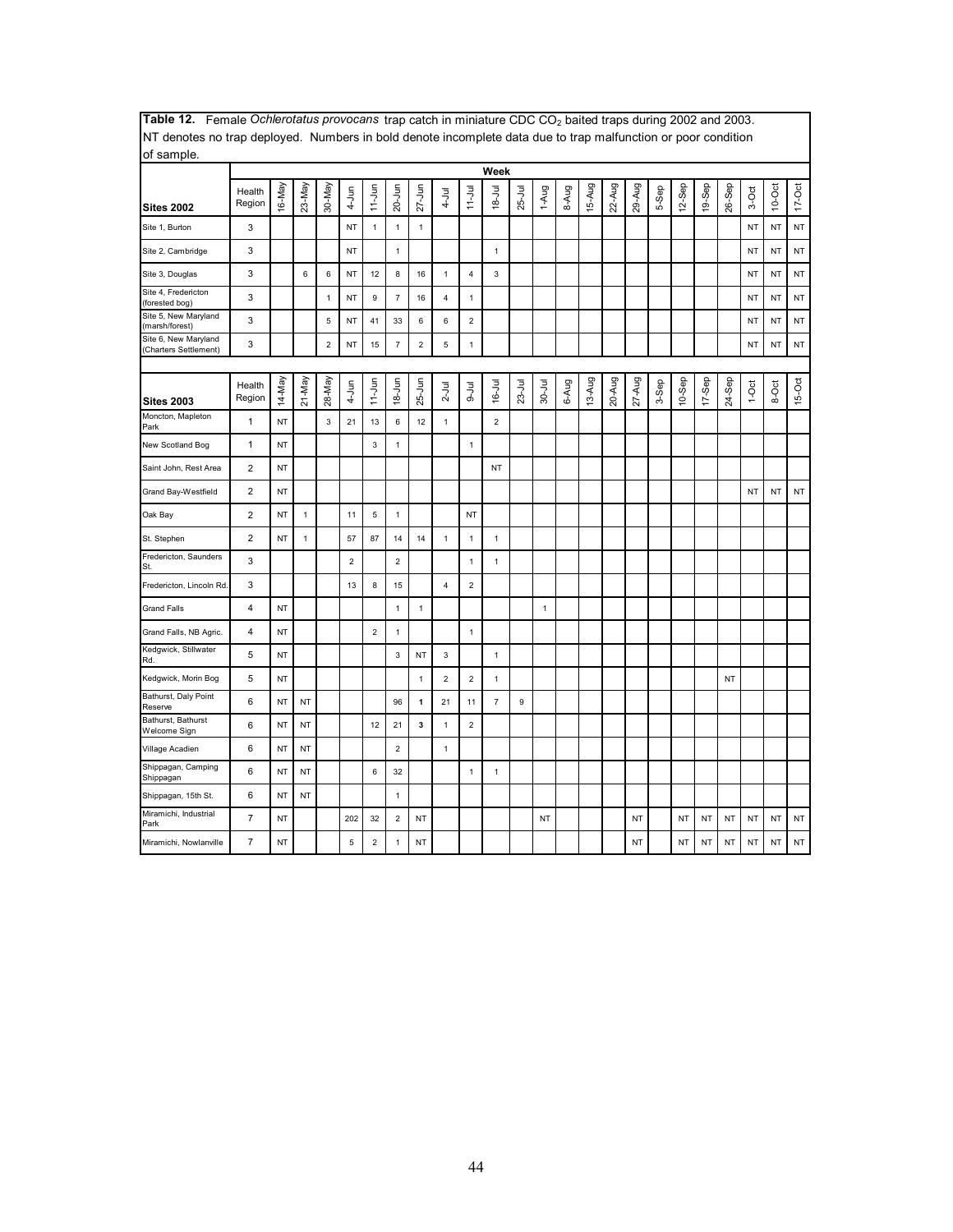| INT denotes no trap deployed. Numbers in bold denote incomplete data due to trap malfunction or poor condition |                         |           |           |        |           |            |            |            |              |                |                |              |                |                |                |              |            |       |           |        |                |           |           |           |
|----------------------------------------------------------------------------------------------------------------|-------------------------|-----------|-----------|--------|-----------|------------|------------|------------|--------------|----------------|----------------|--------------|----------------|----------------|----------------|--------------|------------|-------|-----------|--------|----------------|-----------|-----------|-----------|
| of sample.                                                                                                     |                         |           |           |        |           |            |            |            |              |                | Week           |              |                |                |                |              |            |       |           |        |                |           |           |           |
| <b>Sites 2002</b>                                                                                              | Health<br>Region        | 16-May    | 23-May    | 30-May | $4 - Jun$ | $11$ -Jun  | $20 - Jun$ | $27 - Jun$ | $4 - J$ ul   | $11 -$ Jul     | $18 - Jul$     | 25-Jul       | 1-Aug          | 8-Aug          | 15-Aug         | 22-Aug       | 29-Aug     | 5-Sep | 12-Sep    | 19-Sep | 26-Sep         | 3-Oct     | $10$ -Oct | $17-Oct$  |
| Site 1, Burton                                                                                                 | 3                       |           |           |        | <b>NT</b> |            |            |            |              |                |                |              |                |                |                |              |            |       |           |        |                | <b>NT</b> | <b>NT</b> | NT        |
| Site 2, Cambridge                                                                                              | 3                       |           |           |        | NT        |            |            |            |              |                |                |              |                |                |                |              |            |       |           |        |                | NT        | <b>NT</b> | NT        |
| Site 3, Douglas                                                                                                | 3                       |           |           |        | <b>NT</b> |            |            |            |              |                |                |              |                |                |                |              |            |       |           |        |                | NT        | <b>NT</b> | NT        |
| Site 4, Fredericton<br>(forested bog)                                                                          | 3                       |           |           |        | <b>NT</b> |            |            |            |              |                |                |              |                |                |                |              |            |       |           |        |                | <b>NT</b> | <b>NT</b> | NT        |
| Site 5, New Maryland<br>(marsh/forest)                                                                         | 3                       |           |           |        | <b>NT</b> |            |            |            |              |                |                |              |                |                |                |              |            |       |           |        |                | <b>NT</b> | <b>NT</b> | NT        |
| Site 6, New Maryland<br>(Charters Settlement)                                                                  | 3                       |           |           |        | NT        |            |            |            |              |                |                |              |                |                |                |              |            |       |           |        |                | NT        | <b>NT</b> | NT        |
|                                                                                                                |                         |           |           |        |           |            |            |            |              |                |                |              |                |                |                |              |            |       |           |        |                |           |           |           |
| <b>Sites 2003</b>                                                                                              | Health<br>Region        | 14-May    | $21-May$  | 28-May | 4-Jun     | $11 - Jun$ | $18 - Jun$ | $25 - Jun$ | $2 -$ Jul    | $9-1$ ul       | $16 - Jul$     | $23 -$ Jul   | $30 - Jul$     | 6-Aug          | 13-Aug         | 20-Aug       | $27 - Aug$ | 3-Sep | $10-$ Sep | 17-Sep | 24-Sep         | $1-0ct$   | 8-Oct     | $15-0ct$  |
| Moncton, Mapleton<br>Park                                                                                      | $\mathbf{1}$            | NT        |           |        |           |            |            |            |              |                |                |              |                |                |                | $\mathbf{1}$ |            |       |           |        |                |           |           |           |
| New Scotland Bog                                                                                               | 1                       | <b>NT</b> |           |        |           |            |            |            |              |                |                |              |                |                |                |              |            |       |           |        |                |           |           |           |
| Saint John, Rest Area                                                                                          | $\overline{2}$          | <b>NT</b> |           |        |           |            |            |            |              |                | <b>NT</b>      |              |                |                |                |              |            |       |           |        |                |           |           |           |
| Grand Bay-Westfield                                                                                            | $\mathbf 2$             | NT        |           |        |           |            |            |            |              |                |                |              |                |                |                |              |            |       |           |        |                | <b>NT</b> | NT        | <b>NT</b> |
| Oak Bay                                                                                                        | $\overline{2}$          | NT        |           |        |           |            |            |            |              | NT             |                |              |                |                |                |              |            |       |           |        |                |           |           |           |
| St. Stephen                                                                                                    | $\overline{c}$          | NT        |           |        |           |            |            |            |              |                |                |              |                |                |                |              |            |       |           |        |                |           |           |           |
| Fredericton, Saunders<br>St.                                                                                   | 3                       |           |           |        |           |            |            |            |              |                |                |              |                |                |                |              |            |       |           |        |                |           |           |           |
| Fredericton, Lincoln Rd                                                                                        | 3                       |           |           |        |           |            |            |            |              |                |                |              |                |                |                |              |            |       |           |        |                |           |           |           |
| <b>Grand Falls</b>                                                                                             | $\overline{\mathbf{4}}$ | NT        |           |        |           |            |            |            |              |                |                |              |                |                |                |              |            |       |           |        |                |           |           |           |
| Grand Falls, NB Agric.                                                                                         | $\overline{4}$          | NT        |           |        |           |            |            |            |              |                |                |              |                |                |                |              |            |       |           |        |                |           |           |           |
| Kedgwick, Stillwater<br>Rd.                                                                                    | 5                       | NT        |           |        |           |            |            | <b>NT</b>  |              |                |                |              |                |                |                |              |            |       |           |        |                |           |           |           |
| Kedgwick, Morin Bog                                                                                            | 5                       | <b>NT</b> |           |        |           |            |            |            |              |                |                |              |                |                |                |              |            |       |           |        | <b>NT</b>      |           |           |           |
| Bathurst, Daly Point<br>Reserve                                                                                | 6                       | NT        | <b>NT</b> |        |           |            |            |            | $\mathbf{1}$ | 9              | 16             | $\mathbf 1$  | 30             | 27             | 51             | $\mathbf{1}$ |            |       |           |        | $\overline{2}$ |           |           |           |
| Bathurst, Bathurst<br>Welcome Sign                                                                             | 6                       | <b>NT</b> | NT        |        |           |            |            |            |              |                | $\mathbf{1}$   | $\mathbf{1}$ |                |                |                |              |            |       |           |        |                |           |           |           |
| Village Acadien                                                                                                | 6                       | <b>NT</b> | NT        |        |           |            |            |            |              | $\overline{2}$ |                | $\mathbf{1}$ | $\overline{2}$ | $\overline{4}$ | $\overline{c}$ |              |            |       |           |        |                |           |           |           |
| Shippagan, Camping<br>Shippagan                                                                                | 6                       | NT        | NT        |        |           |            |            |            |              |                | $\overline{2}$ |              |                |                |                |              |            |       |           |        |                |           |           |           |
| Shippagan, 15th St.                                                                                            | 6                       | <b>NT</b> | <b>NT</b> |        |           |            |            |            |              | $\mathbf{1}$   |                |              | $\overline{2}$ |                |                |              |            |       |           |        |                |           |           |           |
| Miramichi, Industrial<br>Park                                                                                  | $\overline{7}$          | <b>NT</b> |           |        |           |            |            | <b>NT</b>  |              |                |                |              | <b>NT</b>      |                |                |              | <b>NT</b>  |       | <b>NT</b> | NT     | <b>NT</b>      | <b>NT</b> | <b>NT</b> | NT        |
| Miramichi, Nowlanville                                                                                         | $\overline{7}$          | <b>NT</b> |           |        |           |            |            | <b>NT</b>  |              |                |                |              |                |                |                |              | <b>NT</b>  |       | NT        | NT     | <b>NT</b>      | <b>NT</b> | <b>NT</b> | NT        |

**Table 13.** Female *Ochlerotatus sollicitans* trap catch in miniature CDC CO2 baited traps during 2002 and 2003. NT denotes no trap deployed. Numbers in bold denote incomplete data due to trap malfunction or poor condition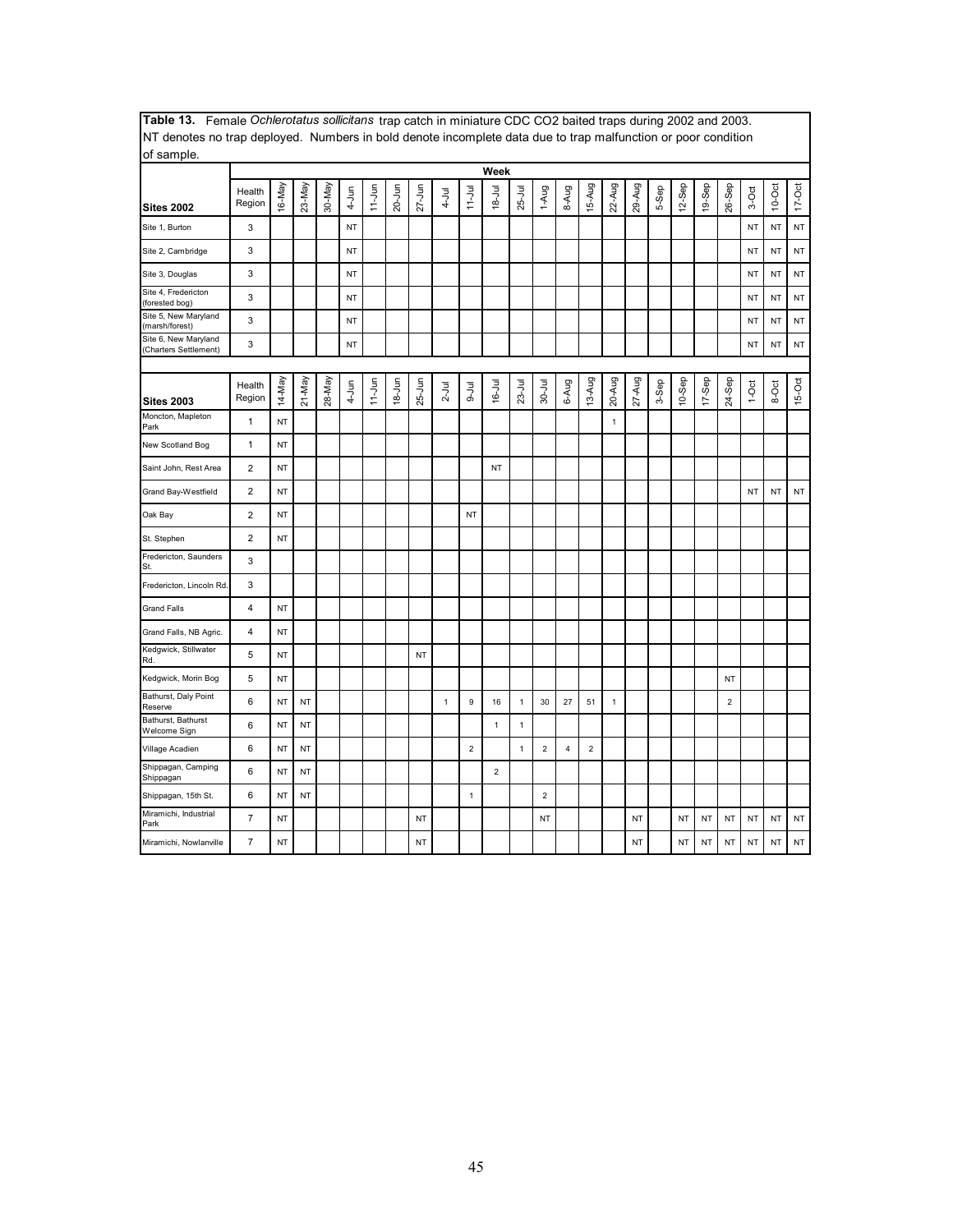| [NT denotes no trap deployed. Numbers in bold denote incomplete data due to trap malfunction or poor condition |                  |           |           |        |           |                |              |              |                         |             |            |            |                |       |              |              |           |              |              |              |           |           |           |           |
|----------------------------------------------------------------------------------------------------------------|------------------|-----------|-----------|--------|-----------|----------------|--------------|--------------|-------------------------|-------------|------------|------------|----------------|-------|--------------|--------------|-----------|--------------|--------------|--------------|-----------|-----------|-----------|-----------|
| of sample.                                                                                                     |                  |           |           |        |           |                |              |              |                         |             | Week       |            |                |       |              |              |           |              |              |              |           |           |           |           |
| <b>Sites 2002</b>                                                                                              | Health<br>Region | 16-May    | 23-May    | 30-May | $4 - Jun$ | $11-Jun$       | $20 - Jun$   | $27 - Jun$   | $4 -$ Jul               | $11 -$ Jul  | $18 - Jul$ | 25-Jul     | 1-Aug          | 8-Aug | 15-Aug       | 22-Aug       | 29-Aug    | 5-Sep        | 12-Sep       | 19-Sep       | 26-Sep    | 3-Oct     | $10-Oct$  | $17$ -Oct |
| Site 1, Burton                                                                                                 | 3                |           |           |        | <b>NT</b> |                |              |              |                         |             |            | $\sqrt{5}$ | $\mathbf{1}$   |       |              |              |           |              |              |              |           | <b>NT</b> | <b>NT</b> | NT        |
| Site 2, Cambridge                                                                                              | 3                |           |           |        | NT        |                |              |              | 4                       |             |            |            |                |       | $\mathbf{1}$ | $\mathbf{1}$ |           |              |              |              |           | <b>NT</b> | <b>NT</b> | NT        |
| Site 3, Douglas                                                                                                | 3                |           |           |        | NT        |                | $\mathbf{1}$ |              |                         |             |            |            |                |       |              |              |           |              |              |              |           | NT        | <b>NT</b> | NT        |
| Site 4, Fredericton<br>(forested bog)                                                                          | 3                |           |           |        | <b>NT</b> |                |              |              | $\overline{\mathbf{c}}$ | 5           |            |            | $\mathbf{1}$   |       |              |              |           |              |              |              |           | <b>NT</b> | <b>NT</b> | NT        |
| Site 5, New Maryland<br>(marsh/forest)                                                                         | 3                |           |           |        | <b>NT</b> |                |              |              | $\sqrt{5}$              | $\mathsf 3$ |            |            |                |       |              |              |           |              |              |              |           | NT        | <b>NT</b> | NT        |
| Site 6, New Maryland<br>(Charters Settlement)                                                                  | 3                |           |           |        | NT        |                |              |              | 3                       |             |            |            |                |       |              |              |           |              |              |              |           | <b>NT</b> | <b>NT</b> | NT        |
|                                                                                                                |                  |           |           |        |           |                |              |              |                         |             |            |            |                |       |              |              |           |              |              |              |           |           |           |           |
| <b>Sites 2003</b>                                                                                              | Health<br>Region | 14-May    | 21-May    | 28-May | 4-Jun     | $11 - Jun$     | $18 - Jun$   | $25 - Jun$   | $2 -$ Jul               | $9-1$ ul    | $16 - Jul$ | $23 -$ Jul | $30 - J$ ul    | 6-Aug | 13-Aug       | 20-Aug       | $27-Aug$  | 3-Sep        | $10-$ Sep    | 17-Sep       | 24-Sep    | $1-0ct$   | 8-Oct     | 15-Oct    |
| Moncton, Mapleton<br>Park                                                                                      | $\mathbf{1}$     | <b>NT</b> |           |        |           |                |              |              |                         |             |            |            |                |       |              |              |           |              |              |              |           |           |           |           |
| New Scotland Bog                                                                                               | 1                | <b>NT</b> |           |        |           |                |              |              |                         |             |            |            | $\overline{2}$ |       |              |              |           |              |              |              |           |           |           |           |
| Saint John, Rest Area                                                                                          | $\mathbf 2$      | <b>NT</b> |           |        |           |                |              |              |                         |             | <b>NT</b>  |            |                |       |              |              |           |              |              |              |           |           |           |           |
| Grand Bay-Westfield                                                                                            | 2                | <b>NT</b> |           |        |           |                |              |              |                         |             |            |            |                |       |              |              |           |              |              |              |           | <b>NT</b> | <b>NT</b> | NT        |
| Oak Bay                                                                                                        | $\mathbf 2$      | <b>NT</b> |           |        |           |                |              |              |                         | <b>NT</b>   |            |            |                |       |              |              |           |              |              |              |           |           |           |           |
| St. Stephen                                                                                                    | $\overline{c}$   | NT        |           |        |           |                |              |              |                         |             |            |            |                |       |              |              |           |              | $\mathbf{1}$ |              |           |           |           |           |
| Fredericton, Saunders<br>St.                                                                                   | 3                |           |           |        |           |                |              | $\mathbf{1}$ |                         |             |            |            |                |       |              |              |           |              |              |              |           |           |           |           |
| Fredericton, Lincoln Rd                                                                                        | 3                |           |           |        | 5         | $\overline{7}$ | $\bf8$       | 8            | 6                       |             |            |            |                |       |              |              |           | $\mathbf{1}$ |              | $\mathbf{1}$ |           |           |           |           |
| <b>Grand Falls</b>                                                                                             | $\overline{4}$   | <b>NT</b> |           |        |           |                |              |              |                         |             |            |            |                |       |              |              |           |              |              |              |           |           |           |           |
| Grand Falls, NB Agric.                                                                                         | $\overline{4}$   | <b>NT</b> |           |        |           |                |              |              |                         |             |            |            |                |       |              |              |           |              |              |              |           |           |           |           |
| Kedgwick, Stillwater<br>Rd.                                                                                    | 5                | <b>NT</b> |           |        |           |                |              | <b>NT</b>    |                         |             |            |            |                |       | $\mathbf{1}$ |              |           |              |              |              |           |           |           |           |
| Kedgwick, Morin Bog                                                                                            | 5                | <b>NT</b> |           |        |           |                |              |              |                         |             |            |            |                |       |              |              |           |              |              |              | <b>NT</b> |           |           |           |
| Bathurst, Daly Point<br>Reserve                                                                                | 6                | NT        | <b>NT</b> |        |           |                |              |              |                         |             |            |            |                |       |              |              |           |              |              |              |           |           |           |           |
| Bathurst, Bathurst<br>Welcome Sign                                                                             | 6                | <b>NT</b> | <b>NT</b> |        |           |                |              |              |                         |             |            |            |                |       |              |              |           |              |              |              |           |           |           |           |
| Village Acadien                                                                                                | 6                | NT        | <b>NT</b> |        |           |                |              |              |                         |             |            |            |                |       |              |              |           |              |              |              |           |           |           |           |
| Shippagan, Camping<br>Shippagan                                                                                | 6                | NT        | NT        |        |           |                | $\mathbf{1}$ |              |                         |             |            |            |                |       |              |              |           |              |              |              |           |           |           |           |
| Shippagan, 15th St.                                                                                            | 6                | NT        | NT        |        |           |                |              |              |                         |             |            |            |                |       |              |              |           |              |              |              |           |           |           |           |
| Miramichi, Industrial<br>Park                                                                                  | $\overline{7}$   | <b>NT</b> |           |        |           |                |              | <b>NT</b>    |                         |             |            |            | <b>NT</b>      |       |              |              | <b>NT</b> |              | NT           | NT           | <b>NT</b> | <b>NT</b> | NT        | NT        |
| Miramichi, Nowlanville                                                                                         | $\overline{7}$   | <b>NT</b> |           |        |           |                |              | <b>NT</b>    |                         |             |            |            |                |       | $\mathbf{1}$ |              | <b>NT</b> |              | <b>NT</b>    | NT           | NT        | <b>NT</b> | <b>NT</b> | NT        |

**Table 14.** Female *Ochlerotatus sticticus* trap catch in miniature CDC CO2 baited traps during 2002 and 2003. NT denotes no trap deployed. Numbers in bold denote incomplete data due to trap malfunction or poor condition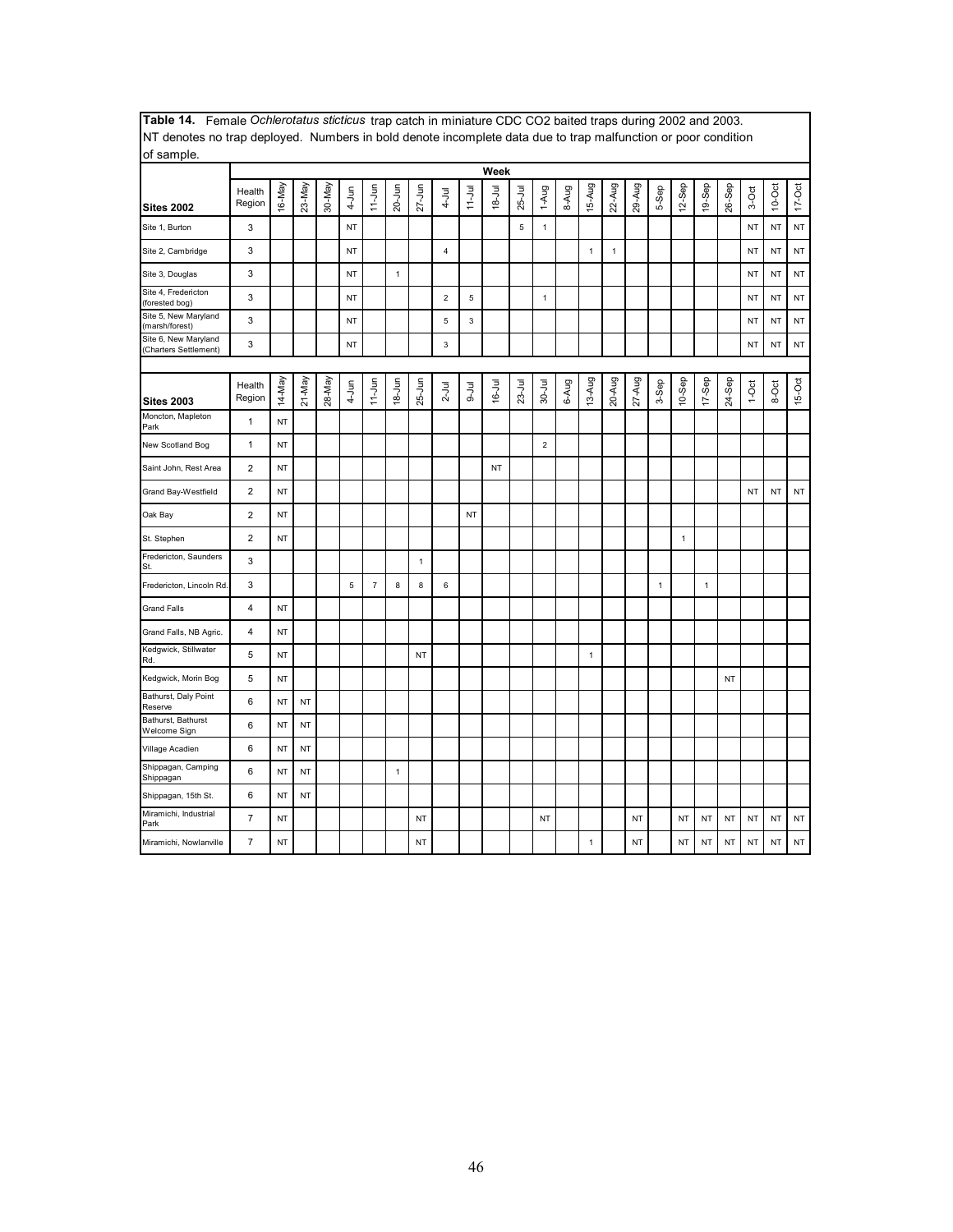| INT denotes no trap deployed. Numbers in bold denote incomplete data due to trap maifunction or poor condition<br>of sample. |                         |           |           |        |           |                |                |                |                         |                |              |                         |                         |                |              |                  |                |                |           |           |           |           |           |            |
|------------------------------------------------------------------------------------------------------------------------------|-------------------------|-----------|-----------|--------|-----------|----------------|----------------|----------------|-------------------------|----------------|--------------|-------------------------|-------------------------|----------------|--------------|------------------|----------------|----------------|-----------|-----------|-----------|-----------|-----------|------------|
|                                                                                                                              |                         |           |           |        |           |                |                |                |                         |                | Week         |                         |                         |                |              |                  |                |                |           |           |           |           |           |            |
| <b>Sites 2002</b>                                                                                                            | Health<br>Region        | 16-May    | 23-May    | 30-May | $4 - Jun$ | $11$ -Jun      | 20-Jun         | $27 - Jun$     | $4 - J$ ul              | $11 -$ Jul     | $18 - Jul$   | $25 -$ Jul              | 1-Aug                   | 8-Aug          | 15-Aug       | 22-Aug           | 29-Aug         | 5-Sep          | 12-Sep    | 19-Sep    | 26-Sep    | 3-Oct     | $10$ -Oct | $17 - Oct$ |
| Site 1, Burton                                                                                                               | 3                       |           |           |        | <b>NT</b> |                |                | $\overline{2}$ |                         | $\mathbf{1}$   |              |                         |                         |                |              |                  |                |                |           |           |           | <b>NT</b> | <b>NT</b> | NT         |
| Site 2, Cambridge                                                                                                            | 3                       |           |           | 9      | <b>NT</b> | 53             | 75             | 75             | 174                     | 77             | 58           | 68                      | 47                      | 22             | 28           | 16               | $\overline{5}$ |                |           |           |           | <b>NT</b> | <b>NT</b> | NT         |
| Site 3, Douglas                                                                                                              | 3                       |           |           |        | NT        | 3              |                | 5              | 10                      | $\mathbf{1}$   | 3            |                         | $\overline{2}$          | $\mathbf{1}$   |              |                  |                |                |           |           |           | <b>NT</b> | <b>NT</b> | NT         |
| Site 4, Fredericton<br>(forested bog)                                                                                        | 3                       |           |           |        | <b>NT</b> |                |                |                |                         |                |              |                         |                         |                |              |                  |                |                |           |           |           | <b>NT</b> | <b>NT</b> | NT         |
| Site 5, New Maryland<br>(marsh/forest)                                                                                       | 3                       |           |           |        | <b>NT</b> |                | $\mathbf{1}$   |                |                         |                |              |                         |                         |                |              |                  |                |                |           |           |           | <b>NT</b> | NT        | NT         |
| Site 6, New Maryland<br>(Charters Settlement)                                                                                | 3                       |           |           |        | <b>NT</b> |                |                |                |                         |                |              |                         |                         |                |              |                  |                |                |           |           |           | <b>NT</b> | NT        | NT         |
|                                                                                                                              |                         |           |           |        |           |                |                |                |                         |                |              |                         |                         |                |              |                  |                |                |           |           |           |           |           |            |
| <b>Sites 2003</b>                                                                                                            | Health<br>Region        | 14-May    | $21-May$  | 28-May | 4-Jun     | $11 - Jun$     | $18 - Jun$     | 25-Jun         | $2 -$ Jul               | lnr-9          | $16 - Jul$   | $23-Jul$                | $30 - Jul$              | 6-Aug          | 13-Aug       | 20-Aug           | 27-Aug         | 3-Sep          | 10-Sep    | 17-Sep    | 24-Sep    | $1-0ct$   | 8-Oct     | $15-Oct$   |
| Moncton, Mapleton<br>Park                                                                                                    | $\mathbf{1}$            | <b>NT</b> |           |        |           |                | $\overline{7}$ | 3              | $\mathsf 3$             | $\overline{2}$ | 3            |                         | $\mathbf{1}$            | $\overline{2}$ | $\mathbf{1}$ | $\overline{2}$   |                |                |           |           |           |           |           |            |
| New Scotland Bog                                                                                                             | $\mathbf{1}$            | NT        |           |        |           | $\mathbf{1}$   |                |                |                         |                |              |                         |                         |                |              |                  |                |                |           |           |           |           |           |            |
| Saint John, Rest Area                                                                                                        | $\overline{2}$          | NT        |           |        |           |                |                |                |                         |                | NT           |                         |                         |                |              |                  |                |                |           |           |           |           |           |            |
| Grand Bay-Westfield                                                                                                          | $\overline{2}$          | NT        |           |        |           |                |                |                | $\mathbf{1}$            |                |              |                         |                         |                |              |                  |                |                |           |           |           | <b>NT</b> | <b>NT</b> | NT         |
| Oak Bay                                                                                                                      | $\overline{2}$          | NT        |           |        |           | $\overline{7}$ | 22             |                | 8                       | NT             | $\mathbf{1}$ | 3                       | $\overline{4}$          | 1              | 1            |                  |                |                |           |           |           |           |           |            |
| St. Stephen                                                                                                                  | $\overline{2}$          | NT        |           |        |           | $\mathbf 5$    | 3              | 5              |                         | 3              | $\pmb{4}$    |                         | 4                       | $\mathbf 2$    | 3            | $\boldsymbol{2}$ |                |                |           |           |           |           |           |            |
| Fredericton, Saunders<br>St.                                                                                                 | 3                       |           |           |        |           |                |                |                |                         |                |              |                         |                         |                |              |                  |                |                |           |           |           |           |           |            |
| Fredericton, Lincoln Rd.                                                                                                     | 3                       |           |           |        |           | $\overline{2}$ | $\overline{2}$ |                | $\overline{\mathbf{4}}$ | $\overline{2}$ | $\mathbf{1}$ |                         |                         | $\mathbf{1}$   |              |                  |                |                |           |           |           |           |           |            |
| <b>Grand Falls</b>                                                                                                           | $\overline{\mathbf{4}}$ | <b>NT</b> |           |        |           |                |                |                |                         |                |              |                         |                         |                |              |                  |                |                |           |           |           |           |           |            |
| Grand Falls, NB Agric.                                                                                                       | $\overline{\mathbf{4}}$ | <b>NT</b> |           |        |           |                |                |                |                         |                |              |                         |                         |                |              |                  |                |                |           |           |           |           |           |            |
| Kedgwick, Stillwater<br>Rd.                                                                                                  | 5                       | <b>NT</b> |           |        |           |                |                | <b>NT</b>      |                         |                |              |                         |                         |                |              |                  |                |                |           |           |           |           |           |            |
| Kedgwick, Morin Bog                                                                                                          | 5                       | <b>NT</b> |           |        |           |                |                |                |                         |                |              |                         |                         |                |              |                  |                |                |           |           | <b>NT</b> |           |           |            |
| Bathurst, Daly Point<br>Reserve                                                                                              | 6                       | NT        | NT        |        |           |                |                |                | $\overline{2}$          | $\mathsf 3$    |              | $\overline{\mathbf{4}}$ | $\overline{\mathbf{4}}$ | 4              | $\mathbf{1}$ |                  |                | $\overline{c}$ |           |           |           |           |           |            |
| Bathurst, Bathurst<br>Welcome Sign                                                                                           | 6                       | NT        | NT        |        |           |                |                |                |                         |                |              |                         |                         |                |              |                  |                |                |           |           |           |           |           |            |
| Village Acadien                                                                                                              | 6                       | NT        | NT        |        |           |                |                |                |                         |                |              |                         |                         |                |              |                  |                |                |           |           |           |           |           |            |
| Shippagan, Camping<br>Shippagan                                                                                              | 6                       | <b>NT</b> | <b>NT</b> |        |           |                |                |                |                         |                |              | $\mathbf{1}$            |                         |                |              |                  |                |                |           |           |           |           |           |            |
| Shippagan, 15th St.                                                                                                          | 6                       | <b>NT</b> | <b>NT</b> |        |           |                |                |                |                         |                |              |                         |                         |                |              |                  |                |                |           |           |           |           |           |            |
| Miramichi, Industrial<br>Park                                                                                                | $\overline{7}$          | NT        |           |        |           |                |                | NT             | 5                       |                | 13           | 15                      | NT                      | 12             |              |                  | <b>NT</b>      | $\overline{1}$ | NT        | <b>NT</b> | <b>NT</b> | <b>NT</b> | <b>NT</b> | NT         |
| Miramichi, Nowlanville                                                                                                       | $\overline{7}$          | <b>NT</b> |           |        |           |                |                | NT             |                         |                |              |                         |                         |                |              |                  | <b>NT</b>      |                | <b>NT</b> | <b>NT</b> | <b>NT</b> | <b>NT</b> | <b>NT</b> | NT         |

**Table 15.** Female *Ochlerotatus stimulans* trap catch in miniature CDC CO2 baited traps during 2002 and 2003. NT denotes no trap deployed. Numbers in bold denote incomplete data due to trap malfunction or poor condition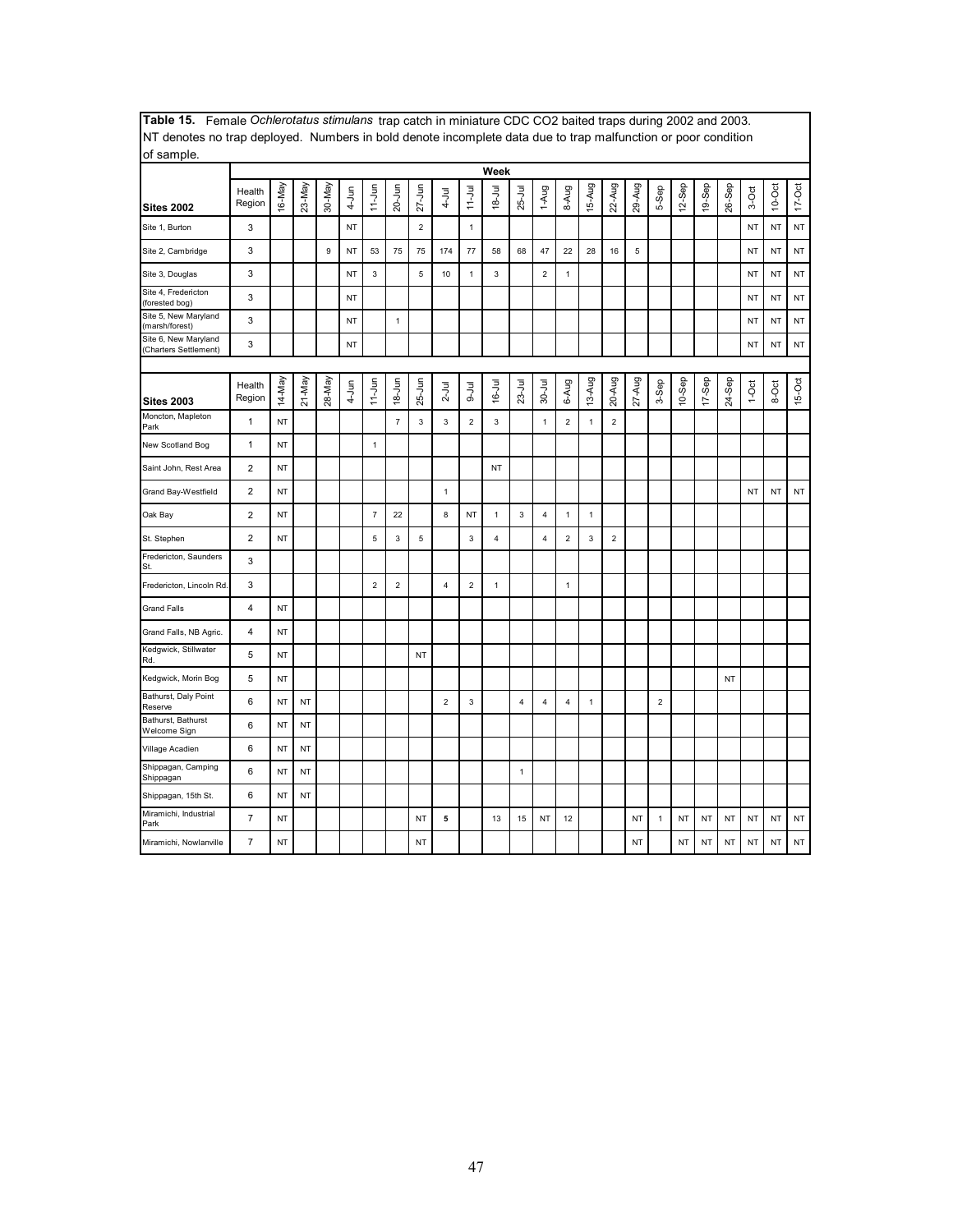| INT denotes no trap deployed. Thumbers in bold denote incomplete data due to trap maifunction or poor condition<br>of sample. |                         |           |           |        |           |              |            |            |              |              |                |                         |                |                |              |                |                         |                          |                         |                |                         |                |           |          |
|-------------------------------------------------------------------------------------------------------------------------------|-------------------------|-----------|-----------|--------|-----------|--------------|------------|------------|--------------|--------------|----------------|-------------------------|----------------|----------------|--------------|----------------|-------------------------|--------------------------|-------------------------|----------------|-------------------------|----------------|-----------|----------|
|                                                                                                                               |                         |           |           |        |           |              |            |            |              |              | Week           |                         |                |                |              |                |                         |                          |                         |                |                         |                |           |          |
| <b>Sites 2002</b>                                                                                                             | Health<br>Region        | 16-May    | 23-May    | 30-May | 4-Jun     | $11-Jun$     | 20-Jun     | $27 - Jun$ | $4 - J$ ul   | $11 - Jul$   | $18 - Jul$     | $25 -$ Jul              | 1-Aug          | 8-Aug          | 15-Aug       | 22-Aug         | 29-Aug                  | 5-Sep                    | 12-Sep                  | 19-Sep         | 26-Sep                  | 3-Oct          | $10-Oct$  | $17-Oct$ |
| Site 1, Burton                                                                                                                | 3                       |           |           |        | NT        |              |            |            |              |              |                | $\overline{2}$          |                |                |              | $\overline{2}$ |                         |                          |                         |                |                         | <b>NT</b>      | NT        | NT       |
| Site 2, Cambridge                                                                                                             | 3                       |           |           |        | NT        | $\mathbf{1}$ |            |            | $\mathbf{1}$ |              | $\overline{2}$ | $\overline{\mathbf{c}}$ | $\overline{7}$ |                | $\mathbf{1}$ |                | 6                       |                          |                         |                |                         | <b>NT</b>      | <b>NT</b> | NT       |
| Site 3, Douglas                                                                                                               | 3                       |           |           |        | NT        |              |            |            |              |              |                |                         |                |                |              |                |                         |                          |                         |                |                         | <b>NT</b>      | <b>NT</b> | NT       |
| Site 4, Fredericton<br>(forested bog)                                                                                         | 3                       |           |           |        | <b>NT</b> |              |            |            |              |              |                |                         |                |                |              |                |                         |                          |                         |                |                         | <b>NT</b>      | <b>NT</b> | NT       |
| Site 5, New Maryland<br>(marsh/forest)                                                                                        | 3                       |           |           |        | NT        |              |            |            |              |              |                |                         |                |                |              | $\mathbf{1}$   |                         |                          |                         |                |                         | <b>NT</b>      | NT        | NT       |
| Site 6, New Maryland<br>(Charters Settlement)                                                                                 | 3                       |           |           |        | NT        |              |            |            |              |              | 6              | 6                       | 10             | 4              | 33           | 19             | 9                       | $\mathbf 2$              | $\overline{4}$          | $\mathbf 2$    |                         | NT             | NT        | NT       |
|                                                                                                                               |                         |           |           |        |           |              |            |            |              |              |                |                         |                |                |              |                |                         |                          |                         |                |                         |                |           |          |
| <b>Sites 2003</b>                                                                                                             | Health<br>Region        | 14-May    | 21-May    | 28-May | 4-Jun     | $11-Jun$     | $18 - Jun$ | $25 - Jun$ | $2 -$ Jul    | $9 -$ Jul    | 16-Jul         | $23-Jul$                | 30-Jul         | 6-Aug          | 13-Aug       | 20-Aug         | $27-Aug$                | 3-Sep                    | $10-$ Sep               | 17-Sep         | 24-Sep                  | $1-0ct$        | 8-Oct     | $15-Oct$ |
| Moncton, Mapleton<br>Park                                                                                                     | 1                       | NT        |           |        |           |              |            |            |              |              |                | $\mathbf{1}$            | $\mathbf{1}$   |                |              | $\overline{3}$ | $\mathbf{3}$            |                          |                         | $\overline{2}$ |                         |                |           |          |
| New Scotland Bog                                                                                                              | $\mathbf{1}$            | NT        |           |        |           |              |            |            |              |              |                | $\mathbf{1}$            | $\overline{2}$ |                | 8            | $\overline{4}$ | 4                       | 3                        | $\overline{\mathbf{4}}$ | $\overline{2}$ | $\mathbf{1}$            | $\overline{2}$ |           |          |
| Saint John, Rest Area                                                                                                         | $\overline{2}$          | <b>NT</b> |           |        |           |              |            |            |              |              | <b>NT</b>      |                         |                |                | $\mathbf{1}$ |                |                         |                          |                         |                |                         |                |           |          |
| Grand Bay-Westfield                                                                                                           | $\overline{\mathbf{c}}$ | NT        |           |        |           |              |            |            |              |              |                |                         |                |                |              | 5              | 5                       |                          |                         |                |                         | <b>NT</b>      | NT        | NT       |
| Oak Bay                                                                                                                       | $\overline{\mathbf{c}}$ | NT        |           |        |           |              |            |            |              | NT           |                | $\mathbf{1}$            | 13             |                |              | 6              | $\overline{\mathbf{c}}$ |                          | $\boldsymbol{2}$        |                |                         |                |           |          |
| St. Stephen                                                                                                                   | $\overline{c}$          | <b>NT</b> |           |        |           |              |            |            |              |              |                |                         |                |                |              | $\mathbf{1}$   |                         |                          |                         |                |                         |                |           |          |
| Fredericton, Saunders<br>St.                                                                                                  | 3                       |           |           |        |           |              |            |            |              |              |                |                         |                | $\mathbf{1}$   |              |                |                         |                          |                         |                |                         |                |           |          |
| Fredericton, Lincoln Rd.                                                                                                      | 3                       |           |           |        |           |              |            |            |              |              |                |                         |                |                |              | $\mathbf{3}$   |                         |                          |                         |                |                         | $\mathbf{1}$   |           |          |
| <b>Grand Falls</b>                                                                                                            | 4                       | NT        |           |        |           |              |            |            |              | $\mathbf{1}$ | 5              | $\mathbf{1}$            | 12             |                |              | $\mathbf{1}$   | $\mathbf{1}$            |                          | $\mathbf{1}$            |                |                         |                |           |          |
| Grand Falls, NB Agric.                                                                                                        | 4                       | NT        |           |        |           |              |            |            |              |              | $\overline{c}$ | 1                       |                |                | $\mathbf{1}$ | $\mathsf 3$    | $\overline{2}$          | 1                        |                         |                |                         |                |           |          |
| Kedgwick, Stillwater<br>Rd.                                                                                                   | 5                       | NT        |           |        |           |              |            | <b>NT</b>  |              |              |                |                         |                |                |              |                |                         |                          |                         |                |                         |                |           |          |
| Kedgwick, Morin Bog                                                                                                           | 5                       | <b>NT</b> |           |        |           |              |            |            |              |              |                |                         |                |                |              |                |                         |                          |                         |                | <b>NT</b>               |                |           |          |
| Bathurst, Daly Point<br>Reserve                                                                                               | 6                       | <b>NT</b> | <b>NT</b> |        |           |              |            |            |              |              | 5              | $\mathbf{1}$            | $\overline{c}$ | $\overline{2}$ | 5            | $\overline{2}$ |                         | 4                        | $\overline{7}$          | 6              | $\overline{\mathbf{4}}$ |                |           |          |
| Bathurst, Bathurst<br>Welcome Sign                                                                                            | 6                       | <b>NT</b> | <b>NT</b> |        |           |              |            |            |              |              |                |                         |                |                | $\mathbf{1}$ | $\mathsf 3$    |                         | 3                        | $\mathbf{1}$            | $\mathbf{1}$   |                         |                |           |          |
| Village Acadien                                                                                                               | 6                       | <b>NT</b> | NT        |        |           |              |            |            |              |              |                |                         | $\mathbf{1}$   |                |              |                |                         |                          |                         |                |                         |                |           |          |
| Shippagan, Camping<br>Shippagan                                                                                               | 6                       | <b>NT</b> | <b>NT</b> |        |           |              |            |            |              |              |                |                         |                |                |              |                |                         | $\overline{2}$           |                         |                |                         |                |           |          |
| Shippagan, 15th St.                                                                                                           | 6                       | <b>NT</b> | NT        |        |           |              |            |            |              |              |                |                         |                |                |              |                |                         |                          |                         |                |                         |                |           |          |
| Miramichi, Industrial<br>Park                                                                                                 | $\overline{7}$          | <b>NT</b> |           |        |           |              |            | NT         |              |              | $\mathbf{1}$   |                         | <b>NT</b>      |                | 5            |                | NT                      | $\overline{\phantom{a}}$ | NT                      | NT             | <b>NT</b>               | NT             | ΝT        | NT       |
| Miramichi, Nowlanville                                                                                                        | $\overline{7}$          | <b>NT</b> |           |        |           |              |            | <b>NT</b>  |              |              | 1              |                         |                | $\mathbf{1}$   | $\mathbf{1}$ |                | <b>NT</b>               | $\overline{4}$           | <b>NT</b>               | <b>NT</b>      | NT                      | <b>NT</b>      | <b>NT</b> | NT       |

**Table 16.** Female *Ochlerotatus triseriatus* trap catch in miniature CDC CO2 baited traps during 2002 and 2003. NT denotes no trap deployed. Numbers in bold denote incomplete data due to trap malfunction or poor condition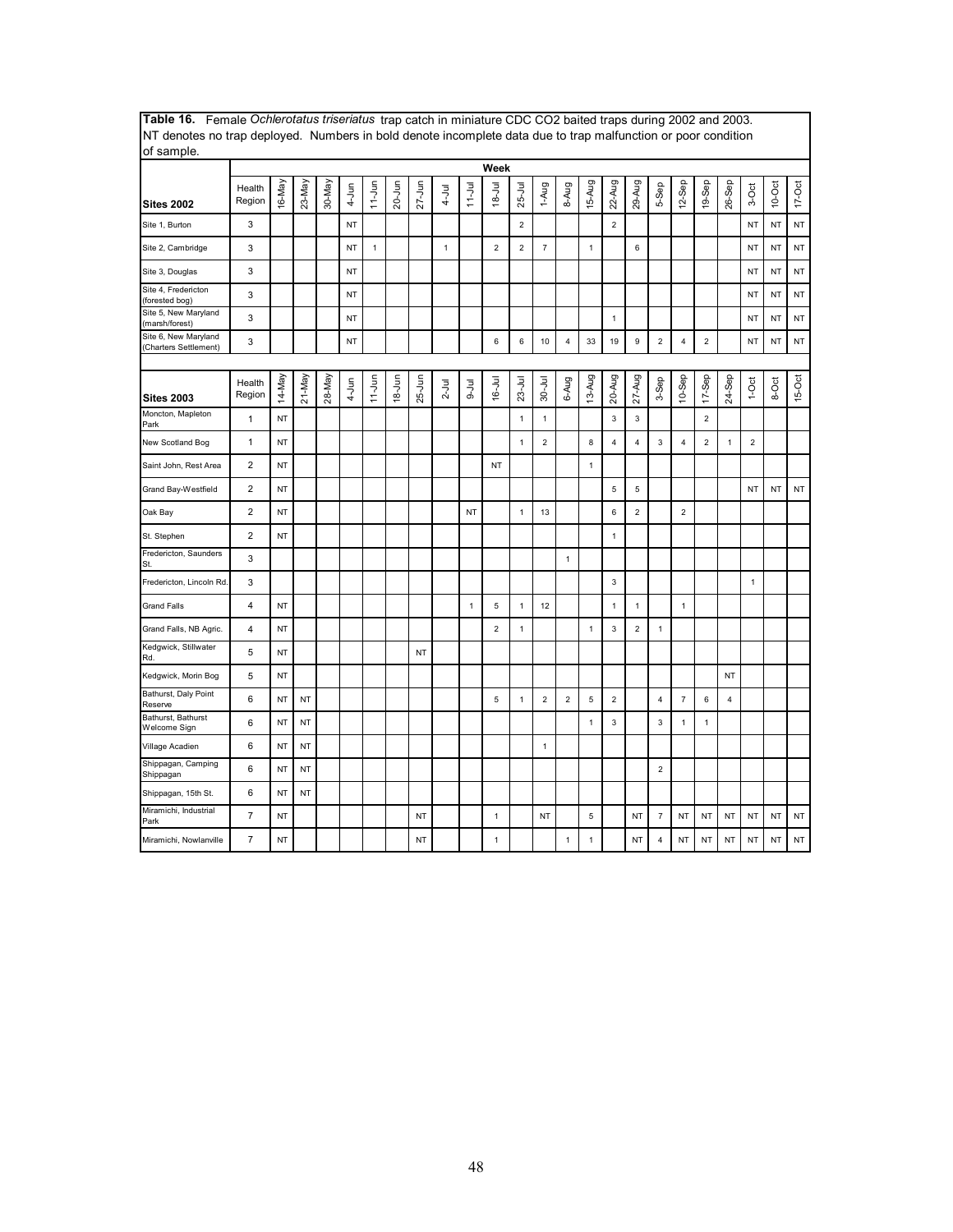| INT denotes no trap deployed. Numbers in bold denote incomplete data due to trap maifunction or poor condition<br>of sample. |                         |              |              |             |              |              |                |                |                |                |                |                |                |                |                         |                |              |              |                |              |              |           |           |            |
|------------------------------------------------------------------------------------------------------------------------------|-------------------------|--------------|--------------|-------------|--------------|--------------|----------------|----------------|----------------|----------------|----------------|----------------|----------------|----------------|-------------------------|----------------|--------------|--------------|----------------|--------------|--------------|-----------|-----------|------------|
|                                                                                                                              |                         |              |              |             |              |              |                |                |                |                | Week           |                |                |                |                         |                |              |              |                |              |              |           |           |            |
| <b>Sites 2002</b>                                                                                                            | Health<br>Region        | 16-May       | 23-May       | 30-May      | $4 - Jun$    | $11$ -Jun    | 20-Jun         | $27 - Jun$     | $4 - J$ ul     | $11 - Jul$     | $18 - Jul$     | $25 -$ Jul     | 1-Aug          | 8-Aug          | 15-Aug                  | 22-Aug         | 29-Aug       | 5-Sep        | 12-Sep         | 19-Sep       | 26-Sep       | 3-Oct     | $10$ -Oct | $17 - Oct$ |
| Site 1, Burton                                                                                                               | 3                       |              |              |             | <b>NT</b>    |              |                | $\overline{2}$ | $\mathbf{1}$   |                |                |                |                |                |                         |                |              |              |                |              |              | <b>NT</b> | <b>NT</b> | NT         |
| Site 2, Cambridge                                                                                                            | 3                       |              |              |             | <b>NT</b>    |              |                |                | $\mathbf{1}$   |                |                | $\overline{7}$ | $\mathbf{1}$   | $\mathbf{1}$   | 3                       | $\mathbf{1}$   | $\mathbf{1}$ |              |                |              |              | <b>NT</b> | <b>NT</b> | NT         |
| Site 3, Douglas                                                                                                              | 3                       |              |              |             | <b>NT</b>    |              |                | $\overline{7}$ | 6              |                | 3              |                |                |                |                         |                | 3            |              | $\mathbf{1}$   |              |              | <b>NT</b> | NT        | NT         |
| Site 4, Fredericton<br>(forested bog)                                                                                        | 3                       |              |              |             | <b>NT</b>    | $\mathbf{1}$ |                |                | $\overline{7}$ | $\mathbf{1}$   |                | $\mathbf{1}$   | $\overline{c}$ |                | 13                      | $\mathsf 3$    | $\mathbf{1}$ |              |                |              |              | <b>NT</b> | <b>NT</b> | NT         |
| Site 5, New Maryland<br>(marsh/forest)                                                                                       | 3                       |              |              |             | <b>NT</b>    |              |                | 5              | 5              | $\overline{2}$ |                |                | $\overline{c}$ | $\mathbf{1}$   | $\mathbf 2$             | $\overline{2}$ | 1            |              | $\overline{2}$ |              |              | <b>NT</b> | <b>NT</b> | NT         |
| Site 6, New Maryland<br>(Charters Settlement)                                                                                | 3                       | $\mathbf{1}$ | $\mathbf{1}$ |             | <b>NT</b>    |              |                | $\overline{7}$ | $\mathsf 3$    |                | $\mathbf{1}$   |                |                |                | $\overline{\mathbf{7}}$ |                | $\mathbf 2$  |              |                |              |              | <b>NT</b> | <b>NT</b> | NT         |
|                                                                                                                              |                         |              |              |             |              |              |                |                |                |                |                |                |                |                |                         |                |              |              |                |              |              |           |           |            |
| <b>Sites 2003</b>                                                                                                            | Health<br>Region        | YeM-41       | $21-May$     | 28-May      | 4-Jun        | $11 - Jun$   | $18 - Jun$     | 25-Jun         | $2 -$ Jul      | $9-1$ ul       | $16 -$ Jul     | $23-Jul$       | $30 - Jul$     | 6-Aug          | 13-Aug                  | 20-Aug         | 27-Aug       | 3-Sep        | 10-Sep         | $17-$ Sep    | 24-Sep       | $1-0ct$   | 8-Oct     | $15-Oct$   |
| Moncton, Mapleton<br>Park                                                                                                    | $\mathbf{1}$            | <b>NT</b>    |              |             |              |              |                | $\mathbf{1}$   | $\mathbf{1}$   |                | $\mathbf{1}$   |                |                |                |                         | $\overline{2}$ |              |              |                | $\mathbf{1}$ |              |           |           |            |
| New Scotland Bog                                                                                                             | $\mathbf{1}$            | NT           |              |             |              |              |                |                |                |                |                |                |                |                |                         | $\mathbf{1}$   |              | $\mathbf{1}$ |                |              |              |           |           |            |
| Saint John, Rest Area                                                                                                        | $\overline{2}$          | <b>NT</b>    |              |             |              |              |                |                |                |                | <b>NT</b>      |                |                |                |                         |                |              |              |                |              |              |           |           |            |
| Grand Bay-Westfield                                                                                                          | $\overline{2}$          | NT           |              |             |              |              |                |                |                |                |                |                | $\mathbf{1}$   |                |                         |                |              |              |                |              |              | <b>NT</b> | NT        | NT         |
| Oak Bay                                                                                                                      | $\overline{2}$          | NT           |              |             |              |              | $\mathbf{1}$   |                |                | NT             |                |                |                | $\overline{2}$ |                         |                |              |              |                |              |              |           |           |            |
| St. Stephen                                                                                                                  | $\overline{2}$          | NT           |              |             | $\mathbf{1}$ |              | $\overline{2}$ | $\overline{2}$ | 3              | $\overline{2}$ | $\sqrt{2}$     | $\mathbf{1}$   |                |                |                         | $\mathbf{3}$   |              |              |                |              |              |           |           |            |
| Fredericton, Saunders<br>St.                                                                                                 | 3                       |              |              |             |              |              |                |                |                |                |                |                |                | $\mathbf{1}$   |                         |                |              |              |                |              |              |           |           |            |
| Fredericton, Lincoln Rd.                                                                                                     | 3                       |              |              |             |              |              | $\mathsf 3$    | $\mathbf{1}$   | $\mathbf{1}$   |                | $\overline{2}$ | $\mathbf{1}$   |                | $\mathbf{3}$   | $\mathbf{1}$            |                |              |              |                |              |              |           |           |            |
| <b>Grand Falls</b>                                                                                                           | $\overline{\mathbf{4}}$ | NT           |              |             |              |              |                |                |                |                |                |                |                |                |                         |                |              |              |                |              |              |           |           |            |
| Grand Falls, NB Agric.                                                                                                       | $\overline{\mathbf{4}}$ | NT           |              |             |              |              |                |                |                |                |                |                |                | $\mathbf 1$    |                         |                |              |              |                |              |              |           |           |            |
| Kedgwick, Stillwater<br>Rd.                                                                                                  | 5                       | <b>NT</b>    |              | $\mathbf 1$ |              |              |                | <b>NT</b>      | $\mathbf{1}$   | $\mathbf{1}$   | $\mathbf{1}$   |                | $\mathbf{1}$   | 1              |                         |                |              |              |                |              | $\mathbf{1}$ |           |           |            |
| Kedgwick, Morin Bog                                                                                                          | 5                       | <b>NT</b>    |              |             |              |              |                |                | $\mathbf{1}$   |                |                |                | $\mathbf{1}$   |                |                         | $\mathbf{1}$   |              | $\mathbf{1}$ |                |              | <b>NT</b>    |           |           |            |
| Bathurst, Daly Point<br>Reserve                                                                                              | 6                       | NT           | NT           |             |              |              |                |                |                |                | 3              | $\mathbf{1}$   |                |                | $\mathbf{1}$            |                |              |              |                |              |              |           |           |            |
| Bathurst, Bathurst<br>Welcome Sign                                                                                           | 6                       | NT           | NT           | $\mathbf 1$ |              |              |                |                |                |                |                |                | $\overline{1}$ | $\mathbf{1}$   | $\mathbf{1}$            | $\mathbf{1}$   | $\mathbf{1}$ |              |                |              |              |           |           |            |
| Village Acadien                                                                                                              | 6                       | NT           | NT           |             |              |              |                |                |                |                |                |                |                |                |                         |                |              |              |                |              |              |           |           |            |
| Shippagan, Camping<br>Shippagan                                                                                              | 6                       | <b>NT</b>    | <b>NT</b>    |             |              |              |                |                |                |                |                |                |                |                |                         |                |              |              |                |              |              |           |           |            |
| Shippagan, 15th St.                                                                                                          | 6                       | <b>NT</b>    | <b>NT</b>    |             |              |              |                |                |                |                |                |                |                |                |                         |                |              |              |                |              |              |           |           |            |
| Miramichi, Industrial<br>Park                                                                                                | $\overline{7}$          | NT           |              |             |              |              |                | NT             |                |                |                | 5              | NT             | $\mathbf{1}$   |                         |                | <b>NT</b>    | $\mathbf{1}$ | NT             | <b>NT</b>    | <b>NT</b>    | <b>NT</b> | NT        | NT         |
| Miramichi, Nowlanville                                                                                                       | $\overline{7}$          | NT           |              |             |              |              |                | NT             |                |                |                | 1              |                | 3              | $\mathbf{1}$            |                | <b>NT</b>    |              | <b>NT</b>      | <b>NT</b>    | NT           | <b>NT</b> | <b>NT</b> | NT         |

**Table 17.** Female *Anopheles punctipennis* trap catch in miniature CDC CO2 baited traps during 2002 and 2003. NT denotes no trap deployed. Numbers in bold denote incomplete data due to trap malfunction or poor condition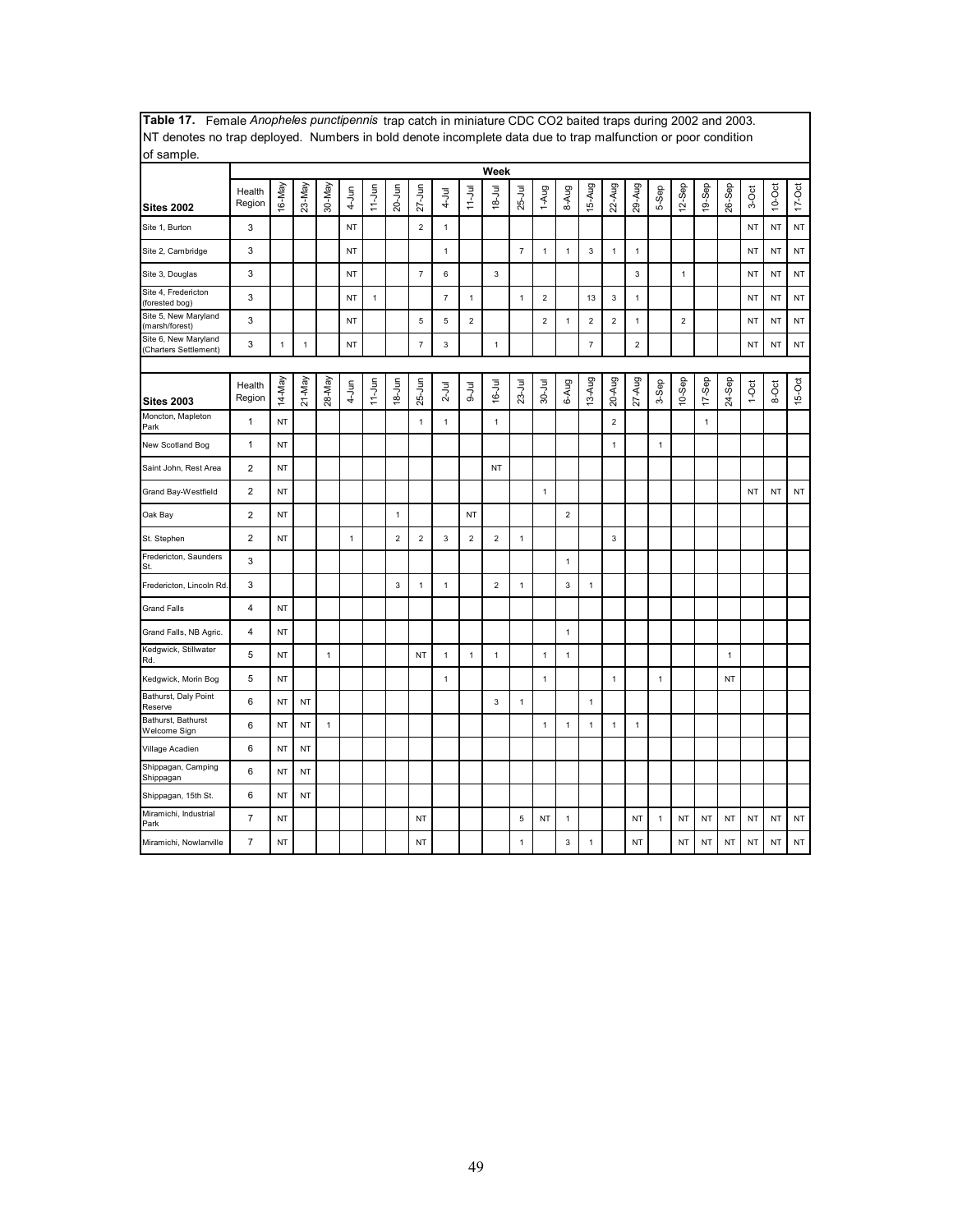| INT denotes no trap deployed. Numbers in bold denote incomplete data due to trap malfunction or poor condition |                  |           |           |        |           |            |            |                |             |            |                |                |             |       |              |                |                |                |                |                |           |           |           |           |
|----------------------------------------------------------------------------------------------------------------|------------------|-----------|-----------|--------|-----------|------------|------------|----------------|-------------|------------|----------------|----------------|-------------|-------|--------------|----------------|----------------|----------------|----------------|----------------|-----------|-----------|-----------|-----------|
| of sample.                                                                                                     |                  |           |           |        |           |            |            |                |             |            | Week           |                |             |       |              |                |                |                |                |                |           |           |           |           |
| <b>Sites 2002</b>                                                                                              | Health<br>Region | 16-May    | 23-May    | 30-May | $4 - Jun$ | $11 - Jun$ | $20 - Jun$ | $27 - Jun$     | $4 -$ Jul   | $11 -$ Jul | $18 - Jul$     | 25-Jul         | 1-Aug       | 8-Aug | 15-Aug       | 22-Aug         | 29-Aug         | 5-Sep          | 12-Sep         | 19-Sep         | 26-Sep    | 3-Oct     | $10-Oct$  | $17-Oct$  |
| Site 1, Burton                                                                                                 | 3                |           |           |        | <b>NT</b> |            |            |                |             |            |                |                |             |       |              |                |                |                |                |                |           | NT        | <b>NT</b> | NT        |
| Site 2, Cambridge                                                                                              | 3                |           |           |        | <b>NT</b> |            |            |                | $\mathbf 1$ |            |                |                |             |       |              |                |                |                | 1              |                |           | <b>NT</b> | <b>NT</b> | NT        |
| Site 3, Douglas                                                                                                | 3                |           |           |        | <b>NT</b> |            |            | $\overline{2}$ |             |            | $\mathbf{1}$   |                |             |       | $\mathbf{1}$ |                |                |                | $\overline{2}$ |                |           | <b>NT</b> | NT        | NT        |
| Site 4, Fredericton<br>(forested bog)                                                                          | 3                |           |           |        | <b>NT</b> |            |            |                |             |            |                |                |             |       |              |                |                |                |                |                |           | <b>NT</b> | <b>NT</b> | <b>NT</b> |
| Site 5, New Maryland<br>(marsh/forest)                                                                         | 3                |           |           |        | <b>NT</b> |            |            | $\overline{7}$ | 20          |            |                |                |             |       |              |                | $\mathbf{1}$   |                |                |                |           | <b>NT</b> | <b>NT</b> | NT        |
| Site 6, New Maryland<br>(Charters Settlement)                                                                  | 3                |           |           |        | NT        |            |            |                |             |            |                |                |             |       |              |                |                |                |                |                |           | <b>NT</b> | NT        | NT        |
|                                                                                                                |                  |           |           |        |           |            |            |                |             |            |                |                |             |       |              |                |                |                |                |                |           |           |           |           |
| <b>Sites 2003</b>                                                                                              | Health<br>Region | 14-May    | 21-May    | 28-May | 4-Jun     | $11 - Jun$ | $18 - Jun$ | $25 - Jun$     | $2 -$ Jul   | $9 -$ Jul  | $16 - Jul$     | $23 -$ Jul     | $30 - J$ ul | 6-Aug | 13-Aug       | 20-Aug         | 27-Aug         | 3-Sep          | $10-$ Sep      | 17-Sep         | 24-Sep    | $1-0ct$   | 8-Oct     | $15-Oct$  |
| Moncton, Mapleton<br>Park                                                                                      | $\mathbf{1}$     | NT        |           |        |           |            |            |                |             |            |                |                |             |       |              |                |                |                |                |                |           |           |           |           |
| New Scotland Bog                                                                                               | 1                | <b>NT</b> |           |        |           |            |            |                |             |            |                |                |             |       |              |                |                |                |                |                |           |           |           |           |
| Saint John, Rest Area                                                                                          | $\boldsymbol{2}$ | <b>NT</b> |           |        |           |            |            |                |             |            | <b>NT</b>      |                |             |       |              |                |                |                |                |                |           |           |           |           |
| Grand Bay-Westfield                                                                                            | $\overline{c}$   | <b>NT</b> |           |        |           |            |            |                |             |            |                |                |             |       |              |                |                |                |                |                |           | <b>NT</b> | <b>NT</b> | NT        |
| Oak Bay                                                                                                        | $\overline{2}$   | <b>NT</b> |           |        |           |            |            |                |             | NT         |                |                |             |       |              |                |                |                |                |                |           |           |           |           |
| St. Stephen                                                                                                    | $\overline{c}$   | NT        |           |        |           |            |            |                |             |            |                |                |             |       |              |                |                |                | $\mathbf{1}$   |                |           |           |           |           |
| Fredericton, Saunders<br>St.                                                                                   | 3                |           |           |        |           |            |            |                |             |            |                |                |             |       |              |                |                |                |                |                |           |           |           |           |
| Fredericton, Lincoln Rd.                                                                                       | 3                |           |           |        |           |            |            |                |             |            |                |                |             |       |              |                |                |                |                |                |           |           |           |           |
| <b>Grand Falls</b>                                                                                             | $\overline{4}$   | <b>NT</b> |           |        |           |            |            |                |             |            |                |                |             |       |              |                |                |                |                |                |           |           |           |           |
| Grand Falls, NB Agric.                                                                                         | $\overline{4}$   | <b>NT</b> |           |        |           |            |            |                |             |            |                |                |             |       |              |                |                |                |                |                |           |           |           |           |
| Kedgwick, Stillwater<br>Rd.                                                                                    | 5                | <b>NT</b> |           |        |           |            |            | <b>NT</b>      |             |            |                |                |             |       |              |                |                |                |                |                |           |           |           |           |
| Kedgwick, Morin Bog                                                                                            | 5                | <b>NT</b> |           |        |           |            |            |                |             |            |                |                |             |       |              |                |                |                |                |                | <b>NT</b> |           |           |           |
| Bathurst, Daly Point<br>Reserve                                                                                | 6                | <b>NT</b> | <b>NT</b> |        |           |            |            |                |             |            |                |                |             |       |              |                |                |                |                |                |           |           |           |           |
| Bathurst, Bathurst<br>Welcome Sign                                                                             | 6                | <b>NT</b> | NT        |        |           |            |            |                |             |            |                | $\overline{2}$ |             |       |              | $\overline{2}$ |                |                |                |                |           |           |           |           |
| Village Acadien                                                                                                | 6                | <b>NT</b> | NT        |        |           |            |            |                |             |            | $\overline{2}$ | 1              |             | 1     | 10           | $\mathbf{1}$   | $\overline{2}$ | $\overline{2}$ | $\mathbf{1}$   | $\overline{c}$ |           |           |           |           |
| Shippagan, Camping<br>Shippagan                                                                                | 6                | NT        | <b>NT</b> |        |           |            |            |                |             |            |                |                |             |       |              |                |                |                |                |                |           |           |           |           |
| Shippagan, 15th St.                                                                                            | 6                | <b>NT</b> | <b>NT</b> |        |           |            |            |                |             |            |                |                |             |       |              |                |                |                |                |                |           |           |           |           |
| Miramichi, Industrial<br>Park                                                                                  | $\overline{7}$   | <b>NT</b> |           |        |           |            |            | <b>NT</b>      |             |            |                |                | NT          |       |              |                | <b>NT</b>      |                | NT             | <b>NT</b>      | NT        | <b>NT</b> | NT        | NT        |
| Miramichi, Nowlanville                                                                                         | $\overline{7}$   | NT        |           |        |           |            |            | <b>NT</b>      |             |            | 1              |                |             |       | 8            |                | <b>NT</b>      |                | NT             | NT             | NT        | <b>NT</b> | NT        | NT        |

**Table 18.** Female *Anopheles walkeri* trap catch in miniature CDC CO2 baited traps during 2002 and 2003. NT denotes no trap deployed. Numbers in bold denote incomplete data due to trap malfunction or poor condition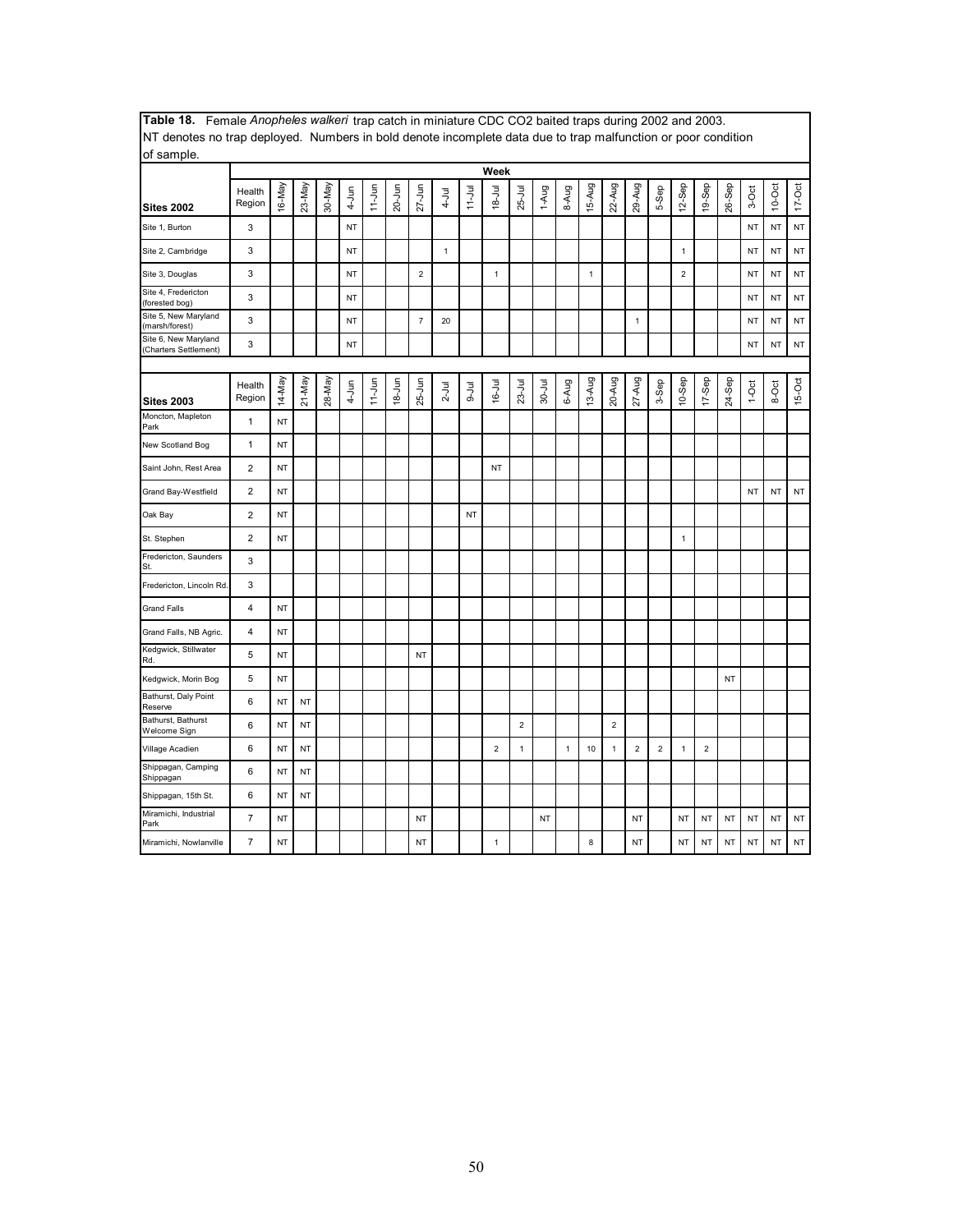| The defects no trup deproyed. Trampers in bold denote incomplete data due to trup mandholon or poor condition<br>of sample. |                         |           |              |        |           |            |              |            |                           |              |                |                         |                         |              |                         |                         |                |                         |                |           |              |           |                |           |
|-----------------------------------------------------------------------------------------------------------------------------|-------------------------|-----------|--------------|--------|-----------|------------|--------------|------------|---------------------------|--------------|----------------|-------------------------|-------------------------|--------------|-------------------------|-------------------------|----------------|-------------------------|----------------|-----------|--------------|-----------|----------------|-----------|
|                                                                                                                             |                         |           |              |        |           |            |              |            |                           |              | Week           |                         |                         |              |                         |                         |                |                         |                |           |              |           |                |           |
| <b>Sites 2002</b>                                                                                                           | Health<br>Region        | 16-May    | 23-May       | 30-May | $4 - Jun$ | $11-Jun$   | 20-Jun       | $27 - Jun$ | $4 - J$ ul                | $11 - Jul$   | $18 - Jul$     | 25-Jul                  | 1-Aug                   | 8-Aug        | 15-Aug                  | 22-Aug                  | 29-Aug         | 5-Sep                   | 12-Sep         | 19-Sep    | 26-Sep       | 3-Oct     | $10$ -Oct      | $17-Ort$  |
| Site 1, Burton                                                                                                              | 3                       |           |              |        | <b>NT</b> |            |              |            |                           |              |                |                         | $\mathbf{1}$            |              | $\mathbf{1}$            |                         |                |                         |                |           |              | <b>NT</b> | <b>NT</b>      | $\sf{NT}$ |
| Site 2, Cambridge                                                                                                           | 3                       |           |              |        | NT        |            |              |            |                           |              | $\mathbf{1}$   |                         | $\overline{\mathbf{c}}$ |              | $\overline{2}$          | $\mathbf{1}$            |                |                         |                |           |              | <b>NT</b> | <b>NT</b>      | NT        |
| Site 3, Douglas                                                                                                             | 3                       |           |              |        | NT        |            |              |            |                           |              |                |                         | $\mathbf{1}$            | $\mathbf{1}$ |                         |                         |                |                         |                |           |              | <b>NT</b> | NT             | NT        |
| Site 4, Fredericton<br>(forested bog)                                                                                       | 3                       |           | $\mathbf{1}$ |        | <b>NT</b> |            |              |            |                           |              |                | $\overline{2}$          | $\mathbf{1}$            | $\mathbf{1}$ | $\overline{\mathbf{4}}$ | 4                       |                | 1                       |                |           |              | <b>NT</b> | <b>NT</b>      | <b>NT</b> |
| Site 5, New Maryland<br>(marsh/forest)                                                                                      | 3                       |           |              |        | NT        |            |              |            |                           |              |                |                         |                         |              |                         |                         |                |                         |                |           |              | NT        | NT             | NT        |
| Site 6, New Maryland<br>(Charters Settlement)                                                                               | 3                       |           |              |        | NT        |            |              |            |                           |              |                |                         |                         |              |                         |                         |                |                         |                |           |              | <b>NT</b> | <b>NT</b>      | NT        |
|                                                                                                                             |                         |           |              |        |           |            |              |            |                           |              |                |                         |                         |              |                         |                         |                |                         |                |           |              |           |                |           |
| <b>Sites 2003</b>                                                                                                           | Health<br>Region        | 14-May    | $21-May$     | 28-May | $4 - Jun$ | $11 - Jun$ | $18 - Jun$   | $25 - Jun$ | $2 -$ Jul                 | $9 - J$ ul   | $16 - Jul$     | $23 -$ Jul              | $30 - J$ ul             | 6-Aug        | 13-Aug                  | 20-Aug                  | $27-Aug$       | 3-Sep                   | $10-$ Sep      | 17-Sep    | 24-Sep       | $1-0ct$   | 8-Oct          | 15-Oct    |
| Moncton, Mapleton<br>Park                                                                                                   | $\mathbf{1}$            | NT        | $\mathbf{1}$ |        |           |            |              |            |                           |              | $\overline{2}$ |                         |                         |              |                         | $\overline{\mathbf{c}}$ |                |                         |                |           |              |           |                |           |
| New Scotland Bog                                                                                                            | $\mathbf{1}$            | NT        |              |        |           |            | $\mathbf{1}$ |            |                           | $\mathbf{1}$ | $\mathbf{1}$   |                         |                         |              |                         | $\mathbf{1}$            |                |                         |                |           |              |           |                |           |
| Saint John, Rest Area                                                                                                       | $\overline{2}$          | <b>NT</b> | $\mathbf{1}$ |        |           |            |              |            |                           |              | NT             |                         | $\mathbf{1}$            |              |                         | 3                       | 5              |                         |                |           | 6            |           | $\overline{2}$ |           |
| Grand Bay-Westfield                                                                                                         | $\overline{\mathbf{c}}$ | NT        |              |        |           |            |              |            |                           |              | $\mathbf{1}$   |                         |                         |              |                         |                         |                |                         |                |           |              | <b>NT</b> | <b>NT</b>      | NT        |
| Oak Bay                                                                                                                     | $\mathbf 2$             | <b>NT</b> |              |        |           |            |              |            | $\ensuremath{\mathsf{3}}$ | NT           | $\mathbf{1}$   | $\mathbf 2$             |                         |              |                         |                         |                |                         |                |           |              |           |                |           |
| St. Stephen                                                                                                                 | $\overline{2}$          | <b>NT</b> |              |        |           |            |              |            | $\overline{2}$            |              | $\mathbf{1}$   |                         |                         |              | $\mathbf{1}$            | $\overline{2}$          |                |                         |                |           |              |           |                |           |
| Fredericton, Saunders<br>St.                                                                                                | 3                       |           |              |        |           |            |              |            |                           |              |                | 1                       |                         |              |                         |                         | 1              |                         |                |           |              |           |                |           |
| Fredericton, Lincoln Rd.                                                                                                    | 3                       |           |              |        |           |            |              |            | $\mathbf{1}$              |              | 6              | 1                       | $\mathbf{1}$            |              | $\mathbf{1}$            | $\mathbf{1}$            | $\overline{2}$ |                         | $\overline{2}$ |           | $\mathbf{1}$ |           |                |           |
| <b>Grand Falls</b>                                                                                                          | $\overline{4}$          | NT        |              |        |           |            |              |            |                           |              |                |                         | $\mathbf{1}$            |              |                         |                         |                |                         |                |           |              |           |                |           |
| Grand Falls, NB Agric.                                                                                                      | $\overline{\mathbf{4}}$ | NT        |              |        |           |            |              |            |                           |              |                |                         |                         |              |                         | $\overline{\mathbf{c}}$ |                |                         |                |           |              |           |                |           |
| Kedgwick, Stillwater<br>Rd.                                                                                                 | 5                       | NT        |              |        |           |            |              | <b>NT</b>  |                           |              |                |                         |                         |              |                         |                         |                |                         |                |           |              |           |                |           |
| Kedgwick, Morin Bog                                                                                                         | 5                       | <b>NT</b> |              |        |           |            |              |            |                           |              | $\mathbf{1}$   |                         |                         |              |                         |                         |                |                         |                |           | <b>NT</b>    |           |                |           |
| Bathurst, Daly Point<br>Reserve                                                                                             | 6                       | NT        | <b>NT</b>    |        |           |            |              |            |                           |              | $\mathbf{1}$   |                         |                         |              |                         |                         |                |                         |                |           |              |           |                |           |
| Bathurst, Bathurst<br>Welcome Sign                                                                                          | 6                       | NT        | NT           |        |           |            |              |            |                           |              |                |                         |                         |              | $\mathbf{1}$            |                         |                |                         | 1              |           |              |           |                |           |
| Village Acadien                                                                                                             | 6                       | NT        | NT           |        |           |            |              |            |                           |              | $\mathbf 2$    |                         |                         |              |                         |                         |                |                         |                |           |              |           |                |           |
| Shippagan, Camping<br>Shippagan                                                                                             | 6                       | NT        | NT           |        |           |            |              |            |                           |              |                |                         |                         |              |                         | $\mathbf{1}$            |                | $\overline{\mathbf{c}}$ |                |           |              |           |                |           |
| Shippagan, 15th St.                                                                                                         | 6                       | NT        | NT           |        |           |            |              |            |                           |              |                |                         | $\mathbf{1}$            |              | $\mathbf{1}$            |                         | $\mathbf{1}$   |                         |                |           |              |           |                |           |
| Miramichi, Industrial<br>Park                                                                                               | $\overline{7}$          | <b>NT</b> |              |        |           |            |              | <b>NT</b>  |                           |              |                | $\overline{\mathbf{c}}$ | NT                      | $\mathbf 2$  | $\mathbf{1}$            |                         | <b>NT</b>      |                         | <b>NT</b>      | NT        | NT           | <b>NT</b> | <b>NT</b>      | $\sf{NT}$ |
| Miramichi, Nowlanville                                                                                                      | $\overline{7}$          | <b>NT</b> |              |        |           |            |              | <b>NT</b>  |                           |              |                |                         | 1                       |              |                         |                         | <b>NT</b>      |                         | <b>NT</b>      | <b>NT</b> | <b>NT</b>    | <b>NT</b> | <b>NT</b>      | NT        |

**Table 19.** Female *Culex pipiens* trap catch in miniature CDC CO2 baited traps during 2002 and 2003. NT denotes no trap deployed. Numbers in bold denote incomplete data due to trap malfunction or poor condition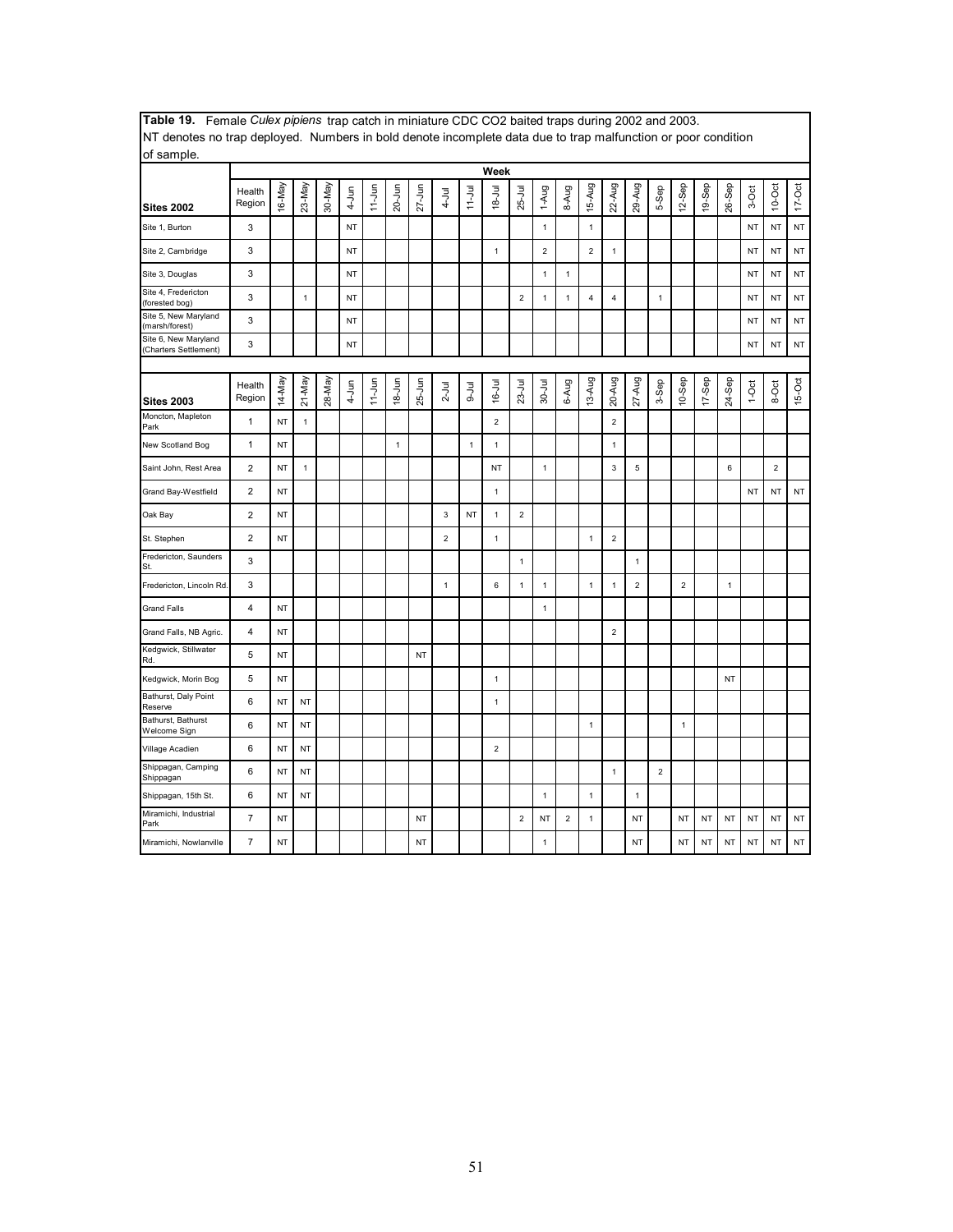| per denotes no trap deployed. Teambers in bold denote incomplete data due to trap manufaction or poor condition<br>of sample. |                         |           |        |              |           |              |            |            |              |            |              |              |             |                |              |              |           |       |           |           |           |           |           |            |
|-------------------------------------------------------------------------------------------------------------------------------|-------------------------|-----------|--------|--------------|-----------|--------------|------------|------------|--------------|------------|--------------|--------------|-------------|----------------|--------------|--------------|-----------|-------|-----------|-----------|-----------|-----------|-----------|------------|
|                                                                                                                               |                         |           |        |              |           |              |            |            |              |            | Week         |              |             |                |              |              |           |       |           |           |           |           |           |            |
| <b>Sites 2002</b>                                                                                                             | Health<br>Region        | 16-May    | 23-May | 30-May       | $4 - Jun$ | $11 - Jun$   | $20 - Jun$ | $27 - Jun$ | $4 - J$ ul   | $11 - Jul$ | $18 - Jul$   | 25-Jul       | 1-Aug       | 8-Aug          | 15-Aug       | 22-Aug       | 29-Aug    | 5-Sep | $12-$ Sep | 19-Sep    | 26-Sep    | 3-Oct     | $10-Oct$  | $17 - Oct$ |
| Site 1, Burton                                                                                                                | 3                       |           |        |              | <b>NT</b> |              |            |            |              |            |              |              |             |                |              |              |           |       |           |           |           | NT        | <b>NT</b> | NT         |
| Site 2, Cambridge                                                                                                             | 3                       |           |        |              | <b>NT</b> |              |            |            |              |            |              |              |             | $\mathbf{1}$   |              |              |           |       |           |           |           | <b>NT</b> | NT        | NT         |
| Site 3, Douglas                                                                                                               | 3                       |           |        |              | <b>NT</b> |              |            |            |              |            | $\mathbf{1}$ |              |             |                |              |              |           |       |           |           |           | <b>NT</b> | <b>NT</b> | NT         |
| Site 4, Fredericton<br>(forested bog)                                                                                         | 3                       |           |        |              | <b>NT</b> |              |            |            |              |            |              |              |             | $\mathbf{1}$   | $\mathbf{1}$ |              |           |       |           |           |           | <b>NT</b> | <b>NT</b> | NT         |
| Site 5, New Maryland<br>(marsh/forest)                                                                                        | 3                       |           |        |              | <b>NT</b> |              |            |            |              |            |              | $\mathbf{1}$ |             |                |              |              |           |       |           |           |           | <b>NT</b> | <b>NT</b> | NT         |
| Site 6, New Maryland<br>(Charters Settlement)                                                                                 | 3                       |           |        |              | <b>NT</b> |              |            |            |              |            |              |              |             |                | 1            |              |           |       |           |           |           | NT        | NT        | NT         |
|                                                                                                                               |                         |           |        |              |           |              |            |            |              |            |              |              |             |                |              |              |           |       |           |           |           |           |           |            |
| <b>Sites 2003</b>                                                                                                             | Health<br>Region        | 14-May    | 21-May | 28-May       | $4 - Jun$ | $11 - Jun$   | $18 - Jun$ | $25 - Jun$ | $2 -$ Jul    | lnr-9      | $16 - Jul$   | $23 -$ Jul   | $30 -$ Jul  | 6-Aug          | 13-Aug       | 20-Aug       | 27-Aug    | 3-Sep | $10-$ Sep | $17-$ Sep | 24-Sep    | $1-0ct$   | 8-Oct     | $15-Oct$   |
| Moncton, Mapleton<br>Park                                                                                                     | $\mathbf{1}$            | NT        |        |              |           |              |            |            |              |            |              |              |             |                |              |              |           |       |           |           |           |           |           |            |
| New Scotland Bog                                                                                                              | $\mathbf{1}$            | NT        |        |              |           |              |            |            |              |            |              |              |             | $\overline{2}$ |              |              |           |       |           |           |           |           |           |            |
| Saint John, Rest Area                                                                                                         | $\overline{2}$          | NT        |        |              |           |              |            |            |              |            | NT           |              |             |                |              |              |           |       |           |           |           |           |           |            |
| Grand Bay-Westfield                                                                                                           | $\overline{2}$          | NT        |        |              |           |              |            |            |              |            |              |              |             |                |              |              |           |       |           |           |           | <b>NT</b> | <b>NT</b> | $\sf{NT}$  |
| Oak Bay                                                                                                                       | $\overline{\mathbf{c}}$ | NT        |        |              |           |              |            |            | $\mathbf{1}$ | NT         |              |              |             |                |              |              |           |       |           |           |           |           |           |            |
| St. Stephen                                                                                                                   | $\overline{2}$          | NT        |        |              |           | $\mathbf{1}$ |            |            |              |            |              |              |             |                |              |              |           |       |           |           |           |           |           |            |
| Fredericton, Saunders<br>St.                                                                                                  | 3                       |           |        |              |           |              |            |            |              |            |              |              |             |                |              |              |           |       |           |           |           |           |           |            |
| Fredericton, Lincoln Rd.                                                                                                      | 3                       |           |        |              |           |              |            |            |              |            |              |              |             |                |              |              |           |       |           |           |           |           |           |            |
| <b>Grand Falls</b>                                                                                                            | 4                       | NT        |        |              |           |              |            |            |              |            |              |              |             |                |              |              |           |       |           |           |           |           |           |            |
| Grand Falls, NB Agric.                                                                                                        | 4                       | NT        |        |              |           |              |            |            |              |            |              |              |             |                |              |              |           |       |           |           |           |           |           |            |
| Kedgwick, Stillwater<br>Rd.                                                                                                   | 5                       | NT        |        |              |           |              |            | <b>NT</b>  |              |            |              |              |             |                |              |              |           |       |           |           |           |           |           |            |
| Kedgwick, Morin Bog                                                                                                           | 5                       | NT        |        |              |           |              |            |            |              |            |              |              | $\mathbf 1$ |                |              |              |           |       |           |           | <b>NT</b> |           |           |            |
| Bathurst, Daly Point<br>Reserve                                                                                               | 6                       | NT        | NT     |              |           |              |            |            |              |            |              |              |             |                |              |              |           |       |           |           |           |           |           |            |
| Bathurst, Bathurst<br>Welcome Sign                                                                                            | 6                       | NT        | NT     |              |           |              |            |            |              |            |              |              |             |                |              | $\mathbf{1}$ |           |       |           |           |           |           |           |            |
| Village Acadien                                                                                                               | 6                       | NΤ        | ΝT     |              |           |              |            |            |              |            |              |              |             |                |              |              |           |       |           |           |           |           |           |            |
| Shippagan, Camping<br>Shippagan                                                                                               | 6                       | NT        | NT     | $\mathbf{1}$ |           |              |            |            |              |            |              |              |             |                |              |              |           |       |           |           |           |           |           |            |
| Shippagan, 15th St.                                                                                                           | 6                       | NT        | NT     |              |           |              |            |            |              |            |              |              |             |                |              |              |           |       |           |           |           |           |           |            |
| Miramichi, Industrial<br>Park                                                                                                 | $\overline{7}$          | <b>NT</b> |        |              |           |              |            | <b>NT</b>  |              |            |              |              | NT          |                |              |              | <b>NT</b> |       | <b>NT</b> | <b>NT</b> | <b>NT</b> | <b>NT</b> | <b>NT</b> | NT         |
| Miramichi, Nowlanville                                                                                                        | $\overline{7}$          | NT        |        |              |           |              |            | NT         |              |            |              |              |             | 3              |              |              | <b>NT</b> |       | NT        | <b>NT</b> | <b>NT</b> | <b>NT</b> | <b>NT</b> | NT         |

**Table 20.** Female *Culex restuans* trap catch in miniature CDC CO2 baited traps during 2002 and 2003. NT denotes no trap deployed. Numbers in bold denote incomplete data due to trap malfunction or poor condition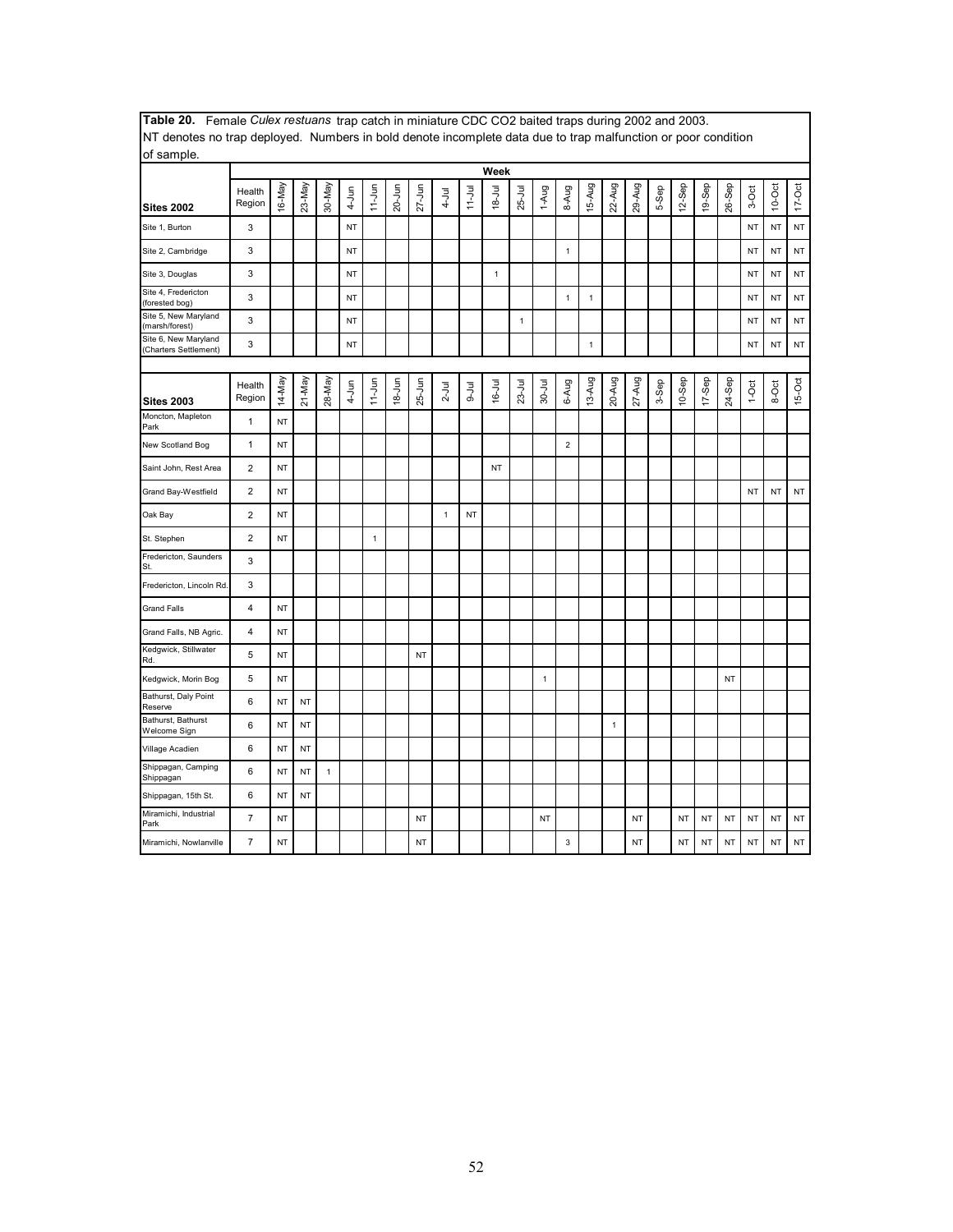| The activities no trap acproyed. Trafficers in bold activity incomplete data and to trap manufacture of poor condition<br>of sample. |                         |           |           |        |           |            |            |            |            |            |            |              |             |       |        |        |                         |       |              |        |              |           |           |           |
|--------------------------------------------------------------------------------------------------------------------------------------|-------------------------|-----------|-----------|--------|-----------|------------|------------|------------|------------|------------|------------|--------------|-------------|-------|--------|--------|-------------------------|-------|--------------|--------|--------------|-----------|-----------|-----------|
|                                                                                                                                      |                         |           |           |        |           |            |            |            |            |            | Week       |              |             |       |        |        |                         |       |              |        |              |           |           |           |
| <b>Sites 2002</b>                                                                                                                    | Health<br>Region        | 16-May    | 23-May    | 30-May | 4-Jun     | $11$ -Jun  | 20-Jun     | $27 - Jun$ | $4 - J$ ul | $11 -$ Jul | $18 - Jul$ | 25-Jul       | 1-Aug       | 8-Aug | 15-Aug | 22-Aug | 29-Aug                  | 5-Sep | 12-Sep       | 19-Sep | 26-Sep       | 3-Oct     | $10$ -Oct | $17-Oct$  |
| Site 1, Burton                                                                                                                       | 3                       |           |           |        | NT        |            |            |            |            |            |            | $\mathbf{1}$ |             |       |        |        |                         |       |              |        |              | <b>NT</b> | NT        | $\sf{NT}$ |
| Site 2, Cambridge                                                                                                                    | 3                       |           |           |        | <b>NT</b> |            |            |            |            |            |            | $\mathbf{3}$ |             |       |        |        |                         |       |              |        |              | <b>NT</b> | <b>NT</b> | $\sf{NT}$ |
| Site 3, Douglas                                                                                                                      | 3                       |           |           |        | <b>NT</b> |            |            |            |            |            |            |              |             |       |        |        |                         |       |              |        |              | <b>NT</b> | <b>NT</b> | NT        |
| Site 4, Fredericton<br>(forested bog)                                                                                                | 3                       |           |           |        | NT        |            |            |            |            |            |            |              |             |       |        |        |                         |       |              |        |              | NT        | NT        | NT        |
| Site 5, New Maryland<br>(marsh/forest)                                                                                               | 3                       |           |           |        | <b>NT</b> |            |            |            |            |            |            |              |             |       |        |        |                         |       |              |        |              | NT        | NT        | NT        |
| Site 6, New Maryland<br>(Charters Settlement)                                                                                        | 3                       |           |           |        | <b>NT</b> |            |            |            |            |            |            |              |             |       |        |        |                         |       |              |        |              | <b>NT</b> | <b>NT</b> | $\sf{NT}$ |
|                                                                                                                                      |                         |           |           |        |           |            |            |            |            |            |            |              |             |       |        |        |                         |       |              |        |              |           |           |           |
| <b>Sites 2003</b>                                                                                                                    | Health<br>Region        | 14-May    | 21-May    | 28-May | 4-Jun     | $11 - Jun$ | $18 - Jun$ | 25-Jun     | $2 -$ Jul  | $9 -$ Jul  | $16 - Jul$ | 23-Jul       | $30 - J$ ul | 6-Aug | 13-Aug | 20-Aug | $27 - Aug$              | 3-Sep | $10-$ Sep    | 17-Sep | 24-Sep       | $1-0ct$   | 8-Oct     | 15-Oct    |
| Moncton, Mapleton<br>Park                                                                                                            | $\mathbf{1}$            | NT        |           |        |           |            |            |            |            |            |            |              |             |       |        |        | $\mathbf{1}$            |       |              |        |              |           |           |           |
| New Scotland Bog                                                                                                                     | $\mathbf{1}$            | NT        |           |        |           |            |            |            |            |            |            |              |             |       |        |        |                         |       |              |        |              |           |           |           |
| Saint John, Rest Area                                                                                                                | $\mathbf 2$             | <b>NT</b> |           |        |           |            |            |            |            |            | NT         |              |             |       |        |        | $\overline{\mathbf{4}}$ |       |              |        | $\mathbf{1}$ |           |           |           |
| Grand Bay-Westfield                                                                                                                  | $\overline{\mathbf{c}}$ | <b>NT</b> |           |        |           |            |            |            |            |            |            |              |             |       |        |        |                         |       |              |        |              | NT        | NT        | $\sf{NT}$ |
| Oak Bay                                                                                                                              | $\mathbf 2$             | <b>NT</b> |           |        |           |            |            |            |            | NT         |            |              |             |       |        |        |                         |       |              |        |              |           |           |           |
| St. Stephen                                                                                                                          | $\mathbf 2$             | NT        |           |        |           |            |            |            |            |            |            |              |             |       |        |        |                         |       |              |        |              |           |           |           |
| Fredericton, Saunders<br>St.                                                                                                         | 3                       |           |           |        |           |            |            |            |            |            |            |              |             |       |        |        |                         |       |              |        |              |           |           |           |
| Fredericton, Lincoln Rd.                                                                                                             | 3                       |           |           |        |           |            |            |            |            |            |            |              |             |       |        |        |                         |       |              |        |              |           |           |           |
| <b>Grand Falls</b>                                                                                                                   | 4                       | NT        |           |        |           |            |            |            |            |            |            |              |             |       |        |        |                         |       |              |        |              |           |           |           |
| Grand Falls, NB Agric.                                                                                                               | 4                       | NT        |           |        |           |            |            |            |            |            |            |              |             |       |        |        |                         |       |              |        |              |           |           |           |
| Kedgwick, Stillwater<br>Rd.                                                                                                          | 5                       | <b>NT</b> |           |        |           |            |            | <b>NT</b>  |            |            |            |              |             |       |        |        |                         |       |              |        |              |           |           |           |
| Kedgwick, Morin Bog                                                                                                                  | $\,$ 5 $\,$             | <b>NT</b> |           |        |           |            |            |            |            |            |            |              |             |       |        |        |                         |       |              |        | NT           |           |           |           |
| Bathurst, Daly Point<br>Reserve                                                                                                      | 6                       | NT        | NT        |        |           |            |            |            |            |            |            |              |             |       |        |        |                         |       |              |        |              |           |           |           |
| Bathurst, Bathurst<br>Welcome Sign                                                                                                   | 6                       | NT        | NT        |        |           |            |            |            |            |            |            |              |             |       |        |        |                         |       |              |        |              |           |           |           |
| Village Acadien                                                                                                                      | 6                       | <b>NT</b> | NT        |        |           |            |            |            |            |            |            |              |             |       |        |        |                         |       | $\mathbf{1}$ |        |              |           |           |           |
| Shippagan, Camping<br>Shippagan                                                                                                      | 6                       | <b>NT</b> | <b>NT</b> |        |           |            |            |            |            |            |            |              |             |       |        |        |                         |       |              |        |              |           |           |           |
| Shippagan, 15th St.                                                                                                                  | 6                       | NT        | NT        |        |           |            |            |            |            |            |            |              |             |       |        |        |                         |       |              |        |              |           |           |           |
| Miramichi, Industrial<br>Park                                                                                                        | $\overline{7}$          | <b>NT</b> |           |        |           |            |            | <b>NT</b>  |            |            |            |              | NT          |       |        |        | NT                      |       | NT           | NT     | NT           | <b>NT</b> | <b>NT</b> | $\sf{NT}$ |
| Miramichi, Nowlanville                                                                                                               | $\overline{7}$          | <b>NT</b> |           |        |           |            |            | <b>NT</b>  |            |            |            |              |             |       |        |        | NT                      |       | NT           | NT     | NT           | <b>NT</b> | <b>NT</b> | <b>NT</b> |

**Table 21.** Female *Culex salinarius* trap catch in miniature CDC CO2 baited traps during 2002 and 2003. NT denotes no trap deployed. Numbers in bold denote incomplete data due to trap malfunction or poor condition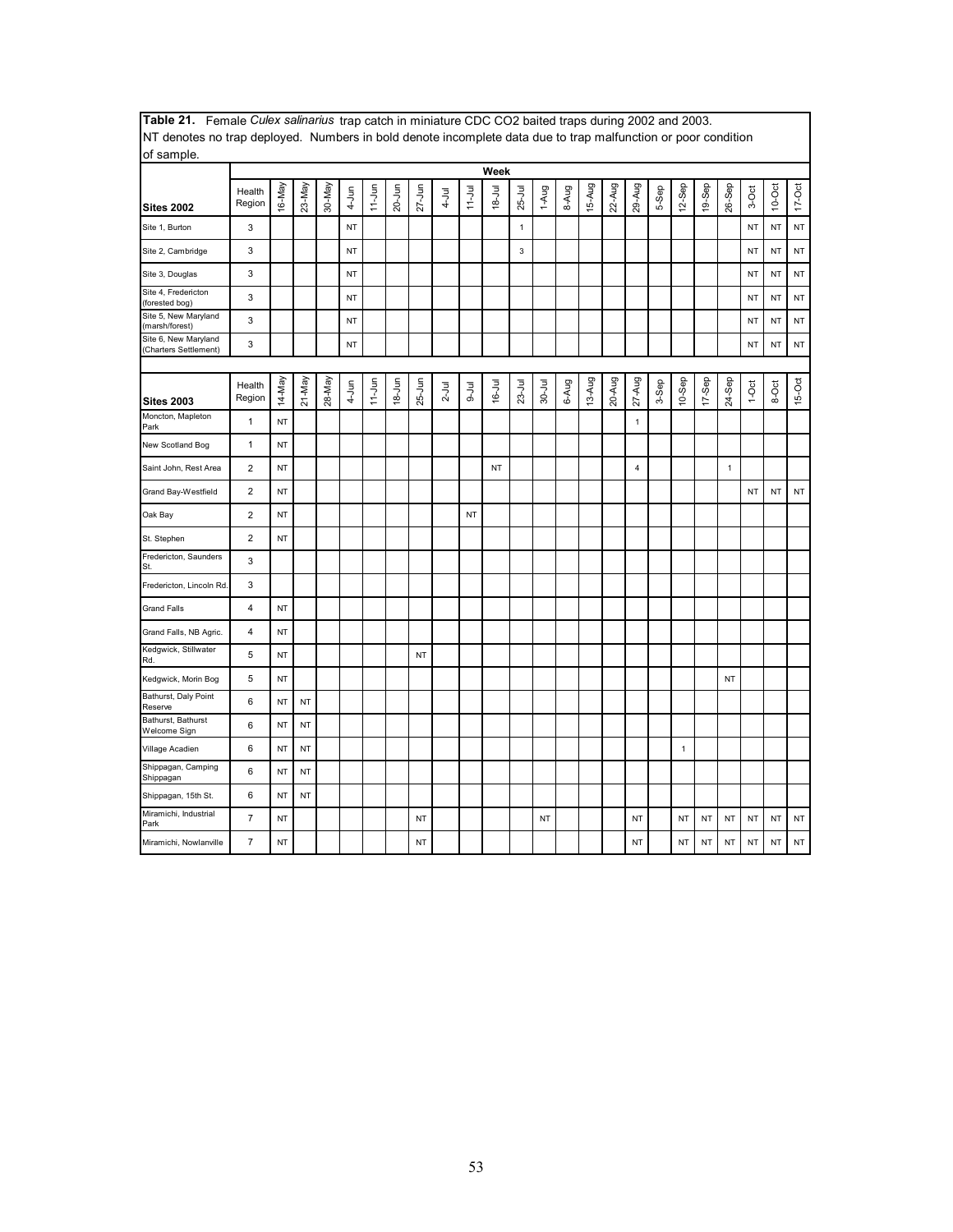| NT denotes no trap deployed. Numbers in bold denote incomplete data due to trap malfunction or poor condition<br>of sample. |                         |           |           |        |           |              |            |            |           |              |            |              |            |       |              |              |              |          |                         |              |                |           |              |           |
|-----------------------------------------------------------------------------------------------------------------------------|-------------------------|-----------|-----------|--------|-----------|--------------|------------|------------|-----------|--------------|------------|--------------|------------|-------|--------------|--------------|--------------|----------|-------------------------|--------------|----------------|-----------|--------------|-----------|
|                                                                                                                             |                         |           |           |        |           |              |            |            |           |              | Week       |              |            |       |              |              |              |          |                         |              |                |           |              |           |
| <b>Sites 2002</b>                                                                                                           | Health<br>Region        | 16-May    | 23-May    | 30-May | $4 - Jun$ | $11-Jun$     | 20-Jun     | $27 - Jun$ | $4 -$ Jul | $11 -$ Jul   | $18 - Jul$ | $25 -$ Jul   | 1-Aug      | 8-Aug | 15-Aug       | 22-Aug       | 29-Aug       | 5-Sep    | $12-$ Sep               | 19-Sep       | 26-Sep         | 3-Oct     | $10$ -Oct    | $17-Oct$  |
| Site 1, Burton                                                                                                              | 3                       |           |           |        | NT        | $\mathbf{1}$ |            |            |           |              |            | $\mathbf{1}$ |            |       |              |              |              |          |                         |              |                | <b>NT</b> | <b>NT</b>    | NT        |
| Site 2, Cambridge                                                                                                           | 3                       |           |           |        | NT        |              |            |            |           |              |            |              |            |       |              |              |              |          |                         |              |                | NT        | <b>NT</b>    | NT        |
| Site 3, Douglas                                                                                                             | 3                       |           |           |        | NT        |              |            |            |           |              |            |              |            |       |              |              |              |          |                         |              |                | NT        | NT           | <b>NT</b> |
| Site 4, Fredericton<br>(forested bog)                                                                                       | 3                       |           |           |        | NT        |              |            |            |           |              |            |              |            |       |              |              |              |          |                         |              |                | <b>NT</b> | <b>NT</b>    | NT        |
| Site 5, New Maryland<br>(marsh/forest)                                                                                      | 3                       |           |           |        | NT        |              |            |            |           |              |            |              |            |       |              |              |              |          | $\mathbf{1}$            |              |                | NT        | <b>NT</b>    | NT        |
| Site 6, New Maryland<br>Charters Settlement)                                                                                | 3                       |           |           |        | NT        |              |            |            |           |              |            |              |            |       | $\mathbf{1}$ |              |              |          | $\overline{\mathbf{4}}$ |              |                | <b>NT</b> | NT           | NT        |
|                                                                                                                             |                         |           |           |        |           |              |            |            |           |              |            |              |            |       |              |              |              |          |                         |              |                |           |              |           |
| <b>Sites 2003</b>                                                                                                           | Health<br>Region        | 14-May    | 21-May    | 28-May | 4-Jun     | $11 - Jun$   | $18 - Jun$ | $25-Jun$   | $2 -$ Jul | $9 -$ Jul    | 16-Jul     | $23 -$ Jul   | $30 -$ Jul | 6-Aug | 13-Aug       | 20-Aug       | $27-Aug$     | $3-$ Sep | 10-Sep                  | 17-Sep       | 24-Sep         | $1-0ct$   | 8-Oct        | 15-Oct    |
| Moncton, Mapleton<br>Park                                                                                                   | $\mathbf{1}$            | NT        |           |        |           |              |            |            |           |              |            |              |            |       |              |              | $\mathbf{1}$ |          |                         |              | $\mathbf{1}$   |           |              |           |
| New Scotland Bog                                                                                                            | $\mathbf{1}$            | NT        |           |        |           |              |            |            |           |              |            |              |            |       |              | 3            |              |          |                         | $\mathbf{1}$ | 1              |           |              |           |
| Saint John, Rest Area                                                                                                       | $\overline{2}$          | <b>NT</b> |           |        |           |              |            |            |           |              | NT         |              |            |       |              |              |              |          |                         |              |                |           |              |           |
| Grand Bay-Westfield                                                                                                         | $\overline{2}$          | NT        |           |        |           |              |            |            |           |              |            |              |            |       |              |              |              |          |                         |              |                | NT        | NT           | NT        |
| Oak Bay                                                                                                                     | $\overline{\mathbf{c}}$ | NT        |           |        |           |              |            |            |           | <b>NT</b>    |            |              |            |       |              |              |              |          |                         |              |                |           |              |           |
| St. Stephen                                                                                                                 | 2                       | <b>NT</b> |           |        |           |              |            |            |           |              |            |              |            |       |              |              |              |          |                         |              |                |           |              |           |
| Fredericton, Saunders<br>St.                                                                                                | 3                       |           |           |        |           |              |            |            |           |              |            |              |            |       |              |              |              |          |                         |              |                |           |              |           |
| Fredericton, Lincoln Rd.                                                                                                    | 3                       |           |           |        |           |              |            |            |           |              |            |              |            |       |              |              |              |          |                         |              |                |           |              |           |
| <b>Grand Falls</b>                                                                                                          | 4                       | NT        |           |        |           |              |            |            |           |              |            |              |            |       |              |              |              |          |                         |              |                |           |              |           |
| Grand Falls, NB Agric.                                                                                                      | 4                       | NT        |           |        |           |              |            |            |           |              |            |              |            |       |              |              |              |          |                         |              |                |           |              |           |
| Kedgwick, Stillwater<br>Rd.                                                                                                 | 5                       | NT        |           |        |           |              |            | NT         |           |              |            |              |            |       |              |              |              |          |                         |              |                |           | $\mathbf{1}$ |           |
| Kedgwick, Morin Bog                                                                                                         | 5                       | NT        |           |        |           |              |            |            |           |              |            |              |            |       |              |              |              |          |                         |              | <b>NT</b>      |           |              |           |
| Bathurst, Daly Point<br>Reserve                                                                                             | 6                       | NT        | <b>NT</b> |        |           |              |            |            |           | $\mathbf{1}$ |            |              |            |       |              |              |              |          |                         | $\mathbf{1}$ |                |           |              |           |
| Bathurst, Bathurst<br>Welcome Sign                                                                                          | 6                       | NT        | NT        |        |           |              |            |            |           |              |            |              |            |       |              |              |              |          |                         |              |                |           |              |           |
| Village Acadien                                                                                                             | 6                       | NT        | <b>NT</b> |        |           |              |            |            |           |              |            |              |            |       |              | $\mathbf{1}$ |              |          |                         |              |                |           |              |           |
| Shippagan, Camping<br>Shippagan                                                                                             | 6                       | NT        | NT        |        |           |              |            |            |           |              |            |              |            |       |              |              |              |          |                         |              | $\overline{2}$ |           |              |           |
| Shippagan, 15th St.                                                                                                         | 6                       | NT        | NT        |        |           |              |            |            |           |              |            |              |            |       |              |              |              |          |                         |              |                |           |              |           |
| Miramichi, Industrial<br>Park                                                                                               | $\overline{7}$          | NT        |           |        |           |              |            | NT         |           |              |            |              | <b>NT</b>  |       |              |              | <b>NT</b>    |          | NT                      | NT           | <b>NT</b>      | NT        | NT           | NT        |
| Miramichi, Nowlanville                                                                                                      | $\overline{7}$          | NT        |           |        |           |              |            | NT         |           |              |            |              |            |       | $\,$ 1 $\,$  |              | NT           |          | NT                      | NT           | <b>NT</b>      | NT        | NT           | <b>NT</b> |

**Table 22.** Female *Culex territans* trap catch in miniature CDC CO2 baited traps during 2002 and 2003.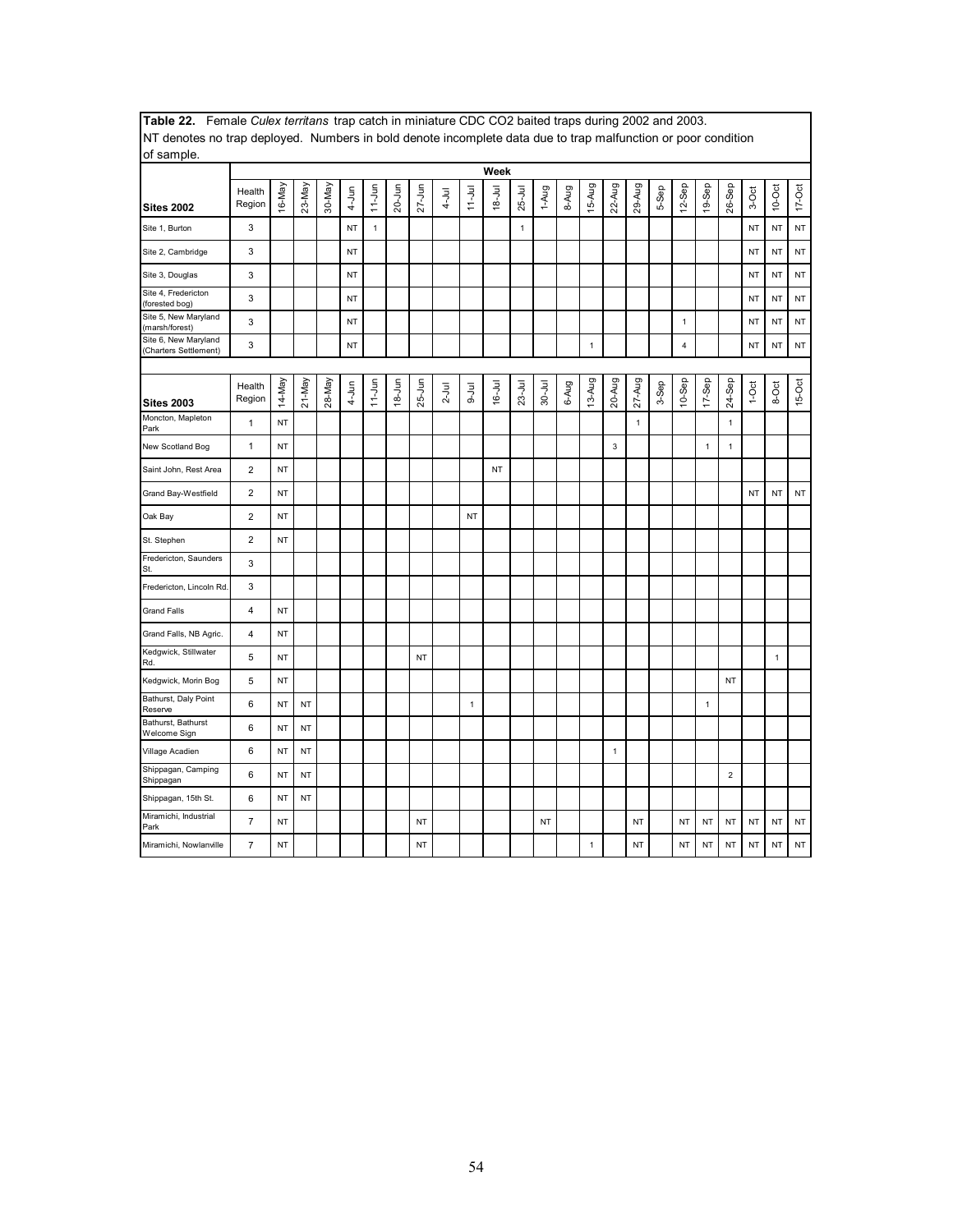| INT denotes no trap deployed. Numbers in bold denote incomplete data due to trap malfunction or poor condition |                         |           |           |        |           |            |                         |              |                |             |            |                |            |                |                |                |              |       |              |              |                |              |           |              |
|----------------------------------------------------------------------------------------------------------------|-------------------------|-----------|-----------|--------|-----------|------------|-------------------------|--------------|----------------|-------------|------------|----------------|------------|----------------|----------------|----------------|--------------|-------|--------------|--------------|----------------|--------------|-----------|--------------|
| of sample.                                                                                                     |                         |           |           |        |           |            |                         |              |                |             | Week       |                |            |                |                |                |              |       |              |              |                |              |           |              |
| <b>Sites 2002</b>                                                                                              | Health<br>Region        | 16-May    | 23-May    | 30-May | $4 - Jun$ | $11$ -Jun  | $20 - Jun$              | $27 - Jun$   | $4 - J$ ul     | $11 -$ Jul  | $18 - Jul$ | 25-Jul         | 1-Aug      | 8-Aug          | 15-Aug         | 22-Aug         | 29-Aug       | 5-Sep | 12-Sep       | 19-Sep       | 26-Sep         | 3-Oct        | $10$ -Oct | $17-Oct$     |
| Site 1, Burton                                                                                                 | 3                       |           |           |        | <b>NT</b> |            |                         |              |                |             |            |                |            |                |                |                |              |       |              |              |                | <b>NT</b>    | <b>NT</b> | NT           |
| Site 2, Cambridge                                                                                              | 3                       |           |           |        | NT        |            |                         |              |                |             |            |                |            |                |                |                |              |       |              |              |                | NT           | <b>NT</b> | NT           |
| Site 3, Douglas                                                                                                | 3                       |           |           |        | <b>NT</b> |            |                         |              |                |             |            |                |            |                |                |                |              |       |              |              |                | NT           | <b>NT</b> | NT           |
| Site 4, Fredericton<br>(forested bog)                                                                          | 3                       |           |           |        | <b>NT</b> |            |                         |              |                |             |            |                |            |                |                |                |              |       |              |              |                | <b>NT</b>    | <b>NT</b> | NT           |
| Site 5, New Maryland<br>(marsh/forest)                                                                         | 3                       |           |           |        | <b>NT</b> |            |                         |              |                |             |            |                |            |                |                |                |              |       |              |              |                | <b>NT</b>    | <b>NT</b> | NT           |
| Site 6, New Maryland<br>(Charters Settlement)                                                                  | 3                       |           |           |        | NT        |            |                         |              |                |             |            |                |            |                |                |                |              |       |              |              |                | NT           | <b>NT</b> | NT           |
|                                                                                                                |                         |           |           |        |           |            |                         |              |                |             |            |                |            |                |                |                |              |       |              |              |                |              |           |              |
| <b>Sites 2003</b>                                                                                              | Health<br>Region        | 14-May    | $21-May$  | 28-May | 4-Jun     | $11 - Jun$ | $18 - Jun$              | 25-Jun       | $2 -$ Jul      | $9-1$ ul    | $16 - Jul$ | $23-Jul$       | $30 -$ Jul | 6-Aug          | 13-Aug         | 20-Aug         | 27-Aug       | 3-Sep | $10-$ Sep    | 17-Sep       | 24-Sep         | $1-0ct$      | 8-Oct     | 15-Oct       |
| Moncton, Mapleton<br>Park                                                                                      | $\mathbf{1}$            | NT        |           |        |           |            |                         | $\mathbf{1}$ | 5              |             |            |                |            |                |                | $\mathbf{1}$   |              |       |              |              |                |              |           |              |
| New Scotland Bog                                                                                               | 1                       | NT        |           |        |           |            | $\overline{\mathbf{4}}$ | 15           | $\overline{2}$ |             | 1          | $\overline{c}$ |            |                | $\overline{2}$ | 8              | $\mathbf{1}$ | 1     | $\mathbf{1}$ | $\mathbf{1}$ | $\overline{2}$ | $\mathbf{1}$ |           |              |
| Saint John, Rest Area                                                                                          | $\overline{2}$          | <b>NT</b> |           |        |           |            |                         |              |                |             | <b>NT</b>  |                |            |                |                |                |              |       |              |              |                |              |           |              |
| Grand Bay-Westfield                                                                                            | 2                       | NT        |           |        |           |            |                         |              |                |             |            |                |            |                |                |                |              |       | $\mathbf{1}$ |              |                | <b>NT</b>    | <b>NT</b> | NT           |
| Oak Bay                                                                                                        | $\overline{2}$          | NT        |           |        |           |            |                         |              |                | NT          |            |                |            |                |                | $\overline{2}$ |              |       |              |              | $\mathbf{1}$   |              |           |              |
| St. Stephen                                                                                                    | $\overline{c}$          | NT        |           |        |           |            |                         |              |                |             |            | 1              |            |                |                | $\overline{4}$ | 4            |       |              |              |                |              |           | $\mathbf{1}$ |
| Fredericton, Saunders<br>St.                                                                                   | 3                       |           |           |        |           |            |                         |              |                |             |            |                |            |                |                |                |              |       |              |              |                |              |           |              |
| Fredericton, Lincoln Rd                                                                                        | 3                       |           |           |        |           |            |                         |              |                |             |            |                |            |                |                |                |              |       |              |              |                |              |           |              |
| <b>Grand Falls</b>                                                                                             | 4                       | NT        |           |        |           |            |                         |              |                |             |            |                |            |                |                |                |              |       |              |              |                |              |           |              |
| Grand Falls, NB Agric.                                                                                         | $\overline{\mathbf{4}}$ | NT        |           |        |           |            |                         |              |                |             |            |                |            |                |                |                |              |       |              |              |                |              |           |              |
| Kedgwick, Stillwater<br>Rd.                                                                                    | 5                       | NT        |           |        |           |            |                         | <b>NT</b>    |                |             |            |                |            |                |                |                |              |       |              |              |                |              |           |              |
| Kedgwick, Morin Bog                                                                                            | 5                       | <b>NT</b> |           |        |           |            |                         |              |                | $\mathbf 1$ |            |                |            |                |                |                |              |       |              |              | <b>NT</b>      |              |           |              |
| Bathurst, Daly Point<br>Reserve                                                                                | 6                       | NT        | <b>NT</b> |        |           |            |                         |              |                |             |            |                |            |                |                |                |              |       |              |              |                |              |           |              |
| Bathurst, Bathurst<br>Welcome Sign                                                                             | 6                       | NT        | NT        |        |           |            |                         |              |                |             |            |                |            |                |                | $\mathbf{1}$   |              |       |              |              |                |              |           |              |
| Village Acadien                                                                                                | 6                       | <b>NT</b> | NT        |        |           |            |                         |              |                |             |            |                |            |                |                |                |              |       |              |              |                |              |           |              |
| Shippagan, Camping<br>Shippagan                                                                                | 6                       | NT        | NT        |        |           |            |                         |              |                |             |            |                |            |                |                |                |              |       |              |              |                |              |           |              |
| Shippagan, 15th St.                                                                                            | 6                       | <b>NT</b> | <b>NT</b> |        |           |            |                         |              |                |             |            |                |            |                |                |                |              |       |              |              |                |              |           |              |
| Miramichi, Industrial<br>Park                                                                                  | $\overline{7}$          | <b>NT</b> |           |        |           |            |                         | <b>NT</b>    |                |             |            |                | <b>NT</b>  |                | 50             | 63             | <b>NT</b>    |       | <b>NT</b>    | NT           | <b>NT</b>      | <b>NT</b>    | NT        | NT           |
| Miramichi, Nowlanville                                                                                         | $\overline{7}$          | <b>NT</b> |           |        |           |            |                         | <b>NT</b>    |                |             |            | 6              | 5          | $\overline{2}$ | 34             |                | <b>NT</b>    |       | NT           | NT           | <b>NT</b>      | <b>NT</b>    | <b>NT</b> | NT           |

**Table 23.** Female *Culiseta melanura* trap catch in miniature CDC CO2 baited traps during 2002 and 2003. NT denotes no trap deployed. Numbers in bold denote incomplete data due to trap malfunction or poor condition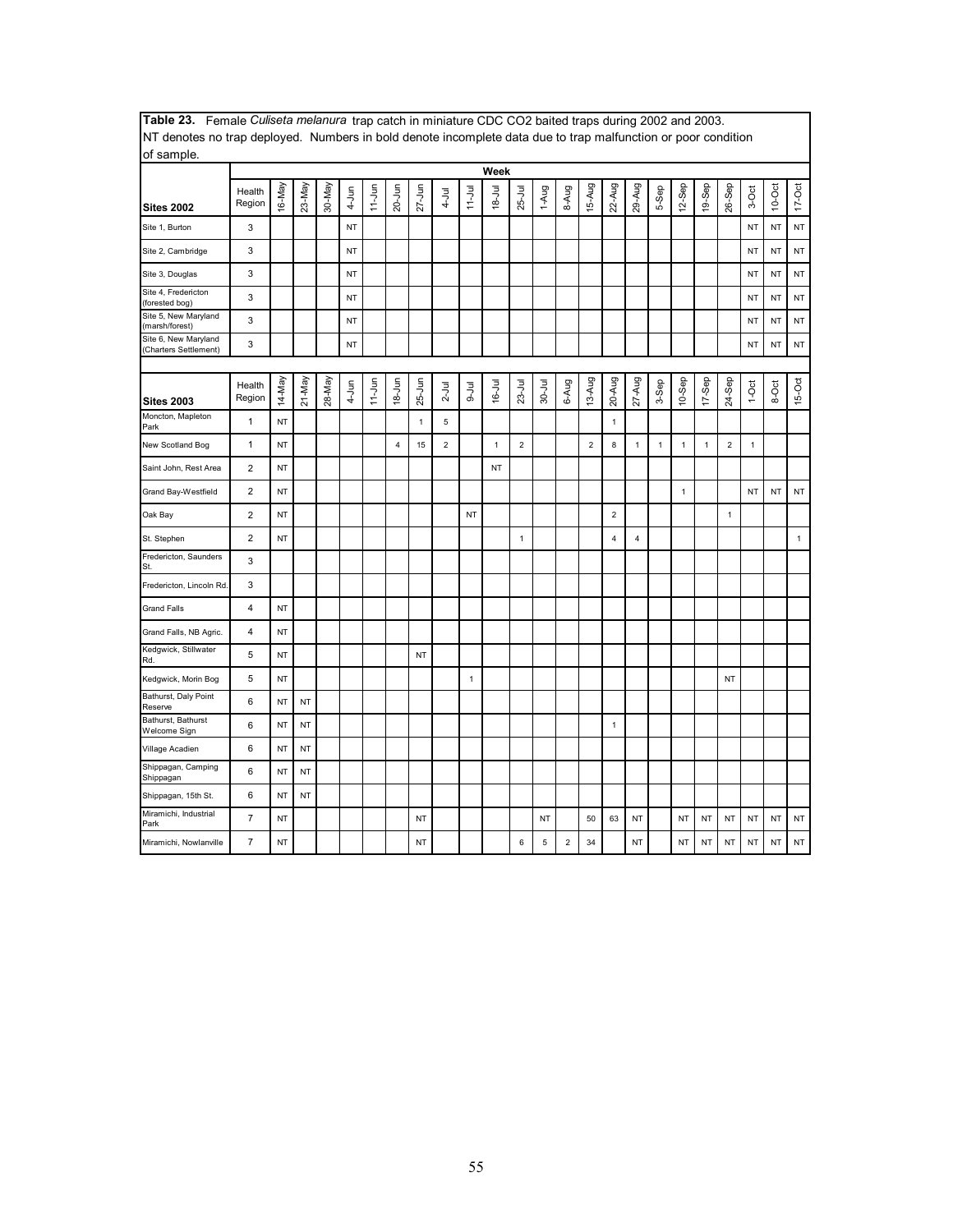| NT denotes no trap deployed. Numbers in bold denote incomplete data due to trap malfunction or poor condition |                         |           |           |        |           |            |                         |                         |                |                           |              |                |                         |                           |                |                         |              |       |                      |           |           |           |           |           |
|---------------------------------------------------------------------------------------------------------------|-------------------------|-----------|-----------|--------|-----------|------------|-------------------------|-------------------------|----------------|---------------------------|--------------|----------------|-------------------------|---------------------------|----------------|-------------------------|--------------|-------|----------------------|-----------|-----------|-----------|-----------|-----------|
| of sample.<br>Week                                                                                            |                         |           |           |        |           |            |                         |                         |                |                           |              |                |                         |                           |                |                         |              |       |                      |           |           |           |           |           |
| <b>Sites 2002</b>                                                                                             | Health<br>Region        | 16-May    | 23-May    | 30-May | $4 - Jun$ | $11$ -Jun  | $20 - Jun$              | $27 - Jun$              | $4 -$ Jul      | $11 - Jul$                | $18 -$ Jul   | 25-Jul         | 1-Aug                   | 8-Aug                     | 15-Aug         | 22-Aug                  | 29-Aug       | 5-Sep | Sep<br>$\frac{1}{2}$ | 19-Sep    | 26-Sep    | 3-Oct     | $10-Oct$  | $17-Oct$  |
| Site 1, Burton                                                                                                | 3                       |           |           |        | NT        |            |                         | 53                      | 191            | 135                       | 121          | 164            | 69                      | 8                         | 8              |                         |              |       |                      |           |           | <b>NT</b> | NT        | NT        |
| Site 2, Cambridge                                                                                             | 3                       |           |           |        | <b>NT</b> |            |                         | 6                       | 135            | 106                       | 103          | 112            | 40                      | 12                        | 5              |                         |              |       |                      |           |           | <b>NT</b> | <b>NT</b> | NT        |
| Site 3, Douglas                                                                                               | 3                       |           |           |        | <b>NT</b> |            | $\overline{\mathbf{4}}$ | 1670                    | 2673           | 309                       | 2373         | 377            | 258                     | 15                        | 8              | $\mathbf 2$             | $\mathbf{1}$ |       |                      |           |           | <b>NT</b> | <b>NT</b> | NT        |
| Site 4, Fredericton<br>(forested bog)                                                                         | 3                       |           |           |        | <b>NT</b> |            |                         | 91                      | 784            | 71                        | 98           | 18             | 13                      |                           | $\overline{2}$ |                         |              |       |                      |           |           | <b>NT</b> | NT        | NT        |
| Site 5, New Maryland<br>(marsh/forest)                                                                        | 3                       |           |           |        | NT        |            | $\mathbf 2$             | 378                     | 1216           | 69                        | 441          | 105            | 52                      | 31                        | 18             | $\overline{\mathbf{4}}$ | $\mathbf{1}$ |       |                      |           |           | NT        | NT        | NT        |
| Site 6, New Maryland<br>(Charters Settlement)                                                                 | 3                       |           |           |        | NT        |            |                         | 12                      | 140            | 20                        | 27           | 19             | $\mathbf{1}$            | $\ensuremath{\mathsf{3}}$ | $\mathbf 2$    |                         |              |       |                      |           |           | NT        | <b>NT</b> | NT        |
| <b>Sites 2003</b>                                                                                             | Health<br>Region        | 14-May    | 21-May    | 28-May | 4-Jun     | $11 - Jun$ | $18 - Jun$              | 25-Jun                  | $2 -$ Jul      | $9-1$ ul                  | $16 -$ Jul   | $23-Jul$       | $30 - J$ ul             | 6-Aug                     | 13-Aug         | 20-Aug                  | $27-Aug$     | 3-Sep | $10-$ Sep            | $17-$ Sep | 24-Sep    | $1-0ct$   | 8-Oct     | $15-0ct$  |
| Moncton, Mapleton<br>Park                                                                                     | 1                       | <b>NT</b> |           |        |           |            |                         | $\mathbf{1}$            | 23             | 46                        | 41           | 4              | 5                       |                           |                |                         |              |       |                      |           |           |           |           |           |
| New Scotland Bog                                                                                              | $\mathbf{1}$            | <b>NT</b> |           |        |           |            |                         | $\overline{2}$          | 17             | 23                        | 43           | 10             | $\overline{\mathbf{4}}$ | $\overline{\mathbf{4}}$   | $\mathbf 2$    |                         |              |       |                      |           |           |           |           |           |
| Saint John, Rest Area                                                                                         | $\overline{c}$          | NT        |           |        |           |            |                         |                         | 8              | 8                         | <b>NT</b>    | 8              | $\overline{4}$          |                           |                |                         |              |       |                      |           |           |           |           |           |
| Grand Bay-Westfield                                                                                           | $\overline{2}$          | NT        |           |        |           |            |                         |                         | 24             | 11                        | 83           | 65             | 27                      | $\overline{2}$            |                |                         |              |       |                      |           |           | <b>NT</b> | NT        | NT        |
| Oak Bay                                                                                                       | $\overline{\mathbf{c}}$ | NT        |           |        |           |            |                         | $\mathbf{1}$            | 13             | NT                        | 18           | 33             | $\mathbf 2$             |                           |                |                         |              |       |                      |           |           |           |           |           |
| St. Stephen                                                                                                   | $\overline{\mathbf{c}}$ | <b>NT</b> |           |        |           |            |                         |                         | 499            | 93                        | 82           | 14             | 53                      | 1                         |                |                         |              |       |                      |           |           |           |           |           |
| Fredericton, Saunders<br>St.                                                                                  | 3                       |           |           |        |           |            |                         | $\overline{3}$          | $\overline{7}$ | $\overline{\mathfrak{c}}$ | 9            | 6              | $\overline{2}$          |                           |                |                         |              |       |                      |           |           |           |           |           |
| Fredericton, Lincoln Rd.                                                                                      | 3                       |           |           |        |           |            |                         | 5                       | 42             | 61                        | 50           | 49             | 6                       | $\mathbf{1}$              |                |                         |              |       |                      |           |           |           |           |           |
| <b>Grand Falls</b>                                                                                            | 4                       | NT        |           |        |           |            |                         |                         |                |                           | $\mathbf{1}$ |                |                         |                           |                |                         |              |       |                      |           |           |           |           |           |
| Grand Falls, NB Agric.                                                                                        | 4                       | <b>NT</b> |           |        |           |            |                         |                         |                | $\mathbf{1}$              |              | $\overline{2}$ |                         |                           |                |                         |              |       |                      |           |           |           |           |           |
| Kedgwick, Stillwater<br>Rd.                                                                                   | 5                       | NT        |           |        |           |            |                         | <b>NT</b>               | 5              | 11                        | 16           |                | $\mathbf 2$             | $\mathbf{1}$              |                |                         |              |       |                      |           |           |           |           |           |
| Kedgwick, Morin Bog                                                                                           | 5                       | <b>NT</b> |           |        |           |            |                         |                         |                | $\overline{2}$            | 25           | $\overline{7}$ | 5                       |                           |                |                         |              |       |                      |           | <b>NT</b> |           |           |           |
| Bathurst, Daly Point<br>Reserve                                                                               | 6                       | <b>NT</b> | <b>NT</b> |        |           |            |                         |                         | 12             | 26                        | 364          | 184            | 13                      | $\overline{2}$            |                |                         |              |       |                      |           |           |           |           |           |
| Bathurst, Bathurst<br>Welcome Sign                                                                            | 6                       | NT        | NT        |        |           |            |                         | $\overline{\mathbf{4}}$ | 12             | 195                       | 121          | 48             | 14                      | 6                         | 3              | $\mathbf{1}$            |              |       |                      |           |           |           |           |           |
| Village Acadien                                                                                               | 6                       | <b>NT</b> | NT        |        |           |            |                         | 1                       | 57             | 671                       | 297          | 48             | 21                      | $\overline{7}$            | 4              |                         |              |       |                      |           |           |           |           |           |
| Shippagan, Camping<br>Shippagan                                                                               | 6                       | <b>NT</b> | NT        |        |           |            |                         |                         |                | 3                         | 5            |                |                         |                           |                |                         |              |       |                      |           |           |           |           |           |
| Shippagan, 15th St.                                                                                           | 6                       | <b>NT</b> | NT        |        |           |            |                         |                         |                | $\overline{2}$            | $\mathbf{1}$ |                |                         |                           |                |                         |              |       |                      |           |           |           |           |           |
| Miramichi, Industrial<br>Park                                                                                 | $\overline{7}$          | NT        |           |        |           |            |                         | <b>NT</b>               |                | 10                        |              | 31             | NT                      |                           | $\mathbf{1}$   |                         | <b>NT</b>    |       | NT                   | ΝT        | NT        | NT        | NT        | NT        |
| Miramichi, Nowlanville                                                                                        | $\overline{7}$          | <b>NT</b> |           |        |           |            |                         | <b>NT</b>               | 18             |                           | 372          | 178            | 36                      | 15                        | 3              |                         | <b>NT</b>    |       | NT                   | <b>NT</b> | NT        | <b>NT</b> | NT        | <b>NT</b> |

**Table 24.** Female *Coquillettidia perturbans* trap catch in miniature CDC CO2 baited traps during 2002 and 2003. NT denotes no trap deployed. Numbers in bold denote incomplete data due to trap malfunction or poor condition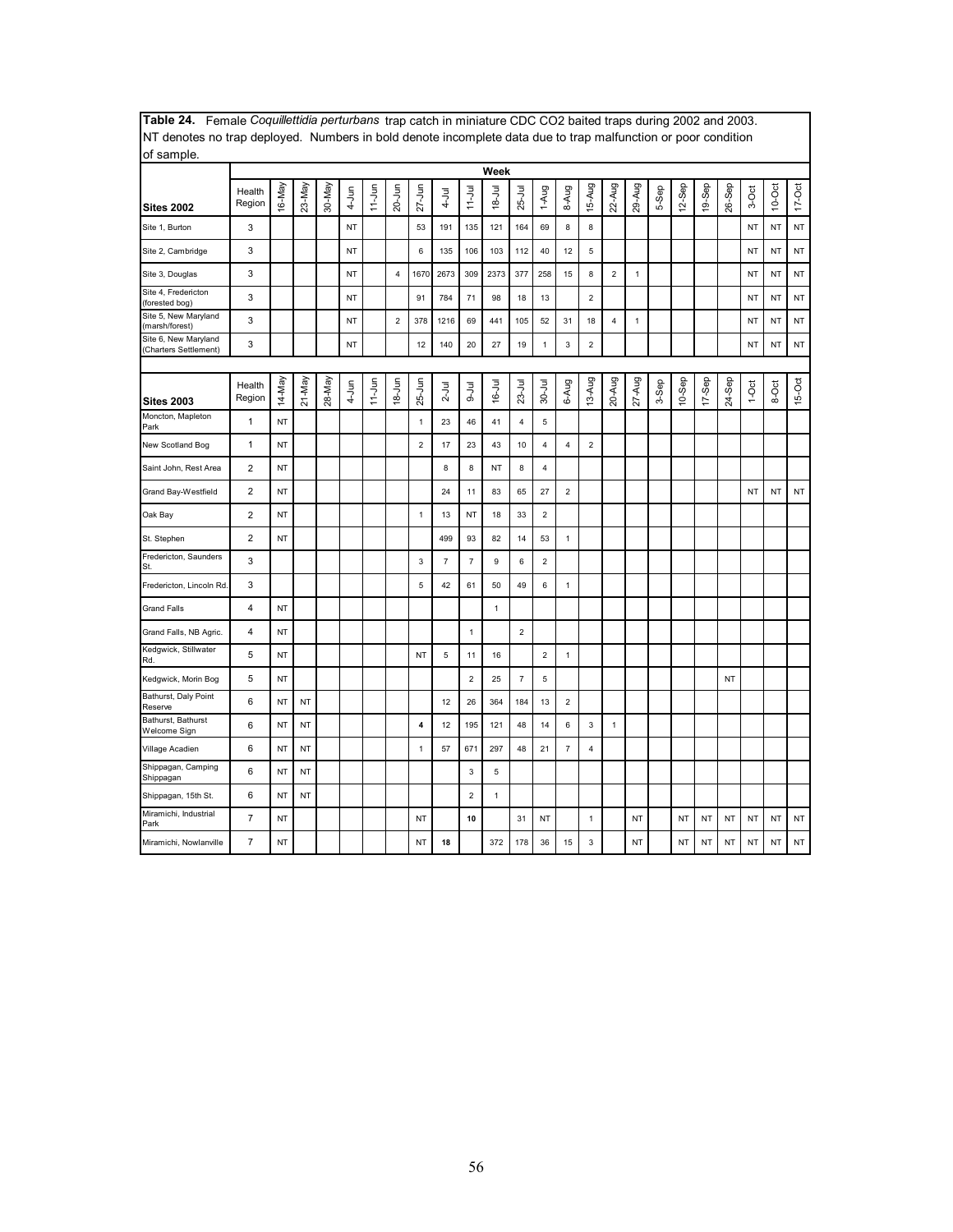| of sample.                                    |                  |           |              |                         |                |                |                           |                |                |                |                         |                |                |       |              |              |           |       |           |            |           |           |           |           |
|-----------------------------------------------|------------------|-----------|--------------|-------------------------|----------------|----------------|---------------------------|----------------|----------------|----------------|-------------------------|----------------|----------------|-------|--------------|--------------|-----------|-------|-----------|------------|-----------|-----------|-----------|-----------|
|                                               |                  |           |              |                         |                |                |                           |                |                |                | Week                    |                |                |       |              |              |           |       |           |            |           |           |           |           |
| <b>Sites 2002</b>                             | Health<br>Region | 16-May    | 23-May       | 30-May                  | $4 - Jun$      | $11 - Jun$     | $20 - Jun$                | $27 - Jun$     | $4 - J$ ul     | $11 - Jul$     | $18 - Jul$              | 25-Jul         | 1-Aug          | 8-Aug | 15-Aug       | 22-Aug       | 29-Aug    | 5-Sep | 12-Sep    | 19-Sep     | 26-Sep    | 3-Oct     | $10-Oct$  | $17-Oct$  |
| Site 1, Burton                                | 3                |           |              | $\overline{2}$          | <b>NT</b>      | 17             | 15                        | $\mathbf{1}$   |                |                |                         |                |                |       |              |              |           |       |           |            |           | <b>NT</b> | <b>NT</b> | NT        |
| Site 2, Cambridge                             | 3                |           |              |                         | <b>NT</b>      | $\mathbf 2$    |                           | $\mathbf{1}$   |                |                |                         |                |                |       |              |              |           |       |           |            |           | <b>NT</b> | NT        | NT        |
| Site 3, Douglas                               | 3                |           | $\mathbf{1}$ |                         | <b>NT</b>      | 5              | $\overline{\mathbf{4}}$   | 6              |                |                |                         |                |                |       |              |              |           |       |           |            |           | <b>NT</b> | <b>NT</b> | NT        |
| Site 4, Fredericton<br>(forested bog)         | 3                |           |              |                         | <b>NT</b>      | 99             | 31                        | 54             | $\mathsf 3$    | 5              |                         |                | 1              |       |              |              |           |       |           |            |           | <b>NT</b> | <b>NT</b> | NT        |
| Site 5, New Maryland<br>(marsh/forest)        | 3                |           |              |                         | <b>NT</b>      | 195            | 182                       | 17             |                | $\overline{2}$ |                         |                |                |       |              |              |           |       |           |            |           | <b>NT</b> | NT        | NT        |
| Site 6, New Maryland<br>(Charters Settlement) | 3                |           |              | 6                       | NT             | 132            | 36                        | 13             |                | 3              |                         |                |                |       |              | $\mathbf{1}$ |           |       |           |            |           | NT        | NT        | NT        |
|                                               |                  |           |              |                         |                |                |                           |                |                |                |                         |                |                |       |              |              |           |       |           |            |           |           |           |           |
| <b>Sites 2003</b>                             | Health<br>Region | 14-May    | 21-May       | 28-May                  | $4-Jun$        | $11 - Jun$     | $18 - Jun$                | 25-Jun         | $2 -$ Jul      | $-9 - 1$ ul    | $16 - Jul$              | $23 - Jul$     | $30 -$ Jul     | 6-Aug | 13-Aug       | 20-Aug       | 27-Aug    | 3-Sep | $10-$ Sep | $17 -$ Sep | 24-Sep    | $1-0ct$   | 8-Oct     | $15-Ort$  |
| Moncton, Mapleton<br>Park                     | $\mathbf{1}$     | NT        | 6            | $\overline{\mathbf{4}}$ | 6              | 160            | 69                        | 39             | 13             | 3              |                         |                |                |       |              | $\mathbf{1}$ |           |       |           |            |           |           |           |           |
| New Scotland Bog                              | $\mathbf{1}$     | ΝT        |              |                         | 5              | 293            | 248                       | 62             | 30             |                | 1                       |                |                |       |              |              |           |       |           |            |           |           |           |           |
| Saint John, Rest Area                         | $\mathbf 2$      | NT        |              |                         |                |                |                           |                |                |                | <b>NT</b>               |                |                |       |              |              |           |       |           |            |           |           |           |           |
| Grand Bay-Westfield                           | $\overline{2}$   | <b>NT</b> |              |                         |                | $\overline{2}$ |                           |                | $\mathbf{1}$   |                |                         |                |                |       |              |              |           |       |           |            |           | <b>NT</b> | <b>NT</b> | <b>NT</b> |
| Oak Bay                                       | $\overline{2}$   | NT        |              | $\mathbf{3}$            | $\mathbf{1}$   | 15             | 15                        | $\overline{4}$ |                | <b>NT</b>      |                         |                |                |       |              |              |           |       |           |            |           |           |           |           |
| St. Stephen                                   | $\overline{2}$   | NT        |              | $\overline{5}$          | 1              | 21             | 9                         | 11             |                | $\mathbf{1}$   | 1                       |                |                |       | $\mathbf{1}$ |              |           |       |           |            |           |           |           |           |
| Fredericton, Saunders<br>St.                  | 3                |           |              |                         | 1              | $\overline{2}$ | $\overline{2}$            | 1              | $\mathbf{1}$   |                |                         |                |                |       |              |              |           |       |           |            |           |           |           |           |
| Fredericton, Lincoln Rd.                      | 3                |           |              |                         | 15             | 54             | 51                        | 15             | 14             |                |                         |                |                |       |              |              |           |       |           |            |           |           |           |           |
| <b>Grand Falls</b>                            | $\overline{4}$   | NT        |              |                         |                |                |                           |                | $\mathbf{1}$   |                |                         |                |                |       |              |              |           |       |           |            |           |           |           |           |
| Grand Falls, NB Agric.                        | $\overline{4}$   | NT        |              |                         |                | $\mathbf{1}$   |                           | $\mathbf{1}$   | $\mathbf 2$    |                |                         |                |                |       |              |              |           |       |           |            |           |           |           |           |
| Kedgwick, Stillwater<br>Rd.                   | 5                | NT        |              |                         |                |                |                           | <b>NT</b>      | $\overline{4}$ | $\mathbf{1}$   |                         |                |                |       |              |              |           |       |           |            |           |           |           |           |
| Kedgwick, Morin Bog                           | 5                | ΝT        |              |                         |                | 10             | 17                        | 9              | 32             | $\overline{7}$ | 16                      | 4              | $\overline{2}$ |       |              |              |           |       |           |            | NT        |           |           |           |
| Bathurst, Daly Point<br>Reserve               | 6                | ΝT        | ΝT           |                         |                |                | 110                       | 9              | 53             | 4              | 3                       | $\overline{4}$ |                | 3     |              |              |           |       |           |            |           |           |           |           |
| Bathurst, Bathurst<br>Welcome Sign            | 6                | NT        | NT           |                         |                |                | 31                        | 25             | 13             | 13             | $\overline{\mathbf{c}}$ | 5              | $\overline{2}$ |       |              |              |           |       |           |            |           |           |           |           |
| Village Acadien                               | 6                | NT        | NT           |                         |                | $\overline{7}$ |                           | 8              | 8              | $\mathbf{3}$   | 3                       | $\mathbf{1}$   |                |       |              |              |           |       |           |            |           |           |           |           |
| Shippagan, Camping<br>Shippagan               | 6                | NT        | NT           |                         |                | $\overline{5}$ |                           | 3              | 5              | 9              | 5                       | $\mathbf{1}$   |                |       | 3            |              |           |       |           |            |           |           |           |           |
| Shippagan, 15th St.                           | 6                | NT        | NT           |                         |                |                |                           | $\mathsf 3$    |                |                | $\overline{7}$          |                | 3              |       |              |              |           |       |           |            |           |           |           |           |
| Miramichi, Industrial<br>Park                 | $\overline{7}$   | NT        |              |                         | $\overline{7}$ | 10             | 5                         | NT             |                |                | $\overline{2}$          |                | NT             |       |              |              | <b>NT</b> |       | <b>NT</b> | <b>NT</b>  | <b>NT</b> | <b>NT</b> | <b>NT</b> | NT        |
| Miramichi, Nowlanville                        | $\overline{7}$   | NT        |              |                         |                | 26             | $\overline{\mathfrak{c}}$ | NT             | $\mathbf{2}$   |                | 21                      | $\mathbf 2$    | 3              |       |              |              | <b>NT</b> |       | NT        | <b>NT</b>  | <b>NT</b> | <b>NT</b> | <b>NT</b> | NT        |

**Table 25.** Female *Ochlerotatus abserratus* trap catch in miniature CDC CO2 traps during 2002 and 2003. NT denotes no trap deployed. Numbers in bold denote incomplete data due to trap malfunction or poor condition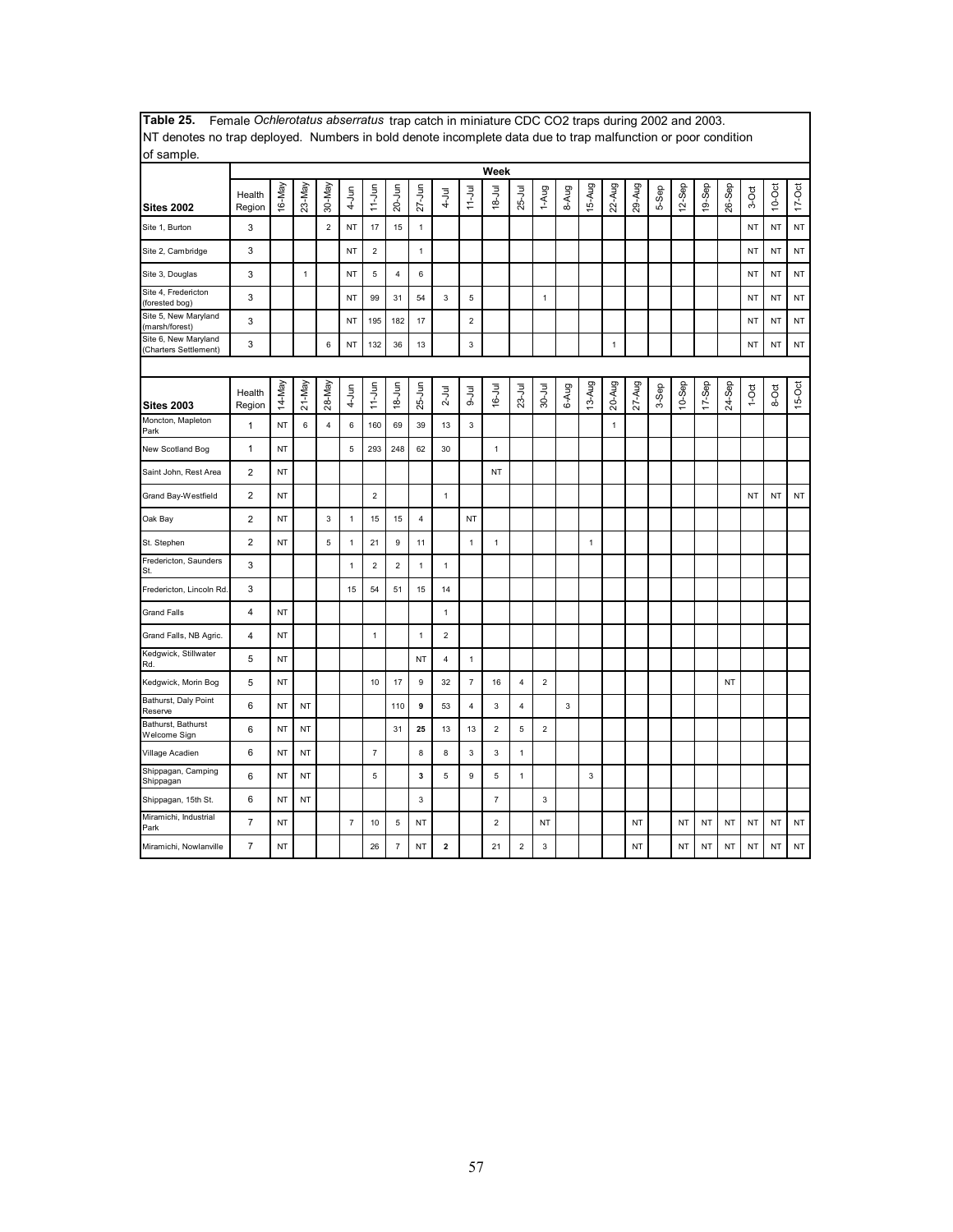| The defects no trup deproyed. Trainbers in bold denote incomplete data due to trup mandroton or poor condition<br>of sample. |                         |           |           |        |           |              |                |                |            |            |            |          |             |       |        |        |        |       |           |           |           |           |           |               |
|------------------------------------------------------------------------------------------------------------------------------|-------------------------|-----------|-----------|--------|-----------|--------------|----------------|----------------|------------|------------|------------|----------|-------------|-------|--------|--------|--------|-------|-----------|-----------|-----------|-----------|-----------|---------------|
|                                                                                                                              |                         |           |           |        |           |              |                |                |            |            | Week       |          |             |       |        |        |        |       |           |           |           |           |           |               |
| <b>Sites 2002</b>                                                                                                            | Health<br>Region        | 16-May    | 23-May    | 30-May | 4-Jun     | $11-Jun$     | $20 - Jun$     | $27 - Jun$     | $4 - J$ ul | $11 - Jul$ | $18 -$ Jul | 25-Jul   | 1-Aug       | 8-Aug | 15-Aug | 22-Aug | 29-Aug | 5-Sep | 12-Sep    | 19-Sep    | 26-Sep    | 3-Oct     | $10$ -Oct | $17 - Oct$    |
| Site 1, Burton                                                                                                               | 3                       |           |           |        | <b>NT</b> |              |                |                |            |            |            |          |             |       |        |        |        |       |           |           |           | <b>NT</b> | <b>NT</b> | $\mathsf{NT}$ |
| Site 2, Cambridge                                                                                                            | 3                       |           |           |        | <b>NT</b> |              |                |                |            |            |            |          |             |       |        |        |        |       |           |           |           | <b>NT</b> | <b>NT</b> | $\mathsf{NT}$ |
| Site 3, Douglas                                                                                                              | 3                       |           |           |        | NT        |              |                |                |            |            |            |          |             |       |        |        |        |       |           |           |           | NT        | <b>NT</b> | NT            |
| Site 4, Fredericton<br>(forested bog)                                                                                        | 3                       |           |           |        | NT        |              |                |                |            |            |            |          |             |       |        |        |        |       |           |           |           | NT        | <b>NT</b> | $\sf{NT}$     |
| Site 5, New Maryland<br>(marsh/forest)                                                                                       | 3                       |           |           |        | <b>NT</b> | $\mathbf{1}$ | $\overline{2}$ | $\overline{2}$ |            |            |            |          |             |       |        |        |        |       |           |           |           | <b>NT</b> | <b>NT</b> | <b>NT</b>     |
| Site 6, New Maryland<br>(Charters Settlement)                                                                                | 3                       |           |           |        | <b>NT</b> |              |                |                |            |            |            |          |             |       |        |        |        |       |           |           |           | <b>NT</b> | <b>NT</b> | NT            |
|                                                                                                                              |                         |           |           |        |           |              |                |                |            |            |            |          |             |       |        |        |        |       |           |           |           |           |           |               |
| <b>Sites 2003</b>                                                                                                            | Health<br>Region        | 14-May    | $21-May$  | 28-May | 4-Jun     | $11 - Jun$   | $18 - Jun$     | $25 - Jun$     | $2 -$ Jul  | lnr-9      | $16 -$ Jul | $23-Jul$ | $30 - J$ ul | 6-Aug | 13-Aug | 20-Aug | 27-Aug | 3-Sep | $10-$ Sep | $17-$ Sep | 24-Sep    | $1-Oct$   | 8-Oct     | 15-Oct        |
| Moncton, Mapleton<br>Park                                                                                                    | $\mathbf{1}$            | NT        |           |        |           |              |                |                |            |            |            |          |             |       |        |        |        |       |           |           |           |           |           |               |
| New Scotland Bog                                                                                                             | $\mathbf{1}$            | <b>NT</b> |           |        |           |              |                |                |            |            |            |          |             |       |        |        |        |       |           |           |           |           |           |               |
| Saint John, Rest Area                                                                                                        | $\overline{\mathbf{c}}$ | <b>NT</b> |           |        |           |              |                |                |            |            | NT         |          |             |       |        |        |        |       |           |           |           |           |           |               |
| Grand Bay-Westfield                                                                                                          | $\overline{2}$          | NT        |           |        |           |              |                |                |            |            |            |          |             |       |        |        |        |       |           |           |           | <b>NT</b> | <b>NT</b> | NT            |
| Oak Bay                                                                                                                      | $\overline{2}$          | <b>NT</b> |           |        |           |              |                |                |            | NT         |            |          |             |       |        |        |        |       |           |           |           |           |           |               |
| St. Stephen                                                                                                                  | $\overline{2}$          | <b>NT</b> |           |        |           |              |                |                |            |            |            |          |             |       |        |        |        |       |           |           |           |           |           |               |
| Fredericton, Saunders<br>St.                                                                                                 | 3                       |           |           |        |           |              |                |                |            |            |            |          |             |       |        |        |        |       |           |           |           |           |           |               |
| Fredericton, Lincoln Rd.                                                                                                     | 3                       |           |           |        |           |              |                |                |            |            |            |          |             |       |        |        |        |       |           |           |           |           |           |               |
| <b>Grand Falls</b>                                                                                                           | $\overline{\mathbf{4}}$ | <b>NT</b> |           |        |           |              |                |                |            |            |            |          |             |       |        |        |        |       |           |           |           |           |           |               |
| Grand Falls, NB Agric.                                                                                                       | $\overline{\mathbf{4}}$ | NT        |           |        |           |              |                |                |            |            |            |          |             |       |        |        |        |       |           |           |           |           |           |               |
| Kedgwick, Stillwater<br>Rd.                                                                                                  | 5                       | NT        |           |        |           |              |                | <b>NT</b>      |            |            |            |          |             |       |        |        |        |       |           |           |           |           |           |               |
| Kedgwick, Morin Bog                                                                                                          | 5                       | NT        |           |        |           |              |                |                |            |            |            |          |             |       |        |        |        |       |           |           | <b>NT</b> |           |           |               |
| Bathurst, Daly Point<br>Reserve                                                                                              | 6                       | NT        | NT        |        |           |              |                |                |            |            |            |          |             |       |        |        |        |       |           |           |           |           |           |               |
| Bathurst, Bathurst<br>Welcome Sign                                                                                           | 6                       | NT        | NT        |        |           |              |                |                |            |            |            |          |             |       |        |        |        |       |           |           |           |           |           |               |
| Village Acadien                                                                                                              | 6                       | <b>NT</b> | <b>NT</b> |        |           |              |                |                |            |            |            |          |             |       |        |        |        |       |           |           |           |           |           |               |
| Shippagan, Camping<br>Shippagan                                                                                              | 6                       | NT        | <b>NT</b> |        |           |              |                |                |            |            |            |          |             |       |        |        |        |       |           |           |           |           |           |               |
| Shippagan, 15th St.                                                                                                          | 6                       | NT        | NT        |        |           |              |                |                |            |            |            |          |             |       |        |        |        |       |           |           |           |           |           |               |
| Miramichi, Industrial<br>Park                                                                                                | $\overline{7}$          | NT        |           |        |           |              |                | <b>NT</b>      |            |            |            |          | <b>NT</b>   |       |        |        | NT     |       | <b>NT</b> | <b>NT</b> | NT        | <b>NT</b> | <b>NT</b> | $\sf{NT}$     |
| Miramichi, Nowlanville                                                                                                       | $\overline{7}$          | <b>NT</b> |           |        |           |              |                | <b>NT</b>      |            |            |            |          |             |       |        |        | NT     |       | <b>NT</b> | <b>NT</b> | <b>NT</b> | <b>NT</b> | <b>NT</b> | NT            |

Table 26. Female *Ochlerotatus aurifer* trap catch in miniature CDC CO<sub>2</sub> traps during 2002 and 2003. NT denotes no trap deployed. Numbers in bold denote incomplete data due to trap malfunction or poor condition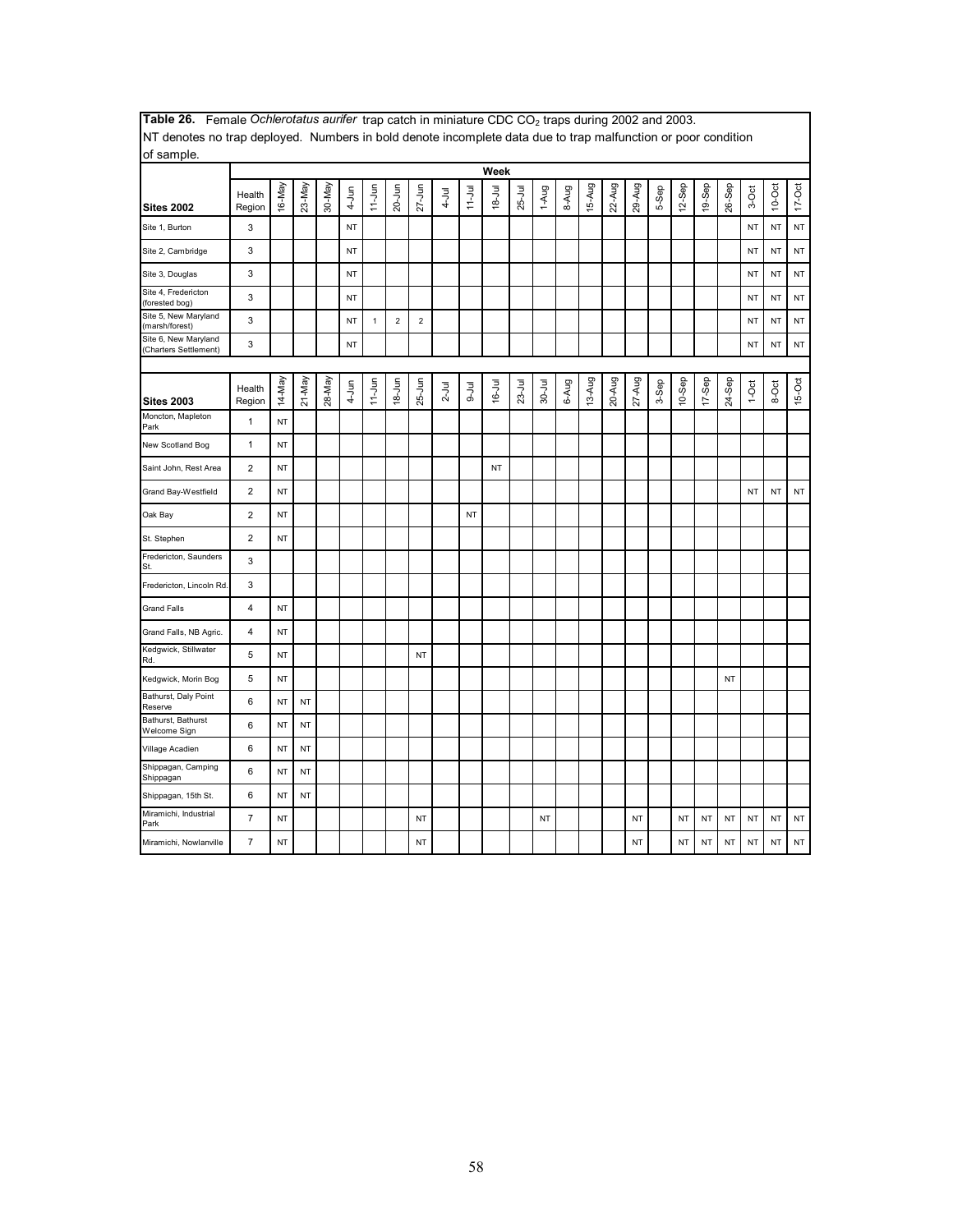| of sample.                                    |                  |                |           |                |              |              |                         |              |                         |                |                |                |                         |                |        |              |              |                         |           |                |        |           |        |           |
|-----------------------------------------------|------------------|----------------|-----------|----------------|--------------|--------------|-------------------------|--------------|-------------------------|----------------|----------------|----------------|-------------------------|----------------|--------|--------------|--------------|-------------------------|-----------|----------------|--------|-----------|--------|-----------|
|                                               |                  |                |           |                |              |              |                         |              |                         |                | Week           |                |                         |                |        |              |              |                         |           |                |        |           |        |           |
| <b>Sites 2002</b>                             | Health<br>Region | 16-May         | 23-May    | 30-May         | 4-Jun        | $11 - Jun$   | 20-Jun                  | $27 - Jun$   | $-1$ ul                 | $11 -$ Jul     | $18 - 11$      | 25-Jul         | 1-Aug                   | 8-Aug          | 15-Aug | 22-Aug       | 29-Aug       | 5-Sep                   | 12-Sep    | 19-Sep         | 26-Sep | 3-Oct     | 10-Oct | $17$ -Oct |
| Site 1, Burton                                | 3                |                |           |                | NT           | $\mathbf{3}$ | $\overline{\mathbf{4}}$ |              |                         | 3              |                | $\mathbf{1}$   |                         |                |        |              |              |                         |           |                |        | NT        | NT     | NT        |
| Site 2, Cambridge                             | 3                |                |           |                | NT           | $\mathbf{1}$ |                         |              | $\mathbf{1}$            | 3              | 1              |                |                         |                |        |              |              |                         |           |                |        | <b>NT</b> | NT     | NT        |
| Site 3, Douglas                               | 3                |                |           | 12             | NT           | 322          | 20                      | 40           | 18                      | 3              | $\overline{c}$ | $\mathbf{1}$   |                         |                |        |              |              |                         |           |                |        | <b>NT</b> | NT     | NT        |
| Site 4, Fredericton<br>(forested bog)         | 3                |                |           | 63             | NT           | 235          | 229                     | 161          | 38                      | 27             | 11             | 3              |                         |                |        |              |              |                         |           |                |        | NT        | NT     | NT        |
| Site 5, New Maryland<br>(marsh/forest)        | 3                |                | 9         | 74             | <b>NT</b>    | 367          | 156                     | 78           | 24                      | 23             | 6              | 3              | $\overline{4}$          |                |        |              |              | $\mathbf{1}$            |           |                |        | <b>NT</b> | NT     | NT        |
| Site 6, New Maryland<br>(Charters Settlement) | 3                | $\overline{c}$ | 6         | 62             | <b>NT</b>    | 148          | 42                      | 43           | 6                       | 14             | 8              | $\mathbf 5$    | $\mathbf{1}$            | $\overline{c}$ |        |              |              |                         |           |                |        | <b>NT</b> | NT     | NT        |
|                                               |                  |                |           |                |              |              |                         |              |                         |                |                |                |                         |                |        |              |              |                         |           |                |        |           |        |           |
| <b>Sites 2003</b>                             | Health<br>Region | 14-May         | $21-May$  | 28-May         | 4-Jun        | $11 - Jun$   | $18 - Jun$              | $25 - Jun$   | $2 -$ Jul               | $-4$           | $16 - Jul$     | $23 -$ Jul     | $30 - Jul$              | 6-Aug          | 13-Aug | 20-Aug       | 27-Aug       | 3-Sep                   | $10-$ Sep | $17-$ Sep      | 24-Sep | $1-0ct$   | 8-Oct  | $15-0ct$  |
| Moncton, Mapleton<br>Park                     | 1                | <b>NT</b>      | 6         | 762            | 784          | 402          | 441                     | 241          | 129                     | 30             | 14             | 4              | $\overline{\mathbf{4}}$ | 1              |        | $\mathbf{1}$ |              |                         |           |                |        |           |        |           |
| New Scotland Bog                              | $\mathbf{1}$     | NT             |           | 144            | 275          | 353          | 123                     | 392          | 97                      | 24             | 9              | $\mathbf{1}$   | $\overline{\mathbf{4}}$ | $\mathbf{1}$   | 1      |              |              |                         |           |                |        |           |        |           |
| Saint John, Rest Area                         | 2                | <b>NT</b>      |           |                |              |              |                         |              |                         | $\overline{2}$ | NT             |                |                         |                |        |              |              |                         |           |                |        |           |        |           |
| Grand Bay-Westfield                           | $\overline{c}$   | <b>NT</b>      |           |                |              |              |                         |              | $\overline{2}$          |                |                |                |                         |                |        |              |              |                         |           |                |        | <b>NT</b> | NT     | NT        |
| Oak Bay                                       | $\overline{c}$   | <b>NT</b>      | 3         | $\overline{7}$ | 21           | 34           | 14                      | $\mathbf{3}$ | $\mathsf 3$             | NΤ             | $\mathbf{1}$   |                | $\overline{c}$          |                |        |              |              |                         |           |                |        |           |        |           |
| St. Stephen                                   | $\overline{c}$   | <b>NT</b>      |           |                | $\mathbf{3}$ | 34           | 22                      | 36           | 23                      | 23             | 26             | 4              | 5                       |                |        |              |              |                         |           |                |        |           |        |           |
| Fredericton, Saunders<br>St.                  | 3                |                |           |                |              |              |                         | 1            |                         |                |                |                |                         |                |        |              |              |                         |           |                |        |           |        |           |
| Fredericton, Lincoln Rd.                      | 3                |                |           | $\overline{7}$ | 9            | 8            | 8                       | 8            | $\mathsf 3$             | $\overline{2}$ |                |                |                         |                |        |              |              |                         |           |                |        |           |        |           |
| <b>Grand Falls</b>                            | 4                | <b>NT</b>      |           |                |              |              |                         |              |                         |                |                |                |                         |                |        |              |              |                         |           |                |        |           |        |           |
| Grand Falls, NB Agric.                        | 4                | <b>NT</b>      |           | $\mathbf{1}$   |              | 5            |                         | $\mathbf{1}$ | $\overline{7}$          | $\mathbf{1}$   | $\mathbf{1}$   |                |                         |                |        |              |              |                         |           |                |        |           |        |           |
| Kedgwick, Stillwater<br>Rd.                   | 5                | <b>NT</b>      |           |                |              | 118          | 162                     | <b>NT</b>    | 347                     | 400            | 95             | 162            | 88                      | 33             | 14     | 3            |              |                         |           |                |        |           |        |           |
| Kedgwick, Morin Bog                           | 5                | <b>NT</b>      |           |                | 6            | 20           | 40                      | 10           | 155                     | 54             | 55             | 21             | 17                      | 3              |        |              | $\mathbf{1}$ | $\overline{\mathbf{4}}$ | 1         | $\overline{2}$ | NT     |           |        |           |
| Bathurst, Daly Point<br>Reserve               | 6                | <b>NT</b>      | <b>NT</b> |                |              | $\mathbf{3}$ | 93                      | 19           | 90                      | 6              | 9              | 11             | $\mathbf{1}$            |                |        |              |              |                         |           |                |        |           |        |           |
| Bathurst, Bathurst<br>Welcome Sign            | 6                | <b>NT</b>      | <b>NT</b> |                | 6            | 168          | 180                     | 26           | 45                      | 13             | 4              | $\overline{2}$ |                         |                |        |              |              |                         |           |                |        |           |        |           |
| Village Acadien                               | 6                | NT             | NT        |                |              | 9            | 10                      | 16           | $\mathbf{1}$            | 4              |                |                |                         |                |        |              |              |                         |           |                |        |           |        |           |
| Shippagan, Camping<br>Shippagan               | 6                | <b>NT</b>      | NT        |                |              | 32           | 81                      | 1            | $\mathbf{1}$            | 3              | 5              | $\overline{2}$ |                         |                |        |              |              |                         |           |                |        |           |        |           |
| Shippagan, 15th St.                           | 6                | <b>NT</b>      | NT        |                |              |              |                         |              |                         |                |                |                |                         |                |        |              |              |                         |           |                |        |           |        |           |
| Miramichi, Industrial<br>Park                 | $\overline{7}$   | <b>NT</b>      |           |                | 51           | 99           | 9                       | NT           | $\overline{\mathbf{4}}$ | 1              | 5              | 6              | <b>NT</b>               |                |        |              | <b>NT</b>    |                         | <b>NT</b> | <b>NT</b>      | NT     | <b>NT</b> | NT     | NT        |
| Miramichi, Nowlanville                        | $\overline{7}$   | <b>NT</b>      |           | 10             | 9            | 25           | $\overline{7}$          | NT           | 5                       | $\mathbf{1}$   | 17             | 6              | 6                       | $\mathbf{1}$   |        |              | <b>NT</b>    |                         | <b>NT</b> | NT             | NT     | <b>NT</b> | NT     | NT        |

Table 27. Female *Ochlerotatus communis* trap catch in miniature CDC CO<sub>2</sub> baited traps during 2002 and 2003. NT denotes no trap deployed. Numbers in bold denote incomplete data due to trap malfunction or poor condition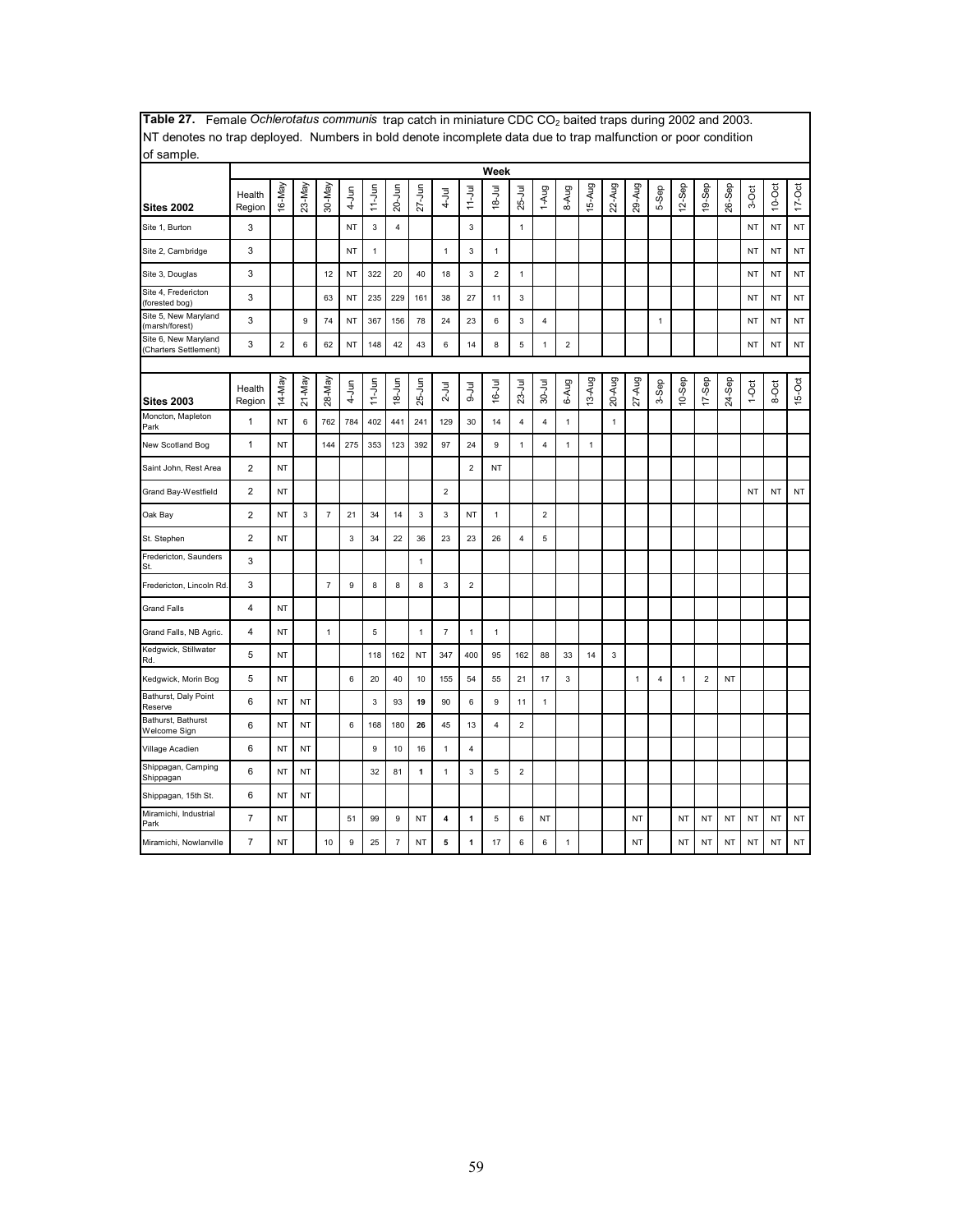| ivi denotes no trap deployed. Trambérs in bold denote incomplete data due to trap manufiction of poor condition<br>of sample. |                         |           |           |             |           |              |                         |                           |                         |            |                |          |                         |       |        |        |              |       |           |           |           |           |           |           |
|-------------------------------------------------------------------------------------------------------------------------------|-------------------------|-----------|-----------|-------------|-----------|--------------|-------------------------|---------------------------|-------------------------|------------|----------------|----------|-------------------------|-------|--------|--------|--------------|-------|-----------|-----------|-----------|-----------|-----------|-----------|
|                                                                                                                               |                         |           |           |             |           |              |                         |                           |                         |            | Week           |          |                         |       |        |        |              |       |           |           |           |           |           |           |
| Sites 2002                                                                                                                    | Health<br>Region        | 16-May    | 23-May    | 30-May      | $4 - Jun$ | $11-Jun$     | $20 - Jun$              | $27 - Jun$                | $4 - J$ ul              | $11 - Jul$ | $18 - Jul$     | 25-Jul   | 1-Aug                   | 8-Aug | 15-Aug | 22-Aug | 29-Aug       | 5-Sep | 12-Sep    | 19-Sep    | 26-Sep    | 3-Oct     | $10$ -Oct | $17-Oct$  |
| Site 1, Burton                                                                                                                | 3                       |           |           |             | NT        |              |                         |                           |                         |            |                |          |                         |       |        |        |              |       |           |           |           | <b>NT</b> | NT        | $\sf{NT}$ |
| Site 2, Cambridge                                                                                                             | 3                       |           |           |             | <b>NT</b> |              |                         |                           |                         |            |                |          |                         |       |        |        |              |       |           |           |           | <b>NT</b> | <b>NT</b> | $\sf{NT}$ |
| Site 3, Douglas                                                                                                               | 3                       |           |           |             | <b>NT</b> |              |                         |                           |                         |            |                |          |                         |       |        |        |              |       |           |           |           | <b>NT</b> | <b>NT</b> | NT        |
| Site 4, Fredericton<br>(forested bog)                                                                                         | 3                       |           |           |             | <b>NT</b> |              | $\overline{\mathbf{c}}$ | $\mathbf 5$               | 3                       |            | $\overline{c}$ |          |                         |       |        |        |              |       |           |           |           | <b>NT</b> | NT        | NT        |
| Site 5, New Maryland<br>(marsh/forest)                                                                                        | 3                       |           |           |             | NT        | $\mathbf{1}$ | $\overline{\mathbf{c}}$ | $\mathbf{1}$              |                         |            |                |          |                         |       |        |        |              |       |           |           |           | <b>NT</b> | NT        | NT        |
| Site 6, New Maryland<br>(Charters Settlement)                                                                                 | 3                       |           |           |             | <b>NT</b> |              |                         | $\mathbf{1}$              |                         |            |                |          |                         |       |        |        |              |       |           |           |           | <b>NT</b> | <b>NT</b> | NT        |
|                                                                                                                               |                         |           |           |             |           |              |                         |                           |                         |            |                |          |                         |       |        |        |              |       |           |           |           |           |           |           |
| <b>Sites 2003</b>                                                                                                             | Health<br>Region        | 14-May    | 21-May    | 28-May      | 4-Jun     | $11-Jun$     | $18 - Jun$              | $25 - Jun$                | $2 -$ Jul               | $9-1$ ul   | $16 - Jul$     | $23-Jul$ | $30 - Jul$              | 6-Aug | 13-Aug | 20-Aug | $27-Aug$     | 3-Sep | $10-$ Sep | $17-$ Sep | 24-Sep    | $1-0ct$   | 8-Oct     | 15-Oct    |
| Moncton, Mapleton<br>Park                                                                                                     | $\mathbf{1}$            | NT        |           | $\mathsf 3$ |           |              |                         |                           |                         |            |                |          |                         |       |        |        |              |       |           |           |           |           |           |           |
| New Scotland Bog                                                                                                              | $\mathbf{1}$            | NT        |           |             |           |              |                         |                           | $\overline{\mathbf{4}}$ |            |                |          |                         |       |        |        |              |       |           |           |           |           |           |           |
| Saint John, Rest Area                                                                                                         | $\overline{2}$          | NT        |           |             |           |              |                         |                           |                         |            | NT             |          |                         |       |        |        |              |       |           |           |           |           |           |           |
| Grand Bay-Westfield                                                                                                           | $\overline{\mathbf{c}}$ | NT        |           |             |           |              |                         |                           |                         |            |                |          |                         |       |        |        |              |       |           |           |           | NT        | NT        | $\sf{NT}$ |
| Oak Bay                                                                                                                       | $\mathbf 2$             | NT        |           |             |           |              |                         |                           |                         | NT         |                |          |                         |       |        |        |              |       |           |           |           |           |           |           |
| St. Stephen                                                                                                                   | $\mathbf 2$             | NT        |           |             |           |              |                         |                           |                         |            |                |          |                         |       |        |        |              |       |           |           |           |           |           |           |
| Fredericton, Saunders<br>St.                                                                                                  | 3                       |           |           |             |           |              |                         |                           |                         |            |                |          |                         |       |        |        |              |       |           |           |           |           |           |           |
| Fredericton, Lincoln Rd.                                                                                                      | 3                       |           |           |             |           |              |                         |                           |                         |            |                |          |                         |       |        |        |              |       |           |           |           |           |           |           |
| <b>Grand Falls</b>                                                                                                            | 4                       | NT        |           |             |           |              |                         |                           |                         |            |                |          |                         |       |        |        |              |       |           |           |           |           |           |           |
| Grand Falls, NB Agric.                                                                                                        | $\pmb{4}$               | NT        |           |             |           |              |                         |                           |                         |            |                |          |                         |       |        |        |              |       |           |           |           |           |           |           |
| Kedgwick, Stillwater<br>Rd.                                                                                                   | 5                       | NT        |           |             |           |              |                         | <b>NT</b>                 |                         |            |                |          |                         |       |        |        | $\mathbf{1}$ |       |           |           |           |           |           |           |
| Kedgwick, Morin Bog                                                                                                           | 5                       | NT        |           |             |           |              | 3                       | $\ensuremath{\mathsf{4}}$ | $\mathbf{3}$            |            | $\overline{2}$ |          | $\overline{\mathbf{4}}$ |       |        |        |              |       |           |           | <b>NT</b> |           |           |           |
| Bathurst, Daly Point<br>Reserve                                                                                               | 6                       | NT        | <b>NT</b> |             |           |              |                         |                           |                         |            |                |          |                         |       |        |        |              |       |           |           |           |           |           |           |
| Bathurst, Bathurst<br>Welcome Sign                                                                                            | 6                       | NT        | <b>NT</b> |             |           |              | $\mathbf{1}$            |                           |                         |            |                |          |                         |       |        |        |              |       |           |           |           |           |           |           |
| Village Acadien                                                                                                               | 6                       | NT        | <b>NT</b> |             |           |              |                         |                           |                         |            |                |          |                         |       |        |        |              |       |           |           |           |           |           |           |
| Shippagan, Camping<br>Shippagan                                                                                               | 6                       | NT        | <b>NT</b> |             |           |              |                         |                           |                         |            |                |          |                         |       |        |        |              |       |           |           |           |           |           |           |
| Shippagan, 15th St.                                                                                                           | 6                       | NT        | <b>NT</b> |             |           |              |                         |                           |                         |            |                |          |                         |       |        |        |              |       |           |           |           |           |           |           |
| Miramichi, Industrial<br>Park                                                                                                 | $\overline{7}$          | NT        |           |             |           |              |                         | <b>NT</b>                 |                         |            |                |          | NT                      |       |        |        | <b>NT</b>    |       | <b>NT</b> | NT        | <b>NT</b> | <b>NT</b> | <b>NT</b> | $\sf{NT}$ |
| Miramichi, Nowlanville                                                                                                        | $\overline{7}$          | <b>NT</b> |           |             |           |              |                         | <b>NT</b>                 |                         |            |                |          |                         |       |        |        | NT           |       | <b>NT</b> | <b>NT</b> | <b>NT</b> | <b>NT</b> | <b>NT</b> | NT        |

Table 28. Female Ochlerotatus decticus trap catch in miniature CDC CO<sub>2</sub> baited traps during 2002 and 2003. NT denotes no trap deployed. Numbers in bold denote incomplete data due to trap malfunction or poor condition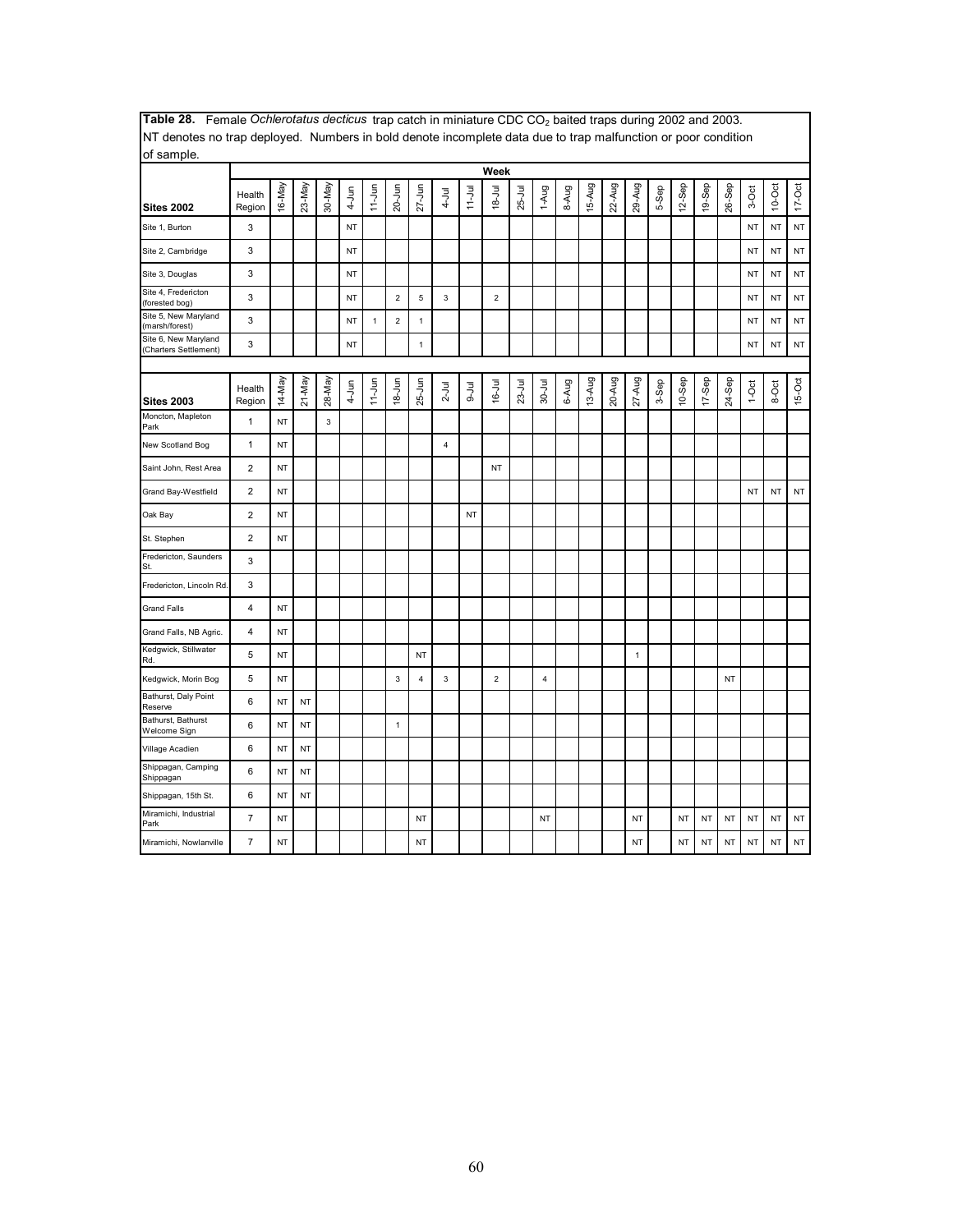| The derived no trup deproyed. Trainbero in bold denote incomplete data due to trup mandrotion or poor condition<br>of sample. |                         |           |           |        |           |                |                         |                |                         |                |                         |                |                         |              |                |                           |          |              |        |           |        |           |           |               |
|-------------------------------------------------------------------------------------------------------------------------------|-------------------------|-----------|-----------|--------|-----------|----------------|-------------------------|----------------|-------------------------|----------------|-------------------------|----------------|-------------------------|--------------|----------------|---------------------------|----------|--------------|--------|-----------|--------|-----------|-----------|---------------|
|                                                                                                                               |                         |           |           |        |           |                |                         |                |                         |                | Week                    |                |                         |              |                |                           |          |              |        |           |        |           |           |               |
| <b>Sites 2002</b>                                                                                                             | Health<br>Region        | 16-May    | 23-May    | 30-May | $4 - Jun$ | $11 - Jun$     | 20-Jun                  | $27 - Jun$     | $4 - J$ ul              | $11 - Jul$     | $18 - Jul$              | 25-Jul         | 1-Aug                   | 8-Aug        | 15-Aug         | 22-Aug                    | 29-Aug   | 5-Sep        | 12-Sep | 19-Sep    | 26-Sep | 3-Oct     | $10$ -Oct | $17-Oct$      |
| Site 1, Burton                                                                                                                | 3                       |           |           |        | <b>NT</b> |                |                         |                |                         |                |                         |                |                         |              |                |                           |          |              |        |           |        | <b>NT</b> | <b>NT</b> | $\sf{NT}$     |
| Site 2, Cambridge                                                                                                             | 3                       |           |           |        | NT        |                |                         | $\mathbf{3}$   |                         |                | $\mathbf{1}$            |                |                         |              |                |                           |          |              |        |           |        | <b>NT</b> | <b>NT</b> | NT            |
| Site 3, Douglas                                                                                                               | 3                       |           |           |        | NT        | 3              |                         | $\mathbf{1}$   |                         |                |                         |                |                         |              |                |                           |          |              |        |           |        | NT        | NT        | NT            |
| Site 4, Fredericton<br>(forested bog)                                                                                         | 3                       |           |           |        | NT        |                | $\overline{\mathbf{4}}$ | $\overline{7}$ |                         |                |                         |                |                         |              |                |                           |          |              |        |           |        | <b>NT</b> | <b>NT</b> | NT            |
| Site 5, New Maryland<br>(marsh/forest)                                                                                        | 3                       |           |           |        | <b>NT</b> |                | 41                      | 12             | 5                       |                |                         |                | $\mathbf{1}$            |              |                |                           |          |              |        |           |        | NT        | <b>NT</b> | NT            |
| Site 6, New Maryland<br>(Charters Settlement)                                                                                 | 3                       |           |           |        | NT        |                | 5                       | $\mathbf{3}$   |                         |                |                         | $\mathbf{1}$   |                         |              |                |                           |          |              |        |           |        | <b>NT</b> | <b>NT</b> | $\mathsf{NT}$ |
|                                                                                                                               |                         |           |           |        |           |                |                         |                |                         |                |                         |                |                         |              |                |                           |          |              |        |           |        |           |           |               |
| <b>Sites 2003</b>                                                                                                             | Health<br>Region        | 14-May    | 21-May    | 28-May | 4-Jun     | $11 - Jun$     | $18 - Jun$              | $25 - Jun$     | $2 -$ Jul               | lnr-9          | $16 - Jul$              | $23-Jul$       | $30 - J$ ul             | 6-Aug        | 13-Aug         | 20-Aug                    | $27-Aug$ | 3-Sep        | 10-Sep | $17-$ Sep | 24-Sep | $1-0ct$   | 8-Oct     | $15-Ort$      |
| Moncton, Mapleton<br>Park                                                                                                     | $\mathbf{1}$            | <b>NT</b> |           |        |           | 181            | 172                     | 56             | 30                      | $\overline{7}$ | $\overline{\mathbf{4}}$ |                | $\mathbf{1}$            |              |                |                           |          |              |        |           |        |           |           |               |
| New Scotland Bog                                                                                                              | $\mathbf{1}$            | NT        |           |        |           | 16             | 40                      | 130            | 22                      | 12             | 8                       |                | 3                       |              | $\overline{2}$ |                           |          |              |        |           |        |           |           |               |
| Saint John, Rest Area                                                                                                         | $\overline{\mathbf{c}}$ | NT        |           |        |           |                |                         |                |                         | $\mathbf{1}$   | NT                      |                |                         |              |                |                           |          |              |        |           |        |           |           |               |
| Grand Bay-Westfield                                                                                                           | $\mathbf 2$             | <b>NT</b> |           |        |           |                |                         |                |                         |                |                         |                |                         |              |                |                           |          |              |        |           |        | <b>NT</b> | <b>NT</b> | NT            |
| Oak Bay                                                                                                                       | $\overline{2}$          | NT        |           |        |           | $\overline{2}$ | 8                       | $\mathbf{1}$   |                         | NT             |                         |                |                         |              |                |                           |          |              |        |           |        |           |           |               |
| St. Stephen                                                                                                                   | $\overline{2}$          | NT        |           |        |           | $\mathbf{1}$   | $\overline{\mathbf{4}}$ | $\mathsf 3$    | $\overline{\mathbf{4}}$ | $\overline{4}$ | 5                       |                |                         |              |                |                           |          |              |        |           |        |           |           |               |
| Fredericton, Saunders<br>St.                                                                                                  | 3                       |           |           |        |           |                |                         |                |                         |                |                         |                |                         |              |                |                           |          |              |        |           |        |           |           |               |
| Fredericton, Lincoln Rd.                                                                                                      | 3                       |           |           |        |           | 14             | 6                       | $\overline{2}$ |                         | $\mathbf{1}$   |                         |                |                         |              |                |                           |          |              |        |           |        |           |           |               |
| <b>Grand Falls</b>                                                                                                            | $\overline{\mathbf{4}}$ | NT        |           |        |           |                |                         |                |                         |                |                         |                |                         |              |                |                           |          |              |        |           |        |           |           |               |
| Grand Falls, NB Agric.                                                                                                        | 4                       | NT        |           |        |           |                |                         |                | $\mathbf{1}$            |                |                         |                |                         |              |                |                           |          |              |        |           |        |           |           |               |
| Kedgwick, Stillwater<br>Rd.                                                                                                   | 5                       | <b>NT</b> |           |        |           |                |                         | <b>NT</b>      | 101                     | 63             | 35                      | 14             | 37                      | $\bf 8$      | 12             | $\overline{\mathfrak{c}}$ |          |              |        |           |        |           |           |               |
| Kedgwick, Morin Bog                                                                                                           | 5                       | NT        |           |        |           |                |                         | $\overline{4}$ | $\overline{2}$          |                | $\overline{2}$          |                |                         | $\mathbf{1}$ | $\mathbf{1}$   |                           |          | $\mathbf{1}$ |        |           | NT     |           |           |               |
| Bathurst, Daly Point<br>Reserve                                                                                               | 6                       | NT        | NT        |        |           |                | $\mathbf{1}$            |                | 3                       | 1              | $\overline{c}$          |                | $\overline{\mathbf{c}}$ |              |                |                           |          |              |        |           | 3      |           |           |               |
| Bathurst, Bathurst<br>Welcome Sign                                                                                            | 6                       | NT        | NT        |        |           |                |                         |                |                         |                |                         |                |                         |              |                |                           |          |              |        |           |        |           |           |               |
| Village Acadien                                                                                                               | 6                       | <b>NT</b> | <b>NT</b> |        |           |                | $\mathbf{1}$            |                |                         |                | $\mathbf{1}$            |                |                         |              |                |                           |          |              |        |           |        |           |           |               |
| Shippagan, Camping<br>Shippagan                                                                                               | 6                       | <b>NT</b> | <b>NT</b> |        |           |                | $\mathbf{1}$            | 5              | 8                       | 6              | 15                      | 8              | 3                       |              |                |                           |          |              |        |           |        |           |           |               |
| Shippagan, 15th St.                                                                                                           | 6                       | NT        | NT        |        |           |                |                         |                |                         |                |                         |                |                         |              |                |                           |          |              |        |           |        |           |           |               |
| Miramichi, Industrial<br>Park                                                                                                 | $\overline{7}$          | NT        |           |        |           |                |                         | <b>NT</b>      |                         |                |                         | 1              | NT                      |              |                |                           | NT       |              | NT     | NT        | NT     | <b>NT</b> | <b>NT</b> | $\sf{NT}$     |
| Miramichi, Nowlanville                                                                                                        | $\overline{7}$          | <b>NT</b> |           |        |           |                |                         | <b>NT</b>      | 1                       |                | 3                       | $\overline{c}$ | 1                       |              |                |                           | NT       |              | NT     | NT        | NT     | <b>NT</b> | <b>NT</b> | <b>NT</b>     |

**Table 29.** Female *Ochlerotatus diantaeus* trap catch in miniature CDC CO<sub>2</sub> baited traps during 2002 and 2003. NT denotes no trap deployed. Numbers in bold denote incomplete data due to trap malfunction or poor condition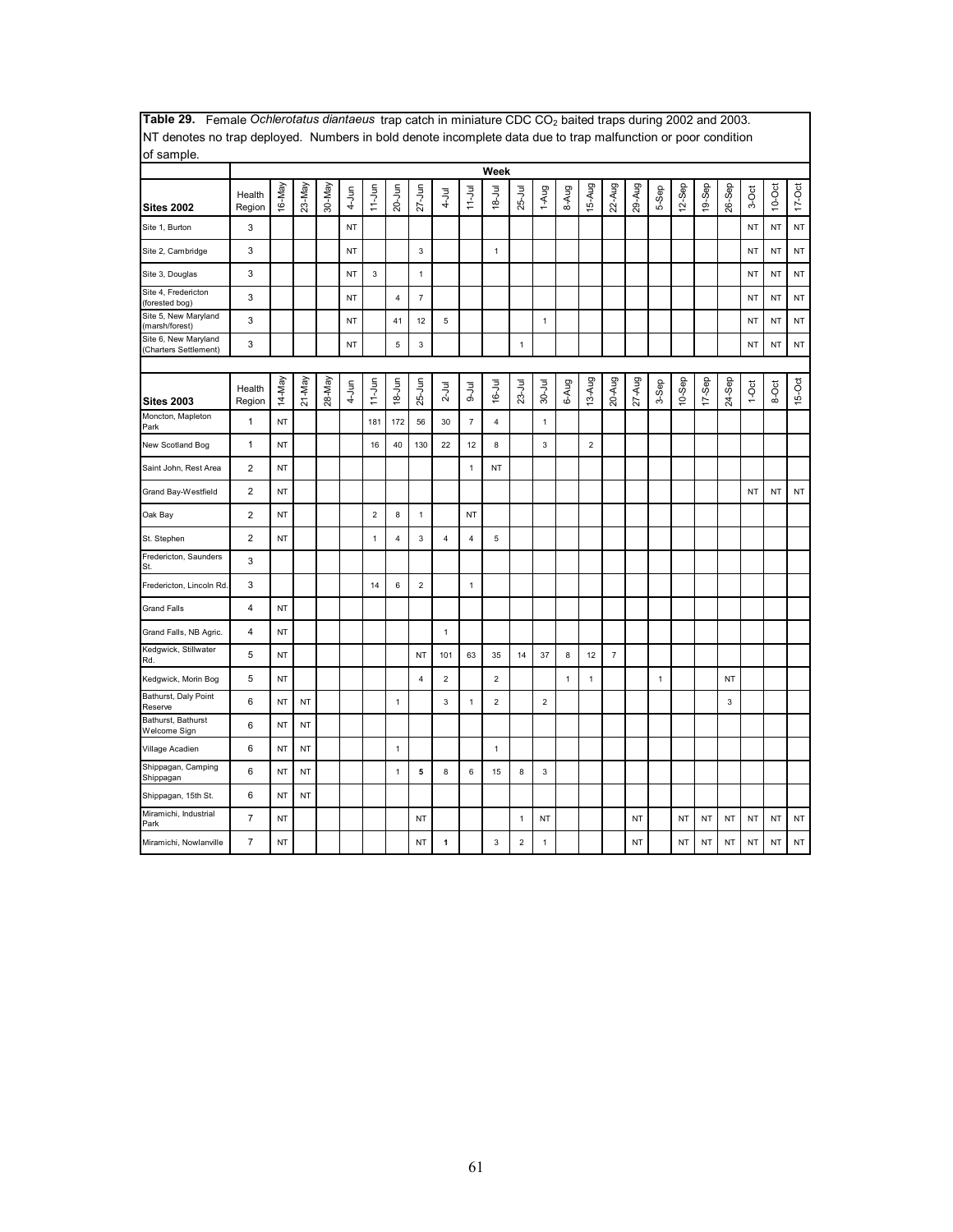| of sample.                                    |                  |           |           |        |           |                         |                |                         |                |                         |                           |                         |                         |                         |                |                         |              |                |           |        |           |           |           |            |
|-----------------------------------------------|------------------|-----------|-----------|--------|-----------|-------------------------|----------------|-------------------------|----------------|-------------------------|---------------------------|-------------------------|-------------------------|-------------------------|----------------|-------------------------|--------------|----------------|-----------|--------|-----------|-----------|-----------|------------|
|                                               |                  |           |           |        |           |                         |                |                         |                |                         | Week                      |                         |                         |                         |                |                         |              |                |           |        |           |           |           |            |
| Sites 2002                                    | Health<br>Region | 16-May    | 23-May    | 30-May | $4 - Jun$ | $11$ -Jun               | 20-Jun         | $27 - Jun$              | $4 - J$ ul     | $11 - Jul$              | $18 - 11$                 | 25-Jul                  | 1-Aug                   | 8-Aug                   | 15-Aug         | 22-Aug                  | 29-Aug       | 5-Sep          | $12-$ Sep | 19-Sep | 26-Sep    | 3-Oct     | $10-Oct$  | $17 - Oct$ |
| Site 1, Burton                                | 3                |           |           |        | ΝT        | $\overline{2}$          |                | $\mathbf{1}$            |                |                         | 6                         | $\overline{2}$          | $\overline{c}$          | 1                       |                | 1                       |              |                |           |        |           | NT        | NT        | NT         |
| Site 2, Cambridge                             | 3                |           |           | 15     | NT        | 123                     | 59             | 22                      | 44             | 32                      | 57                        | 11                      | 14                      | 17                      |                | 3                       | 1            | $\mathbf 1$    | 1         |        |           | <b>NT</b> | NT        | <b>NT</b>  |
| Site 3, Douglas                               | 3                |           |           |        | <b>NT</b> | $\overline{2}$          | $\overline{2}$ | 27                      | 8              | $\mathbf{1}$            | $\mathbf{1}$              | $\overline{2}$          | $\mathbf{1}$            |                         |                |                         |              |                |           |        |           | <b>NT</b> | <b>NT</b> | <b>NT</b>  |
| Site 4, Fredericton<br>(forested bog)         | 3                |           |           |        | <b>NT</b> | $\overline{\mathbf{4}}$ | 16             | 81                      | 28             | 19                      | 1                         | 11                      | 9                       |                         | $\mathbf{3}$   | $\overline{7}$          |              |                |           | 1      |           | <b>NT</b> | <b>NT</b> | NT         |
| Site 5, New Maryland<br>(marsh/forest)        | 3                |           |           |        | NT        | 5                       | 22             | 13                      |                | 3                       |                           | $\mathbf{1}$            |                         |                         | $\mathbf{1}$   |                         |              | $\overline{2}$ |           |        |           | <b>NT</b> | NT        | <b>NT</b>  |
| Site 6, New Maryland<br>(Charters Settlement) | 3                |           |           |        | <b>NT</b> | $\mathbf{1}$            | 11             | 12                      | $\mathbf 3$    | 3                       | $\overline{2}$            | $\mathbf{3}$            | $\overline{c}$          |                         | $\mathbf{1}$   | $\overline{c}$          |              |                |           |        |           | <b>NT</b> | NT        | <b>NT</b>  |
|                                               |                  |           |           |        |           |                         |                |                         |                |                         |                           |                         |                         |                         |                |                         |              |                |           |        |           |           |           |            |
| <b>Sites 2003</b>                             | Health<br>Region | 14-May    | 21-May    | 28-May | 4-Jun     | $11 - Jun$              | $18 - Jun$     | $25 - Jun$              | $2 -$ Jul      | $\overline{5}$          | $16 - Jul$                | $23 -$ Jul              | $30 - J$ ul             | 6-Aug                   | 13-Aug         | 20-Aug                  | $27 - Aug$   | 3-Sep          | $10-$ Sep | 17-Sep | 24-Sep    | $1-0ct$   | 8-Oct     | 15-Oct     |
| Moncton, Mapleton<br>Park                     | $\mathbf{1}$     | <b>NT</b> |           |        |           | 73                      | 97             | 22                      | 22             | $\overline{\mathbf{7}}$ | $\mathsf 3$               | $\mathbf 2$             |                         |                         | $\mathbf{1}$   | $\mathbf{1}$            |              |                |           |        |           |           |           |            |
| New Scotland Bog                              | $\mathbf{1}$     | NT        |           |        |           | 8                       | 5              | 63                      | 26             | 6                       | 6                         | $\overline{2}$          | 5                       | $\overline{2}$          | $\overline{2}$ | $\mathbf{1}$            |              | $\mathbf{1}$   |           |        |           |           |           |            |
| Saint John, Rest Area                         | $\overline{2}$   | NT        |           |        |           |                         |                |                         |                |                         | NT                        |                         |                         |                         |                |                         |              |                |           |        |           |           |           |            |
| Grand Bay-Westfield                           | $\overline{2}$   | <b>NT</b> |           |        |           |                         |                |                         |                |                         |                           |                         |                         |                         |                |                         |              |                |           |        |           | <b>NT</b> | <b>NT</b> | <b>NT</b>  |
| Oak Bay                                       | $\overline{2}$   | NT        |           |        |           | 13                      | 20             |                         |                | NT                      | 1                         |                         | 1                       | $\overline{2}$          |                |                         |              |                |           |        |           |           |           |            |
| St. Stephen                                   | $\mathbf 2$      | NT        |           |        |           | $\boldsymbol{2}$        | 17             | 9                       | 8              | 12                      | $\overline{\mathfrak{c}}$ | 5                       | $\boldsymbol{2}$        | $\boldsymbol{2}$        |                | 1                       |              |                |           |        |           |           |           |            |
| Fredericton, Saunders<br>St.                  | 3                |           |           |        |           |                         | $\overline{2}$ | $\mathbf{1}$            | $\mathbf 3$    |                         | $\mathbf{1}$              |                         |                         |                         |                |                         |              |                |           |        |           |           |           |            |
| Fredericton, Lincoln Rd.                      | 3                |           |           |        |           | 6                       | 17             |                         | 6              | $\mathbf{1}$            | $\mathbf{1}$              |                         |                         | $\overline{\mathbf{c}}$ |                |                         |              |                |           |        |           |           |           |            |
| <b>Grand Falls</b>                            | 4                | NT        |           |        |           |                         |                |                         |                |                         |                           |                         |                         |                         |                |                         |              |                |           |        |           |           |           |            |
| Grand Falls, NB Agric.                        | 4                | NT        |           |        |           |                         | 1              | $\mathbf{1}$            | $\overline{2}$ | $\mathbf{1}$            | 3                         |                         |                         |                         | $\mathbf{1}$   |                         | $\mathbf{1}$ |                |           |        |           |           |           |            |
| Kedgwick, Stillwater<br>Rd.                   | 5                | NT        |           |        |           |                         |                | NT                      | 5              | $\overline{4}$          | 4                         | $\overline{2}$          | 6                       | 4                       | 3              | 1                       |              | $\mathbf{1}$   | 1         |        |           |           |           |            |
| Kedgwick, Morin Bog                           | 5                | NT        |           |        |           |                         | 1              |                         | $\overline{2}$ | $\overline{c}$          | 3                         | 3                       | 3                       | 1                       | $\mathbf{1}$   | $\overline{\mathbf{c}}$ | $\mathbf{1}$ | $\mathsf 3$    | 1         |        | NT        |           |           |            |
| Bathurst, Daly Point<br>Reserve               | 6                | NT        | <b>NT</b> |        |           |                         |                | 1                       | 6              | $\overline{2}$          | 5                         | $\overline{2}$          | $\overline{\mathbf{c}}$ | 5                       | $\mathbf{1}$   |                         |              |                |           |        |           |           |           |            |
| Bathurst, Bathurst<br>Welcome Sign            | 6                | NT        | <b>NT</b> |        |           | $\overline{c}$          | $\mathbf 2$    | $\overline{\mathbf{4}}$ | 14             | $\overline{\mathbf{4}}$ | 3                         | $\overline{\mathbf{4}}$ | $\overline{\mathbf{c}}$ | $\boldsymbol{2}$        | $\mathbf{1}$   |                         |              | $\sqrt{2}$     |           |        |           |           |           |            |
| Village Acadien                               | 6                | NT        | <b>NT</b> |        |           |                         |                | $\mathbf{1}$            |                | $\mathbf{1}$            | $\overline{2}$            | $\mathbf{1}$            | $\mathbf{1}$            | $\mathbf{1}$            | $\mathbf{1}$   |                         |              |                |           |        |           |           |           |            |
| Shippagan, Camping<br>Shippagan               | 6                | NT        | <b>NT</b> |        |           |                         |                | 6                       |                | 22                      | 26                        | 9                       | 3                       | 5                       | $\overline{4}$ | $\mathbf{1}$            |              |                |           |        |           |           |           |            |
| Shippagan, 15th St.                           | 6                | NT        | <b>NT</b> |        |           |                         |                |                         |                |                         |                           |                         |                         |                         |                |                         | $\mathbf{1}$ |                |           |        |           |           |           |            |
| Miramichi, Industrial<br>Park                 | $\overline{7}$   | NT        |           |        |           | $\sqrt{5}$              |                | NT                      |                |                         | $\overline{2}$            | 16                      | <b>NT</b>               |                         | $\overline{1}$ |                         | NT           | $\mathbf{1}$   | <b>NT</b> | NT     | NT        | <b>NT</b> | NT        | NT         |
| Miramichi, Nowlanville                        | $\overline{7}$   | <b>NT</b> |           |        |           |                         |                | NT                      | $\mathbf{1}$   | $\overline{\mathbf{2}}$ | 1                         | $\overline{2}$          | 4                       |                         |                |                         | NT           |                | NT        | NT     | <b>NT</b> | <b>NT</b> | NT        | <b>NT</b>  |

Table 30. Female Ochlerotatus excrucians trap catch in miniature CDC CO<sub>2</sub> baited traps during 2002 and 2003. NT denotes no trap deployed. Numbers in bold denote incomplete data due to trap malfunction or poor condition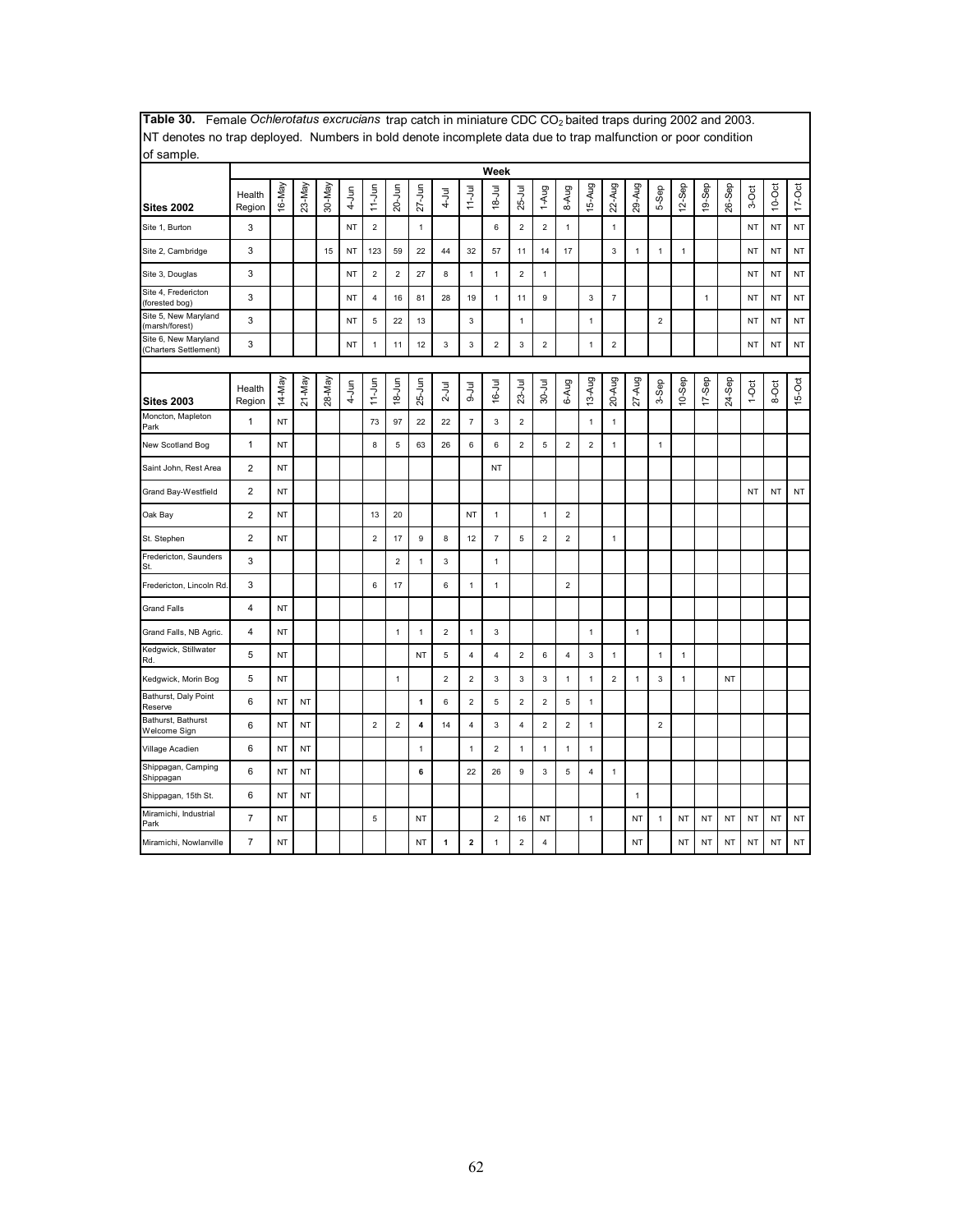| The defects no trup deproyed. Trainbers in bold denote incomplete data due to trup mandroton or poor condition<br>of sample. |                         |           |              |             |                |                         |              |                |                |                |                |          |             |       |        |        |        |       |           |           |           |           |           |            |
|------------------------------------------------------------------------------------------------------------------------------|-------------------------|-----------|--------------|-------------|----------------|-------------------------|--------------|----------------|----------------|----------------|----------------|----------|-------------|-------|--------|--------|--------|-------|-----------|-----------|-----------|-----------|-----------|------------|
|                                                                                                                              |                         |           |              |             |                |                         |              |                |                |                | Week           |          |             |       |        |        |        |       |           |           |           |           |           |            |
| <b>Sites 2002</b>                                                                                                            | Health<br>Region        | 16-May    | 23-May       | 30-May      | 4-Jun          | $11-Jun$                | $20 - Jun$   | $27 - Jun$     | $4 - J$ ul     | $11 - Jul$     | $18 - Jul$     | 25-Jul   | 1-Aug       | 8-Aug | 15-Aug | 22-Aug | 29-Aug | 5-Sep | 12-Sep    | 19-Sep    | 26-Sep    | 3-Oct     | $10$ -Oct | $17 - Oct$ |
| Site 1, Burton                                                                                                               | 3                       |           |              |             | <b>NT</b>      |                         |              |                |                |                |                |          |             |       |        |        |        |       |           |           |           | <b>NT</b> | <b>NT</b> | NT         |
| Site 2, Cambridge                                                                                                            | 3                       |           |              |             | <b>NT</b>      |                         |              |                |                |                |                |          |             |       |        |        |        |       |           |           |           | <b>NT</b> | <b>NT</b> | NT         |
| Site 3, Douglas                                                                                                              | 3                       |           |              |             | NT             |                         |              |                |                |                |                |          |             |       |        |        |        |       |           |           |           | NT        | <b>NT</b> | NT         |
| Site 4, Fredericton<br>(forested bog)                                                                                        | 3                       |           |              |             | NT             |                         |              |                |                |                |                |          |             |       |        |        |        |       |           |           |           | NT        | <b>NT</b> | NT         |
| Site 5, New Maryland<br>(marsh/forest)                                                                                       | 3                       |           |              |             | <b>NT</b>      |                         |              |                |                |                |                |          |             |       |        |        |        |       |           |           |           | <b>NT</b> | <b>NT</b> | <b>NT</b>  |
| Site 6, New Maryland<br>(Charters Settlement)                                                                                | 3                       |           |              |             | <b>NT</b>      |                         |              |                |                |                |                |          |             |       |        |        |        |       |           |           |           | <b>NT</b> | <b>NT</b> | NT         |
|                                                                                                                              |                         |           |              |             |                |                         |              |                |                |                |                |          |             |       |        |        |        |       |           |           |           |           |           |            |
| <b>Sites 2003</b>                                                                                                            | Health<br>Region        | 14-May    | 21-May       | 28-May      | 4-Jun          | $11-Jun$                | $18 - Jun$   | $25 - Jun$     | $2 -$ Jul      | lnr-9          | $16 -$ Jul     | $23-Jul$ | $30 - J$ ul | 6-Aug | 13-Aug | 20-Aug | 27-Aug | 3-Sep | 10-Sep    | $17-$ Sep | 24-Sep    | $1-0ct$   | 8-Oct     | 15-Oct     |
| Moncton, Mapleton<br>Park                                                                                                    | $\mathbf{1}$            | NT        | $\mathbf{1}$ |             |                | 4                       |              | $\overline{4}$ |                |                |                |          |             |       |        |        |        |       |           |           |           |           |           |            |
| New Scotland Bog                                                                                                             | $\mathbf{1}$            | <b>NT</b> |              |             |                |                         |              |                |                |                |                |          |             |       |        |        |        |       |           |           |           |           |           |            |
| Saint John, Rest Area                                                                                                        | $\overline{\mathbf{c}}$ | <b>NT</b> |              |             |                |                         |              |                |                |                | NT             |          |             |       |        |        |        |       |           |           |           |           |           |            |
| Grand Bay-Westfield                                                                                                          | $\overline{2}$          | <b>NT</b> |              |             |                |                         |              |                |                |                |                |          |             |       |        |        |        |       |           |           |           | <b>NT</b> | <b>NT</b> | NT         |
| Oak Bay                                                                                                                      | $\overline{2}$          | <b>NT</b> | $\mathbf{1}$ | $\mathbf 2$ |                |                         |              |                |                | NT             |                |          |             |       |        |        |        |       |           |           |           |           |           |            |
| St. Stephen                                                                                                                  | $\overline{2}$          | <b>NT</b> |              |             |                |                         |              |                |                |                |                |          |             |       |        |        |        |       |           |           |           |           |           |            |
| Fredericton, Saunders<br>St.                                                                                                 | 3                       |           |              |             |                |                         |              |                |                |                |                |          |             |       |        |        |        |       |           |           |           |           |           |            |
| Fredericton, Lincoln Rd.                                                                                                     | 3                       |           |              |             |                |                         |              |                |                |                |                |          |             |       |        |        |        |       |           |           |           |           |           |            |
| <b>Grand Falls</b>                                                                                                           | $\overline{\mathbf{4}}$ | <b>NT</b> |              |             |                |                         |              |                |                |                |                |          |             |       |        |        |        |       |           |           |           |           |           |            |
| Grand Falls, NB Agric.                                                                                                       | $\overline{\mathbf{4}}$ | NT        |              | $\mathbf 1$ |                |                         | $\mathbf{1}$ |                |                |                |                |          |             |       |        |        |        |       |           |           |           |           |           |            |
| Kedgwick, Stillwater<br>Rd.                                                                                                  | 5                       | <b>NT</b> |              |             |                |                         | $\mathbf{1}$ | <b>NT</b>      |                | $\mathbf{1}$   |                |          |             |       |        |        |        |       |           |           |           |           |           |            |
| Kedgwick, Morin Bog                                                                                                          | 5                       | <b>NT</b> |              | 8           |                |                         |              |                | $\mathbf{1}$   |                | $\overline{4}$ |          |             |       |        |        |        |       |           |           | <b>NT</b> |           |           |            |
| Bathurst, Daly Point<br>Reserve                                                                                              | 6                       | NT        | NT           |             |                |                         |              |                | 1              | 1              |                |          |             |       |        |        |        |       |           |           |           |           |           |            |
| Bathurst, Bathurst<br>Welcome Sign                                                                                           | 6                       | NT        | NT           |             |                | $\overline{\mathbf{c}}$ | $\mathsf 3$  |                |                | $\mathbf{1}$   |                |          |             |       |        |        |        |       |           |           |           |           |           |            |
| Village Acadien                                                                                                              | 6                       | <b>NT</b> | <b>NT</b>    |             |                |                         | 12           | $\overline{2}$ | $\overline{4}$ | $\overline{2}$ |                |          |             |       |        |        |        |       |           |           |           |           |           |            |
| Shippagan, Camping<br>Shippagan                                                                                              | 6                       | <b>NT</b> | NT           |             |                | $\overline{2}$          | 3            |                |                | $\overline{2}$ |                |          |             |       |        |        |        |       |           |           |           |           |           |            |
| Shippagan, 15th St.                                                                                                          | 6                       | NT        | NT           |             |                |                         |              |                |                |                |                |          |             |       |        |        |        |       |           |           |           |           |           |            |
| Miramichi, Industrial<br>Park                                                                                                | $\overline{7}$          | NT        |              |             | $\overline{4}$ |                         |              | <b>NT</b>      |                |                |                |          | <b>NT</b>   |       |        |        | NT     |       | <b>NT</b> | NT        | NT        | <b>NT</b> | <b>NT</b> | $\sf{NT}$  |
| Miramichi, Nowlanville                                                                                                       | $\overline{7}$          | <b>NT</b> |              | $\mathsf 3$ |                |                         |              | <b>NT</b>      |                |                |                |          |             |       |        |        | NT     |       | <b>NT</b> | <b>NT</b> | <b>NT</b> | <b>NT</b> | <b>NT</b> | NT         |

**Table 31.** Female *Ochlerotatus implicatus* trap catch in miniature CDC CO<sub>2</sub> baited traps during 2002 and 2003. NT denotes no trap deployed. Numbers in bold denote incomplete data due to trap malfunction or poor condition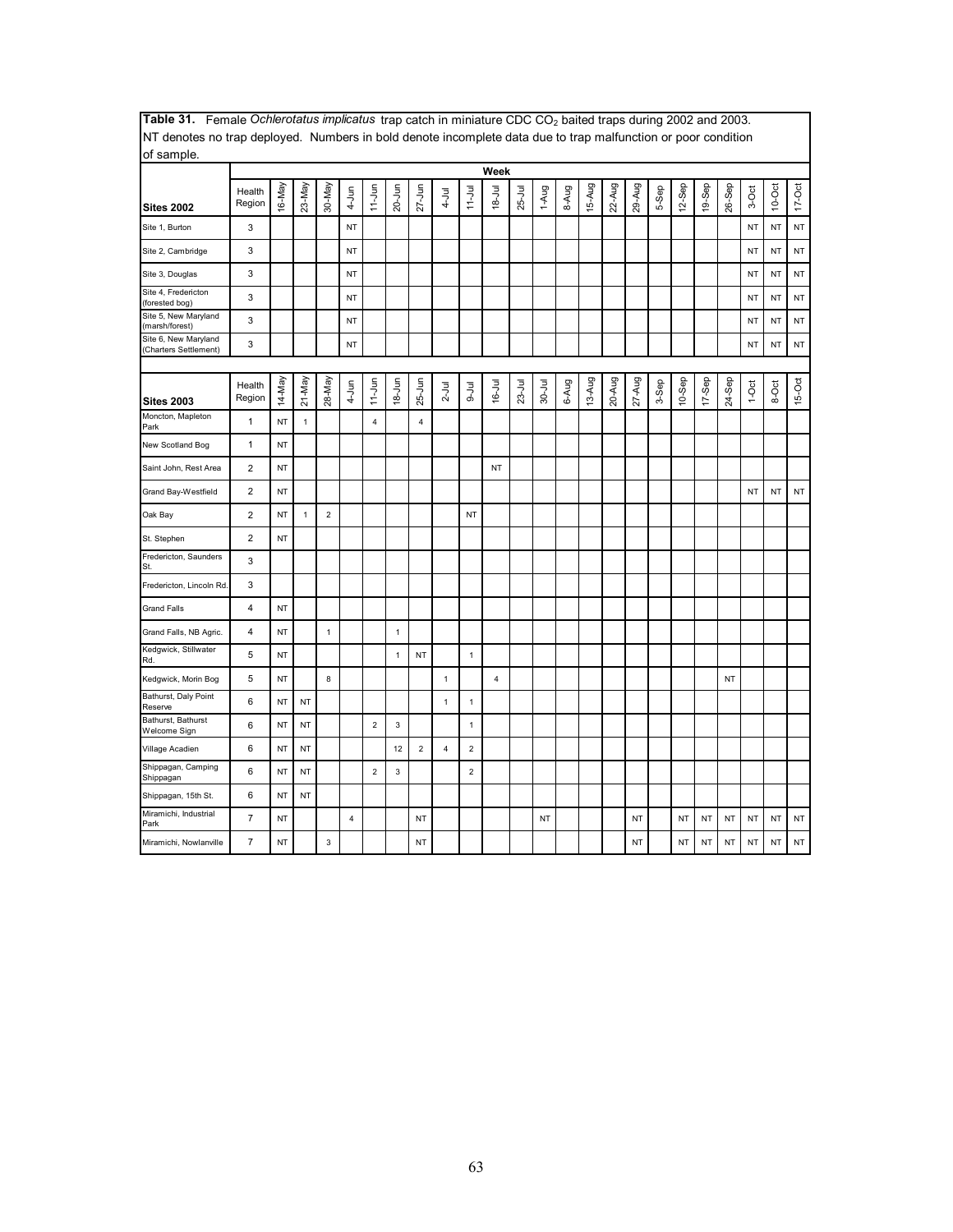| of sample.                                    |                  |           |              |                           |                |              |                |                         |                |                         |                           |              |                |              |              |              |            |       |           |           |           |           |           |            |
|-----------------------------------------------|------------------|-----------|--------------|---------------------------|----------------|--------------|----------------|-------------------------|----------------|-------------------------|---------------------------|--------------|----------------|--------------|--------------|--------------|------------|-------|-----------|-----------|-----------|-----------|-----------|------------|
|                                               |                  |           |              |                           |                |              |                |                         |                |                         | Week                      |              |                |              |              |              |            |       |           |           |           |           |           |            |
| <b>Sites 2002</b>                             | Health<br>Region | I6-May    | 23-May       | 30-May                    | $4 - Jun$      | $11 - Jun$   | $20 - Jun$     | $27 - Jun$              | $4 - J$ ul     | $11 -$ Jul              | lnr-81                    | 25-Jul       | 1-Aug          | 8-Aug        | 15-Aug       | 22-Aug       | 29-Aug     | 5-Sep | 12-Sep    | 19-Sep    | 26-Sep    | 3-Oct     | $10$ -Oct | $17 - Oct$ |
| Site 1, Burton                                | 3                |           |              | 13                        | NT             | 12           | 16             | 5                       |                |                         |                           |              |                |              | 1            | $\mathbf{1}$ |            |       |           |           |           | NT        | NT        | NT         |
| Site 2, Cambridge                             | 3                |           | $\mathbf{1}$ | 18                        | <b>NT</b>      | 50           | 78             | 22                      | $\sqrt{5}$     |                         | $\mathbf{1}$              |              |                |              |              |              |            |       |           |           |           | <b>NT</b> | NT        | NT         |
| Site 3, Douglas                               | 3                |           |              | 3                         | <b>NT</b>      |              | $\overline{2}$ | 3                       |                |                         |                           |              |                |              |              |              |            |       |           |           |           | <b>NT</b> | NT        | NT         |
| Site 4, Fredericton<br>(forested bog)         | 3                |           |              | $\mathbf{1}$              | <b>NT</b>      | $\mathbf 5$  | 3              | $\mathsf 3$             | $\,$ 5         | $\mathbf{1}$            | 1                         |              | $\overline{2}$ |              |              |              |            |       |           |           |           | <b>NT</b> | NT        | NT         |
| Site 5, New Maryland<br>(marsh/forest)        | 3                |           |              | $\mathbf{1}$              | <b>NT</b>      |              | 10             | 15                      | 6              | $\overline{2}$          | 5                         | 5            |                | $\mathbf{1}$ | $\mathbf{1}$ |              |            |       |           |           |           | <b>NT</b> | NT        | NT         |
| Site 6, New Maryland<br>(Charters Settlement) | 3                |           |              | $\mathbf{1}$              | <b>NT</b>      | 3            | $\mathbf 2$    |                         | $\overline{2}$ | $\overline{\mathbf{c}}$ |                           |              | $\mathbf{1}$   |              |              |              |            |       |           |           |           | <b>NT</b> | NT        | NT         |
|                                               |                  |           |              |                           |                |              |                |                         |                |                         |                           |              |                |              |              |              |            |       |           |           |           |           |           |            |
| <b>Sites 2003</b>                             | Health<br>Region | 14-May    | 21-May       | 28-May                    | 4-Jun          | $11 - Jun$   | $18 - Jun$     | 25-Jun                  | $2 -$ Jul      | $-4$                    | $16 - Jul$                | $23-Jul$     | $30 - Jul$     | 6-Aug        | 13-Aug       | 20-Aug       | $27 - Aug$ | 3-Sep | 10-Sep    | 17-Sep    | 24-Sep    | $1-0ct$   | 8-Oct     | $15-Oct$   |
| Moncton, Mapleton<br>Park                     | 1                | <b>NT</b> |              | 5                         | $\overline{4}$ | $\mathbf{3}$ | $\overline{2}$ | $\mathbf{1}$            |                |                         |                           |              |                |              |              |              |            |       |           |           |           |           |           |            |
| New Scotland Bog                              | $\mathbf{1}$     | NT        |              | $\ensuremath{\mathsf{3}}$ |                | $\mathbf{1}$ |                |                         |                |                         | $\mathbf{1}$              |              |                |              |              |              |            |       |           |           |           |           |           |            |
| Saint John, Rest Area                         | 2                | <b>NT</b> |              |                           |                |              |                |                         |                |                         | <b>NT</b>                 |              |                |              |              |              |            |       |           |           |           |           |           |            |
| Grand Bay-Westfield                           | $\overline{2}$   | NT        |              |                           |                |              |                |                         |                |                         |                           |              |                |              |              |              |            |       |           |           |           | <b>NT</b> | <b>NT</b> | NT         |
| Oak Bay                                       | $\overline{c}$   | NT        |              |                           |                | $\mathbf{1}$ | 1              |                         |                | NT                      |                           |              |                |              |              |              |            |       |           |           |           |           |           |            |
| St. Stephen                                   | $\overline{c}$   | NT        |              |                           |                |              |                |                         |                |                         |                           |              |                |              |              |              |            |       |           |           |           |           |           |            |
| Fredericton, Saunders<br>St.                  | 3                |           |              |                           | $\mathbf{1}$   |              |                |                         |                |                         |                           | $\mathbf{1}$ |                |              |              |              |            |       |           |           |           |           |           |            |
| Fredericton, Lincoln Rd.                      | 3                |           |              | 10                        | 58             | 20           | 65             | 19                      | 8              | 3                       | $\overline{2}$            |              |                |              |              |              |            |       |           |           |           |           |           |            |
| <b>Grand Falls</b>                            | 4                | NT        |              |                           |                |              |                |                         | $\mathbf{1}$   |                         |                           |              |                |              |              |              |            |       |           |           |           |           |           |            |
| Grand Falls, NB Agric.                        | 4                | <b>NT</b> |              |                           |                |              | $\mathbf{1}$   |                         |                | $\mathbf{1}$            |                           |              |                |              |              |              |            |       |           |           |           |           |           |            |
| Kedgwick, Stillwater<br>Rd.                   | 5                | <b>NT</b> |              |                           |                | $\mathbf{1}$ | 53             | <b>NT</b>               | $\sqrt{5}$     | 5                       |                           |              |                |              |              |              |            |       |           |           |           |           |           |            |
| Kedgwick, Morin Bog                           | 5                | NT        |              |                           |                | 3            |                | $\mathbf{1}$            | 9              | $\mathbf 2$             |                           |              |                |              |              |              |            |       |           |           | <b>NT</b> |           |           |            |
| Bathurst, Daly Point<br>Reserve               | 6                | NT        | <b>NT</b>    |                           |                |              | 1              |                         | $\overline{2}$ | $\mathbf{1}$            | $\mathbf{1}$              |              |                |              |              |              |            |       |           |           |           |           |           |            |
| Bathurst, Bathurst<br>Welcome Sign            | 6                | NT        | <b>NT</b>    |                           |                | $\mathbf{1}$ | 3              | $\mathbf 2$             | 3              |                         |                           |              |                |              |              |              |            |       |           |           |           |           |           |            |
| Village Acadien                               | 6                | NT        | NT           |                           |                | 3            | 6              | $\sqrt{2}$              | 3              |                         |                           |              |                |              |              |              |            |       |           |           |           |           |           |            |
| Shippagan, Camping<br>Shippagan               | 6                | <b>NT</b> | <b>NT</b>    |                           |                | $\mathbf{1}$ | $\overline{2}$ | $\overline{\mathbf{4}}$ | $\mathbf{1}$   | $\overline{2}$          | $\overline{\mathfrak{c}}$ |              |                |              |              |              |            |       |           |           |           |           |           |            |
| Shippagan, 15th St.                           | 6                | <b>NT</b> | <b>NT</b>    |                           |                |              |                |                         |                |                         |                           |              |                |              |              |              |            |       |           |           |           |           |           |            |
| Miramichi, Industrial<br>Park                 | $\overline{7}$   | <b>NT</b> |              |                           | 21             | $\sqrt{5}$   | $\mathbf{1}$   | <b>NT</b>               |                |                         |                           |              | NT             |              |              |              | <b>NT</b>  |       | <b>NT</b> | <b>NT</b> | NT        | <b>NT</b> | <b>NT</b> | NT         |
| Miramichi, Nowlanville                        | $\overline{7}$   | <b>NT</b> |              | $\mathbf{1}$              | 13             | 16           |                | NT                      |                |                         |                           |              |                |              |              |              | <b>NT</b>  |       | <b>NT</b> | <b>NT</b> | NT        | <b>NT</b> | NT        | NT         |

Table 32. Female *Ochlerotatus intrudens* trap catch in miniature CDC CO<sub>2</sub> baited traps during 2002 and 2003. NT denotes no trap deployed. Numbers in bold denote incomplete data due to trap malfunction or poor condition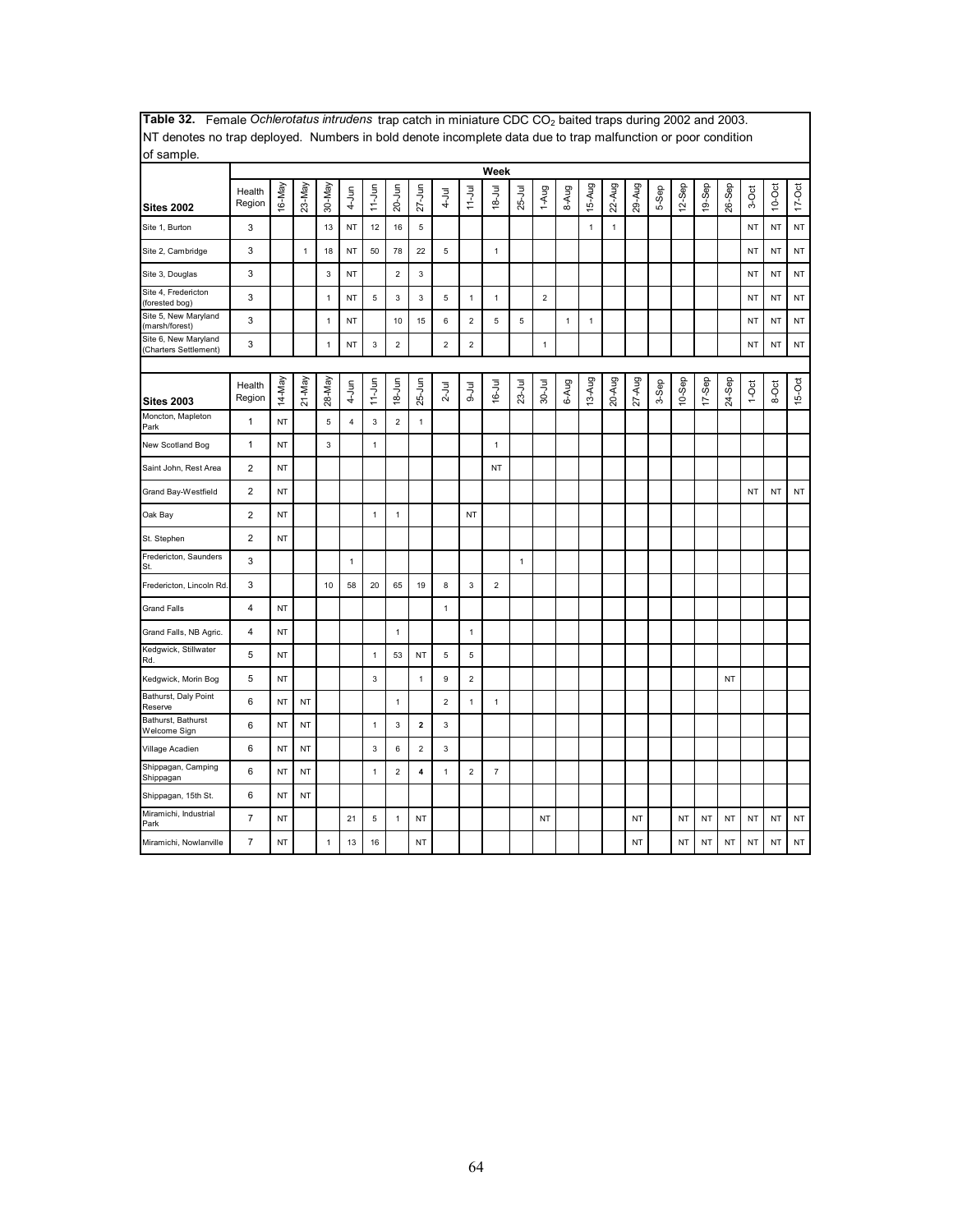| NT denotes no trap deployed. Numbers in bold denote incomplete data due to trap malfunction or poor condition |                         |           |        |        |           |                         |                |            |           |              |            |            |            |       |        |        |            |       |           |           |           |           |           |           |
|---------------------------------------------------------------------------------------------------------------|-------------------------|-----------|--------|--------|-----------|-------------------------|----------------|------------|-----------|--------------|------------|------------|------------|-------|--------|--------|------------|-------|-----------|-----------|-----------|-----------|-----------|-----------|
| of sample.                                                                                                    |                         |           |        |        |           |                         |                |            |           |              |            |            |            |       |        |        |            |       |           |           |           |           |           |           |
|                                                                                                               |                         |           |        |        |           |                         |                |            |           |              | Week       |            |            |       |        |        |            |       |           |           |           |           |           |           |
| <b>Sites 2002</b>                                                                                             | Health<br>Region        | 16-May    | 23-May | 30-May | $4 - Jun$ | $11 - Jun$              | 20-Jun         | $27 - Jun$ | $4 -$ Jul | $11 -$ Jul   | $18 - Jul$ | 25-Jul     | 1-Aug      | 8-Aug | 15-Aug | 22-Aug | 29-Aug     | 5-Sep | $12-$ Sep | 19-Sep    | 26-Sep    | 3-Oct     | $10$ -Oct | $17$ -Oct |
| Site 1, Burton                                                                                                | 3                       |           |        |        | NT        | $\mathbf{1}$            |                |            |           | $\mathbf{1}$ |            |            |            |       |        |        |            |       |           |           |           | NT        | <b>NT</b> | NT        |
| Site 2, Cambridge                                                                                             | 3                       |           |        |        | <b>NT</b> |                         |                |            |           |              |            |            |            |       |        |        |            |       |           |           |           | NT        | <b>NT</b> | NT        |
| Site 3, Douglas                                                                                               | 3                       |           |        |        | NT        |                         |                |            |           |              |            |            |            |       |        |        |            |       |           |           |           | <b>NT</b> | <b>NT</b> | NT        |
| Site 4, Fredericton<br>forested bog)                                                                          | 3                       |           |        |        | NT        |                         | $\mathbf{1}$   |            |           |              |            |            |            |       |        |        |            |       |           |           |           | NT        | NT        | NT        |
| Site 5, New Maryland<br>(marsh/forest)                                                                        | 3                       |           |        |        | NT        | $\overline{\mathbf{4}}$ | 5              |            |           | $\mathbf{1}$ |            |            |            |       |        |        |            |       |           |           |           | NT        | <b>NT</b> | <b>NT</b> |
| Site 6, New Maryland<br>(Charters Settlement)                                                                 | 3                       |           |        |        | NT        | $\mathbf{1}$            | $\mathbf 2$    | $\sqrt{2}$ |           |              |            |            |            |       |        |        |            |       |           |           |           | <b>NT</b> | <b>NT</b> | NT        |
|                                                                                                               |                         |           |        |        |           |                         |                |            |           |              |            |            |            |       |        |        |            |       |           |           |           |           |           |           |
| <b>Sites 2003</b>                                                                                             | Health<br>Region        | 14-May    | 21-May | 28-May | 4-Jun     | $11 - Jun$              | $18 - Jun$     | $25 - Jun$ | $2 -$ Jul | $9 -$ Jul    | $16 - Jul$ | $23 -$ Jul | $30 - Jul$ | 6-Aug | 13-Aug | 20-Aug | $27 - Aug$ | 3-Sep | 10-Sep    | $17-$ Sep | 24-Sep    | $1-0$ ct  | 8-Oct     | 15-Oct    |
| Moncton, Mapleton<br>Park                                                                                     | $\mathbf{1}$            | <b>NT</b> |        |        |           |                         | $\overline{2}$ |            |           |              |            |            |            |       |        |        |            |       |           |           |           |           |           |           |
| New Scotland Bog                                                                                              | $\mathbf{1}$            | <b>NT</b> |        |        |           |                         |                |            |           |              |            |            |            |       |        |        |            |       |           |           |           |           |           |           |
| Saint John, Rest Area                                                                                         | $\mathbf{2}$            | NT        |        |        |           |                         |                |            |           |              | NT         |            |            |       |        |        |            |       |           |           |           |           |           |           |
| Grand Bay-Westfield                                                                                           | $\overline{\mathbf{c}}$ | NT        |        |        |           |                         |                |            |           |              |            |            |            |       |        |        |            |       |           |           |           | <b>NT</b> | <b>NT</b> | NT        |
| Oak Bay                                                                                                       | $\overline{2}$          | NT        |        |        |           |                         |                |            |           | NT           |            |            |            |       |        |        |            |       |           |           |           |           |           |           |
| St. Stephen                                                                                                   | $\overline{c}$          | <b>NT</b> |        |        |           |                         | $\mathbf{1}$   |            |           |              |            |            |            |       |        |        |            |       |           |           |           |           |           |           |
| Fredericton, Saunders<br>St.                                                                                  | 3                       |           |        |        |           |                         |                |            |           |              |            |            |            |       |        |        |            |       |           |           |           |           |           |           |
| Fredericton, Lincoln Rd.                                                                                      | 3                       |           |        |        |           |                         |                |            |           |              |            |            |            |       |        |        |            |       |           |           |           |           |           |           |
| <b>Grand Falls</b>                                                                                            | $\pmb{4}$               | NT        |        |        |           |                         |                |            |           |              |            |            |            |       |        |        |            |       |           |           |           |           |           |           |
| Grand Falls, NB Agric.                                                                                        | 4                       | NT        |        |        |           |                         |                |            |           |              |            |            |            |       |        |        |            |       |           |           |           |           |           |           |
| Kedgwick, Stillwater<br>Rd.                                                                                   | 5                       | <b>NT</b> |        |        |           |                         |                | <b>NT</b>  |           |              |            |            |            |       |        |        |            |       |           |           |           |           |           |           |
| Kedgwick, Morin Bog                                                                                           | 5                       | NT        |        |        |           |                         |                |            |           |              |            |            |            |       |        |        |            |       |           |           | <b>NT</b> |           |           |           |
| Bathurst, Daly Point<br>Reserve                                                                               | 6                       | NT        | NT     |        |           |                         |                |            |           |              |            |            |            |       |        |        |            |       |           |           |           |           |           |           |
| Bathurst, Bathurst<br>Welcome Sign                                                                            | 6                       | NT        | NT     |        |           |                         |                |            |           |              |            |            |            |       |        |        |            |       |           |           |           |           |           |           |
| Village Acadien                                                                                               | 6                       | NT        | NT     |        |           |                         |                |            |           |              |            |            |            |       |        |        |            |       |           |           |           |           |           |           |
| Shippagan, Camping<br>Shippagan                                                                               | 6                       | NT        | NT     |        |           |                         |                |            |           |              |            |            |            |       |        |        |            |       |           |           |           |           |           |           |
| Shippagan, 15th St.                                                                                           | 6                       | NT        | NT     |        |           |                         |                |            |           |              |            |            |            |       |        |        |            |       |           |           |           |           |           |           |
| Miramichi, Industrial<br>Park                                                                                 | $\overline{7}$          | <b>NT</b> |        |        |           |                         |                | <b>NT</b>  |           |              |            |            | <b>NT</b>  |       |        |        | <b>NT</b>  |       | NT        | <b>NT</b> | <b>NT</b> | <b>NT</b> | <b>NT</b> | NT        |
| Miramichi, Nowlanville                                                                                        | $\overline{7}$          | NT        |        |        |           |                         | $\mathbf{1}$   | <b>NT</b>  | 1         |              |            |            |            |       |        |        | NT         |       | NT        | NT        | NT        | NT        | <b>NT</b> | NT        |

Table 33. Female Ochlerotatus pionips trap catch in miniature CDC CO<sub>2</sub> baited traps during 2002 and 2003.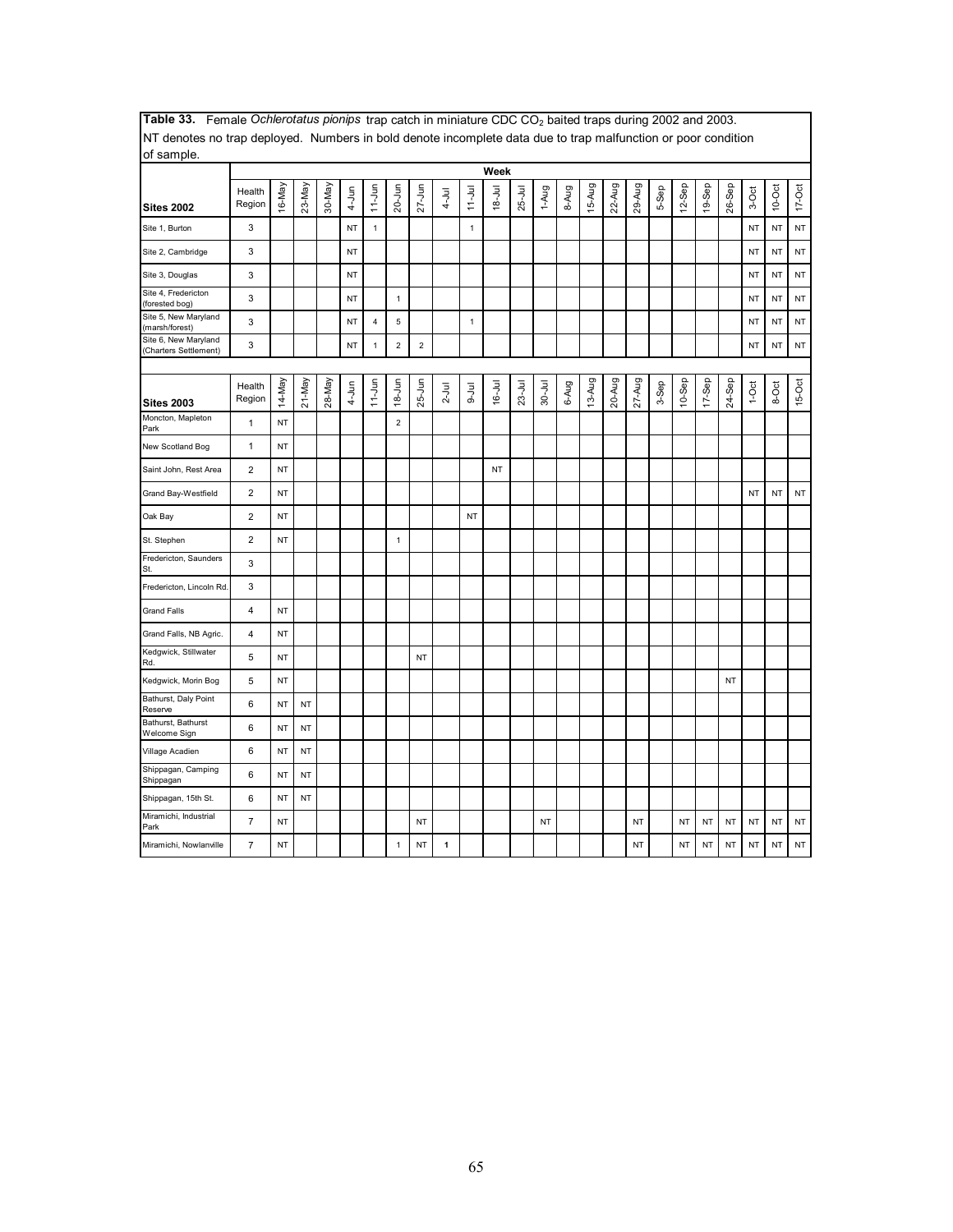| achoted no trup deployed. Transfero in bold denote incomplete data due to trup manufacture of poor condition<br>of sample. |                         |           |           |                         |           |                         |                |              |                           |                         |                |                         |                         |                         |                         |        |        |       |           |           |           |           |           |            |
|----------------------------------------------------------------------------------------------------------------------------|-------------------------|-----------|-----------|-------------------------|-----------|-------------------------|----------------|--------------|---------------------------|-------------------------|----------------|-------------------------|-------------------------|-------------------------|-------------------------|--------|--------|-------|-----------|-----------|-----------|-----------|-----------|------------|
|                                                                                                                            |                         |           |           |                         |           |                         |                |              |                           |                         | Week           |                         |                         |                         |                         |        |        |       |           |           |           |           |           |            |
| <b>Sites 2002</b>                                                                                                          | Health<br>Region        | 16-May    | 23-May    | 30-May                  | $4 - Jun$ | $11$ -Jun               | 20-Jun         | $27 - Jun$   | $4 - J$ ul                | $11 - Jul$              | $18 - Jul$     | 25-Jul                  | 1-Aug                   | 8-Aug                   | 15-Aug                  | 22-Aug | 29-Aug | 5-Sep | 12-Sep    | 19-Sep    | 26-Sep    | 3-Oct     | $10$ -Oct | $17 - Oct$ |
| Site 1, Burton                                                                                                             | 3                       |           |           |                         | NT        | 35                      | 24             | $\mathbf{1}$ |                           | $\overline{7}$          | $\mathbf{1}$   |                         |                         |                         |                         |        |        |       |           |           |           | <b>NT</b> | <b>NT</b> | NT         |
| Site 2, Cambridge                                                                                                          | 3                       |           |           |                         | <b>NT</b> | $\overline{\mathbf{c}}$ | $\overline{7}$ |              |                           |                         |                |                         |                         |                         |                         |        |        |       |           |           |           | <b>NT</b> | <b>NT</b> | NT         |
| Site 3, Douglas                                                                                                            | 3                       |           |           | 12                      | NT        | 17                      | 6              | 15           |                           | $\overline{2}$          |                |                         | 1                       |                         |                         |        |        |       |           |           |           | NT        | NT        | NT         |
| Site 4, Fredericton<br>(forested bog)                                                                                      | 3                       |           |           | $\overline{\mathbf{4}}$ | NT        | 101                     | 18             | 90           | $\ensuremath{\mathsf{3}}$ | $\mathbf 2$             |                |                         |                         |                         |                         |        |        |       |           |           |           | NT        | <b>NT</b> | NT         |
| Site 5, New Maryland<br>(marsh/forest)                                                                                     | 3                       |           |           | 13                      | NT        | 233                     | 159            | 46           |                           | 6                       |                | 1                       |                         |                         |                         |        |        |       |           |           |           | <b>NT</b> | NT        | <b>NT</b>  |
| Site 6, New Maryland<br>(Charters Settlement)                                                                              | 3                       |           |           | 9                       | <b>NT</b> | 153                     | 45             | 31           |                           | $\bf 8$                 |                | $\boldsymbol{2}$        |                         | $\mathbf{1}$            |                         |        |        |       |           |           |           | <b>NT</b> | <b>NT</b> | NT         |
|                                                                                                                            |                         |           |           |                         |           |                         |                |              |                           |                         |                |                         |                         |                         |                         |        |        |       |           |           |           |           |           |            |
| <b>Sites 2003</b>                                                                                                          | Health<br>Region        | 14-May    | 21-May    | 28-May                  | 4-Jun     | $11 - Jun$              | $18 - Jun$     | $25 - Jun$   | $2 -$ Jul                 | $9-1$ ul                | $16 - Jul$     | $23-Jul$                | $30 - Jul$              | 6-Aug                   | 13-Aug                  | 20-Aug | 27-Aug | 3-Sep | $10-$ Sep | $17-$ Sep | 24-Sep    | $1-0ct$   | 8-Oct     | 15-Oct     |
| Moncton, Mapleton<br>Park                                                                                                  | $\mathbf{1}$            | NT        |           |                         |           | 40                      | 32             | 114          | 46                        | $\mathbf 5$             | 12             | $\mathbf{1}$            | $\mathbf 2$             | $\mathbf 2$             | $\overline{2}$          |        |        |       |           |           |           |           |           |            |
| New Scotland Bog                                                                                                           | $\mathbf{1}$            | <b>NT</b> |           |                         |           | 201                     | 217            | 32           | 61                        | 12                      | 6              | 1                       | $\mathbf{1}$            |                         | $\mathbf{1}$            |        |        |       |           |           |           |           |           |            |
| Saint John, Rest Area                                                                                                      | $\overline{\mathbf{c}}$ | NT        |           |                         |           |                         |                |              |                           | $\mathbf{1}$            | NT             |                         |                         |                         |                         |        |        |       |           |           |           |           |           |            |
| Grand Bay-Westfield                                                                                                        | $\overline{2}$          | NT        |           |                         |           |                         |                |              | $\overline{\mathbf{4}}$   |                         |                |                         |                         |                         |                         |        |        |       |           |           |           | <b>NT</b> | <b>NT</b> | <b>NT</b>  |
| Oak Bay                                                                                                                    | $\overline{2}$          | NT        |           |                         |           |                         | 13             | 10           | 10                        | NT                      | 13             | 3                       | $\overline{\mathbf{4}}$ |                         |                         |        |        |       |           |           |           |           |           |            |
| St. Stephen                                                                                                                | $\overline{2}$          | NT        |           |                         |           |                         | 43             | 38           | 9                         | 21                      | 8              |                         | $\overline{2}$          |                         |                         |        |        |       |           |           |           |           |           |            |
| Fredericton, Saunders<br>St.                                                                                               | 3                       |           |           |                         |           | $\mathbf{1}$            | 5              |              | 3                         |                         |                |                         |                         |                         |                         |        |        |       |           |           |           |           |           |            |
| Fredericton, Lincoln Rd.                                                                                                   | 3                       |           |           |                         | 9         | 33                      | 65             | 13           | 29                        | $\overline{\mathbf{4}}$ | $\overline{2}$ | 1                       |                         | $\mathbf{1}$            |                         |        |        |       |           |           |           |           |           |            |
| <b>Grand Falls</b>                                                                                                         | $\overline{\mathbf{4}}$ | <b>NT</b> |           |                         |           |                         |                | 1            | 1                         |                         |                |                         |                         | $\mathbf{1}$            |                         |        |        |       |           |           |           |           |           |            |
| Grand Falls, NB Agric.                                                                                                     | 4                       | <b>NT</b> |           |                         |           |                         | $\overline{2}$ |              | $\overline{2}$            |                         |                |                         |                         |                         |                         |        |        |       |           |           |           |           |           |            |
| Kedgwick, Stillwater<br>Rd.                                                                                                | 5                       | NT        |           |                         |           | 1                       | 11             | <b>NT</b>    | 33                        | 13                      | 6              | $\mathbf 5$             | 10                      | 6                       |                         |        |        |       |           |           |           |           |           |            |
| Kedgwick, Morin Bog                                                                                                        | 5                       | NT        |           |                         |           | 10                      | 68             | 10           | 110                       | 52                      | 98             | 26                      | 26                      | 16                      | 3                       |        |        |       |           |           | NT        |           |           |            |
| Bathurst, Daly Point<br>Reserve                                                                                            | 6                       | ΝT        | NT        |                         |           |                         | 59             |              | 14                        | $\overline{2}$          |                | 1                       |                         |                         |                         |        |        |       |           |           |           |           |           |            |
| Bathurst, Bathurst<br>Welcome Sign                                                                                         | 6                       | NT        | NT        |                         |           | 51                      | 192            | $\mathbf 2$  | $\mathbf{1}$              | $\overline{4}$          |                | $\overline{\mathbf{c}}$ | $\mathbf{1}$            |                         |                         |        |        |       |           |           |           |           |           |            |
| Village Acadien                                                                                                            | 6                       | <b>NT</b> | <b>NT</b> |                         |           | 3                       | 28             |              | $\mathbf{1}$              | $\mathsf 3$             |                |                         |                         |                         |                         |        |        |       |           |           |           |           |           |            |
| Shippagan, Camping<br>Shippagan                                                                                            | 6                       | <b>NT</b> | <b>NT</b> |                         |           | 5                       | 84             | 1            | $\overline{c}$            | $\mathbf{1}$            | $\overline{c}$ |                         |                         |                         |                         |        |        |       |           |           |           |           |           |            |
| Shippagan, 15th St.                                                                                                        | 6                       | NT        | NT        |                         |           |                         | $\mathbf{1}$   |              |                           |                         | $\overline{c}$ |                         |                         |                         |                         |        |        |       |           |           |           |           |           |            |
| Miramichi, Industrial<br>Park                                                                                              | $\overline{7}$          | <b>NT</b> |           |                         |           | $\mathbf{1}$            | $\mathbf{1}$   | <b>NT</b>    |                           | 12                      |                | 6                       | NT                      |                         | $\boldsymbol{6}$        |        | NT     |       | <b>NT</b> | NT        | NT        | <b>NT</b> | <b>NT</b> | $\sf{NT}$  |
| Miramichi, Nowlanville                                                                                                     | $\overline{7}$          | NT        |           |                         |           |                         |                | <b>NT</b>    | 8                         |                         | 81             | 69                      | 43                      | $\overline{\mathbf{4}}$ | $\overline{\mathbf{4}}$ |        | NT     |       | <b>NT</b> | NT        | <b>NT</b> | <b>NT</b> | <b>NT</b> | NT         |

**Table 34.** Female *Ochlerotatus punctor* trap catch in miniature CDC CO2 baited traps during 2002 and 2003. NT denotes no trap deployed. Numbers in bold denote incomplete data due to trap malfunction or poor condition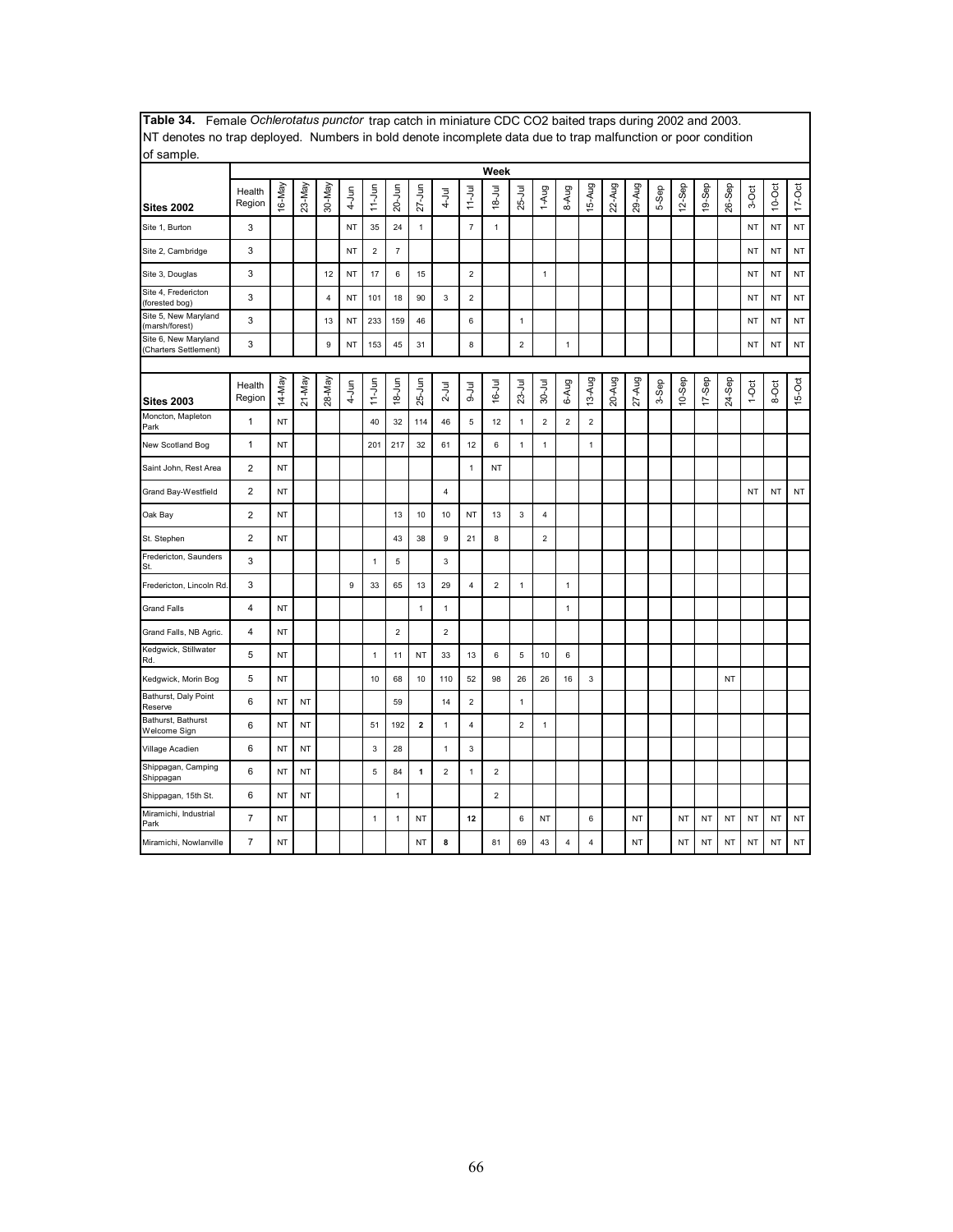| INT denotes no trap deployed. TNumbers in bold denote incomplete data due to trap maifunction or poor condition<br>of sample. |                  |                |           |              |           |            |              |              |              |            |            |          |              |       |        |              |              |              |                |        |           |           |           |          |
|-------------------------------------------------------------------------------------------------------------------------------|------------------|----------------|-----------|--------------|-----------|------------|--------------|--------------|--------------|------------|------------|----------|--------------|-------|--------|--------------|--------------|--------------|----------------|--------|-----------|-----------|-----------|----------|
|                                                                                                                               |                  |                |           |              |           |            |              |              |              |            | Week       |          |              |       |        |              |              |              |                |        |           |           |           |          |
| <b>Sites 2002</b>                                                                                                             | Health<br>Region | 16-May         | 23-May    | 30-May       | $4 - Jun$ | $11$ -Jun  | $20 - Jun$   | $27 - Jun$   | $4 - J$ ul   | $11 - Jul$ | $18 - Jul$ | 25-Jul   | 1-Aug        | 8-Aug | 15-Aug | 22-Aug       | 29-Aug       | 5-Sep        | 12-Sep         | 19-Sep | 26-Sep    | 3-Oct     | $10$ -Oct | $17-Oct$ |
| Site 1, Burton                                                                                                                | 3                |                |           |              | <b>NT</b> |            |              | $\mathbf{1}$ |              |            |            |          |              |       |        |              |              |              |                |        |           | NT        | <b>NT</b> | NT       |
| Site 2, Cambridge                                                                                                             | 3                | $\overline{2}$ | 3         |              | NT        |            |              | 4            | 1            |            | 1          | 1        | 4            |       | 6      |              |              | $\mathbf{1}$ | $\overline{2}$ |        |           | NT        | <b>NT</b> | NT       |
| Site 3, Douglas                                                                                                               | 3                |                |           |              | <b>NT</b> |            |              |              |              |            |            |          |              |       |        |              |              | $\mathbf{1}$ |                |        |           | <b>NT</b> | NT        | NT       |
| Site 4, Fredericton<br>(forested bog)                                                                                         | 3                |                |           |              | <b>NT</b> |            |              |              |              |            |            |          |              |       |        |              |              |              |                |        |           | <b>NT</b> | NT        | NT       |
| Site 5, New Maryland<br>(marsh/forest)                                                                                        | 3                |                |           | $\mathbf{1}$ | NT        |            |              | 9            |              | 3          |            |          | $\mathbf{1}$ |       |        | $\mathbf{1}$ |              |              |                |        |           | NT        | NT        | NT       |
| Site 6, New Maryland<br>(Charters Settlement)                                                                                 | 3                |                |           |              | NT        |            |              |              |              |            |            |          |              |       |        |              |              |              |                |        |           | NT        | NT        | NT       |
|                                                                                                                               |                  |                |           |              |           |            |              |              |              |            |            |          |              |       |        |              |              |              |                |        |           |           |           |          |
| <b>Sites 2003</b>                                                                                                             | Health<br>Region | 14-May         | 21-May    | 28-May       | 4-Jun     | $11 - Jun$ | $18 - Jun$   | 25-Jun       | $2 -$ Jul    | $9 -$ Jul  | $16 - Jul$ | $23-Jul$ | $30 - J$ ul  | 6-Aug | 13-Aug | 20-Aug       | 27-Aug       | 3-Sep        | $10-$ Sep      | 17-Sep | 24-Sep    | $1-0ct$   | 8-Oct     | $15-Oct$ |
| Moncton, Mapleton<br>Park                                                                                                     | 1                | <b>NT</b>      |           |              |           |            |              |              |              |            |            |          |              |       |        |              |              |              |                |        |           |           |           |          |
| New Scotland Bog                                                                                                              | $\mathbf{1}$     | <b>NT</b>      |           |              |           |            |              |              |              |            |            |          |              |       |        |              |              |              |                |        |           |           |           |          |
| Saint John, Rest Area                                                                                                         | $\mathbf 2$      | <b>NT</b>      |           |              |           |            |              |              |              |            | <b>NT</b>  |          |              |       |        |              |              |              |                |        |           |           |           |          |
| Grand Bay-Westfield                                                                                                           | $\overline{c}$   | <b>NT</b>      |           |              |           |            | $\mathbf{1}$ |              |              |            |            |          |              |       |        |              | $\mathbf{1}$ |              |                |        |           | <b>NT</b> | <b>NT</b> | NT       |
| Oak Bay                                                                                                                       | $\overline{2}$   | <b>NT</b>      |           |              |           |            |              |              |              | <b>NT</b>  |            |          |              |       |        |              |              |              |                |        |           |           |           |          |
| St. Stephen                                                                                                                   | $\overline{2}$   | NT             |           |              |           |            |              |              |              |            |            |          |              |       |        |              |              |              |                |        |           |           |           |          |
| Fredericton, Saunders<br>St.                                                                                                  | 3                |                |           |              |           |            |              |              |              |            |            |          |              |       |        |              |              |              |                |        |           |           |           |          |
| Fredericton, Lincoln Rd.                                                                                                      | 3                |                |           |              |           |            |              |              |              |            |            |          |              |       |        |              |              |              |                |        |           |           |           |          |
| <b>Grand Falls</b>                                                                                                            | 4                | <b>NT</b>      |           |              |           |            |              |              |              |            |            |          |              |       |        |              |              |              |                |        |           |           |           |          |
| Grand Falls, NB Agric.                                                                                                        | 4                | <b>NT</b>      |           |              |           |            |              |              |              |            |            |          |              |       |        |              |              |              |                |        |           |           |           |          |
| Kedgwick, Stillwater<br>Rd.                                                                                                   | 5                | <b>NT</b>      |           |              |           |            |              | <b>NT</b>    |              |            |            |          |              |       |        |              |              |              |                |        |           |           |           |          |
| Kedgwick, Morin Bog                                                                                                           | 5                | NT             |           |              |           |            |              |              | $\mathbf{1}$ |            |            |          |              |       |        |              |              |              |                |        | NT        |           |           |          |
| Bathurst, Daly Point<br>Reserve                                                                                               | 6                | NT             | NT        |              |           |            |              |              |              |            |            |          |              |       |        |              |              |              |                |        |           |           |           |          |
| Bathurst, Bathurst<br>Welcome Sign                                                                                            | 6                | <b>NT</b>      | NT        |              |           |            |              |              |              |            |            |          |              |       |        |              |              |              |                |        |           |           |           |          |
| Village Acadien                                                                                                               | 6                | NT             | NT        |              |           |            |              |              |              |            |            |          |              |       |        |              |              |              |                |        |           |           |           |          |
| Shippagan, Camping<br>Shippagan                                                                                               | 6                | <b>NT</b>      | NT        |              |           |            |              |              |              |            |            |          |              |       |        |              |              |              |                |        |           |           |           |          |
| Shippagan, 15th St.                                                                                                           | 6                | <b>NT</b>      | <b>NT</b> |              |           |            |              |              |              |            |            |          |              |       |        |              |              |              |                |        |           |           |           |          |
| Miramichi, Industrial<br>Park                                                                                                 | $\overline{7}$   | <b>NT</b>      |           |              |           |            |              | <b>NT</b>    |              |            |            |          | <b>NT</b>    |       |        |              | <b>NT</b>    |              | <b>NT</b>      | NT     | <b>NT</b> | <b>NT</b> | <b>NT</b> | NT       |
| Miramichi, Nowlanville                                                                                                        | $\overline{7}$   | <b>NT</b>      |           |              |           |            |              | <b>NT</b>    |              |            |            |          |              |       |        |              | <b>NT</b>    |              | <b>NT</b>      | NT     | <b>NT</b> | <b>NT</b> | <b>NT</b> | NT       |

**Table 35.** Female *Anopheles earlei* trap catch in miniature CDC CO2 baited traps during 2002 and 2003. NT denotes no trap deployed. Numbers in bold denote incomplete data due to trap malfunction or poor condition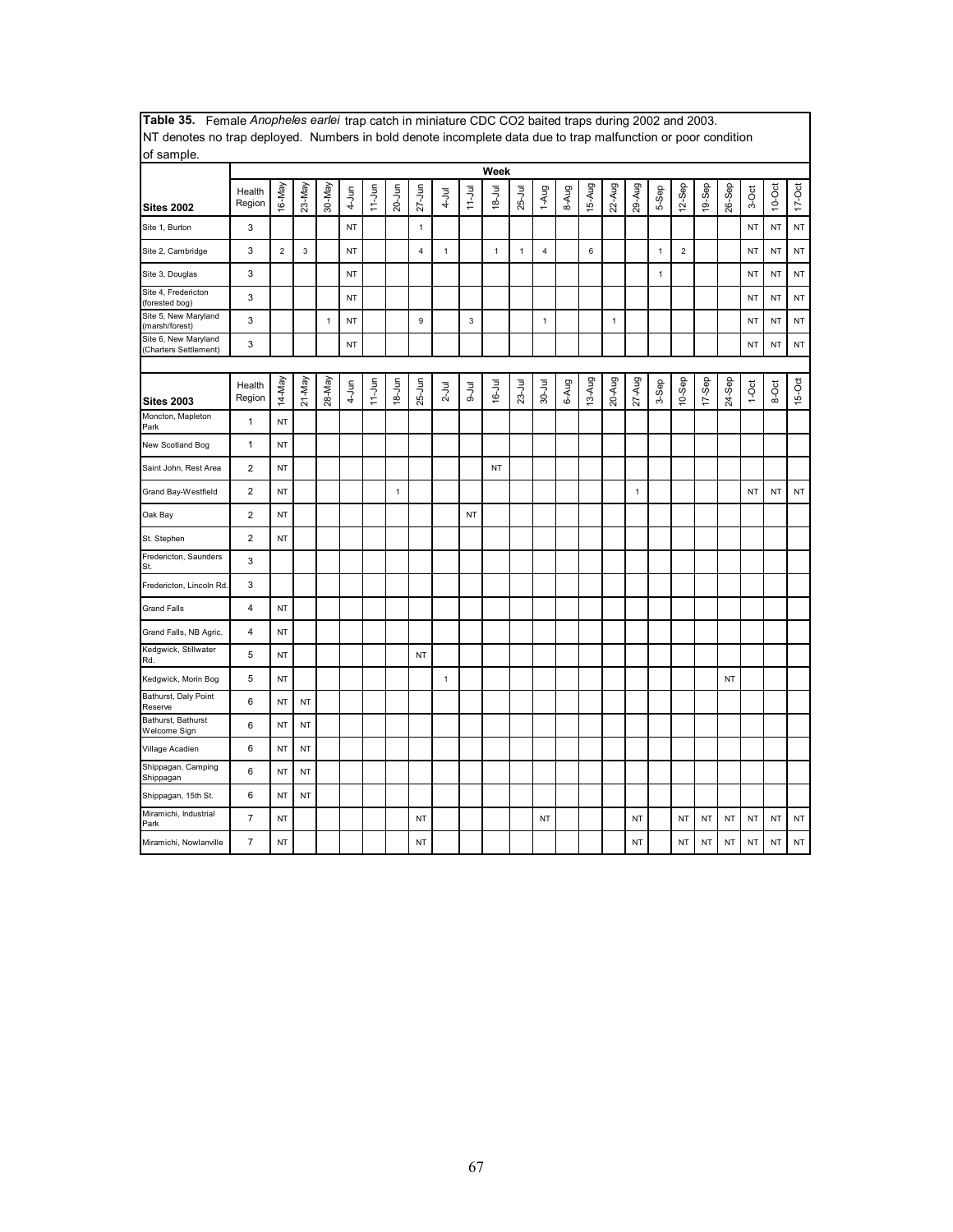| NT denotes no trap deployed. Numbers in bold denote incomplete data due to trap malfunction or poor condition<br>of sample. |                          |           |           |             |           |            |            |            |            |            |              |            |            |       |        |          |           |       |           |           |        |           |           |           |
|-----------------------------------------------------------------------------------------------------------------------------|--------------------------|-----------|-----------|-------------|-----------|------------|------------|------------|------------|------------|--------------|------------|------------|-------|--------|----------|-----------|-------|-----------|-----------|--------|-----------|-----------|-----------|
|                                                                                                                             |                          |           |           |             |           |            |            |            |            |            | Week         |            |            |       |        |          |           |       |           |           |        |           |           |           |
| <b>Sites 2002</b>                                                                                                           | Health<br>Region         | 16-May    | 23-May    | 30-May      | $4 - Jun$ | $11$ -Jun  | $20 - Jun$ | $27 - Jun$ | $4 - J$ ul | $11 - Jul$ | $18 - Jul$   | 25-Jul     | 1-Aug      | 8-Aug | 15-Aug | $22-Aug$ | 29-Aug    | 5-Sep | $12-$ Sep | 19-Sep    | 26-Sep | 3-Oct     | $10-Oct$  | $17-Oct$  |
| Site 1, Burton                                                                                                              | 3                        |           |           |             | NT        |            |            |            |            |            |              |            |            |       |        |          |           |       |           |           |        | <b>NT</b> | <b>NT</b> | NT        |
| Site 2, Cambridge                                                                                                           | 3                        |           |           |             | NT        |            |            |            |            |            |              |            |            |       |        |          |           |       |           |           |        | <b>NT</b> | NT        | NT        |
| Site 3, Douglas                                                                                                             | 3                        |           |           |             | <b>NT</b> |            |            |            |            |            |              |            |            |       |        |          |           |       |           |           |        | NT        | <b>NT</b> | NT        |
| Site 4, Fredericton<br>(forested bog)                                                                                       | 3                        |           |           |             | NT        |            |            |            |            |            |              |            |            |       |        |          |           |       |           |           |        | NT        | NT        | NT        |
| Site 5, New Maryland<br>(marsh/forest)                                                                                      | 3                        | 1         |           |             | <b>NT</b> |            |            |            |            |            |              |            |            |       |        |          |           |       |           |           |        | <b>NT</b> | <b>NT</b> | NT        |
| Site 6, New Maryland<br>Charters Settlement)                                                                                | 3                        |           |           |             | <b>NT</b> |            |            |            |            |            |              |            |            |       |        |          |           |       |           |           |        | <b>NT</b> | <b>NT</b> | $\sf{NT}$ |
|                                                                                                                             |                          |           |           |             |           |            |            |            |            |            |              |            |            |       |        |          |           |       |           |           |        |           |           |           |
| <b>Sites 2003</b>                                                                                                           | Health<br>Region         | 14-May    | 21-May    | 28-May      | 4-Jun     | $11 - Jun$ | $18 - Jun$ | $25 - Jun$ | $2 -$ Jul  | $-1$ ul    | 16-Jul       | $23 -$ Jul | $30 -$ Jul | 6-Aug | 13-Aug | 20-Aug   | $27-Aug$  | 3-Sep | $10-$ Sep | 17-Sep    | 24-Sep | $1-0ct$   | 8-Oct     | 15-Oct    |
| Moncton, Mapleton<br>Park                                                                                                   | $\mathbf{1}$             | NT        |           |             |           |            |            |            |            |            |              |            |            |       |        |          |           |       |           |           |        |           |           |           |
| New Scotland Bog                                                                                                            | $\mathbf{1}$             | NT        |           |             |           |            |            |            |            |            |              |            |            |       |        |          |           |       |           |           |        |           |           |           |
| Saint John, Rest Area                                                                                                       | $\overline{\mathbf{c}}$  | NT        |           |             |           |            |            |            |            |            | NT           |            |            |       |        |          |           |       |           |           |        |           |           |           |
| Grand Bay-Westfield                                                                                                         | $\overline{2}$           | NT        |           |             |           |            |            |            |            |            |              |            |            |       |        |          |           |       |           |           |        | NT        | NT        | NT        |
| Oak Bay                                                                                                                     | $\overline{2}$           | NT        |           |             |           |            |            |            |            | NT         |              |            |            |       |        |          |           |       |           |           |        |           |           |           |
| St. Stephen                                                                                                                 | $\overline{2}$           | <b>NT</b> |           |             |           |            |            |            |            |            |              |            |            |       |        |          |           |       |           |           |        |           |           |           |
| Fredericton, Saunders<br>St.                                                                                                | 3                        |           |           |             |           |            |            |            |            |            |              |            |            |       |        |          |           |       |           |           |        |           |           |           |
| Fredericton, Lincoln Rd.                                                                                                    | 3                        |           |           |             |           |            |            |            |            |            |              |            |            |       |        |          |           |       |           |           |        |           |           |           |
| <b>Grand Falls</b>                                                                                                          | 4                        | NT        |           |             |           |            |            |            |            |            |              |            |            |       |        |          |           |       |           |           |        |           |           |           |
| Grand Falls, NB Agric.                                                                                                      | 4                        | <b>NT</b> |           |             |           |            |            |            |            |            |              |            |            |       |        |          |           |       |           |           |        |           |           |           |
| Kedgwick, Stillwater<br>Rd.                                                                                                 | 5                        | ΝT        |           |             |           | 1          |            | NT         |            |            |              |            |            |       |        |          |           |       |           |           |        |           |           |           |
| Kedgwick, Morin Bog                                                                                                         | 5                        | NT        |           | $\mathbf 1$ |           |            |            |            |            |            | $\mathbf{1}$ |            |            |       |        |          |           |       |           |           | NT     |           |           |           |
| Bathurst, Daly Point<br>Reserve                                                                                             | 6                        | NT        | NT        |             |           |            |            |            |            |            |              |            |            |       |        |          |           |       |           |           |        |           |           |           |
| Bathurst, Bathurst<br>Welcome Sign                                                                                          | 6                        | NT        | <b>NT</b> |             |           |            |            |            |            |            |              |            |            |       |        |          |           |       |           |           |        |           |           |           |
| Village Acadien                                                                                                             | 6                        | NT        | <b>NT</b> |             |           |            |            |            |            |            |              |            |            |       |        |          |           |       |           |           |        |           |           |           |
| Shippagan, Camping<br>Shippagan                                                                                             | 6                        | NT        | NT        |             |           |            |            |            |            |            |              |            |            |       |        |          |           |       |           |           |        |           |           |           |
| Shippagan, 15th St.                                                                                                         | 6                        | ΝT        | NT        |             |           |            |            |            |            |            |              |            |            |       |        |          |           |       |           |           |        |           |           |           |
| Miramichi, Industrial<br>Park                                                                                               | $\overline{\mathcal{I}}$ | NT        |           |             |           |            |            | NT         |            |            |              |            | NT         |       |        |          | NT        |       | ΝT        | NT        | NT     | <b>NT</b> | <b>NT</b> | NT        |
| Miramichi, Nowlanville                                                                                                      | $\overline{7}$           | NT        |           |             |           |            |            | NT         |            |            |              |            |            |       |        |          | <b>NT</b> |       | NT        | <b>NT</b> | NT     | <b>NT</b> | NT        | NT        |

**Table 36.** Female *Culiseta impatiens* trap catch in miniature CDC CO2 baited traps during 2002 and 2003.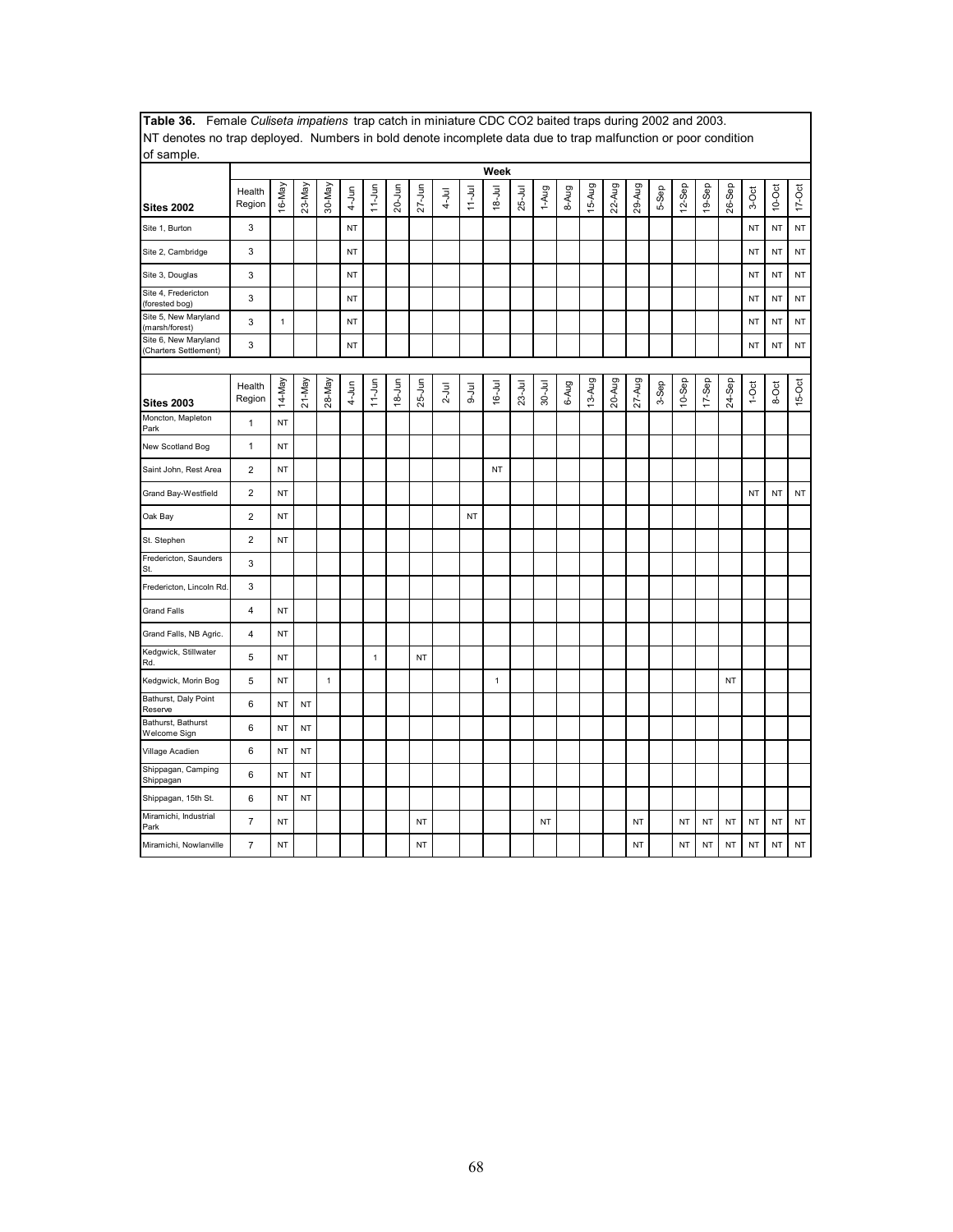| INT denotes no trap deployed. TNumbers in bold denote incomplete data due to trap maifunction or poor condition<br>of sample. |                  |           |              |              |           |              |            |            |              |              |              |          |                |              |              |              |           |       |           |           |           |           |           |            |
|-------------------------------------------------------------------------------------------------------------------------------|------------------|-----------|--------------|--------------|-----------|--------------|------------|------------|--------------|--------------|--------------|----------|----------------|--------------|--------------|--------------|-----------|-------|-----------|-----------|-----------|-----------|-----------|------------|
|                                                                                                                               |                  |           |              |              |           |              |            |            |              |              | Week         |          |                |              |              |              |           |       |           |           |           |           |           |            |
| <b>Sites 2002</b>                                                                                                             | Health<br>Region | 16-May    | 23-May       | 30-May       | 4-Jun     | $11 - Jun$   | $20 - Jun$ | $27 - Jun$ | $4 - J$ ul   | $11 - Jul$   | $18 - Jul$   | 25-Jul   | 1-Aug          | 8-Aug        | 15-Aug       | 22-Aug       | 29-Aug    | 5-Sep | 12-Sep    | 19-Sep    | 26-Sep    | 3-Oct     | $10$ -Oct | $17 - Oct$ |
| Site 1, Burton                                                                                                                | 3                |           |              | $\mathbf{1}$ | NT        |              |            |            |              |              |              |          |                |              |              |              |           |       |           |           |           | NT        | NT        | NT         |
| Site 2, Cambridge                                                                                                             | 3                |           |              |              | ΝT        |              |            |            |              |              |              |          |                |              |              |              |           |       |           |           |           | NT        | NT        | NT         |
| Site 3, Douglas                                                                                                               | 3                |           |              |              | NT        |              |            |            |              |              |              |          | $\overline{2}$ |              |              |              |           |       |           |           |           | NT        | NT        | NT         |
| Site 4, Fredericton<br>(forested bog)                                                                                         | 3                |           |              |              | NT        |              |            |            | $\mathbf{1}$ | $\mathbf{1}$ |              |          |                |              |              |              |           |       |           |           |           | <b>NT</b> | <b>NT</b> | NT         |
| Site 5, New Maryland<br>(marsh/forest)                                                                                        | 3                |           | $\mathbf{1}$ |              | <b>NT</b> |              |            |            |              |              |              |          |                |              |              |              |           |       |           |           |           | <b>NT</b> | <b>NT</b> | NT         |
| Site 6, New Maryland<br>(Charters Settlement)                                                                                 | 3                |           |              |              | <b>NT</b> |              |            |            |              |              |              |          |                |              |              |              |           |       |           |           |           | <b>NT</b> | NT        | NT         |
|                                                                                                                               |                  |           |              |              |           |              |            |            |              |              |              |          |                |              |              |              |           |       |           |           |           |           |           |            |
| <b>Sites 2003</b>                                                                                                             | Health<br>Region | 14-May    | 21-May       | 28-May       | 4-Jun     | $11 - Jun$   | $18 - Jun$ | 25-Jun     | $2 -$ Jul    | B-Jul        | $16 -$ Jul   | $23-Jul$ | $30 -$ Jul     | 6-Aug        | 13-Aug       | 20-Aug       | 27-Aug    | 3-Sep | $10-$ Sep | 17-Sep    | 24-Sep    | $1-0ct$   | 8-Oct     | $15-Oct$   |
| Moncton, Mapleton<br>Park                                                                                                     | $\mathbf{1}$     | <b>NT</b> |              |              |           |              |            |            |              |              |              |          |                |              |              | $\mathbf{1}$ |           |       |           |           |           |           |           |            |
| New Scotland Bog                                                                                                              | 1                | <b>NT</b> |              |              |           |              |            |            |              |              |              |          |                |              |              |              |           |       |           |           |           |           |           |            |
| Saint John, Rest Area                                                                                                         | $\overline{2}$   | <b>NT</b> |              |              |           |              |            |            |              |              | <b>NT</b>    |          |                |              |              |              |           |       |           |           |           |           |           |            |
| Grand Bay-Westfield                                                                                                           | 2                | <b>NT</b> |              |              |           |              |            |            |              |              |              |          |                |              |              |              |           |       |           |           |           | <b>NT</b> | <b>NT</b> | $\sf{NT}$  |
| Oak Bay                                                                                                                       | $\overline{2}$   | <b>NT</b> | $\mathbf{1}$ |              |           |              |            |            |              | <b>NT</b>    |              |          |                |              |              |              |           |       |           |           |           |           |           |            |
| St. Stephen                                                                                                                   | $\overline{c}$   | <b>NT</b> |              |              |           |              |            |            |              |              |              |          |                |              |              |              |           |       |           |           |           |           |           |            |
| Fredericton, Saunders<br>St.                                                                                                  | 3                |           |              |              |           |              |            |            |              |              |              |          |                |              |              |              |           |       |           |           |           |           |           |            |
| Fredericton, Lincoln Rd.                                                                                                      | 3                |           |              |              |           |              |            |            |              |              |              |          |                |              |              |              |           |       |           |           |           |           |           |            |
| <b>Grand Falls</b>                                                                                                            | 4                | <b>NT</b> |              |              |           |              |            |            |              |              |              |          |                |              |              |              |           |       |           |           |           |           |           |            |
| Grand Falls, NB Agric.                                                                                                        | 4                | <b>NT</b> |              |              |           |              |            |            |              |              |              |          |                |              |              |              |           |       |           |           |           |           |           |            |
| Kedgwick, Stillwater<br>Rd.                                                                                                   | 5                | <b>NT</b> |              |              |           |              |            | <b>NT</b>  |              |              |              |          |                |              |              |              |           |       |           |           |           |           |           |            |
| Kedgwick, Morin Bog                                                                                                           | 5                | <b>NT</b> | $\mathbf{1}$ |              |           | $\mathbf{1}$ |            |            |              |              | $\mathbf{1}$ |          |                | $\mathbf{1}$ |              |              |           |       |           |           | <b>NT</b> |           |           |            |
| Bathurst, Daly Point<br>Reserve                                                                                               | 6                | <b>NT</b> | NT           |              |           |              |            |            |              |              |              |          |                |              |              |              |           |       |           |           |           |           |           |            |
| Bathurst, Bathurst<br>Welcome Sign                                                                                            | 6                | <b>NT</b> | NT           |              |           |              |            |            |              |              |              |          |                |              |              |              |           |       |           |           |           |           |           |            |
| Village Acadien                                                                                                               | 6                | <b>NT</b> | <b>NT</b>    |              |           |              |            |            | 1            |              |              |          |                |              |              |              |           |       |           |           |           |           |           |            |
| Shippagan, Camping<br>Shippagan                                                                                               | 6                | <b>NT</b> | <b>NT</b>    |              |           |              |            |            |              |              |              |          |                |              |              |              |           |       |           |           |           |           |           |            |
| Shippagan, 15th St.                                                                                                           | 6                | <b>NT</b> | NT           |              |           |              |            |            |              |              |              |          |                |              |              |              |           |       |           |           |           |           |           |            |
| Miramichi, Industrial<br>Park                                                                                                 | $\overline{7}$   | NT        | 5            |              |           | $\mathbf{1}$ |            | <b>NT</b>  |              |              |              | 4        | <b>NT</b>      |              |              |              | <b>NT</b> |       | NT        | <b>NT</b> | NT        | <b>NT</b> | NT        | NT         |
| Miramichi, Nowlanville                                                                                                        | $\overline{7}$   | <b>NT</b> |              |              |           |              |            | <b>NT</b>  |              |              | $\mathbf{1}$ |          | $\mathbf{1}$   |              | $\mathbf{1}$ |              | <b>NT</b> |       | <b>NT</b> | <b>NT</b> | <b>NT</b> | <b>NT</b> | NT        | NT         |

**Table 37.** Female *Culiseta minnesotae* trap catch in miniature CDC CO2 baited traps during 2002 and 2003. NT denotes no trap deployed. Numbers in bold denote incomplete data due to trap malfunction or poor condition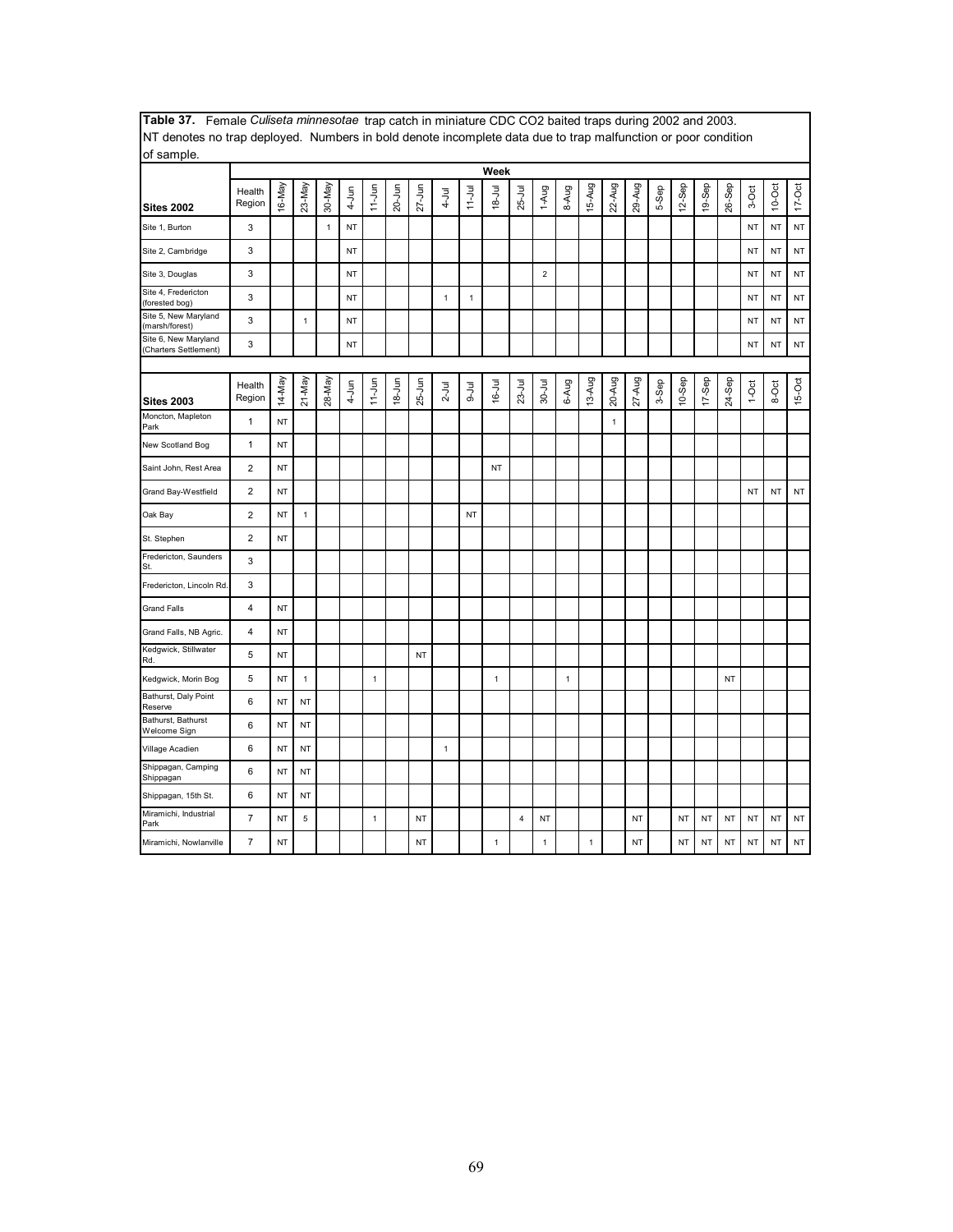| INT denotes no trap deployed. Thumbers in bold denote incomplete data due to trap maifunction or poor condition<br>of sample. |                         |           |           |        |           |              |              |                |                |                |                |                |                |                |                |                |                |                         |                         |                |                         |              |           |              |
|-------------------------------------------------------------------------------------------------------------------------------|-------------------------|-----------|-----------|--------|-----------|--------------|--------------|----------------|----------------|----------------|----------------|----------------|----------------|----------------|----------------|----------------|----------------|-------------------------|-------------------------|----------------|-------------------------|--------------|-----------|--------------|
|                                                                                                                               |                         |           |           |        |           |              |              |                |                |                | Week           |                |                |                |                |                |                |                         |                         |                |                         |              |           |              |
| <b>Sites 2002</b>                                                                                                             | Health<br>Region        | 16-May    | 23-May    | 30-May | $4 - Jun$ | $11 - Jun$   | $20 - Jun$   | $27 - Jun$     | $4 -$ Jul      | $11 - Jul$     | $18 - Jul$     | 25-Jul         | 1-Aug          | 8-Aug          | 15-Aug         | 22-Aug         | 29-Aug         | Sep<br>ය                | 12-Sep                  | 19-Sep         | 26-Sep                  | 3-Oct        | $10-Oct$  | $17-Oct$     |
| Site 1, Burton                                                                                                                | 3                       |           |           |        | NT        |              |              | 4              | 1              |                | $\mathbf{1}$   |                |                |                |                |                | 1              |                         | 3                       |                |                         | NT           | NT        | NT           |
| Site 2, Cambridge                                                                                                             | 3                       |           |           |        | NT        |              |              | 5              | 34             | $\overline{2}$ | $\mathbf{1}$   |                | 6              | 12             | 13             | $\overline{4}$ |                | $\overline{\mathbf{c}}$ | $\overline{\mathbf{4}}$ | 1              |                         | <b>NT</b>    | NT        | NT           |
| Site 3, Douglas                                                                                                               | 3                       |           |           |        | <b>NT</b> |              |              | $\overline{2}$ | $\mathbf{1}$   |                | $\mathbf{1}$   |                | $\overline{2}$ | $\mathbf{1}$   |                |                | $\mathbf{1}$   | $\overline{\mathbf{4}}$ | $\overline{4}$          |                | $\overline{2}$          | <b>NT</b>    | <b>NT</b> | NT           |
| Site 4, Fredericton<br>(forested bog)                                                                                         | 3                       |           |           |        | <b>NT</b> |              | $\mathbf{1}$ | $\overline{2}$ | $\overline{2}$ | 9              | $\mathbf{1}$   | 5              | 13             | $\overline{4}$ | 5              | 13             | $\overline{2}$ | 3                       | 5                       | $\mathbf{1}$   |                         | <b>NT</b>    | <b>NT</b> | NT           |
| Site 5, New Maryland<br>(marsh/forest)                                                                                        | 3                       |           |           |        | <b>NT</b> |              |              | $\overline{2}$ |                |                |                | $\mathbf{1}$   |                | $\mathbf{1}$   | 1              | $\mathsf 3$    |                | 1                       | $\mathbf{1}$            | 1              |                         | <b>NT</b>    | <b>NT</b> | NT           |
| Site 6, New Maryland<br>(Charters Settlement)                                                                                 | 3                       |           |           |        | NT        |              |              | $\mathbf{1}$   |                | $\mathbf{1}$   |                |                | $\mathbf{1}$   | 1              | $\mathbf{1}$   | $\mathbf{1}$   | 1              | 1                       | 1                       |                |                         | NT           | NT        | NT           |
|                                                                                                                               |                         |           |           |        |           |              |              |                |                |                |                |                |                |                |                |                |                |                         |                         |                |                         |              |           |              |
| <b>Sites 2003</b>                                                                                                             | Health<br>Region        | 14-May    | 21-May    | 28-May | 4-Jun     | $11 - Jun$   | $18 - Jun$   | 25-Jun         | $2 -$ Jul      | B-Jul          | $16 - Jul$     | $23-Jul$       | $30 -$ Jul     | 6-Aug          | 13-Aug         | 20-Aug         | 27-Aug         | 3-Sep                   | $10-$ Sep               | 17-Sep         | 24-Sep                  | $1-0ct$      | 8-Oct     | $15-Oct$     |
| Moncton, Mapleton<br>Park                                                                                                     | $\mathbf{1}$            | NT        |           |        |           |              |              | $\mathbf{1}$   | $\mathbf{1}$   | $\mathbf{1}$   | $\mathbf{1}$   |                | $\mathbf{1}$   | $\mathbf{1}$   | $\mathbf{1}$   | $\overline{7}$ |                | $\overline{\mathbf{c}}$ | $\overline{2}$          | 3              |                         |              |           |              |
| New Scotland Bog                                                                                                              | $\mathbf{1}$            | <b>NT</b> |           |        |           |              |              | 6              | $\overline{7}$ | 11             | $\overline{4}$ | 8              | 3              | 31             |                | 6              |                | $\overline{2}$          | $\overline{2}$          | $\mathbf{1}$   | $\mathbf{1}$            |              |           |              |
| Saint John, Rest Area                                                                                                         | $\overline{c}$          | <b>NT</b> |           |        |           |              |              |                | $\overline{2}$ |                | <b>NT</b>      | $\mathbf{1}$   | $\mathbf{1}$   | $\mathbf{3}$   |                | $\overline{2}$ |                |                         |                         |                |                         |              |           |              |
| Grand Bay-Westfield                                                                                                           | $\overline{\mathbf{c}}$ | <b>NT</b> |           |        |           |              |              |                |                |                | 1              |                | $\overline{c}$ |                |                |                | 1              |                         | $\overline{7}$          |                |                         | <b>NT</b>    | <b>NT</b> | NT           |
| Oak Bay                                                                                                                       | $\overline{\mathbf{c}}$ | NT        |           |        |           |              |              |                | 4              | NT             | $\overline{2}$ | 7              | $\mathbf{1}$   |                |                | $\mathbf{1}$   | $\mathbf 5$    | 3                       | $\sqrt{2}$              | $\mathbf{1}$   | $\overline{\mathbf{4}}$ |              |           | $\mathbf{1}$ |
| St. Stephen                                                                                                                   | $\overline{\mathbf{c}}$ | NT        |           |        |           |              |              | $\overline{4}$ | 14             | 6              | 6              | 10             |                | $\overline{2}$ |                | 11             | 6              |                         |                         | $\overline{c}$ | 12                      |              |           |              |
| Fredericton, Saunders<br>St.                                                                                                  | 3                       |           |           |        |           |              |              |                | 3              |                |                |                |                |                |                |                | $\overline{c}$ |                         |                         |                |                         |              |           |              |
| Fredericton, Lincoln Rd.                                                                                                      | 3                       |           |           |        |           | $\mathbf{1}$ |              |                |                | $\mathbf{1}$   |                |                |                |                |                |                |                |                         |                         | $\overline{2}$ |                         |              |           |              |
| <b>Grand Falls</b>                                                                                                            | 4                       | NT        |           |        |           |              |              |                |                |                |                |                |                |                |                |                |                |                         |                         |                |                         |              |           |              |
| Grand Falls, NB Agric.                                                                                                        | 4                       | NT        |           |        |           |              |              |                |                |                |                |                |                |                |                |                |                |                         |                         |                |                         |              |           |              |
| Kedgwick, Stillwater<br>Rd.                                                                                                   | 5                       | <b>NT</b> |           |        |           |              |              | <b>NT</b>      | $\mathbf{1}$   |                | $\overline{2}$ |                |                |                |                |                | 1              |                         |                         |                |                         |              |           |              |
| Kedgwick, Morin Bog                                                                                                           | 5                       | NT        |           |        |           |              |              |                | $\overline{7}$ |                | 13             | 4              | $\overline{c}$ | 5              | $\mathbf{1}$   | $\mathbf{1}$   | $\mathbf{1}$   |                         |                         |                | <b>NT</b>               |              |           |              |
| Bathurst, Daly Point<br>Reserve                                                                                               | 6                       | <b>NT</b> | <b>NT</b> |        |           |              |              |                | 3              | 5              | 13             | 44             | 6              | 50             | $\overline{7}$ |                | 9              | $\overline{\mathbf{4}}$ | 3                       | $\mathbf{1}$   | 13                      | 3            |           |              |
| Bathurst, Bathurst<br>Welcome Sign                                                                                            | 6                       | NT        | NT        |        |           |              |              |                | $\mathbf{1}$   | 5              | $\overline{2}$ | 16             | $\mathbf{1}$   | $\mathbf{1}$   | $\mathbf{1}$   | $\overline{2}$ | $\mathbf{1}$   | 3                       | $\mathbf{1}$            | $\overline{c}$ |                         | $\mathbf{1}$ |           |              |
| Village Acadien                                                                                                               | 6                       | NT        | NT        |        |           |              |              |                | 1              | 5              | 4              | $\overline{7}$ | $\mathbf{1}$   | 9              |                | $\overline{2}$ |                | $\overline{\mathbf{c}}$ |                         |                | $\mathbf{1}$            | 1            |           |              |
| Shippagan, Camping<br>Shippagan                                                                                               | 6                       | NT        | NT        |        |           |              |              |                | 8              | 125            | 591            | 188            | 104            | 34             | 12             | 25             |                | 52                      | 25                      | 4              | 3                       |              |           |              |
| Shippagan, 15th St.                                                                                                           | 6                       | <b>NT</b> | NT        |        |           |              |              |                | $\mathbf{1}$   |                | 3              |                | 6              |                | $\mathbf{1}$   |                | 4              | $\mathbf{1}$            | $\overline{2}$          | $\mathbf{1}$   |                         |              |           |              |
| Miramichi, Industrial<br>Park                                                                                                 | $\overline{7}$          | NT        |           |        |           |              |              | <b>NT</b>      |                |                | $\overline{2}$ | 28             | NT             | 3              | 6              | $\mathbf{1}$   | <b>NT</b>      | 5                       | NT                      | NT             | NT                      | <b>NT</b>    | NT        | NT           |
| Miramichi, Nowlanville                                                                                                        | $\overline{7}$          | NT        |           |        |           |              |              | <b>NT</b>      |                |                | $\mathbf{1}$   | $\mathbf{1}$   |                |                | 1              |                | NT             | 3                       | <b>NT</b>               | <b>NT</b>      | <b>NT</b>               | <b>NT</b>    | NT        | NT           |

**Table 38.** Female *Culiseta morsitans* trap catch in miniature CDC CO2 baited traps during 2002 and 2003. NT denotes no trap deployed. Numbers in bold denote incomplete data due to trap malfunction or poor condition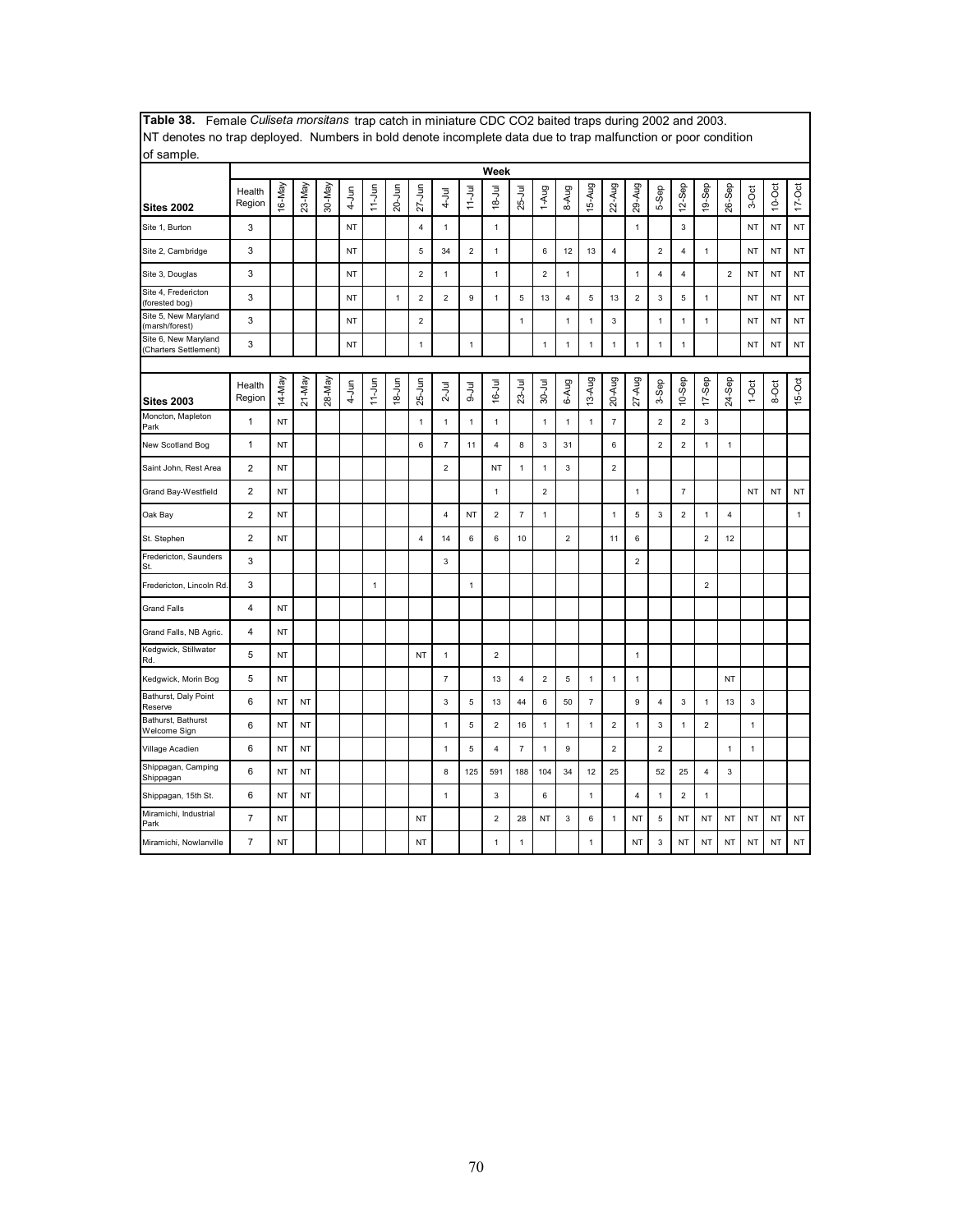| <b>Table 39.</b> Summary of female mosquito trap capture at all sites sampled in 2002<br>and 2003. |                            |                                              |                               |
|----------------------------------------------------------------------------------------------------|----------------------------|----------------------------------------------|-------------------------------|
|                                                                                                    | Total number of<br>species | vector species<br>potentail WNV<br>Number of | Total number of<br>ndividuals |
| 2002                                                                                               |                            |                                              |                               |
| Site 1, Sunpoke Lake                                                                               | 22                         | 13                                           | 2220                          |
| Site 2, Jemseg                                                                                     | 23                         | 15                                           | 5101                          |
| Site 3, Douglas                                                                                    | 21                         | 12                                           | 8981                          |
| Site 4, Fredericton (black spruce bog)                                                             | 21                         | 10                                           | 3353                          |
| Site 5, New Maryland (sedge marsh)                                                                 | 27                         | 13                                           | 4840                          |
| Site 6, Charters Settlement (subdivsion)                                                           | 21                         | 11                                           | 1698                          |
| Mean number per site                                                                               | 22.5                       | 12.3                                         | 4365.5                        |
| 2003                                                                                               |                            |                                              |                               |
| Moncton, Mapleton Park                                                                             | 26                         | 15                                           | 6765                          |
| New Scotland Bog                                                                                   | 23                         | 15                                           | 4117                          |
| Saint John, Rest Area                                                                              | 12                         | 8                                            | 729                           |
| Grand Bay-Westfield                                                                                | 16                         | 11                                           | 495                           |
| Oak Bay                                                                                            | 22                         | 13                                           | 699                           |
| St. Stephen                                                                                        | 23                         | 15                                           | 2125                          |
| Fredericton, Lincoln Rd.                                                                           | 21                         | 12                                           | 1930                          |
| Fredericton, Saunders St.                                                                          | 16                         | 10                                           | 228                           |
| <b>Grand Falls</b>                                                                                 | 13                         | 9                                            | 120                           |
| Grand Falls, NB Agric.                                                                             | 17                         | 9                                            | 228                           |
| Kedgwick, Morin Bog                                                                                | 23                         | 10                                           | 1820                          |
| Kedgwick, Stillwater Rd.                                                                           | 18                         | 8                                            | 2869                          |
| Bathurst, Daly Point Reserve                                                                       | 22                         | 13                                           | 4253                          |
| Bathurst Welcome Sign                                                                              | 22                         | 14                                           | 2491                          |
| Village Acadien                                                                                    | 22                         | 13                                           | 3080                          |
| Shippagan, Camping Shippagan                                                                       | 21                         | 12                                           | 3953                          |
| Shippagan, 15th St.                                                                                | 13                         | 8                                            | 500                           |
| Miramichi, Industrial Park                                                                         | 21                         | 12                                           | 1161                          |
| Miramichi, Nowlanville                                                                             | 25                         | 12                                           | 1559                          |
| Mean number per site                                                                               | 20.7                       | 11.8                                         | 2124.0                        |

**Table 39.** Summary of female mosquito trap capture at all sites sampled in 2002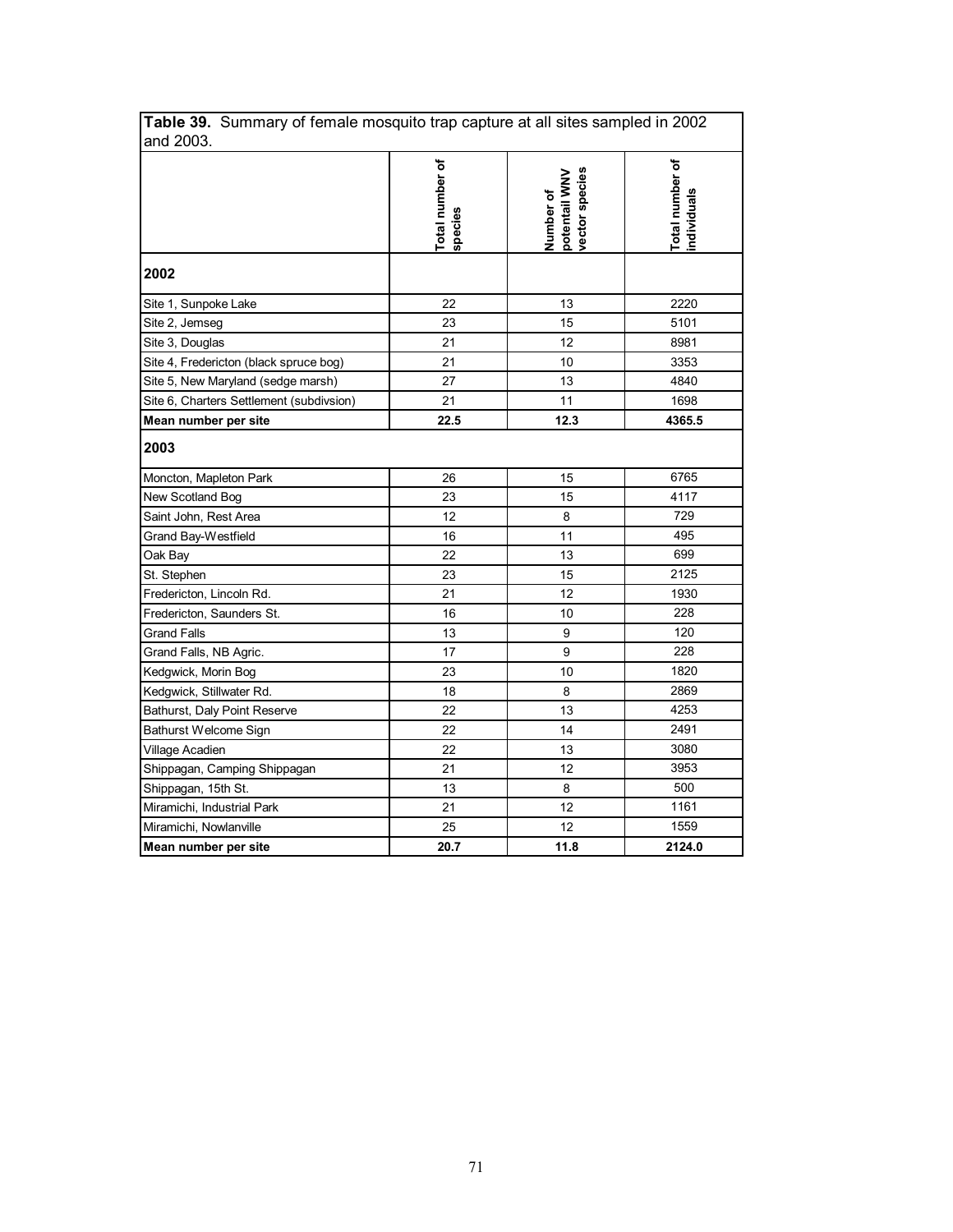

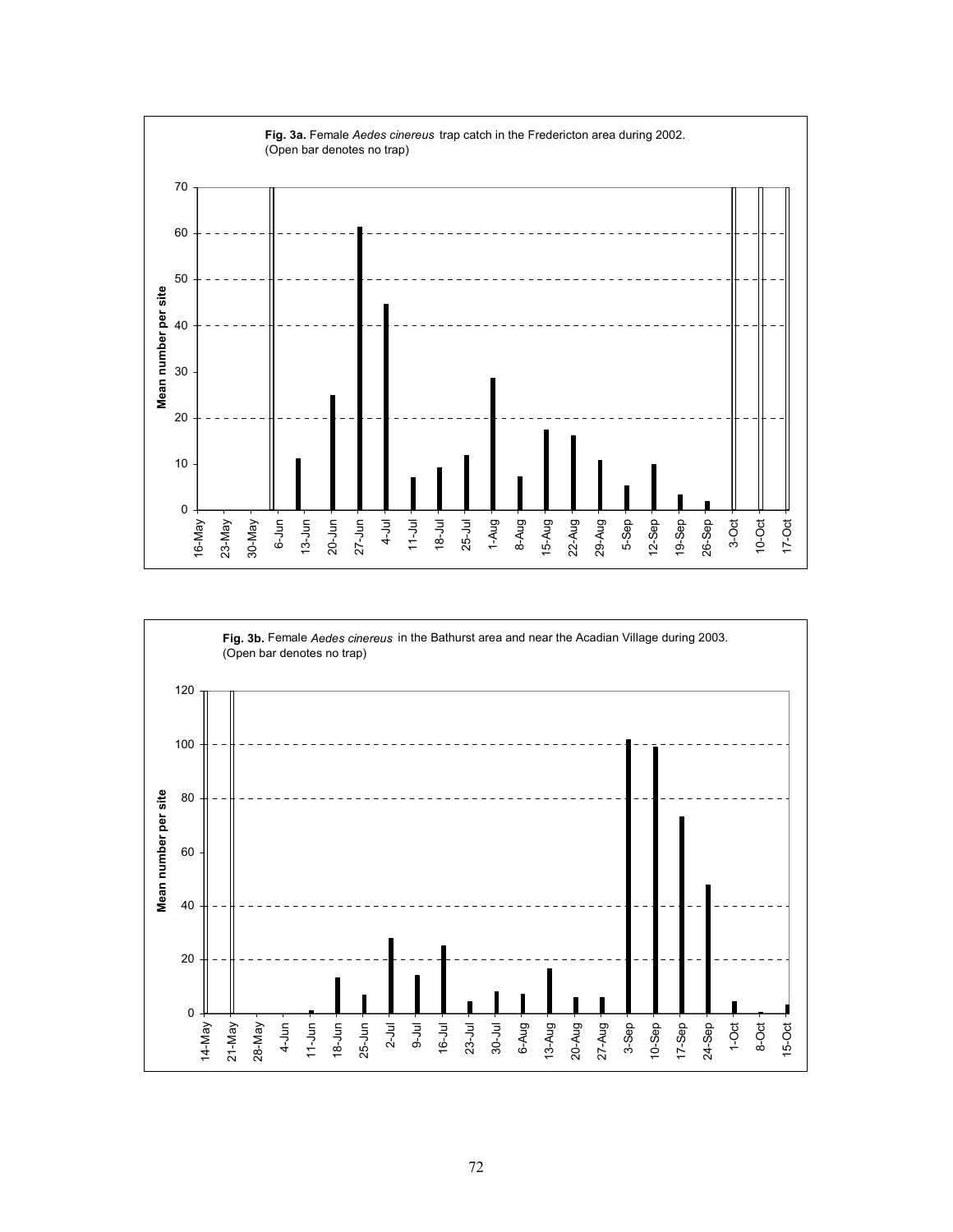

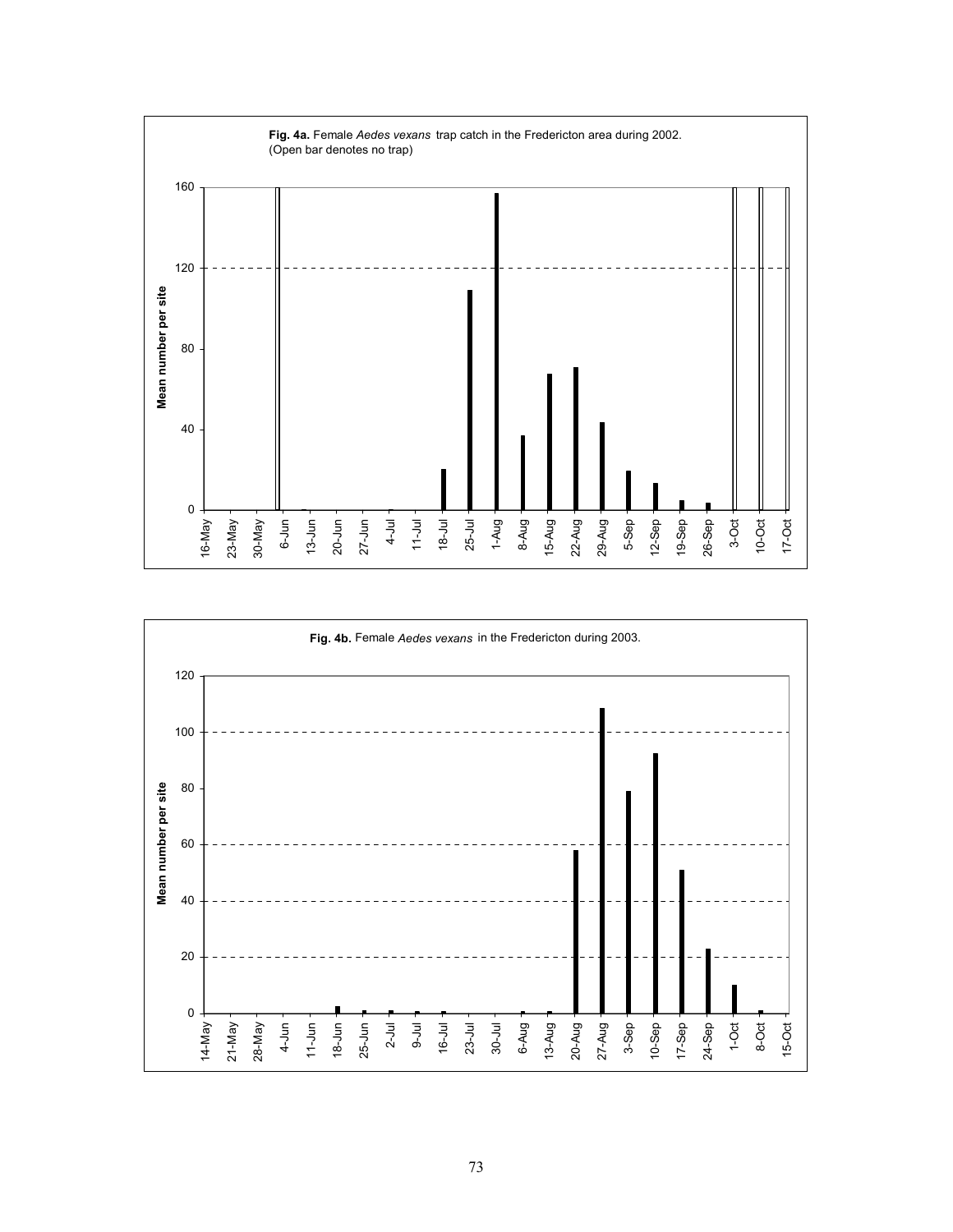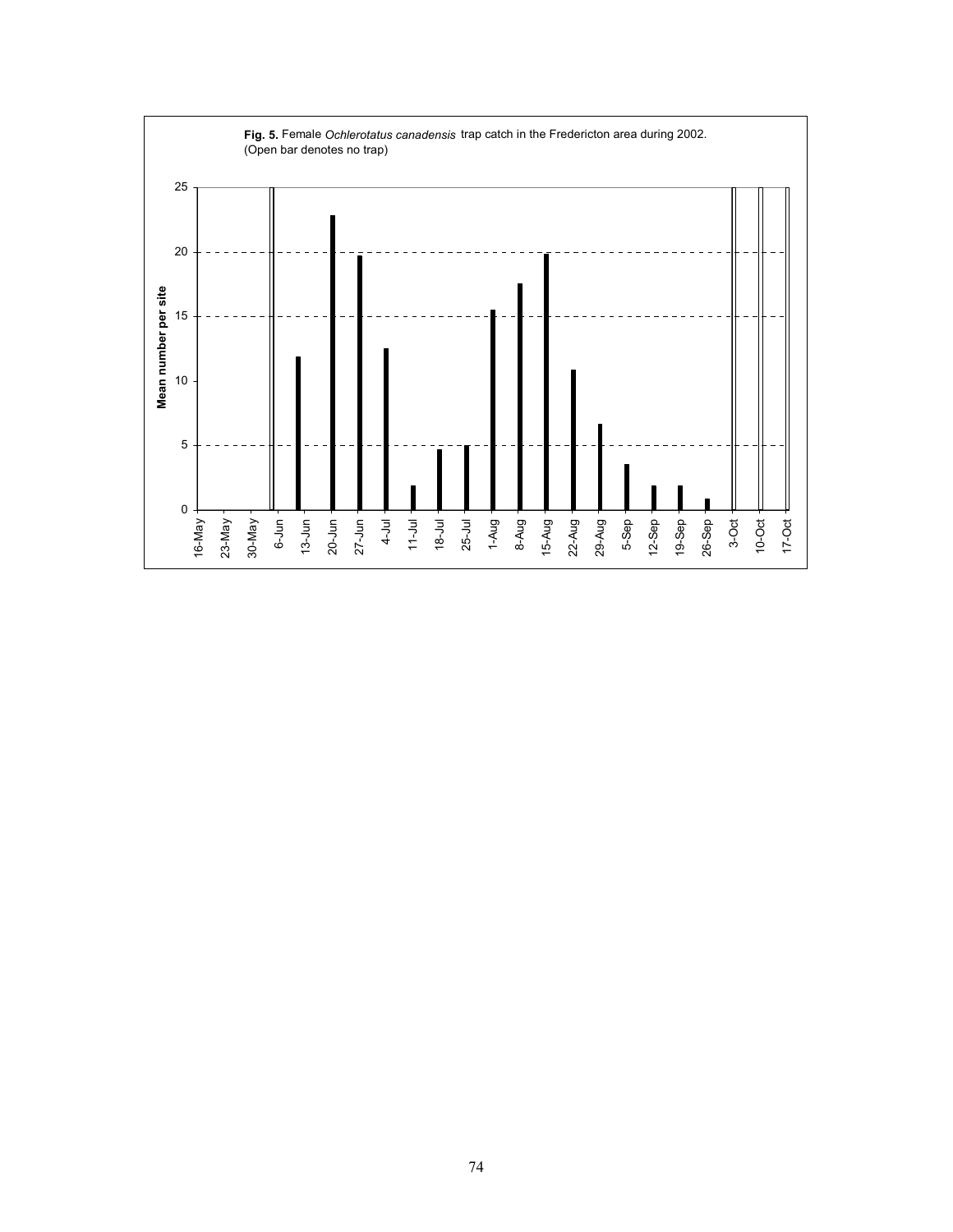

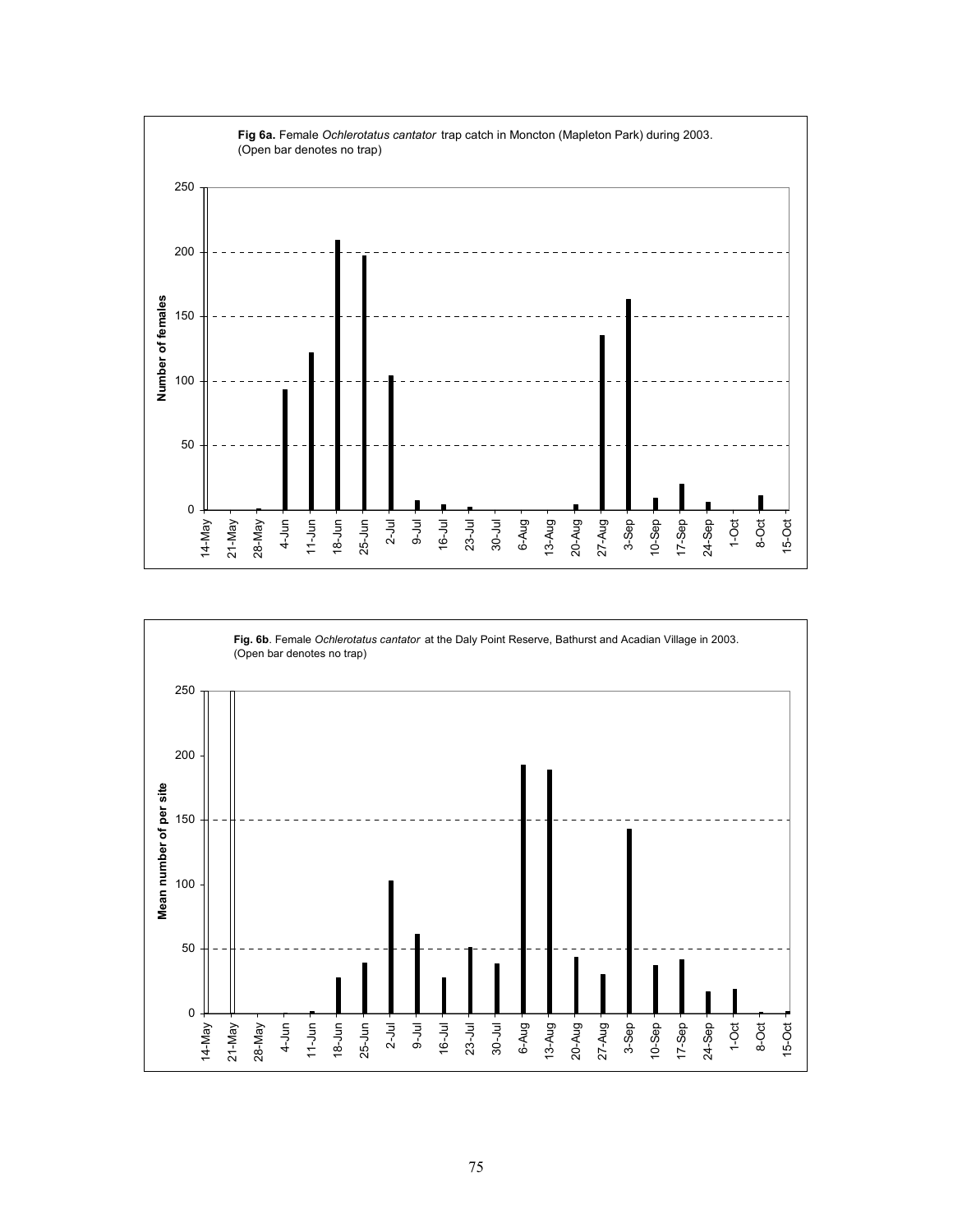

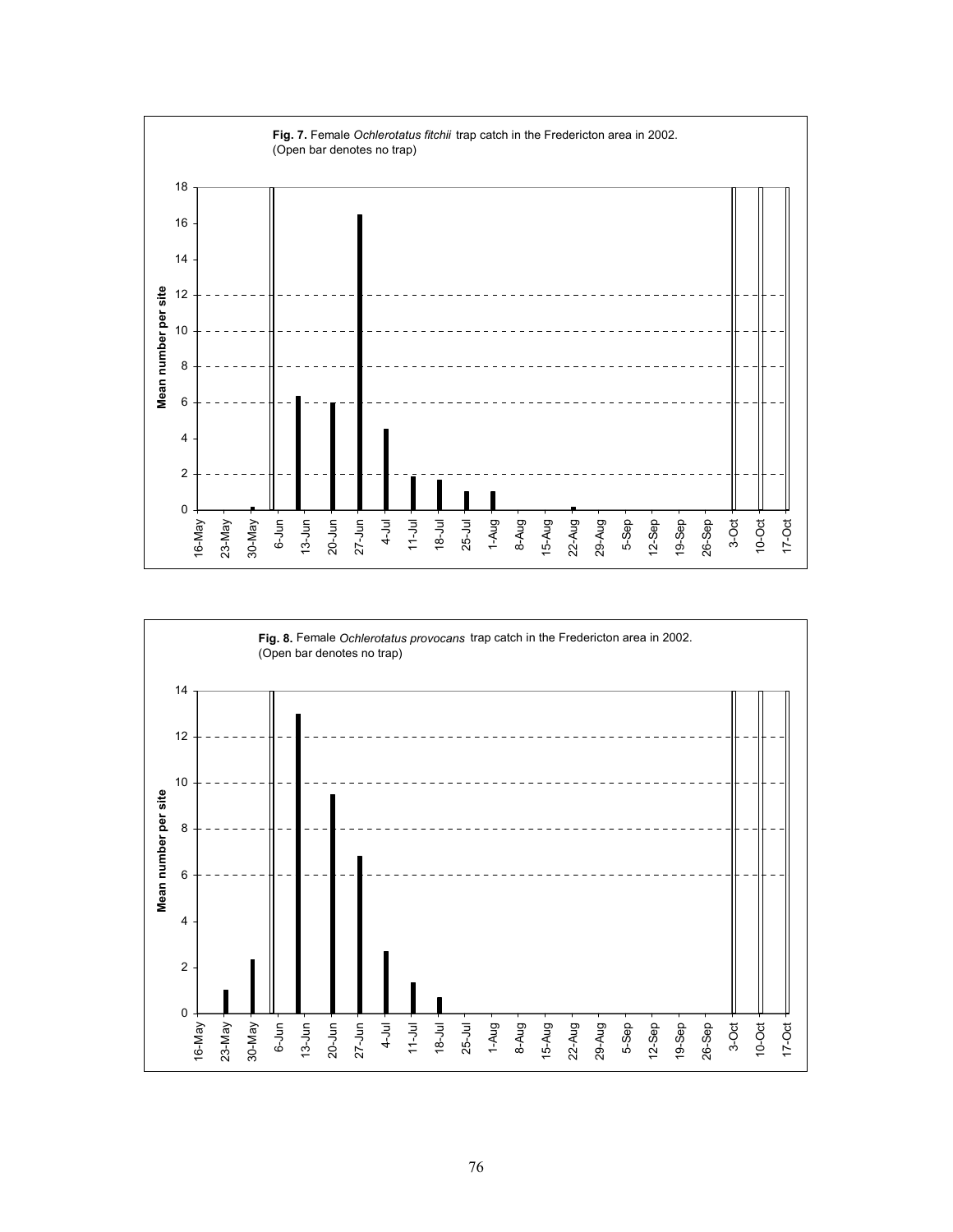

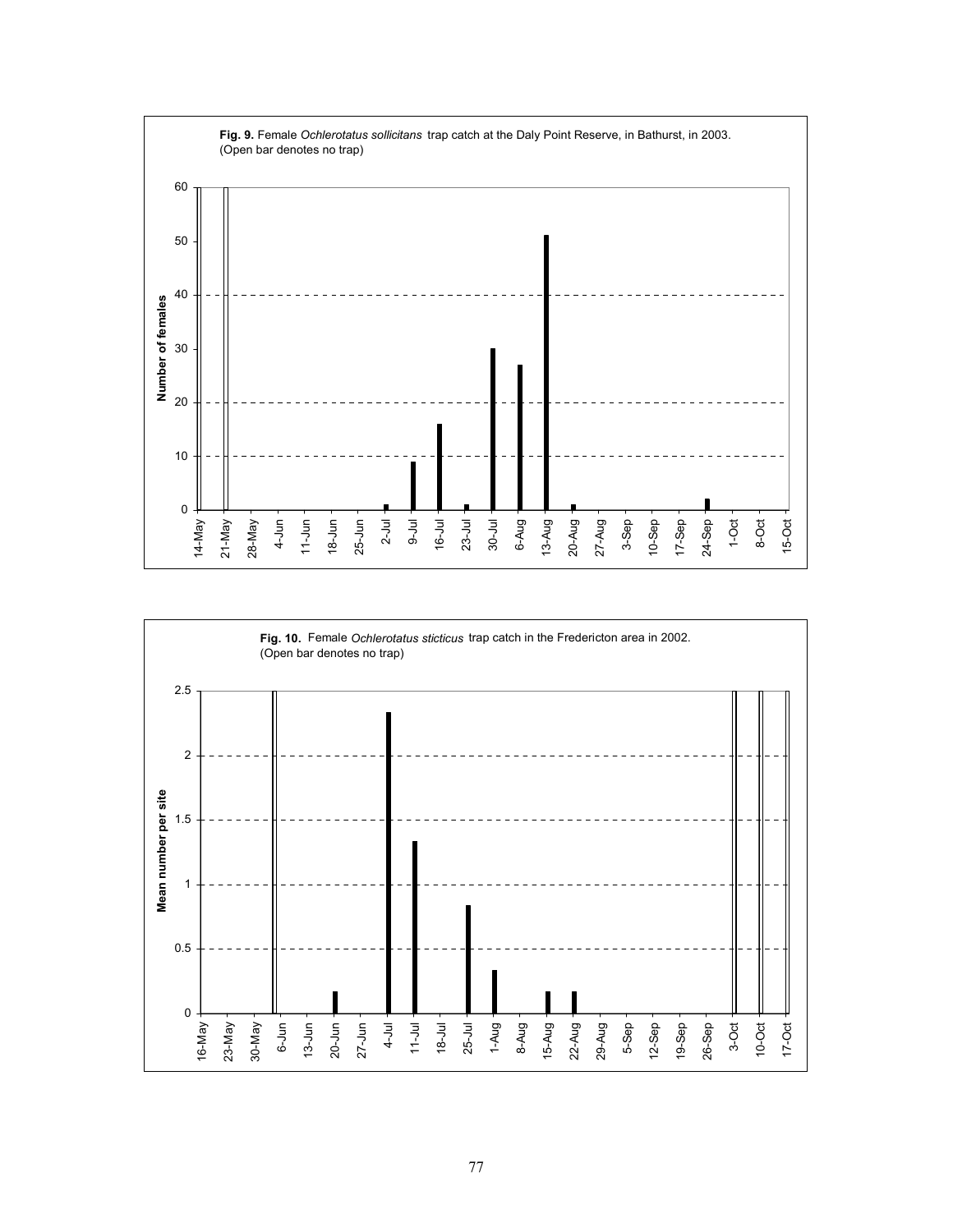

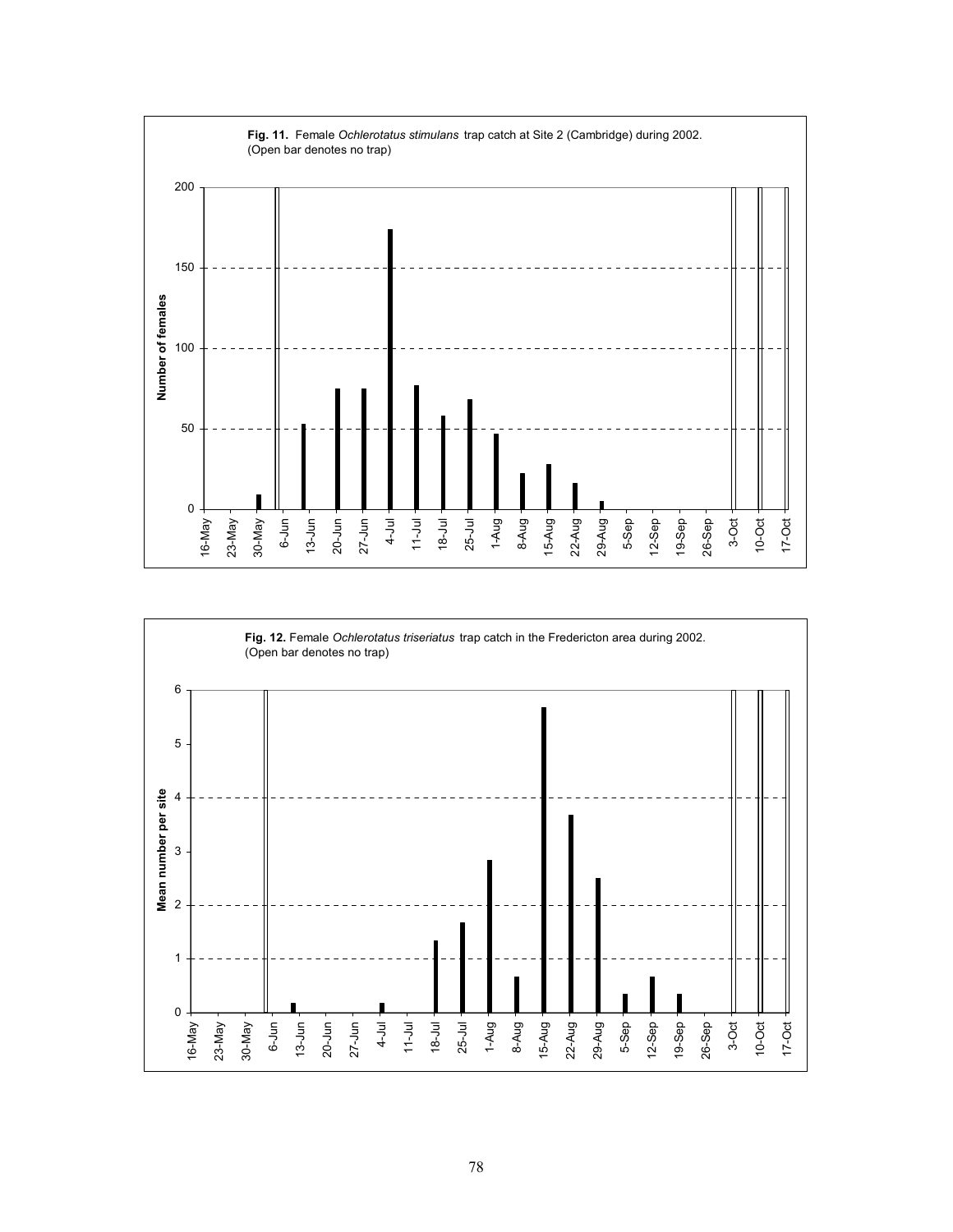

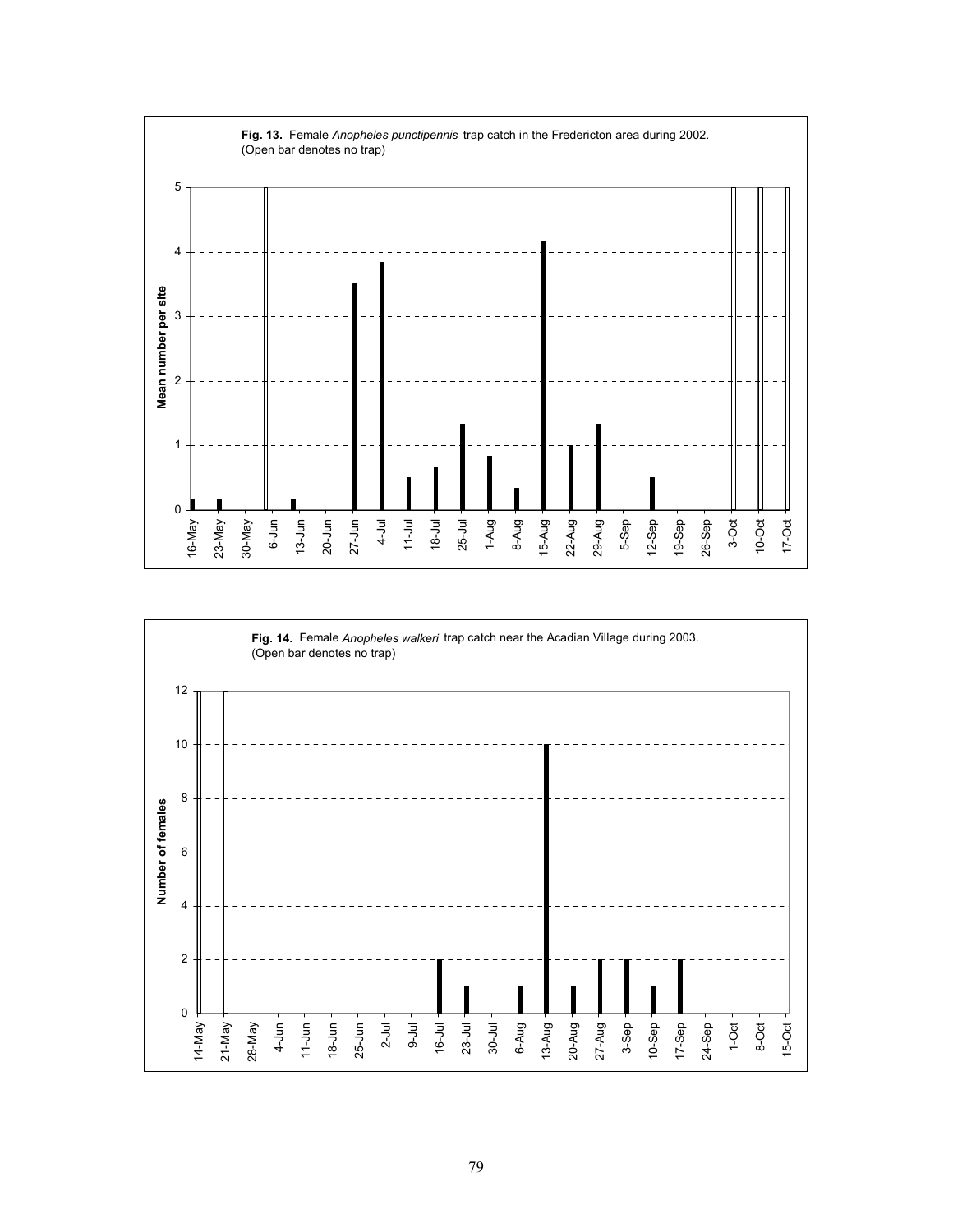

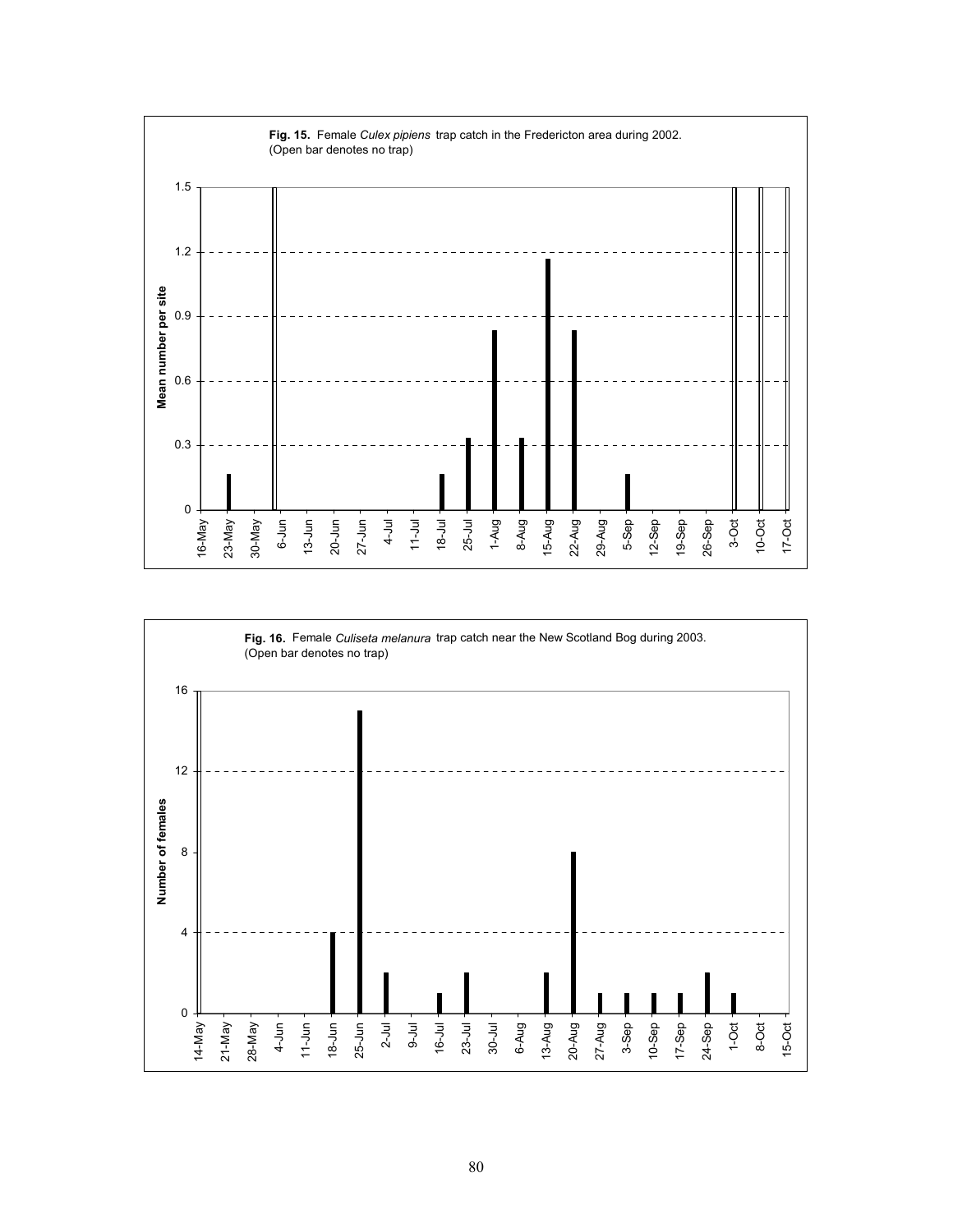

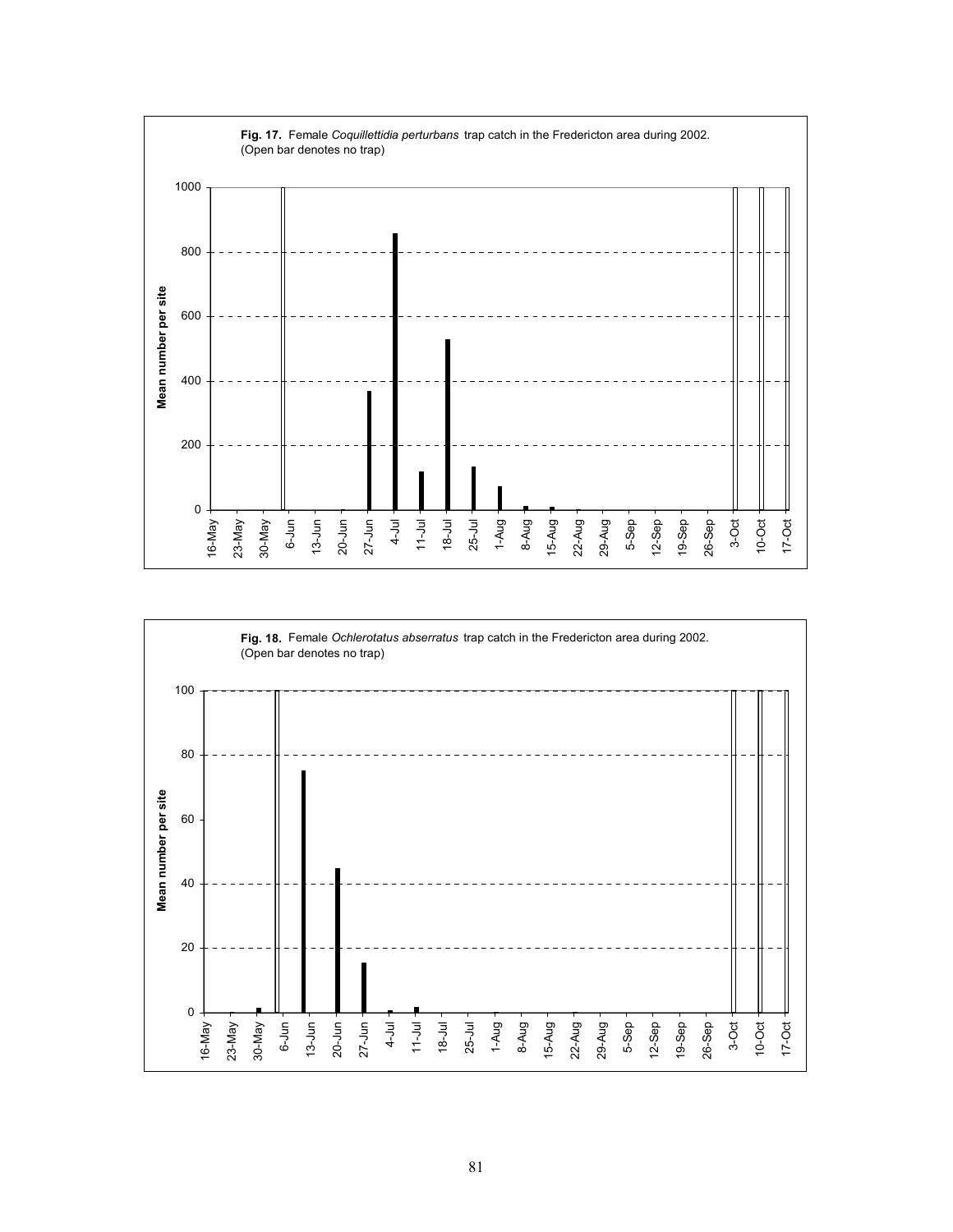

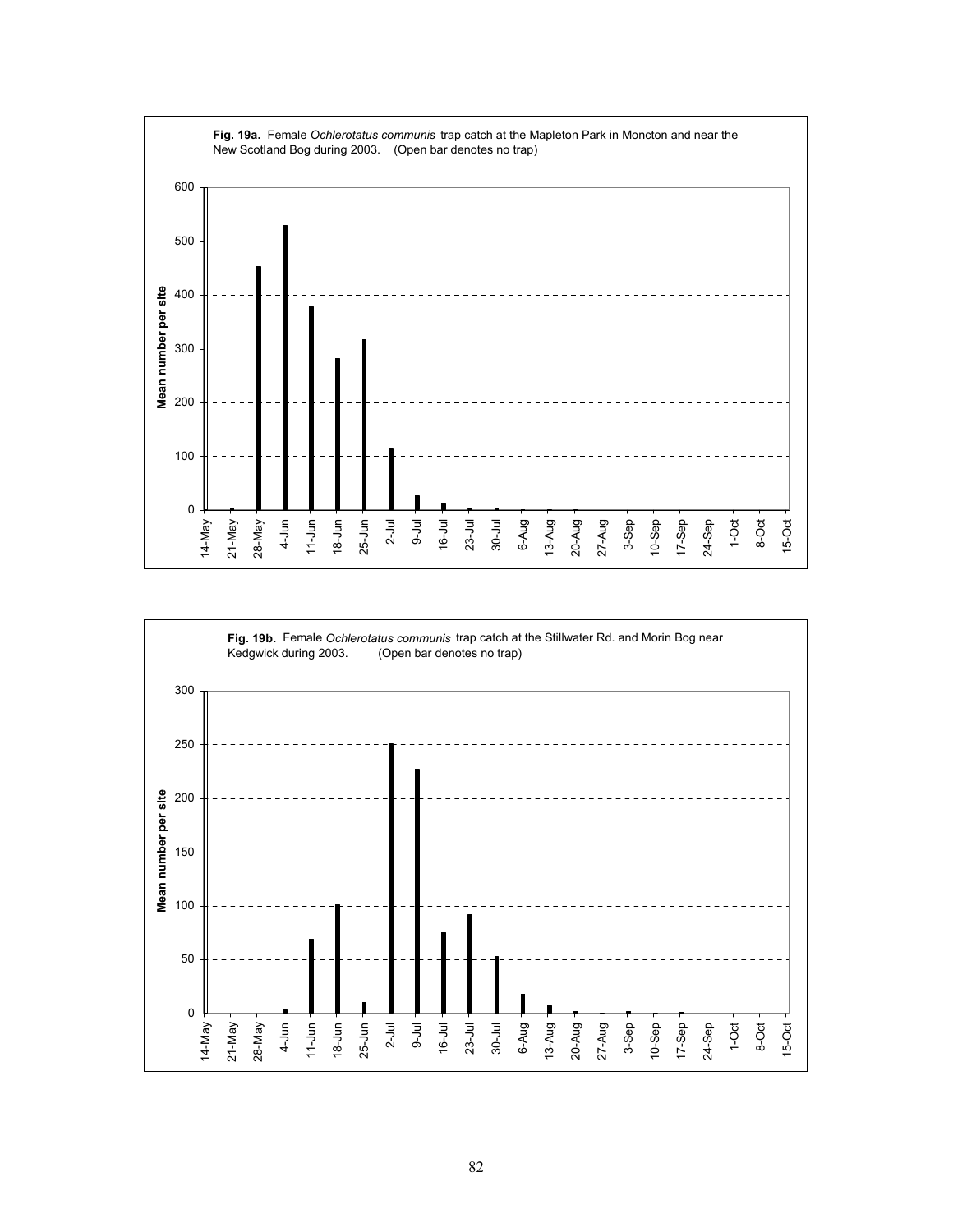

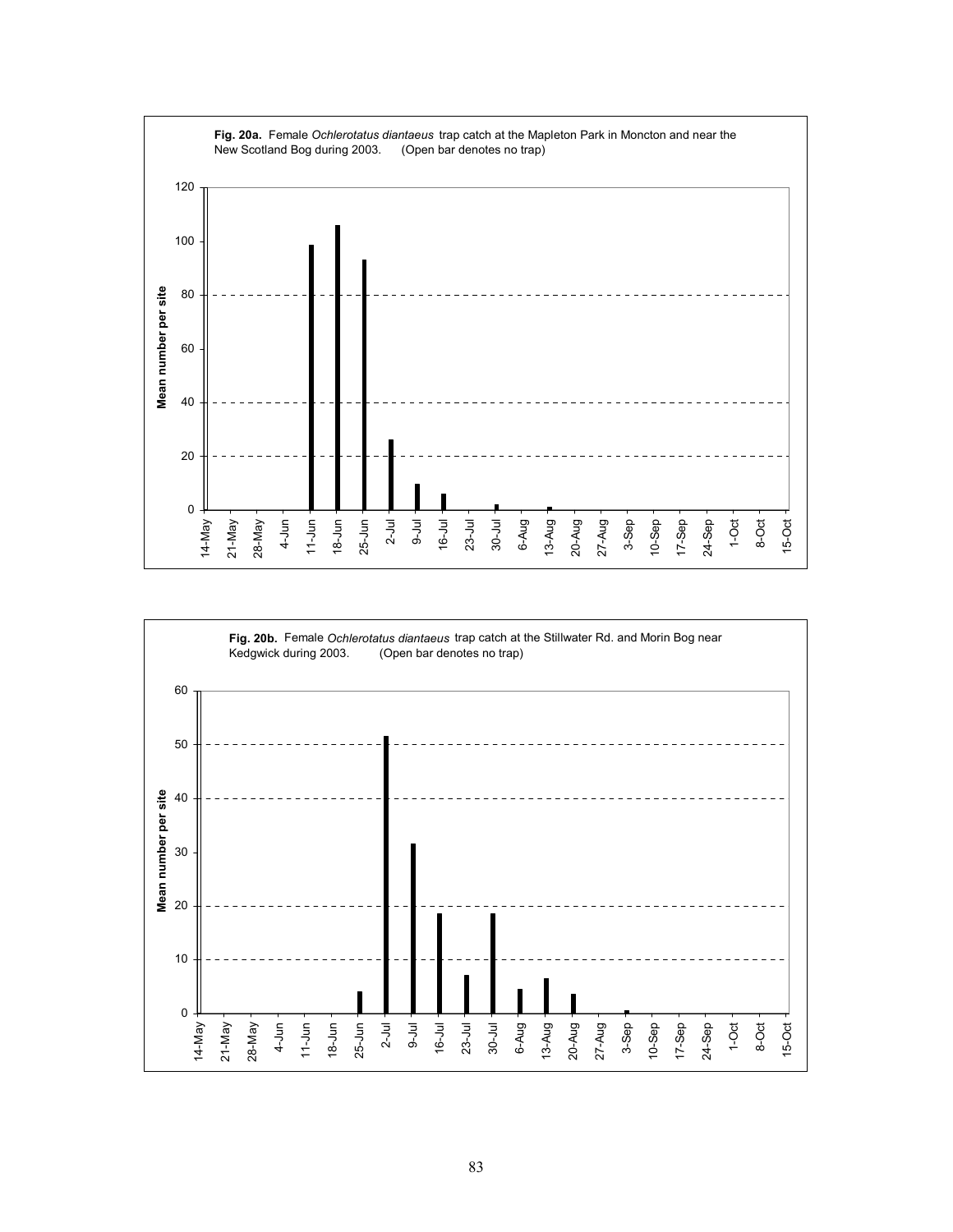

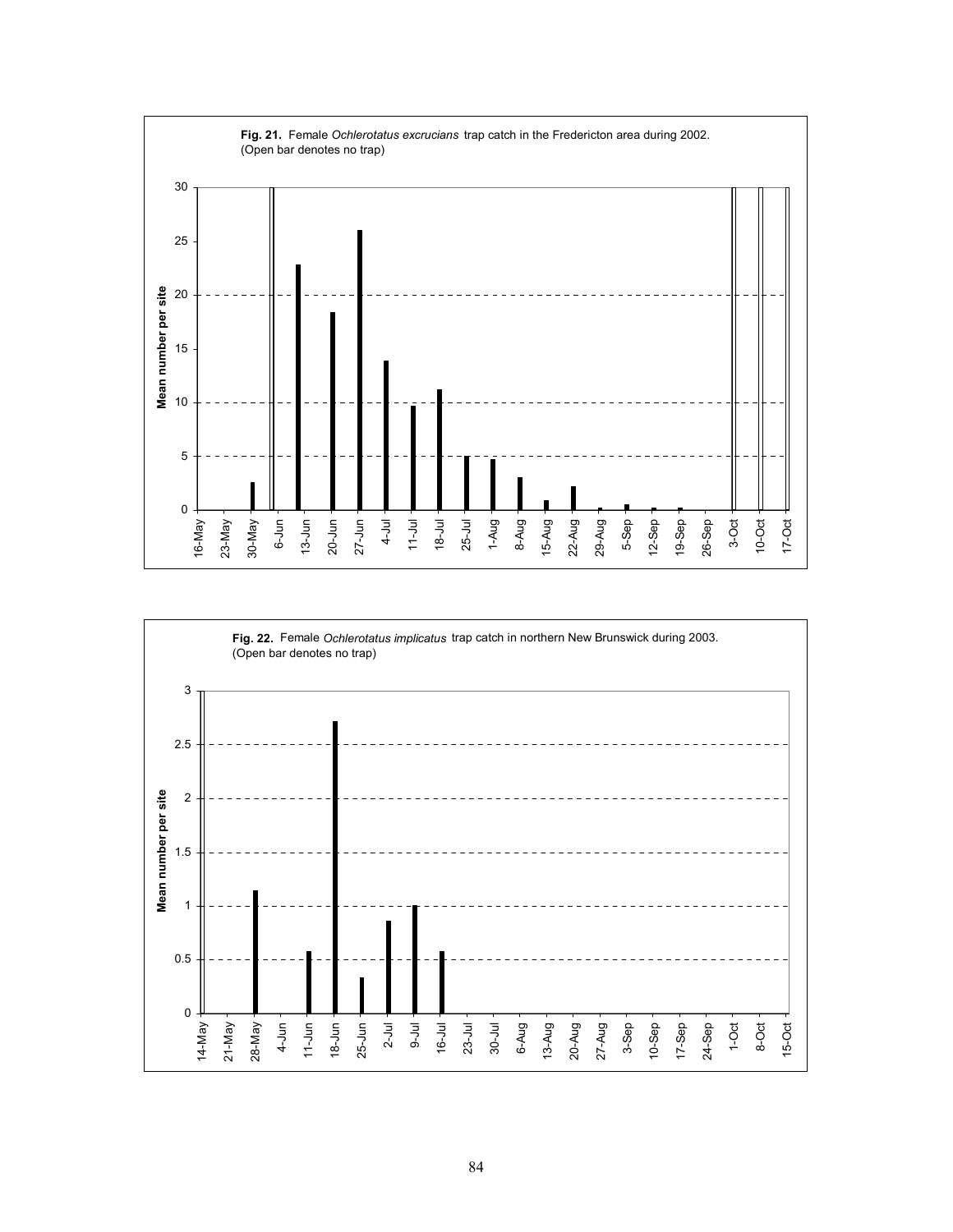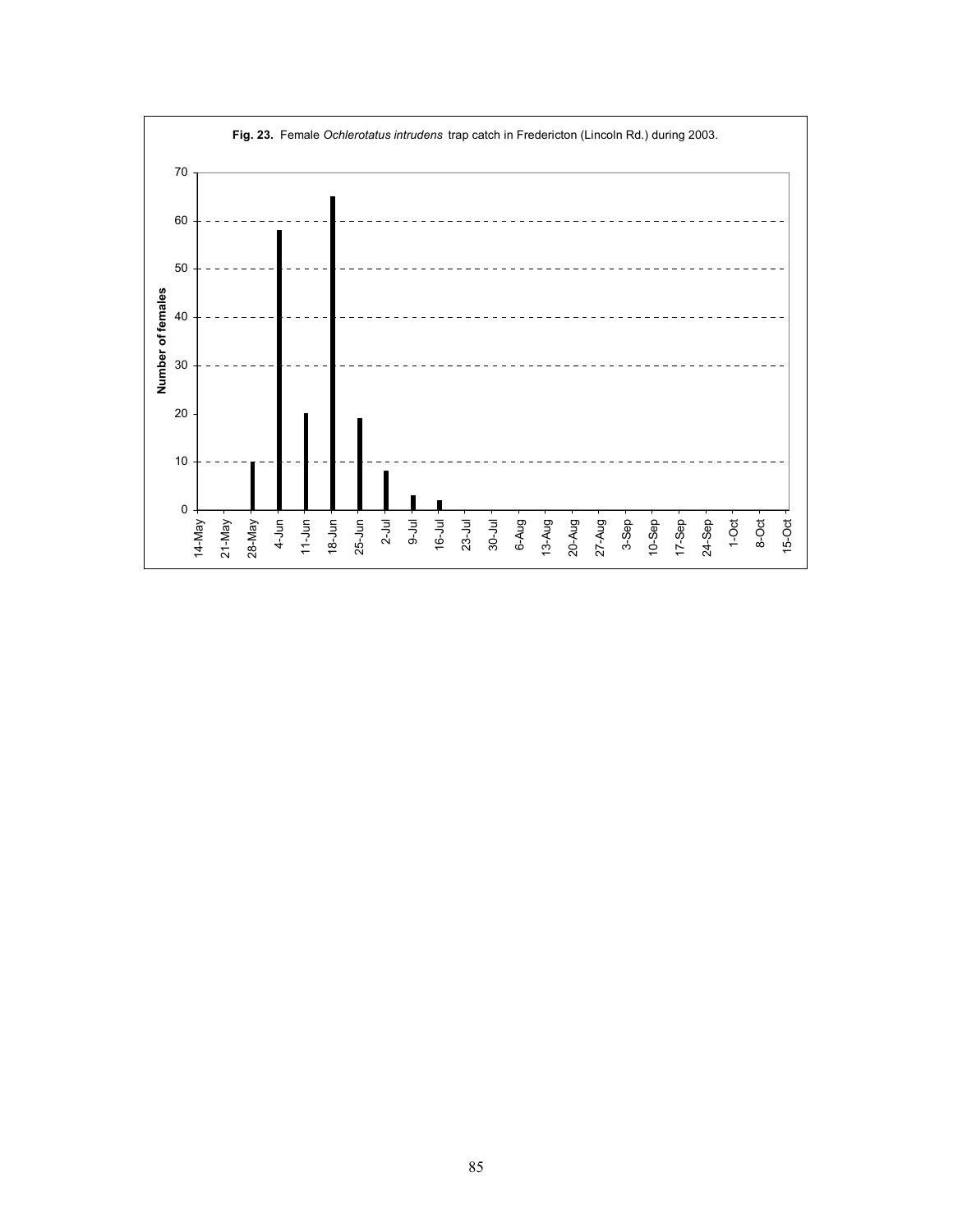

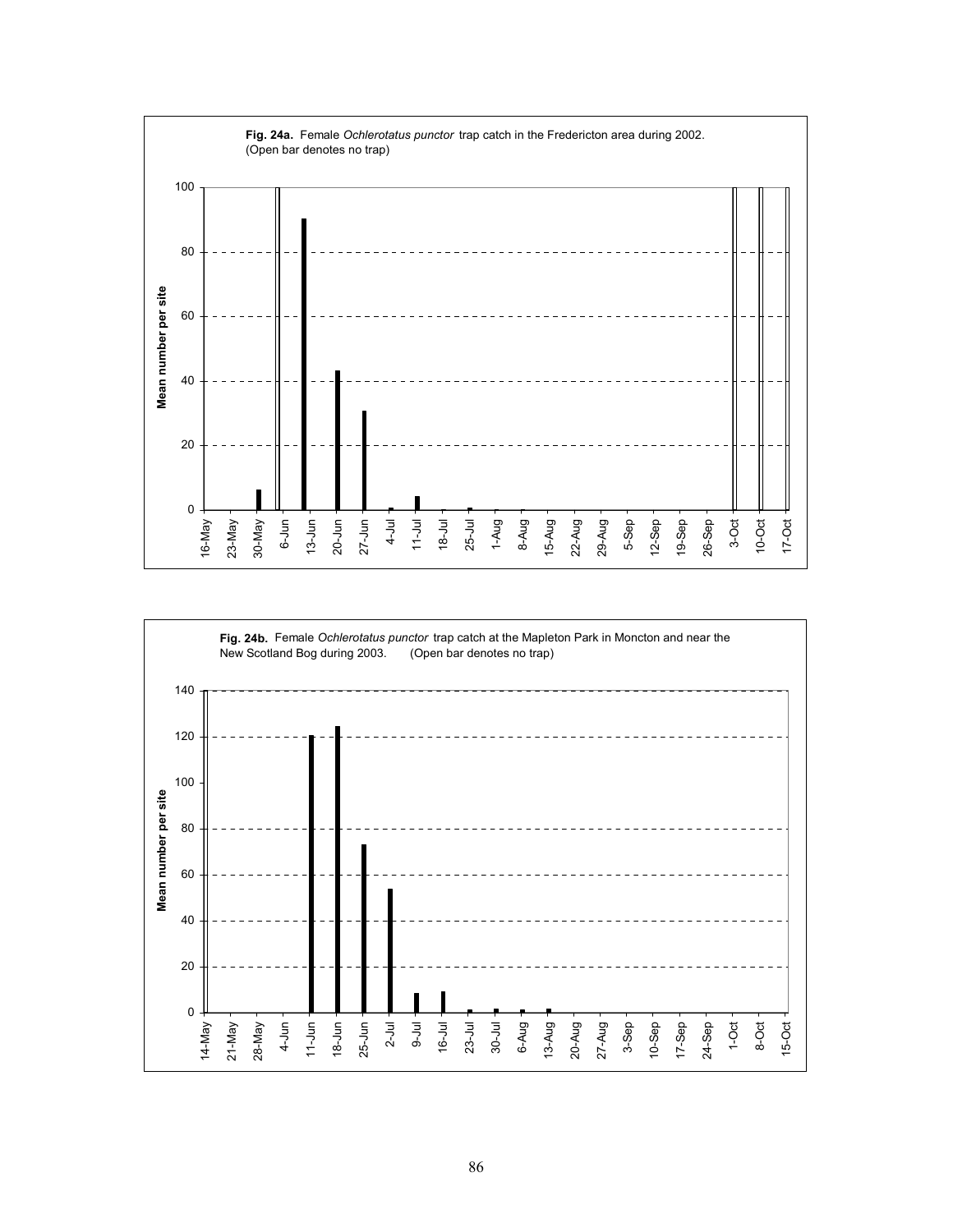

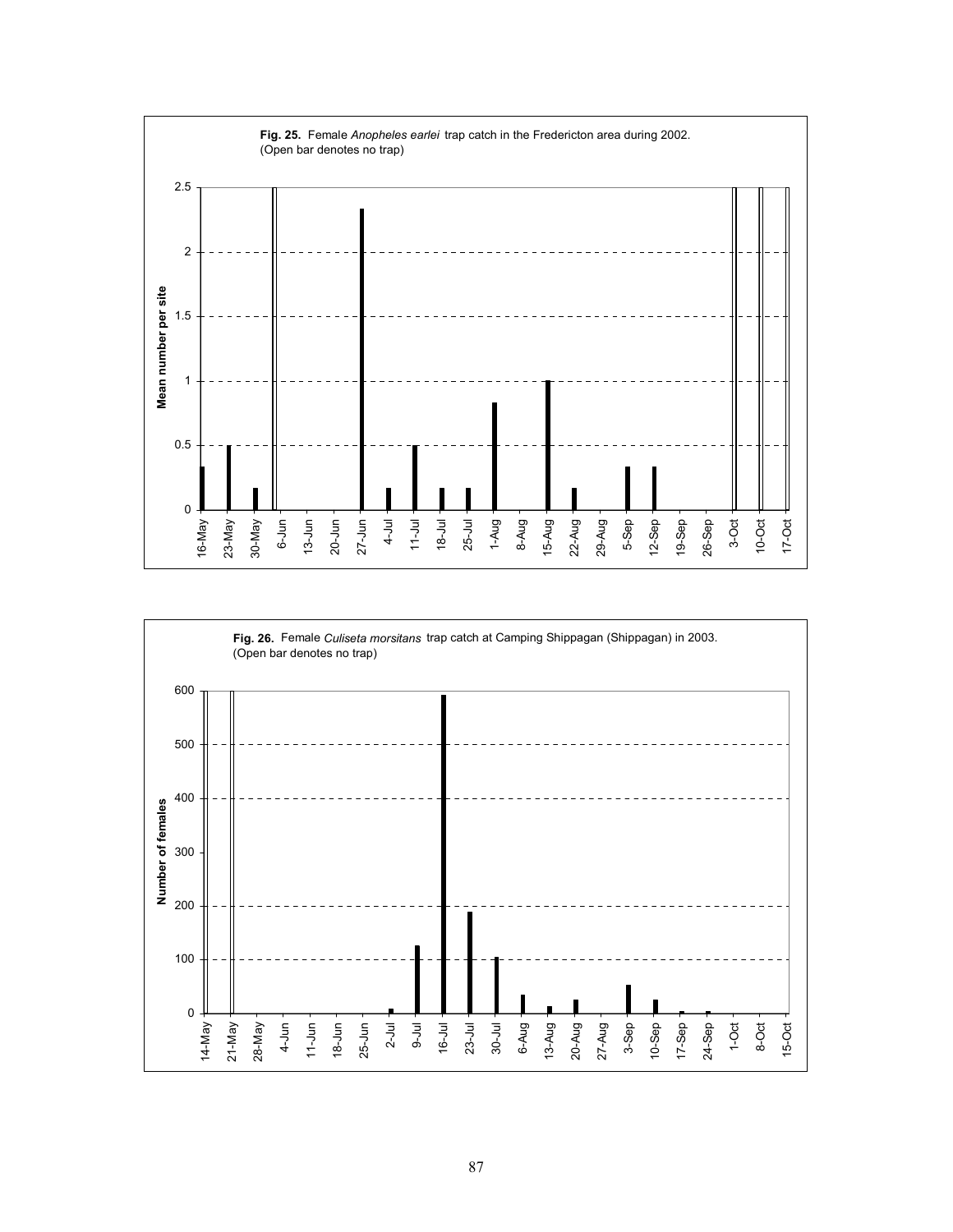

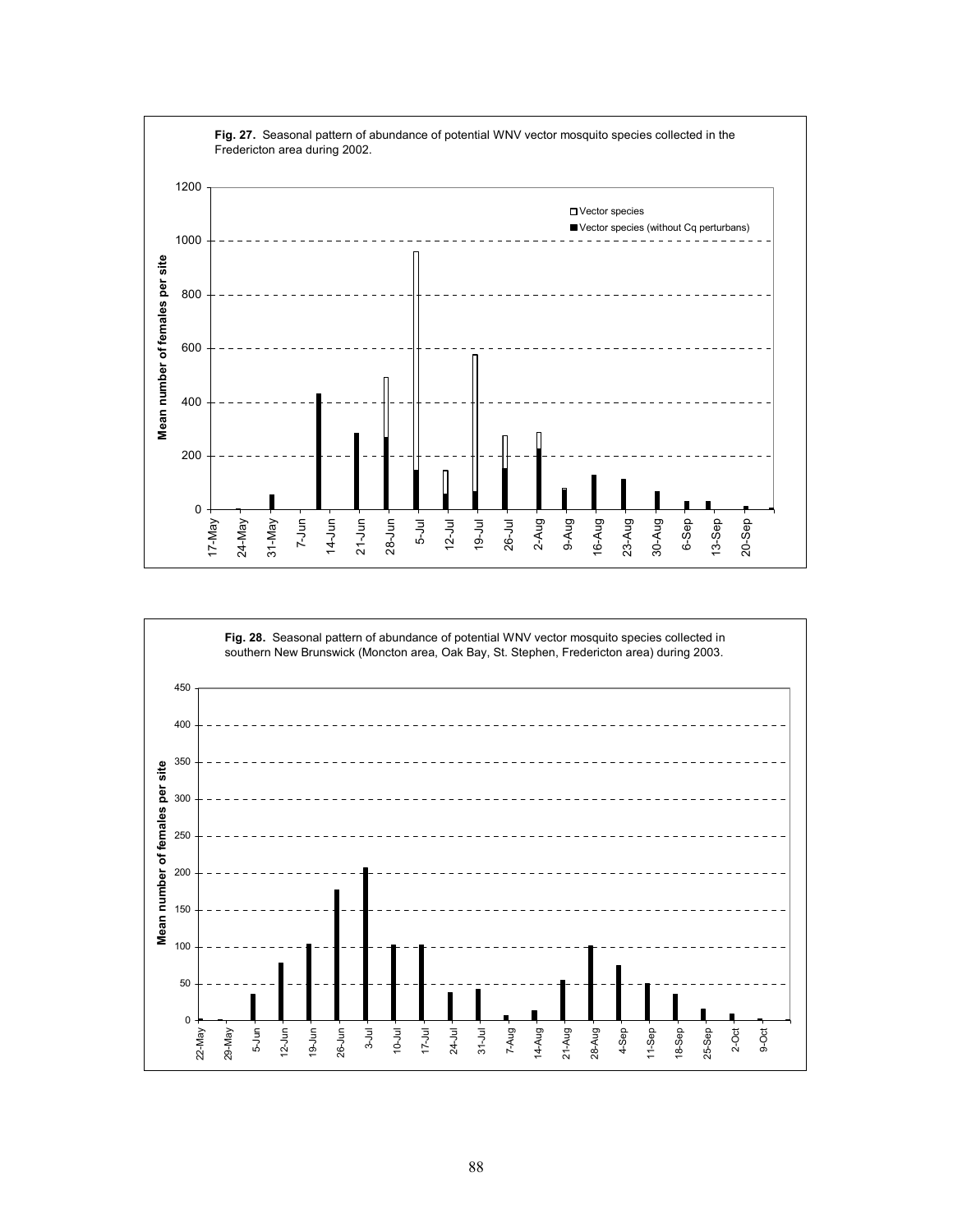

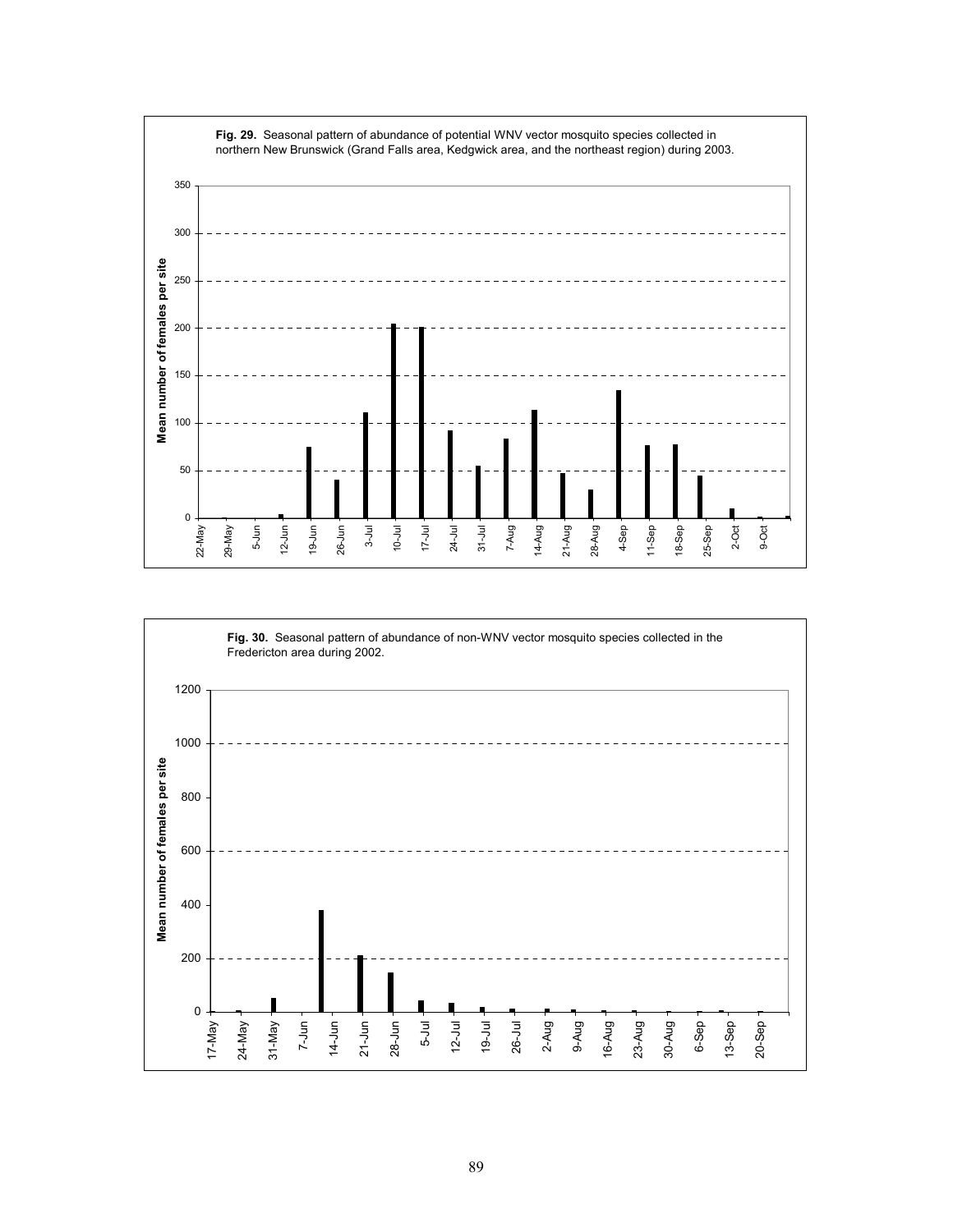

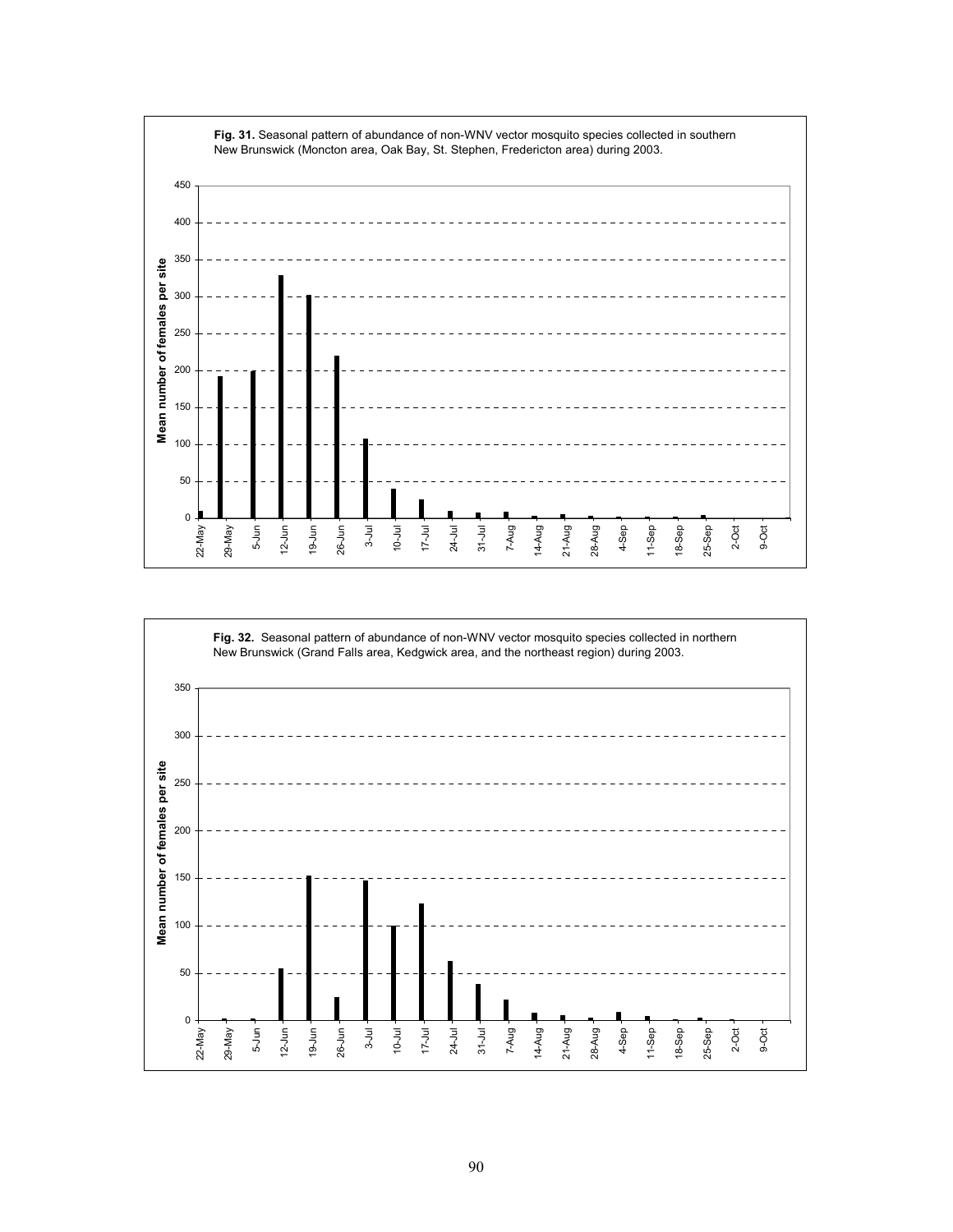